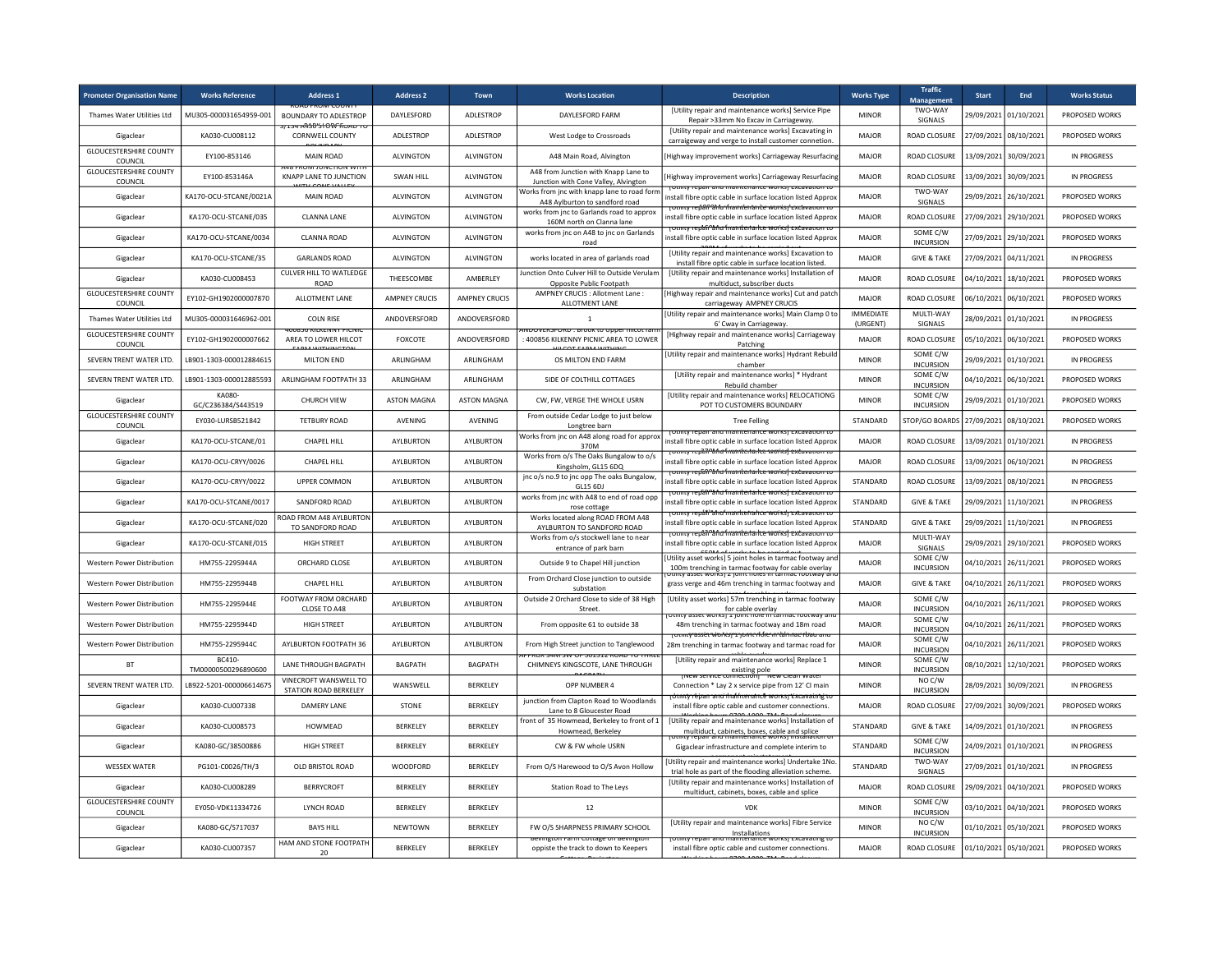| Gigaclear                                  | KA030-CU008774                | ROAD FROM HIGH STREET<br><b>BERKELEY TO HAM</b>       | <b>HAM</b>               | BERKELEY                 | front of the Berkeley Stables to Ham road to<br>junction to Clapton Road                                   | tusc to be set up within the road closure this allows                                                                                                                 | STANDARD                       | TWO-WAY<br>SIGNALS           | 24/09/2021 06/10/2021    | IN PROGRESS           |
|--------------------------------------------|-------------------------------|-------------------------------------------------------|--------------------------|--------------------------|------------------------------------------------------------------------------------------------------------|-----------------------------------------------------------------------------------------------------------------------------------------------------------------------|--------------------------------|------------------------------|--------------------------|-----------------------|
| Gigaclear                                  | KA030-CU006755                | LUGGS FARM TO THE<br>MALTHOUSE SHARPNESS              | SHARPNESS                | BERKELEY                 | Luggs Farm to Mulberry Tree Cottage                                                                        | rotmtv repail and malmeilance worksrinstanation o<br>Fibre Optic Ducting. Working hours 0700-1900. TM:                                                                | MAJOR                          | ROAD CLOSURE                 | 04/10/2021 07/10/2021    | PROPOSED WORKS        |
| Gigaclear                                  | KA030-CU006754                | LUGGS FARM TO THE<br>MALTHOUSE SHARPNESS              | SHARPNESS                | BERKELEY                 | 71 Oldminster Road to Luggs Farm                                                                           | <u>iotility repair and manterfance works; installation o</u><br>Fibre Optic Ducting. Working hours 0700-1900. TM:                                                     | MAJOR                          | ROAD CLOSURE                 | 06/10/2021 08/10/2021    | PROPOSED WORKS        |
| Gigaclear                                  | KA030-CU007353                | HAMFIELD LANE                                         | BERKELEY                 | BERKELEY                 | Hamfeild Road junction opposite Salisbury<br>Lodge to 180m from 2 Floodgate Cottages                       | iotility repair and mamteriance works) excavating to<br>install fibre optic cable and customer connections.                                                           | <b>MAJOR</b>                   | ROAD CLOSURE                 | 03/10/2021<br>10/10/2021 | PROPOSED WORKS        |
| Gigaclear                                  | KA030-CU008471                | <b>OAKFIELD WAY</b>                                   | SHARPNESS                | BERKELEY                 | end of road by 67 Oakfield Way, Sharpness,                                                                 | [Utility repair and maintenance works] Installation of<br>multiduct, subscriber duct, cabinets and boxes                                                              | STANDARD                       | <b>GIVE &amp; TAKE</b>       | 10/10/2021<br>04/10/2021 | PROPOSED WORKS        |
| Gigaclear                                  | KA030-CU007354                | <b>HAM GRFFN</b>                                      | <b>BERKELEY</b>          | BERKELEY                 | uncton on to Ham Green next to 10 to dowr<br>to the entrance to 16                                         | install fibre optic cable and customer connections.                                                                                                                   | MAIOR                          | ROAD CLOSURE                 | 07/10/2021 11/10/2021    | PROPOSED WORKS        |
| Gigaclear                                  | KA030-CU007352                | ROAD FROM HIGH STREET<br><b>BERKELEY TO HAM</b>       | HAM                      | BERKELEY                 | front of the Berkeley Stables to Ham road to<br>junction to Clapton Road                                   | iltv rebair ano mähtenante workspekeavaring<br>install fibre optic cable and customer connections.                                                                    | MAJOR                          | ROAD CLOSURE                 | 22/09/2021 11/10/2021    | <b>IN PROGRESS</b>    |
| Western Power Distribution                 | HM754-2321851                 | <b>GLOUCESTER ROAD</b>                                | <b>NEWTOWN</b>           | BERKELEY                 | Outside No.2                                                                                               | [New service connection] 10m trenching in tarmac<br>footway for new streetlights/signs<br>repair and maintenance worksj excavating to                                 | STANDARD                       | SOME C/W<br><b>INCURSION</b> | 07/10/2021<br>13/10/2021 | PROPOSED WORKS        |
| Gigaclear                                  | KA030-CU007345                | 300327 STONE TO<br>PEDINGTON ELM BERKELEY             | STONE                    | BERKELEY                 | ane to <del>h</del> ystheid to redirigton <b>c</b> im berkele.<br>to Pedington Elm Junction to Melton Farm | install fibre optic cable and customer connections.                                                                                                                   | MAJOR                          | ROAD CLOSURE                 | 08/10/2021<br>13/10/2021 | PROPOSED WORKS        |
| Gigaclear                                  | KA030-CU007329                | HALL FARM TO WESTEND<br>HOUSE                         | <b>STONE</b>             | BERKELEY                 | junction on Court Meadow opposite<br>Mulberry House to Westend Barn                                        | ronitty rebail and mantenance worksi excavating to<br>install fibre optic cable and customer connections.                                                             | MAJOR                          | ROAD CLOSURE                 | 08/10/2021<br>13/10/2021 | PROPOSED WORKS        |
| Gigaclear                                  | KA030-CU007883                | <b>LOWER BERRYCROFT</b>                               | BERKELEY                 | BERKELEY                 | Large grass verge on junc of Marybrook<br>Street<br>האוכוחיד ססט <del>וי</del> כ                           | [Utility repair and maintenance works] Storage of<br>materials only, no CW incursion                                                                                  | STANDARD                       | NO C/W<br><b>INCURSION</b>   | 15/04/2021 13/10/2021    | <b>IN PROGRESS</b>    |
| <b>GLOUCESTERSHIRE COUNTY</b><br>COUNCIL   | EY102-GH1902000008458         | JUNCTION TO THE CATTLE                                | <b>BERKELEY HEATH</b>    | BERKELEY                 | <b>BBCCCC</b><br>JUNCTION TO THE CATTLE COUNTRY                                                            | [Highway repair and maintenance works] repair<br>damaged pipe BERKELEY                                                                                                | <b>IMMFDIATE</b><br>(URGENT)   | TWO-WAY<br>SIGNALS           | 09/07/2021 25/10/2021    | <b>IN PROGRESS</b>    |
| Gigaclear                                  | KA030-CU006752                | <b>OLDMINSTER ROAD</b>                                | SHARPNESS                | BERKELEY                 | 36 Oldminster Road to 71 Oldminster Road                                                                   | Fibre Optic Ducting. Working hours 0700-1900. TM:                                                                                                                     | MAJOR                          | ROAD CLOSURE                 | 22/09/2021 29/10/2021    | <b>IN PROGRESS</b>    |
| Gigaclear                                  | KA030-CU008701                | ROAD FROM A38 TO LOWER<br><b>STONE</b>                | STONE                    | BERKELEY                 | opposite the yews                                                                                          | [Utility repair and maintenance works] storage<br>compound no cw incursion                                                                                            | STANDARD                       | NO C/W<br><b>INCURSION</b>   | 13/09/2021 31/10/2021    | IN PROGRESS           |
| Gigaclear                                  | KA030-CU008570                | <b>GROVE ROAD</b>                                     | <b>BERRY HILL</b>        | <b>BERRY HILL</b>        | Grove Road J/ W B4136                                                                                      | [Utility repair and maintenance works] Welfare<br>Compound<br>Export to Compound The Plut 1-2 2x23                                                                    | MAJOR                          | NO C/W<br><b>INCURSION</b>   | 02/08/2021 02/01/2022    | <b>IN PROGRESS</b>    |
| Thames Water Utilities Ltd                 | MU306-000811417230080-<br>001 | <b>B4425 THE VICARAGE BIBURY</b><br>TO ARLINGTON PIKE | ARLINGTON                | <b>BIBURY</b>            | L/A Rozzers Cirencester GL7 5NDValve                                                                       | mtrd Supply in Footway. Our intention is tocomplete                                                                                                                   | STANDARD                       | TWO-WAY<br>SIGNALS           | 23/09/2021 01/10/2021    | <b>IN PROGRESS</b>    |
| SCOTTISH& SOUTHERN<br>ELECTRICITY NETWORKS | LP151-S30005652               | <b>B4425 THE VICARAGE BIBURY</b><br>TO ARLINGTON PIKE | <b>ARIINGTON</b>         | <b>BIBURY</b>            | O/S Rozzers                                                                                                | <del>⊺othn√repair anti?näintefrance Worksj excavate joi</del><br>hole in grass verge, expose of mains cable, 4 meter                                                  | <b>STANDARD</b>                | <b>GIVE &amp; TAKE</b>       | 15/10/2021<br>05/10/2021 | PROPOSED WORKS        |
| SEVERN TRENT WATER LTD.                    | LB901-1303-<br>000012873673A  | EAST COTTAGE TO NASHEND<br>FARM                       | NASHEND                  | <b>BISLEY</b>            | LOWER NASHEND COTTAGE                                                                                      | <b>IUtility repair and maintenance worksl HV Bbox Install</b><br>25mm and Meter 1 of 2                                                                                | <b>MINOR</b>                   | SOME C/W<br><b>INCURSION</b> | 30/09/2021<br>04/10/2021 | PROPOSED WORKS        |
| <b>GLOUCESTERSHIRE COUNTY</b><br>COUNCIL   | EY102-GH1902000008387         | <b>BLAISDON LANE</b>                                  | <b>BLAISDON</b>          | <b>BLAISDON</b>          | BLAISDON: 3/43 Blaisdon Lane Blaisdon:<br><b>BLAISDON LANE</b>                                             | [Highway repair and maintenance works] Pre SD<br>patching BLAISDON                                                                                                    | <b>IMMEDIATE</b><br>(URGENT)   | ROAD CLOSURE                 | 22/09/2021<br>30/09/2021 | <b>IN PROGRESS</b>    |
| <b>GLOUCESTERSHIRE COUNTY</b><br>COUNCIL   | EY102-GH1901000005704         | JUNCTION WITH BLAISDON                                | <b>BLAISDON</b>          | <b>BLAISDON</b>          | For the attention of Ali Jackson : Whole of<br>gloucestershire, for mass orders only.                      | [Highway repair and maintenance works] Pre Surface<br>Dressing Patching Blaisdon Road Blaisdon 807118                                                                 | MAJOR                          | ROAD CLOSURE                 | 22/09/2021<br>30/09/2021 | <b>IN PROGRESS</b>    |
| <b>GLOUCESTERSHIRE COUNTY</b><br>COUNCIL   | EY100-853137C                 | <b>HIGH STREET</b>                                    | <b>BLAKENEY</b>          | BLAKENEY                 | A48 High Street, Blakeney                                                                                  | [Highway improvement works] Lining Works                                                                                                                              | <b>MAJOR</b>                   | <b>ROAD CLOSURE</b>          | 01/10/2021<br>01/10/2021 | PROPOSED WORKS        |
| <b>GLOUCESTERSHIRE COUNTY</b><br>COUNCIL   | EY100-853137D                 | A48 FROM HIGH STREET TO<br>JUNCTION WITH LENSBROOK    | NIBI FY HILL             | <b>BI AKENEY</b>         | A48 from High Street to Jct with Lensbrook,<br><b>Blakeney</b>                                             | [Highway improvement works] Lining Works                                                                                                                              | MAIOR                          | ROAD CLOSURE                 | 01/10/2021 01/10/2021    | PROPOSED WORKS        |
| <b>GLOUCESTERSHIRE COUNTY</b><br>COUNCIL   | EY102-GH1902000005634         | <b>NEW ROAD</b>                                       | <b>BLAKENEY</b>          | <b>BLAKENEY</b>          | BLAKENEY : Landslip, New rd, Blakeney, GL15<br>4DG: NEW ROAD                                               | [Highway repair and maintenance works] Maintain site<br>and diversion route due to collapsed road BLAKENEY<br>Them service connection on TASZIIIIII BP fitted spiy in | MAJOR                          | ROAD CLOSURE                 | 01/02/2021 01/02/2022    | <b>IN PROGRESS</b>    |
| Thames Water Utilities Ltd                 | MU306-000811254110045-<br>001 | THE GREEN                                             | <b>BLEDINGTON</b>        | <b>BLEDINGTON</b>        | The Green Chipping Norton OX7 6XQ                                                                          | Carriageway. Our intention is to complete                                                                                                                             | STANDARD                       | SOME C/W<br><b>INCURSION</b> | 24/09/2021<br>30/09/2021 | <b>IN PROGRESS</b>    |
| <b>GLOUCESTERSHIRE COUNTY</b><br>COUNCIL   | EY102-GH1902000008361         | THE GREEN                                             | <b>BLEDINGTON</b>        | <b>BLEDINGTON</b>        | BLEDINGTON : Bledington Chapel st Jcn main<br>road b4450 : CHAPEL LANE                                     | [Highway repair and maintenance works] replace faded<br>and missing signs BLEDINGTON                                                                                  | <b>MINOR</b>                   | <b>GIVE &amp; TAKE</b>       | 04/10/2021<br>04/10/2021 | PROPOSED WORKS        |
| Thames Water Utilities Ltd                 | MU305-000031634217-002        | WINTERWAY                                             | <b>BLOCKLEY</b>          | BLOCKLEY                 | 11                                                                                                         | Utility repair and maintenance works] Valve Install 0 to<br>6' Fway in Footway                                                                                        | <b>MINOR</b>                   | SOME C/W<br><b>INCURSION</b> | 01/10/2021 05/10/2021    | PROPOSED WORKS        |
| Thames Water Utilities Ltd                 | MU305-000031635064-001        | WYDELANDS                                             | DRAYCOTT                 | <b>BLOCKLEY</b>          | $\Delta\Delta$<br>WAS TRUCK AND LODGED AT A 45                                                             | [Utility repair and maintenance works] Service Pipe<br>Repair <33mm Unmade in Verge<br>ance works                                                                     | <b>MINOR</b>                   | <b>GIVE &amp; TAKE</b>       | 01/10/2021 05/10/2021    | <b>PROPOSED WORKS</b> |
| <b>BT</b>                                  | BC007-WCPT396WB               | NORTHCOT LANE                                         | DRAYCOTT                 | <b>BLOCKLEY</b>          | MARSH GLOUCESTERSHIRE MORETON IN.                                                                          | required to expose a buried joint and provide service                                                                                                                 | <b>MINOR</b>                   | SOME C/W<br><b>INCURSION</b> | 04/10/2021<br>06/10/2021 | PROPOSED WORKS        |
| <b>GLOUCESTERSHIRE COUNTY</b><br>COUNCIL   | EY081-L-MAIN-00011934         | <b>STATION ROAD</b>                                   | <b>BLOCKLEY</b>          | <b>BLOCKLEY</b>          | O/S Northcot Brickworks                                                                                    | Construction of two new crossing points Permit<br>reference: EY030NRS-S278-NORTHCOT41-02                                                                              | <b>HIGHWAYS ACT</b><br>PERMITS | ROAD CLOSURE                 | 04/10/2021<br>22/10/2021 | PROPOSED WORKS        |
| <b>GLOUCESTERSHIRE COUNTY</b><br>COUNCIL   | EY030-NRS-S278-<br>NORTHCOT41 | <b>STATION ROAD</b>                                   | <b>BLOCKLEY</b>          | BLOCKLEY                 | near level crossing                                                                                        | S278 works two new road crossing points, Contractor:<br>Chepstow Constructions<br>epair and maintenance works Jorge                                                   | MAJOR                          | ROAD CLOSURE                 | 22/10/2021<br>04/10/2021 | PROPOSED WORKS        |
| Western Power Distribution                 | HM744-0404691                 | A44 FROM BOURTON ROAD<br>TO FIVE MILE DRIVE           | BOURTON-ON-THE-<br>HILL  | BOURTON-ON-THE-<br>HILL  | Opposite bank house                                                                                        | excavation in highway to locate and repair LV cable                                                                                                                   | IMMEDIATE<br>(URGENT)          | SOME C/W<br><b>INCURSION</b> | 27/09/2021 01/10/2021    | IN PROGRESS           |
| Thames Water Utilities Ltd                 | MU026-001119RXHR-<br>001001   | <b>BOURTON INDUSTRIAL PARK</b>                        | BOURTON-ON-THE-<br>WATER | BOURTON-ON-THE-<br>WATER | Rear of Croome Garde\s                                                                                     | [Utility repair and maintenance works] Section 81<br>sewer cover replacement in carriageway                                                                           | <b>MINOR</b>                   | TWO-WAY<br>SIGNALS           | 08/10/2021 08/10/2021    | PROPOSED WORKS        |
| <b>GLOUCESTERSHIRE COUNTY</b><br>COUNCIL   | EY030-LURSB645943             | STATION ROAD                                          | BOURTON-ON-THE-<br>WATER | BOURTON-ON-THE-<br>WATER | junction of The Furrows and Mellville Estate<br>וס-אוסיוואט (און-יווס-אור-אוס-אוס-א                        | Remedial works to kerbs and carriageway<br>ienway repair and maintenance works                                                                                        | <b>MINOR</b>                   | MULTI-WAY<br>SIGNALS         | 07/10/2021 08/10/2021    | PROPOSED WORKS        |
| <b>GLOUCESTERSHIRE COUNTY</b><br>COUNCIL   | EY102-GH1902000007652         | <b>RISSINGTON ROAD</b>                                | BOURTON-ON-THE-<br>WATER | BOURTON-ON-THE-<br>WATER | north east sie of rissingont road, bourton :                                                               | wooden bollards in grass verge on rissington road                                                                                                                     | STANDARD                       | TWO-WAY<br>SIGNALS           | 27/09/2021 08/10/2021    | <b>IN PROGRESS</b>    |
| SEVERN TRENT WATER LTD.                    | LB901-1303-000012886804       | <b>HIGHBURY ROAD</b>                                  | <b>BREAM</b>             | <b>BREAM</b>             | O/S 52                                                                                                     | [Utility repair and maintenance works] HV Bbox Renew<br>25mm add Meter                                                                                                | <b>MINOR</b>                   | <b>GIVE &amp; TAKE</b>       | 28/09/2021 30/09/2021    | IN PROGRESS           |
| Gigaclear                                  | KA170-OCU-BREYNY/COM2         | GREENACRE                                             | <b>BREAM</b>             | <b>BREAM</b>             | Works located on Greenacre                                                                                 | [Utility repair and maintenance works] Permit to cover<br>materials & storage for works near site.<br>anent remstatement Excavation to msta                           | MAJOR                          | <b>GIVE &amp; TAKE</b>       | 06/08/2021 30/09/2021    | <b>IN PROGRESS</b>    |
| Gigaclear                                  | KA170-OCU-BREYNY/0020         | <b>HIGHBURY ROAD</b>                                  | <b>BREAM</b>             | <b>BREAM</b>             | Works located on Highbuy road, GL15 6AW                                                                    | optic cable in surface location listed Approx 650M of                                                                                                                 | <b>MINOR</b>                   | <b>GIVE &amp; TAKE</b>       | 29/09/2021 01/10/2021    | <b>IN PROGRESS</b>    |
| Gigaclear                                  | KA170-OCU-BREYNY/0032         | <b>RYELANDS ROAD</b>                                  | <b>BREAM</b>             | <b>BREAM</b>             | יטוויז שאטה כשוואטים ווייט שבוראיזט בהוויט<br>1 TO 31 THEN BACK TOWARDS HIGH BEECH                         | <del>roumy repair and thaintenance worksj Excavation to</del><br>install fibre optic cable in surface location listed Approx                                          | MAIOR                          | <b>GIVE &amp; TAKE</b>       | 25/08/2021 04/10/2021    | IN PROGRESS           |
|                                            |                               |                                                       |                          |                          |                                                                                                            |                                                                                                                                                                       |                                |                              |                          |                       |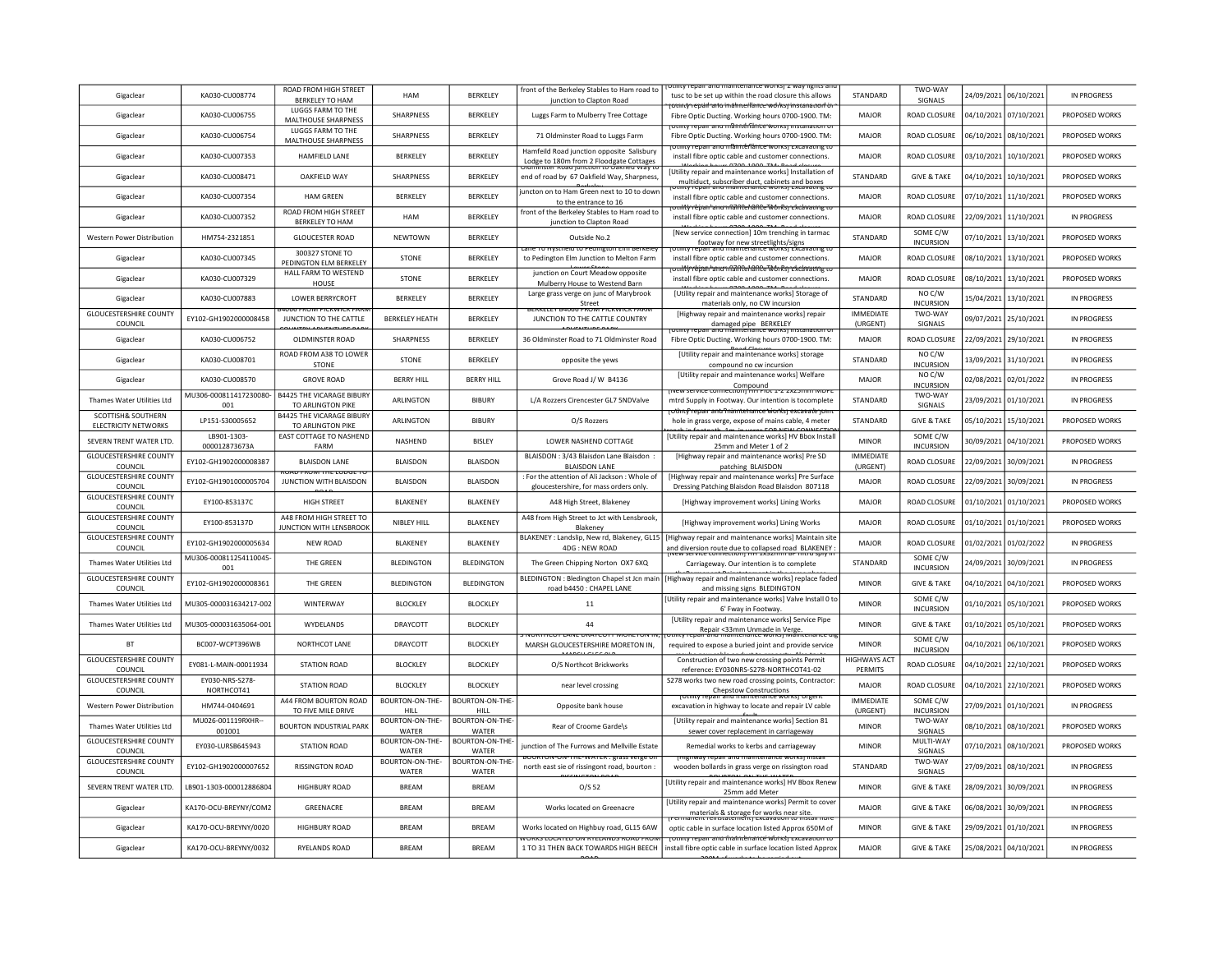|                                          |                                                                                                                                                                                                                                                                                                                                                                      |                                            |                       |                      |                                                                                      | epair and maintenance worksj we a                                                                                                                                     |                                 |                              |            |            |                    |
|------------------------------------------|----------------------------------------------------------------------------------------------------------------------------------------------------------------------------------------------------------------------------------------------------------------------------------------------------------------------------------------------------------------------|--------------------------------------------|-----------------------|----------------------|--------------------------------------------------------------------------------------|-----------------------------------------------------------------------------------------------------------------------------------------------------------------------|---------------------------------|------------------------------|------------|------------|--------------------|
| SEVERN TRENT WATER LTD.                  | IB521-A6S-121828714A                                                                                                                                                                                                                                                                                                                                                 | PARAWELL LANE                              | <b>BREAM</b>          | <b>BREAM</b>         | O/S The Garage on Parawell Lane                                                      | maintaining flow monitoring equipment in the dirty                                                                                                                    | MAIOR                           | ROAD CLOSURE                 | 06/10/2021 | 08/10/2021 | PROPOSED WORKS     |
| Western Power Distribution               | HM755-2318868                                                                                                                                                                                                                                                                                                                                                        | PARKEND ROAD                               | <b>BREAM</b>          | BREAM                | OUTSIDE KNOCKLEY LODGE UNDER 11KV O/H<br>LINE                                        | [Utility asset works] 10m road crossing in tarmac road<br>for under grounding cables                                                                                  | <b>MINOR</b>                    | TWO-WAY<br>SIGNALS           | 06/10/2021 | 08/10/2021 | PROPOSED WORKS     |
| SEVERN TRENT WATER LTD.                  | LB901-1303-000012862295                                                                                                                                                                                                                                                                                                                                              | <b>HIGH STREET</b>                         | <b>BREAM</b>          | BREAM                | O/S THE LAURELS                                                                      | [Permanent reinstatement] * Replace Red Anti Skid                                                                                                                     | <b>MINOR</b>                    | SOME C/W<br><b>INCURSION</b> | 07/10/2021 | 08/10/2021 | PROPOSED PERMANENT |
| SEVERN TRENT WATER LTD.                  | LB906-0000-<br>0000800077730                                                                                                                                                                                                                                                                                                                                         | PRINCESS ROYAL ROAD                        | <b>BREAM</b>          | <b>BREAM</b>         | ON FOOTWAY OUTSIDE NUMBER 4                                                          | וטנווונץ וכטמו מווט ווומווונכוומוונכ שטו ג. ווואנמו כגנכווומ<br>meter in boundary box at depth of under 1.5 meters by                                                 | <b>MINOR</b>                    | NO C/W<br><b>INCURSION</b>   | 07/10/2021 | 08/10/2021 | PROPOSED WORKS     |
| Gigaclear                                | KA170-OCU-BREYNY/0029                                                                                                                                                                                                                                                                                                                                                | <b>HIGH BEECH ROAD</b>                     | <b>BREAM</b>          | <b>BRFAM</b>         | works from No 36 to Yew tree cottage, GL15<br>6JH                                    | Tounty fepan aliu niamiterrance works) Extavation to<br>install fibre optic cable in surface location listed Approx                                                   | <b>MAJOR</b>                    | <b>GIVE &amp; TAKE</b>       | 17/09/2021 | 11/10/2021 | <b>IN PROGRESS</b> |
| SEVERN TRENT WATER LTD.                  | LB901-1303-000012877699                                                                                                                                                                                                                                                                                                                                              | <b>HIGH STREET</b>                         | BRIERLEY              | BRIERLEY             | OP WHITE HOUSE                                                                       | Utility repair and maintenance works] Aqueduct Repair<br>Collar/Patch                                                                                                 | <b>MINOR</b>                    | MULTI-WAY<br>SIGNALS         | 05/10/2021 | 06/10/2021 | PROPOSED WORKS     |
| Gigaclear                                | KA030-CU008130                                                                                                                                                                                                                                                                                                                                                       | PLUDDS ROAD                                | BRIERLEY              | <b>BRIERLEY</b>      | Aston Bridge Road to High Street                                                     | [Utility repair and maintenance works] Instalation of<br>Fibre Optic Ducting and Chambers                                                                             | MAJOR                           | ROAD CLOSURE                 | 20/09/2021 | 08/10/2021 | PROPOSED WORKS     |
| NETWORK RAIL -PROMOTERS<br>NATIONAL      | <l237-01576bbe07 09="" 2021<="" td=""><td><b>LONDON ROAD</b></td><td><b>BRIMSCOMBE</b></td><td><b>BRIMSCOMBE</b></td><td>London Road, Brimscome</td><td>[Works for rail purposes] Installing new boundary Fence<br/>along the railway.</td><td>MAJOR</td><td>TWO-WAY<br/>SIGNALS</td><td>13/09/2021</td><td>01/10/2021</td><td>PROPOSED WORKS</td></l237-01576bbe07> | <b>LONDON ROAD</b>                         | <b>BRIMSCOMBE</b>     | <b>BRIMSCOMBE</b>    | London Road, Brimscome                                                               | [Works for rail purposes] Installing new boundary Fence<br>along the railway.                                                                                         | MAJOR                           | TWO-WAY<br>SIGNALS           | 13/09/2021 | 01/10/2021 | PROPOSED WORKS     |
| <b>GLOUCESTERSHIRE COUNTY</b><br>COUNCIL | EY102-GH1902000008460                                                                                                                                                                                                                                                                                                                                                | LONDON ROAD                                | BRIMSCOMBE            | <b>BRIMSCOMBE</b>    | BRIMSCOMBE LONDON ROAD                                                               | [Highway repair and maintenance works] CCTV work<br>BRIMSCOMBE                                                                                                        | MAJOR                           | <b>ROAD CLOSURE</b>          | 03/10/2021 | 03/10/2021 | PROPOSED WORKS     |
| Western Power Distribution               | HM753-2322087B                                                                                                                                                                                                                                                                                                                                                       | HOPE MILL LANE                             | <b>BRIMSCOMBE</b>     | <b>BRIMSCOMBE</b>    | Near Hairware                                                                        | Othity asset works) I joint noie in grass verge and ered<br>pole in grass verge for overhead works/reconductoring.                                                    | <b>MINOR</b>                    | MULTI-WAY<br>SIGNALS         | 03/10/2021 | 03/10/2021 | PROPOSED WORKS     |
| Wales& West Utilities                    | XY243-009500014158                                                                                                                                                                                                                                                                                                                                                   | <b>BRIMSCOMBE HILL</b>                     | <b>BRIMSCOMBE</b>     | <b>BRIMSCOMBE</b>    | O/S UNIT 2B                                                                          | [Utility repair and maintenance works] SERVICE<br>DISCONNECTION(S) X8 1M PUBLIC<br>ection of arteration of supply) 2 join                                             | STANDARD                        | <b>GIVE &amp; TAKE</b>       | 28/09/2021 | 04/10/2021 | <b>IN PROGRESS</b> |
| Western Power Distribution               | HM753-2322267                                                                                                                                                                                                                                                                                                                                                        | PORT LANE                                  | <b>BRIMSCOMBE</b>     | <b>BRIMSCOMBE</b>    | Outside White House, 70metres from<br>Junction of Brimscombe Hill                    | tarmac road and 4m trenching in tarmac road for                                                                                                                       | STANDARD                        | <b>GIVE &amp; TAKE</b>       | 04/10/2021 | 13/10/2021 | PROPOSED WORKS     |
| Western Power Distribution               | HM753-90362705E                                                                                                                                                                                                                                                                                                                                                      | TOADSMOOR ROAD                             | <b>BRIMSCOMBE</b>     | BRIMSCOMBE           | JUNC TOADMOORROAD TO JUNCTION WITH<br>LONDON ROAD                                    | [Utility asset works] MAJOR PROJECTS - Excavate and<br>lay 33KV in the carriageway and telecoms.                                                                      | MAJOR                           | MULTI-WAY<br>SIGNALS         | 05/10/2021 | 29/10/2021 | PROPOSED WORKS     |
| Western Power Distribution               | HM753-90362705Q                                                                                                                                                                                                                                                                                                                                                      | HOPE MILL LANE                             | <b>BRIMSCOMBE</b>     | <b>BRIMSCOMBE</b>    | JUNCTION LONDON ROAD                                                                 | [Utility asset works] ADVANCED WARNING SIGN AND 4<br>WAY LIGHT HEAD FOR WORKS ON LONDON ROAD                                                                          | MAJOR                           | MULTI-WAY<br>SIGNALS         | 05/10/2021 | 19/11/2021 | PROPOSED WORKS     |
| Western Power Distribution               | HM753-90362712                                                                                                                                                                                                                                                                                                                                                       | <b>KNAPP LANE</b>                          | BRIMSCOMBE            | BRIMSCOMBE           | Junction of Besbury Lane                                                             | [Utility asset works] Permit for storage of spoil only                                                                                                                | MAJOR                           | NO C/W<br><b>INCURSION</b>   | 05/10/2021 | 10/12/2021 | PROPOSED WORKS     |
| <b>GLOUCESTERSHIRE COUNTY</b><br>COUNCIL | EY102-GH1902000007630                                                                                                                                                                                                                                                                                                                                                | <b>UAD FRO</b><br>SEDGECOMBE HOUSE TO      | <b>BROAD CAMPDEN</b>  | <b>BROAD CAMPDEN</b> | RUAD CANIPDEN : 2021/22 - WINKWa<br>completion of rebuild. : ROAD FROM WEST          | [Highway repair and maintenance works] Northwick<br>Park (B358) BROAD CAMPDEN                                                                                         | MAJOR                           | ROAD CLOSURE                 | 27/09/2021 | 01/10/2021 | <b>IN PROGRESS</b> |
| Thames Water Utilities Ltd               | MU305-000031638137-001                                                                                                                                                                                                                                                                                                                                               | 3/124 CHIPPING CAMPDEN<br>TO BROAD CAMPDEN | <b>BROAD CAMPDEN</b>  | <b>BROAD CAMPDEN</b> | $\overline{1}$                                                                       | [Utility repair and maintenance works] B Box Repair                                                                                                                   | <b>MINOR</b>                    | SOME C/W<br><b>INCURSION</b> | 30/09/2021 | 04/10/2021 | PROPOSED WORKS     |
| <b>GLOUCESTERSHIRE COUNTY</b><br>COUNCIL | EY102-GH1902000007887                                                                                                                                                                                                                                                                                                                                                | <b>BOX ROAD</b>                            | CAM                   | CAM                  | <u> 1980 - TOMCHON WILLIAM BOX BO AVE</u><br>Bovis Homes development : FROM JUNCTION | <33mm Unmade in Verge.<br>Tepair and maintenance works <sub>J</sub> Eivier OC<br>Ringway Emergency - Hydraulic oil spilled on road.                                   | <b>IMMEDIATE</b><br>(URGENT)    | TWO-WAY<br>SIGNALS           | 09/08/2021 | 30/09/2021 | <b>IN PROGRESS</b> |
| SEVERN TRENT WATER LTD.                  | LB901-1303-000060410238                                                                                                                                                                                                                                                                                                                                              | NASSE COURT                                | CAM                   | CAM                  | 31                                                                                   | [Utility repair and maintenance works] HV Bbox<br>Install, Clear to Boundary logger                                                                                   | <b>MINOR</b>                    | SOME C/W<br><b>INCURSION</b> | 29/09/2021 | 01/10/2021 | <b>IN PROGRESS</b> |
| SEVERN TRENT WATER LTD.                  | LB901-1303-000060409347                                                                                                                                                                                                                                                                                                                                              | WOODFIELD ROAD                             | CAM                   | CAM                  | OUTSIDE NO 40                                                                        | [Utility repair and maintenance works] HV Bbox Renew<br>25mm add Meter                                                                                                | <b>MINOR</b>                    | <b>GIVE &amp; TAKE</b>       | 29/09/2021 | 01/10/2021 | <b>IN PROGRESS</b> |
| SEVERN TRENT WATER LTD.                  | LB701-2302-000012861476                                                                                                                                                                                                                                                                                                                                              | <b>QUARRY GARDENS</b>                      | CAM                   | CAM                  | <b>OUTSIDE NUMBER 23</b>                                                             | [Utility repair and maintenance works] * FC - COLUS<br>REPAIR/REPLACE DEFECTIVE FRAME AND COVER                                                                       | <b>MINOR</b>                    | <b>GIVE &amp; TAKE</b>       | 05/10/2021 | 05/10/2021 | PROPOSED WORKS     |
| Gigaclear                                | KA030-CU008190                                                                                                                                                                                                                                                                                                                                                       | FI MCOTF LANE                              | CAMBRIDGE             | CAMBRIDGE            | to At the property boundary of Elmcote Farm                                          | [Utility repair and maintenance works] Installation<br>multiduct, cabinets, boxes, cabling and splicing                                                               | MAIOR                           | ROAD CLOSURE                 | 27/09/2021 | 01/10/2021 | IN PROGRESS        |
| Gigaclear                                | KA030-CU008749                                                                                                                                                                                                                                                                                                                                                       | <b>DURSLEY ROAD</b>                        | CAMBRIDGE             | CAMBRIDGE            | 5 Dursley Road to Junction at White House<br>Farm                                    | <b>IUtility repair and maintenance works] Excavating in</b><br>verge to locate and repair customer microduct fault<br>Totinty repair and maintenance works TIMACE AND | <b>MINOR</b>                    | TWO-WAY<br>SIGNALS           | 05/10/2021 | 07/10/2021 | PROPOSED WORKS     |
| Wales& West Utilities                    | XY245-001003959047                                                                                                                                                                                                                                                                                                                                                   | HARTLEBURY WAY                             | <b>CHARLTON KINGS</b> | CHELTENHAM           | OUTSIDE 9                                                                            | REPAIR GAS ESCAPE AND PERMANENTLY REINSTATE                                                                                                                           | <b>IMMEDIATE</b><br>(EMERGENCY) | SOME C/W<br><b>INCURSION</b> | 24/09/2021 | 30/09/2021 | <b>IN PROGRESS</b> |
| Wales& West Utilities                    | XY244-004000172555                                                                                                                                                                                                                                                                                                                                                   | <b>HETTON GARDENS</b>                      | CHELTENHAM            | CHELTENHAM           | O/S SWIMMING POOL                                                                    | [Utility repair and maintenance works] LAY NEW GAS<br>SERVICE 3M PUBLIC                                                                                               | STANDARD                        | SOME C/W<br><b>INCURSION</b> | 27/09/2021 | 30/09/2021 | <b>IN PROGRESS</b> |
| Netomnia Ltd                             | D2003-LSCH41657-B14                                                                                                                                                                                                                                                                                                                                                  | <b>HIGH STREET</b>                         | CHELTENHAM            | CHELTENHAM           | O/S 101-107 High Street                                                              | [Utility asset works] Excavation required to repair<br>telecoms ducting                                                                                               | <b>MINOR</b>                    | NO C/W<br><b>INCURSION</b>   | 28/09/2021 | 30/09/2021 | <b>IN PROGRESS</b> |
| Netomnia Ltd                             | D2003-LSCH41657-B15                                                                                                                                                                                                                                                                                                                                                  | <b>HIGH STREET</b>                         | CHELTENHAM            | CHELTENHAM           | O/S 85 High Street                                                                   | [Utility asset works] Excavation require to carry out<br>repair of telecoms ducting                                                                                   | <b>MINOR</b>                    | NO C/W<br><b>INCURSION</b>   | 28/09/2021 | 30/09/2021 | <b>IN PROGRESS</b> |
| Netomnia Ltd                             | D2003-LSCH41657-B16                                                                                                                                                                                                                                                                                                                                                  | <b>HIGH STREET</b>                         | CHELTENHAM            | CHELTENHAM           | O/S 88 High Street                                                                   | [Utility asset works] Excavation required to carry out<br>duct repair of telecoms ducting                                                                             | <b>MINOR</b>                    | NO C/W<br><b>INCURSION</b>   | 28/09/2021 | 30/09/2021 | <b>IN PROGRESS</b> |
| Netomnia Ltd                             | D2003-LSCH41657-B17                                                                                                                                                                                                                                                                                                                                                  | <b>HIGH STREET</b>                         | CHELTENHAM            | CHELTENHAM           | O/S 86 High Street                                                                   | [Utility asset works] works required to carry out duct<br>repair of telecoms ducting                                                                                  | <b>MINOR</b>                    | NO C/W<br><b>INCURSION</b>   | 28/09/2021 | 30/09/2021 | <b>IN PROGRESS</b> |
| Netomnia Ltd                             | D2003-LSCH41657-B21                                                                                                                                                                                                                                                                                                                                                  | <b>HIGH STREET</b>                         | CHELTENHAM            | CHELTENHAM           | O/S 59 High Street                                                                   | [Utility asset works] Excavation required to carry out<br>duct repair of telecoms ducting                                                                             | <b>MINOR</b>                    | SOME C/W<br><b>INCURSION</b> | 28/09/2021 | 30/09/2021 | <b>IN PROGRESS</b> |
| Netomnia Ltd                             | D2003-LSCH41657-B22                                                                                                                                                                                                                                                                                                                                                  | <b>HIGH STREET</b>                         | CHELTENHAM            | CHELTENHAM           | O/S 55-56 High Street                                                                | [Utility asset works] Excavation required to carry out<br>duct repair of telecoms ducting                                                                             | <b>MINOR</b>                    | SOME C/W<br><b>INCURSION</b> | 28/09/2021 | 30/09/2021 | <b>IN PROGRESS</b> |
| SEVERN TRENT WATER LTD.                  | LB922-5201-000006627215                                                                                                                                                                                                                                                                                                                                              | PARABOLA ROAD                              | CHELTENHAM            | CHELTENHAM           | OUTSIDE THE TELEPHONE STATION                                                        | [New service connection] * new water connection '<br>CARRIAGEWAY TYPE 4 (UP TO 0.5 MSA)<br>וועץ דפסמוד מוזמ והמותפוזמות שטראק הפטומפ                                  | <b>MINOR</b>                    | <b>GIVE &amp; TAKE</b>       | 29/09/2021 | 30/09/2021 | <b>IN PROGRESS</b> |
| <b>BT</b>                                | BC410-<br>TM00000500315925300                                                                                                                                                                                                                                                                                                                                        | <b>BATH ROAD</b>                           | <b>CHEITENHAM</b>     | <b>CHEITENHAM</b>    | dous site, sunken/conapsed frame<br>cover in F/W, SECTION 81/CCH REF                 | jointbox frame and cover(s) (1310mm x 610mm) in                                                                                                                       | <b>IMMFDIATE</b><br>(EMERGENCY) | SOME C/W<br><b>INCURSION</b> | 28/09/2021 | 30/09/2021 | <b>IN PROGRESS</b> |
| CityFibre                                | KG046-CHE-1-FTTH-PN159-<br>13                                                                                                                                                                                                                                                                                                                                        | <b>LAXTON ROAD</b>                         | CHELTENHAM            | CHELTENHAM           | OS 2 Laxton Road to junc Laxton<br>Road/Dowty Road                                   | <b>IUtility repair and maintenance works) Narrow trench</b><br>to base of Openreach DP in Footway Aprox 37m                                                           | STANDARD                        | <b>GIVE &amp; TAKE</b>       | 14/09/2021 | 30/09/2021 | <b>IN PROGRESS</b> |
| SEVERN TRENT WATER LTD.                  | LB901-1303-<br>000012836561C                                                                                                                                                                                                                                                                                                                                         | MONTPELLIER GROVE                          | CHELTENHAM            | CHELTENHAM           | OUTSIDE NO 9                                                                         | [Utility repair and maintenance works] Hydrant Renew                                                                                                                  | <b>MINOR</b>                    | SOME C/W<br><b>INCURSION</b> | 28/09/2021 | 30/09/2021 | <b>IN PROGRESS</b> |
| Western Power Distribution               | HM751-2312592                                                                                                                                                                                                                                                                                                                                                        | <b>BROOKLYN ROAD</b>                       | CHELTENHAM            | CHELTENHAM           | outside even numbers 64 up to 90                                                     | TOURN asset works) 12 Juni Holes III tarmac Joutway<br>and modular footway and 10m trenching in tarmac                                                                | MAJOR                           | SOME C/W<br><b>INCURSION</b> | 14/09/2021 | 30/09/2021 | <b>IN PROGRESS</b> |
| Western Power Distribution               | HM751-2321459                                                                                                                                                                                                                                                                                                                                                        | <b>BACK MONTPELLIER TERRACE</b>            | CHELTENHAM            | CHELTENHAM           | Rear of 65 Montpellier Terrace                                                       | [Disconnection or alteration of supply] 1 joint hole in<br>tarmac footway for supply alteration                                                                       | <b>MINOR</b>                    | SOME C/W<br><b>INCURSION</b> | 30/09/2021 | 30/09/2021 | PROPOSED WORKS     |
| CityFibre                                | KG046-CHE-1-FTTH-PN103-<br>17                                                                                                                                                                                                                                                                                                                                        | <b>MONKSCROFT</b>                          | CHELTENHAM            | CHELTENHAM           | <u>וווטואו טווטרטו טא נעט געשוו כט</u><br>Croft/Pittman Road AND Junc                | [Utility repair and maintenance works] Narrow trench<br>in verge approx 250m build 2 X SNs                                                                            | STANDARD                        | <b>GIVE &amp; TAKE</b>       | 17/09/2021 | 30/09/2021 | <b>IN PROGRESS</b> |
|                                          |                                                                                                                                                                                                                                                                                                                                                                      |                                            |                       |                      |                                                                                      |                                                                                                                                                                       |                                 |                              |            |            |                    |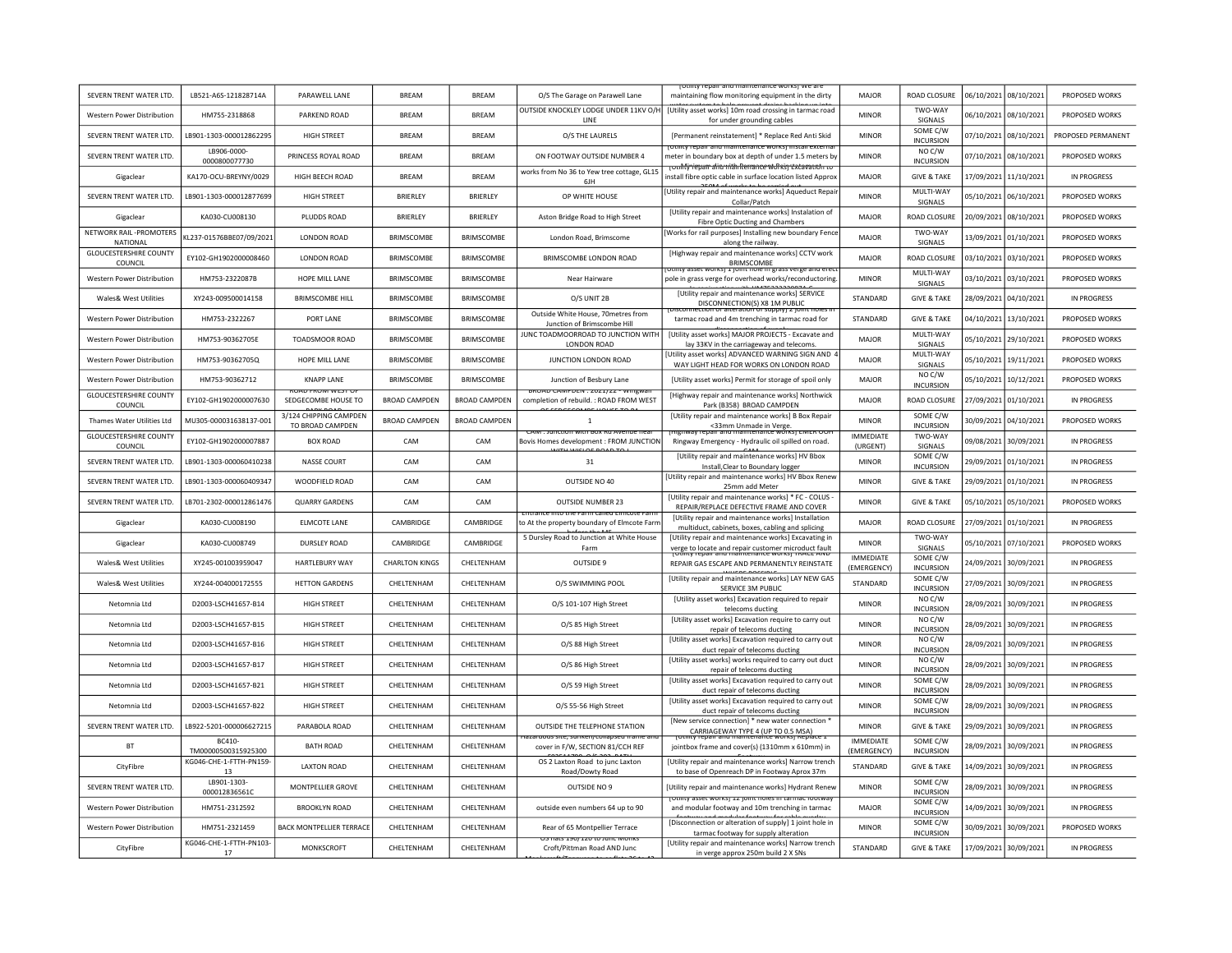| CityFibre                                  | KG046-CHE-1-FTTH-PN111-<br>14                                                                                                                                                                                                                                                                                                                                                                               | MARSLAND ROAD           | CHELTENHAM        | CHELTENHAM        | O/S 8 Marsland Road                                                   | [Utility repair and maintenance works] Approx 1m.<br>Excavate near pole to lay an overlay.                                 | <b>MINOR</b>                   | SOME C/W<br><b>INCURSION</b> |            | 28/09/2021 30/09/2021 | PROPOSED WORKS     |
|--------------------------------------------|-------------------------------------------------------------------------------------------------------------------------------------------------------------------------------------------------------------------------------------------------------------------------------------------------------------------------------------------------------------------------------------------------------------|-------------------------|-------------------|-------------------|-----------------------------------------------------------------------|----------------------------------------------------------------------------------------------------------------------------|--------------------------------|------------------------------|------------|-----------------------|--------------------|
| Netomnia Ltd                               | D2003-LSCH41657-B6                                                                                                                                                                                                                                                                                                                                                                                          | <b>GROSVENOR STREET</b> | CHELTENHAM        | CHELTENHAM        | O/S 50 Grosvenor Street                                               | [Utility asset works] excavation required to carry out<br>duct repair of telecoms ducting                                  | <b>MINOR</b>                   | SOME C/W<br><b>INCURSION</b> |            | 28/09/2021 30/09/2021 | <b>IN PROGRESS</b> |
| Netomnia Ltd                               | D2003-LSCH41657-B12                                                                                                                                                                                                                                                                                                                                                                                         | <b>GROSVENOR STREET</b> | CHELTENHAM        | CHELTENHAM        | S/O 59 High St to O/S 8 Grosvenor Street                              | τοιιπιγ asset worksj ελιανατισπ το carry d<br>telecommunication assets - Excavation, duct repair in                        | <b>MINOR</b>                   | SOME C/W<br><b>INCURSION</b> | 28/09/2021 | 30/09/2021            | <b>IN PROGRESS</b> |
| <b>BT</b>                                  | BC311-WCPJ970B001                                                                                                                                                                                                                                                                                                                                                                                           | <b>BACK LANE</b>        | WINCHCOMBE        | CHELTENHAM        | Opp the side of 2, SUMMERS ROAD on BACK<br>LANE                       | kmty aśser worksji Wirll micolwischer Soliklwi ap4557<br>Reshell existing Cab with associated new plinth and               | <b>MINOR</b>                   | NO C/W<br><b>INCURSION</b>   | 28/09/2021 | 30/09/2021            | <b>IN PROGRESS</b> |
| SEVERN TRENT WATER LTD.                    | LB901-1303-000012894839                                                                                                                                                                                                                                                                                                                                                                                     | CORNDEAN LANE           | <b>WINCHCOMBE</b> | <b>CHFITENHAM</b> | PIKE HOUSE                                                            | [Utility repair and maintenance works] * Small Main<br>Repair Collar 3' * non visible leak                                 | <b>IMMEDIATE</b><br>(URGENT)   | SOME C/W<br><b>INCURSION</b> | 18/09/2021 | 30/09/2021            | IN PROGRESS        |
| CityFibre                                  | KG046-CHE-1-FTTH-PN304-<br>56                                                                                                                                                                                                                                                                                                                                                                               | <b>CENTRAL WAY</b>      | CHELTENHAM        | CHELTENHAM        | FW between unit 36 & car park, Central Way                            | [Utility repair and maintenance works] Approx 10m<br>Excavate in Footpath to install fibre optic apparatus                 | <b>MINOR</b>                   | SOME C/W<br><b>INCURSION</b> |            | 29/09/2021 01/10/2021 | <b>IN PROGRESS</b> |
| SEVERN TRENT WATER LTD.                    | B922-5201-000006625400                                                                                                                                                                                                                                                                                                                                                                                      | <b>ALBION STREET</b>    | CHELTENHAM        | CHELTENHAM        | OPP NUMBER 93                                                         | vew service connectioni<br>Connection * Lay 1 x service pipe from 90mm HPPEP                                               | <b>STANDARD</b>                | MULTI-WAY<br>SIGNALS         | 28/09/2021 | 01/10/2021            | <b>IN PROGRESS</b> |
| <b>GLOUCESTERSHIRE COUNTY</b><br>COUNCIL   | EY102-GH1902000008254                                                                                                                                                                                                                                                                                                                                                                                       | STONEVILLE STREET       | CHELTENHAM        | CHELTENHAM        | CHELTENHAM STONEVILLE STREET                                          | [Highway repair and maintenance works] To repair<br>sinkhole/void under the Surface. CHELTENHAM                            | <b>MINOR</b>                   | <b>GIVE &amp; TAKE</b>       | 01/10/2021 | 01/10/2021            | PROPOSED WORKS     |
| CityFibre                                  | KG046-CHE-1-FTTH-PN301-<br>40                                                                                                                                                                                                                                                                                                                                                                               | QUEENS RETREAT          | CHELTENHAM        | CHELTENHAM        | QUEENS RETREAT JUNCTION ST GEORGES<br>WALK                            | [Utility repair and maintenance works] Approx 5m.<br>Excavate in footway to install fibre optic apparatus                  | <b>MINOR</b>                   | NO C/W<br><b>INCURSION</b>   | 9/09/2021  | 01/10/2021            | <b>IN PROGRESS</b> |
| Netomnia Ltd                               | D2003-LSCH41597-B21                                                                                                                                                                                                                                                                                                                                                                                         | <b>TANNERS ROAD</b>     | CHELTENHAM        | CHELTENHAM        | O/S 11-15 Tanners Road                                                | [Utility asset works] Excavation required to install<br>telecoms overlay from box to pole                                  | <b>MINOR</b>                   | SOME C/W<br><b>INCURSION</b> |            | 29/09/2021 01/10/2021 | PROPOSED WORKS     |
| Netomnia Itd                               | D2003-LSCH34500                                                                                                                                                                                                                                                                                                                                                                                             | <b>LIBERTUS ROAD</b>    | CHELTENHAM        | CHELTENHAM        | O/S 22 Libertus Road                                                  | pumy asset works) excavation required to install it<br>telecoms jointing chamber and lay ducting to connect                | <b>MINOR</b>                   | TWO-WAY<br><b>SIGNALS</b>    |            | 29/09/2021 01/10/2021 | PROPOSED WORKS     |
| Netomnia Ltd                               | D2003-LSCHPOLE8846                                                                                                                                                                                                                                                                                                                                                                                          | <b>SWINDON ROAD</b>     | CHELTENHAM        | CHELTENHAM        | O/S 136 Swindon Road                                                  | [Utility asset works] Excavation required to install new<br>telecoms pole                                                  | <b>MINOR</b>                   | TWO-WAY<br>SIGNALS           |            | 29/09/2021 01/10/2021 | PROPOSED WORKS     |
| Netomnia Ltd                               | D2003-LSCHPOLE8847                                                                                                                                                                                                                                                                                                                                                                                          | <b>SWINDON ROAD</b>     | CHELTENHAM        | CHELTENHAM        | Opp Sorting Office, near jnc with Popes Close<br>on Swindon Road      | [Utility asset works] Excavation required to install<br>telecoms pole                                                      | <b>MINOR</b>                   | TWO-WAY<br>SIGNALS           |            | 29/09/2021 01/10/2021 | PROPOSED WORKS     |
| Netomnia Ltd                               | D2003-LSCHPOLE8730                                                                                                                                                                                                                                                                                                                                                                                          | <b>SWINDON ROAD</b>     | CHELTENHAM        | CHELTENHAM        | O/S 1-4 Honeybourne Court, Swindon Road                               | [Utility asset works] Excavation required to install new<br>telecoms pole                                                  | <b>MINOR</b>                   | TWO-WAY<br>SIGNALS           |            | 29/09/2021 01/10/2021 | PROPOSED WORKS     |
| <b>GLOUCESTERSHIRE COUNTY</b><br>COUNCIL   | EY100-867825A                                                                                                                                                                                                                                                                                                                                                                                               | RICHARDS ROAD           | CHELTENHAM        | CHELTENHAM        | 4/90651 Richards Road, Cheltenham                                     | [Highway improvement works] Carriageway Resurfacing                                                                        | MAJOR                          | ROAD CLOSURE                 | 30/09/2021 | 01/10/2021            | PROPOSED WORKS     |
| <b>GLOUCESTERSHIRE COUNTY</b><br>COUNCIL   | EY100-867825                                                                                                                                                                                                                                                                                                                                                                                                | <b>BRIDGE STREET</b>    | CHELTENHAM        | CHELTENHAM        | 4/90652 Bridge Street, Cheltenham                                     | [Highway improvement works] Carriageway Resurfacing                                                                        | <b>MAJOR</b>                   | ROAD CLOSURE                 | 30/09/2021 | 01/10/2021            | PROPOSED WORKS     |
| CityFibre                                  | KG046-CHE-1-FTTH-PN161-<br>19                                                                                                                                                                                                                                                                                                                                                                               | NETHERWOOD GARDENS      | CHELTENHAM        | CHELTENHAM        | OS 102, 95, 39 and 52 Netherwood Gardens                              | emediai worksj Rectify seir Defects 4 single location<br>in area OS 102, 96, 39 and 52 to remove surface round             | <b>MINOR</b>                   | NO C/W<br><b>INCURSION</b>   | 29/09/2021 | 01/10/2021            | PROPOSED REMEDIAL  |
| <b>VIRGIN MEDIA</b>                        | NK110-ANSL031267                                                                                                                                                                                                                                                                                                                                                                                            | <b>BRIZEN LANE</b>      | CHELTENHAM        | CHELTENHAM        | 20 BRIZEN LANE CHELTENHAM GL53 ONG                                    | [Utility repair and maintenance works] INSTALL TEE IN<br>FOOTWAY                                                           | <b>MINOR</b>                   | NO C/W<br><b>INCURSION</b>   | 30/09/2021 | 01/10/2021            | PROPOSED WORKS     |
| Netomnia Ltd                               | D2003-LSCH41597-B8B                                                                                                                                                                                                                                                                                                                                                                                         | ORCHARD WAY             | CHELTENHAM        | CHELTENHAM        | O/S 14-18 Orchard Way, over junction of<br>Orchard Avenue             | [Utility asset works] Excavation required to install<br>overlay of telecoms ducting                                        | <b>MINOR</b>                   | MULTI-WAY<br>SIGNALS         | 27/09/2021 | 01/10/2021            | <b>IN PROGRESS</b> |
| Netomnia Ltd                               | D2003-LSCH41597-B19                                                                                                                                                                                                                                                                                                                                                                                         | ORCHARD WAY             | CHELTENHAM        | CHELTENHAM        | O/S 35-39 Orchard Way                                                 | [Utility asset works] Excavation required to install<br>telecoms overlay from box to pole                                  | <b>MINOR</b>                   | SOME C/W<br><b>INCURSION</b> | 29/09/2021 | 01/10/202             | PROPOSED WORKS     |
| CityFibre                                  | <g046-che-1-ftth-pn305-4< td=""><td>CHRISTCHURCH ROAD</td><td>CHELTENHAM</td><td>CHELTENHAM</td><td>JN MALVERN RD TO JN QUEENS RD</td><td>Infrastructure Work] INSTALL FIBRE OPTIC APPARATUS<br/><u> የປະເທດຈະລະອອນພວກເຮົາ Excavation ແບ່ carry obt work on</u></td><td>MAJOR</td><td>MULTI-WAY<br/>SIGNALS</td><td>17/08/2021</td><td>01/10/2021</td><td><b>IN PROGRESS</b></td></g046-che-1-ftth-pn305-4<> | CHRISTCHURCH ROAD       | CHELTENHAM        | CHELTENHAM        | JN MALVERN RD TO JN QUEENS RD                                         | Infrastructure Work] INSTALL FIBRE OPTIC APPARATUS<br><u> የປະເທດຈະລະອອນພວກເຮົາ Excavation ແບ່ carry obt work on</u>        | MAJOR                          | MULTI-WAY<br>SIGNALS         | 17/08/2021 | 01/10/2021            | <b>IN PROGRESS</b> |
| Netomnia Ltd                               | D2003-LSCH41597-B24-B25                                                                                                                                                                                                                                                                                                                                                                                     | <b>BROOKLYN ROAD</b>    | CHELTENHAM        | CHELTENHAM        | O/S 141-167 Brooklyn Road                                             | telecommunication assets - footway dig down to lay                                                                         | <b>MINOR</b>                   | SOME C/W<br><b>INCURSION</b> | 23/09/2021 | 01/10/2021            | IN PROGRESS        |
| <b>VIRGIN MEDIA</b>                        | NK110-ANSL031244                                                                                                                                                                                                                                                                                                                                                                                            | <b>CLARENCE SQUARE</b>  | CHELTENHAM        | CHELTENHAM        | CAMDEN HOUSE CLARENCE SQUARE<br>CHELTENHAM GL50 4JW                   | [Utility repair and maintenance works] CLEAR<br><b>BLOCKAGE IN FOOTWAY</b>                                                 | <b>MINOR</b>                   | NO C/W<br><b>INCURSION</b>   | 30/09/2021 | 01/10/2021            | PROPOSED WORKS     |
| Netomnia Itd                               | D2003-LSCH34429                                                                                                                                                                                                                                                                                                                                                                                             | WINDYRIDGE GARDENS      | CHFITFNHAM        | CHELTENHAM        | S/O 117 Windyridge Gardens                                            | telecoms jointing chamber and lay new telecoms                                                                             | <b>MINOR</b>                   | SOME C/W<br><b>INCURSION</b> |            | 29/09/2021 01/10/2021 | PROPOSED WORKS     |
| <b>VIRGIN MEDIA</b>                        | NK110-ANSL031268                                                                                                                                                                                                                                                                                                                                                                                            | <b>TOWNSEND STREET</b>  | CHELTENHAM        | CHELTENHAM        | 17 TOWNSEND STREET CHELTENHAM GL51<br>9HA                             | [Utility repair and maintenance works] CLEAR<br><b>BLOCKAGE IN FOOTWAY</b><br>mstan zz                                     | <b>MINOR</b>                   | NO C/W<br><b>INCURSION</b>   | 30/09/2021 | 01/10/2021            | PROPOSED WORKS     |
| <b>GLOUCESTERSHIRE COUNTY</b><br>COUNCIL   | EY102-GH1902000006858                                                                                                                                                                                                                                                                                                                                                                                       | <b>HAYDEN ROAD</b>      | CHELTENHAM        | CHELTENHAM        | CHELTENHAM : Off Junction Village Road<br>(GL51 0SN) : HAYDEN ROAD    | ignway repair and maintenance works) it<br>of 150mm pipe and two new connections each end<br><u>ALIELWENILLANA</u>         | STANDARD                       | MULTI-WAY<br>SIGNALS         | 27/09/2021 | 01/10/2021            | <b>IN PROGRESS</b> |
| Netomnia Ltd                               | D2003-LSCH42958-TM2                                                                                                                                                                                                                                                                                                                                                                                         | <b>TEWKESBURY ROAD</b>  | CHELTENHAM        | CHELTENHAM        | Opp Kingsditch Retail Park on Tewkesbury<br>Road                      | [Utility asset works] TM supervising manhole access in<br>the footway and carriageway<br>manumantenance worksj mstar uuttr | <b>MINOR</b>                   | LANE CLOSURE                 | 29/09/2021 | 01/10/2021            | PROPOSED WORKS     |
| CityFibre                                  | KG046-CHE-1-FTTH-PN159-9                                                                                                                                                                                                                                                                                                                                                                                    | NEWTON ROAD             | CHELTENHAM        | CHELTENHAM        | OS 10 to OS 22 Newton Road                                            | fibre in narrow trench in the footway/verge. Approx                                                                        | STANDARD                       | <b>GIVE &amp; TAKE</b>       | 20/09/2021 | 01/10/2021            | <b>IN PROGRESS</b> |
| Netomnia Itd                               | D2003-LSCH41597-B8A                                                                                                                                                                                                                                                                                                                                                                                         | ORCHARD AVENUE          | CHELTENHAM        | CHELTENHAM        | O/S 3 Orchard Avenue to junction of Orchard<br>Avenue and Orchard Way | [Utility asset works] Excavation required to install<br>overlay for telecoms ducting                                       | <b>MINOR</b>                   | MULTI-WAY<br>SIGNALS         | 27/09/2021 | 01/10/2021            | <b>IN PROGRESS</b> |
| SEVERN TRENT WATER LTD.                    | LB922-5201-000006630600                                                                                                                                                                                                                                                                                                                                                                                     | ST JOHNS AVENUE         | CHELTENHAM        | CHELTENHAM        | O/S NUMBER 124                                                        | [New service connection] 3rd t/l head LB9225201-<br>000006625400                                                           | STANDARD                       | MULTI-WAY<br><b>SIGNALS</b>  | 28/09/2021 | 01/10/2021            | <b>IN PROGRESS</b> |
| CityFibre                                  | KG046-CHE-1-FTTH-PN311-<br>31                                                                                                                                                                                                                                                                                                                                                                               | HONEYBOURNE WAY         | CHELTENHAM        | CHELTENHAM        | St James Roundabout                                                   | [Utility repair and maintenance works] Approx 20m<br>Excavate in carriageway across St James Roundabout                    | STANDARD                       | MULTI-WAY<br>SIGNALS         | 20/09/2021 | 01/10/2021            | <b>IN PROGRESS</b> |
| <b>GLOUCESTERSHIRE COUNTY</b><br>COUNCIL   | EY081-L-MAIN-00012070                                                                                                                                                                                                                                                                                                                                                                                       | <b>THE PARK</b>         | CHELTENHAM        | CHELTENHAM        | Open Day at Uni                                                       | Open Event at Uni                                                                                                          | <b>HIGHWAYS ACT</b><br>PERMITS | PRIORITY<br><b>WORKING</b>   | 03/10/2021 | 03/10/2021            | PROPOSED WORKS     |
| <b>GLOUCESTERSHIRE COUNTY</b><br>COUNCIL   | EY081-L-MAIN-00012076                                                                                                                                                                                                                                                                                                                                                                                       | <b>ST PAULS LANE</b>    | CHELTENHAM        | CHELTENHAM        | Open Day at Uni                                                       | Open Event at Uni Rachael Baker 01242 714434<br>works for fairburbosest the barrier at Alstone Leve                        | <b>HIGHWAYS ACT</b><br>PERMITS | PRIORITY<br><b>WORKING</b>   | 03/10/2021 | 03/10/2021            | PROPOSED WORKS     |
| NETWORK RAIL -PROMOTERS<br><b>NATIONAL</b> | KL265-86M21BAG031021                                                                                                                                                                                                                                                                                                                                                                                        | ALSTONE LANE            | CHELTENHAM        | CHELTENHAM        | LEVEL CROSSIING                                                       | Crossing is subject to a full road closure in order to                                                                     | MAJOR                          | ROAD CLOSURE                 | 03/10/2021 | 03/10/2021            | PROPOSED WORKS     |
| Vodafone                                   | NX260-VF80499WHP/EW02                                                                                                                                                                                                                                                                                                                                                                                       | <b>EVINGTON ROAD</b>    | <b>ST MARKS</b>   | CHELTENHAM        | Drop zone on Evington Road to work on the<br>roof of card factory     | [Utility repair and maintenance works] Area required to<br>dismantle scaffold unit to the side of building                 | <b>MINOR</b>                   | SOME C/W<br><b>INCURSION</b> |            | 03/10/2021 03/10/2021 | PROPOSED WORKS     |
| CityFibre                                  | KG046-CHE-1-FTTH-PN114-<br>33                                                                                                                                                                                                                                                                                                                                                                               | <b>GLOUCESTER ROAD</b>  | CHELTENHAM        | CHELTENHAM        | Golucester road bridge                                                | [Utility repair and maintenance works] Installation of<br>duct for City Fibre build in the footway                         | <b>MINOR</b>                   | <b>GIVE &amp; TAKE</b>       |            | 30/09/2021 04/10/2021 | PROPOSED WORKS     |
| CityFibre                                  | KG046-CHE-1-FTTH-PN307-<br>31                                                                                                                                                                                                                                                                                                                                                                               | PARABOLA ROAD           | CHELTENHAM        | CHELTENHAM        | O/S 3-4 Parabola road                                                 | <b>IUtility repair and maintenance works] Blockage work's</b><br>JUF4 to JUF4                                              | <b>MINOR</b>                   | NO C/W<br><b>INCURSION</b>   |            | 30/09/2021 04/10/2021 | PROPOSED WORKS     |
| CityFibre                                  | KG046-CHE-1-FTTH-PN307-<br>30                                                                                                                                                                                                                                                                                                                                                                               | PARABOLA ROAD           | CHELTENHAM        | CHELTENHAM        | Behide the court                                                      | [Utility repair and maintenance works] Blockage works                                                                      | <b>MINOR</b>                   | NO C/W<br><b>INCURSION</b>   |            | 30/09/2021 04/10/2021 | PROPOSED WORKS     |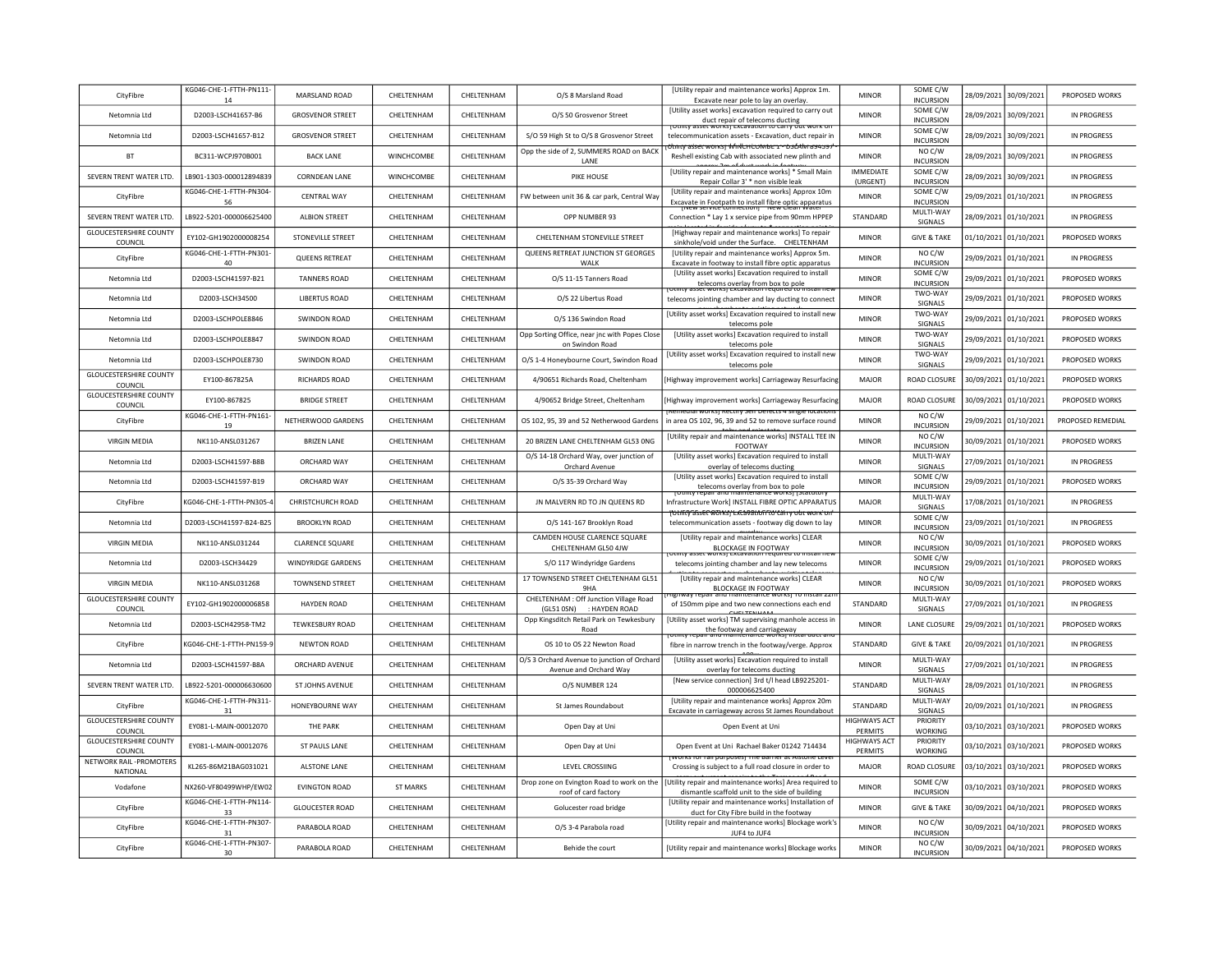| BT                                       | BC410<br>TM00000500313483000        | <b>LANGDON ROAD</b>          | CHELTENHAM            | CHELTENHAM        | <b>LANGDON ROAD</b>                                                          | O/S 2 TO S/O 252 LECKHAMPTON ROAD ON,   [Utility repair and maintenance works] 1 , Install 10m of<br>1 way poly duct in Footway                                        | <b>MINOR</b>                 | SOME C/W<br><b>INCURSION</b> | 30/09/2021            | 04/10/2021 | PROPOSED WORKS     |
|------------------------------------------|-------------------------------------|------------------------------|-----------------------|-------------------|------------------------------------------------------------------------------|------------------------------------------------------------------------------------------------------------------------------------------------------------------------|------------------------------|------------------------------|-----------------------|------------|--------------------|
| CityFibre                                | KG046-CHE-1-FTTH-PN114-<br>10       | <b>LIBERTUS ROAD</b>         | CHELTENHAM            | CHELTENHAM        | JUNCTION GLOUCESTER ROAD TO TENNYSON<br>ROAD                                 | rotility repair and maintenance works; Approx 450m<br>Excavate in Verge, Footway & Carriageway to install                                                              | MAJOR                        | MULTI-WAY<br>SIGNALS         | 23/08/2021 04/10/2021 |            | <b>IN PROGRESS</b> |
| Netomnia Ltd                             | D2003-LSCH41643-B4                  | SWINDON ROAD                 | CHELTENHAM            | CHELTENHAM        | O/S 244/246 Swindon Road                                                     | <u>TOtmty asset worksj cxtavation to tarry out work on</u><br>telecommunication assets - Excavation, repair duct and                                                   | <b>MINOR</b>                 | SOME C/W<br><b>INCURSION</b> | 30/09/2021            | 04/10/2021 | PROPOSED WORKS     |
| Netomnia Ltd                             | D2003-LSCH41643-B5                  | SWINDON ROAD                 | CHELTENHAM            | CHELTENHAM        | O/S 205/207 St Pauls Rd                                                      | Totmty assell works) theavation to carry out work or<br>telecommunication assets - Excavation, repair duct and                                                         | <b>MINOR</b>                 | SOME C/W<br><b>INCURSION</b> | 30/09/2021            | 04/10/2021 | PROPOSED WORKS     |
| <b>GLOUCESTERSHIRE COUNTY</b><br>COUNCIL | FY102-GH1902000006840               | <b>WELLINGTON SQUARE</b>     | CHELTENHAM            | <b>CHFITENHAM</b> | CHELTENHAM : off Clarence Square (GL50<br>4JS): WELLINGTON SQUARE            | [Highway repair and maintenance works] To install 1x<br>bollard and affix horizontal rail. CHELTENHAM                                                                  | <b>MINOR</b>                 | <b>GIVE &amp; TAKE</b>       | 04/10/2021            | 04/10/2021 | PROPOSED WORKS     |
| Netomnia Ltd                             | D2003-LSCH41643-B3                  | ELMFIELD ROAD                | CHELTENHAM            | CHELTENHAM        | O/S 5 Elmfield Rd                                                            | telecommunication assets - Excavation, repair duct and                                                                                                                 | <b>MINOR</b>                 | SOME C/W<br><b>INCURSION</b> | 30/09/2021            | 04/10/2021 | PROPOSED WORKS     |
| Netomnia Ltd                             | D2003-LSCH41643-B1                  | MIDWINTER AVENUE             | CHELTENHAM            | CHELTENHAM        | Opp 30 Midwinter Avenue                                                      | <del>דטנווונץ assell woiks) ב'אכמעם (ווט כמודץ odt work o</del><br>telecommunication assets - Excavation, repair duct and                                              | <b>MINOR</b>                 | SOME C/W<br><b>INCURSION</b> | 30/09/2021            | 04/10/2021 | PROPOSED WORKS     |
| <b>GLOUCESTERSHIRE COUNTY</b><br>COUNCIL | EY102-GH1902000008255               | <b>UNION STREET</b>          | CHELTENHAM            | CHELTENHAM        | CHELTENHAM UNION STREET                                                      | [Highway repair and maintenance works] To repair<br>sinkhole/void under the Surface. CHELTENHAM                                                                        | <b>MINOR</b>                 | <b>GIVE &amp; TAKE</b>       | 04/10/2021            | 04/10/2021 | PROPOSED WORKS     |
| Western Power Distribution               | HM751-9537657                       | DARWIN CLOSE                 | CHELTENHAM            | CHELTENHAM        | outside 34                                                                   | [Utility asset works] Urgent excavation in highway to<br>locate and repair LV cable fault.                                                                             | IMMEDIATE<br>(URGENT)        | SOME C/W<br><b>INCURSION</b> | 28/09/2021            | 04/10/2021 | IN PROGRESS        |
| <b>VIRGIN MEDIA</b>                      | NK110-ANSL031399                    | <b>BATH ROAD</b>             | CHELTENHAM            | CHELTENHAM        | <b>DE OF THE MAHAL RESTAURANT IN B</b><br>ROAD MONTPELLIER HOUSE MONTPELLIER | [Utility repair and maintenance works] INSTALL TEE IN<br>FOOTWAY<br>דסנווונץ TULMIty asset works באבד באנגומטור וט כמוזץ סטנ                                           | <b>MINOR</b>                 | NO C/W<br><b>INCURSION</b>   | 01/10/2021            | 04/10/2021 | PROPOSED WORKS     |
| Netomnia I td                            | D2003-LSCH41643-B2                  | FIMFIFID AVENUE              | CHELTENHAM            | CHELTENHAM        | O/S 15 Elmfield Ave                                                          | telecommunication assets - Excavation, repair duct and                                                                                                                 | <b>MINOR</b>                 | SOME C/W<br><b>INCURSION</b> | 30/09/2021            | 04/10/2021 | PROPOSED WORKS     |
| <b>BT</b>                                | <b>BC410</b><br>TM00000500313551200 | <b>BATH STREET</b>           | CHELTENHAM            | CHELTENHAM        | O/S 30 TO O/S 33, BATH STREET                                                | [Utility repair and maintenance works] 1, Install 23m of<br>اسم 1 way poly duct in Footway<br>سیر اللہ اللہ اللہ عنہ اللہ عنہ اللہ عنہ اللہ عنہ اللہ عنہ اللہ عنہ اللہ | <b>MINOR</b>                 | SOME C/W<br><b>INCURSION</b> | 30/09/2021            | 04/10/2021 | PROPOSED WORKS     |
| CityFibre                                | KG046-CHE-1-FTTH-PN159-8            | HAWTHORN ROAD                | CHELTENHAM            | CHELTENHAM        | Junc Hawthorn Road/Orchard Avenue to OS<br>85 Hawthorn road                  | fibre in narrow trench in the footway/verge. Approx                                                                                                                    | STANDARD                     | <b>GIVE &amp; TAKE</b>       | 21/09/2021            | 04/10/2021 | <b>IN PROGRESS</b> |
| Western Power Distribution               | HM751-2312358                       | LECKHAMPTON ROAD             | CHELTENHAM            | CHELTENHAM        | Outside No 114                                                               | [Utility asset works] 1 joint hole in tarmac footway for<br>supply alteration.                                                                                         | STANDARD                     | <b>TOP/GO BOARDS</b>         | 27/09/2021            | 04/10/2021 | <b>IN PROGRESS</b> |
| <b>GLOUCESTERSHIRE COUNTY</b><br>COUNCIL | EY102-GH1902000007479               | <b>HAYDEN ROAD</b>           | CHELTENHAM            | CHELTENHAM        | CHELTENHAM : HAYDEN ROAD                                                     | [Highway repair and maintenance works] Fit manhole<br>cover CHELTENHAM                                                                                                 | <b>MINOR</b>                 | <b>GIVE &amp; TAKE</b>       | 04/10/2021            | 04/10/2021 | PROPOSED WORKS     |
| Netomnia Ltd                             | D2003-LSCH41567-B2                  | <b>TEWKESBURY ROAD</b>       | CHELTENHAM            | CHELTENHAM        | O/S 179 Tewkesbury Road                                                      | clear blockages in telecoms ducts - Footway dig down                                                                                                                   | <b>MINOR</b>                 | SOME C/W<br><b>INCURSION</b> | 30/09/2021            | 04/10/2021 | PROPOSED WORKS     |
| CityFibre                                | G046-CHE-1-FTTH-PN159-7             | <b>ORCHARD AVENUE</b>        | CHELTENHAM            | CHELTENHAM        | Princess Elizabeth way Junc Orchard Avenue<br>to OS 184 Orchard Avenue       | <del>routity lepali lankrinainte lante worksj instantiut and</del><br>fibre in narrow trench in the footway/verge. Approx                                              | STANDARD                     | <b>GIVE &amp; TAKE</b>       | 21/09/2021            | 04/10/2021 | <b>IN PROGRESS</b> |
| Wales& West Utilities                    | XY245-004000172618                  | <b>GRETTON ROAD</b>          | WINCHCOMBE            | CHELTENHAM        | O/S PLOTS 1 & 2 R/0 78/80                                                    | <b>IUtility repair and maintenance worksl LAY NEW GAS</b><br>SERVICE(S)X2 7M PUBLIC                                                                                    | <b>STANDARD</b>              | TWO-WAY<br>SIGNALS           | 28/09/2021            | 04/10/2021 | IN PROGRESS        |
| <b>GLOUCESTERSHIRE COUNTY</b><br>COUNCIL | EY020-GB1309                        | <b>HIGH STREET</b>           | WINCHCOMBE            | CHELTENHAM        | Lloyds Bank                                                                  | Development works to Building adj public footway                                                                                                                       | <b>MAJOR</b>                 | NO C/W<br><b>INCURSION</b>   | 13/09/2021            | 04/10/2021 | PROPOSED WORKS     |
| Gigaclear                                | KA080-GC/S448363/1                  | WITHYBRIDGE LANE             | CHELTENHAM            | CHELTENHAM        | CW, VERGE MILL COTTAGE TO MILL HOUSE                                         | [Utility repair and maintenance works] Relocating pot<br>to customers boundary                                                                                         | <b>MINOR</b>                 | TWO-WAY<br>SIGNALS           | 30/09/2021            | 04/10/202  | PROPOSED WORKS     |
| SEVERN TRENT WATER LTD.                  | LB901-1303-000012889588             | STOKE ORCHARD FOOTPATH<br>11 | CHELTENHAM            | CHELTENHAM        | 50M NE OF THE FIELD                                                          | [Utility repair and maintenance works] HV Bbox Install<br>25mm and Meter                                                                                               | <b>MINOR</b>                 | NO C/W<br><b>INCURSION</b>   | 30/09/2021            | 04/10/2021 | PROPOSED WORKS     |
| CityFibre                                | KG046-CHE-1-FTTH-PN304-<br>58       | <b>CENTRAL WAY</b>           | CHELTENHAM            | CHELTENHAM        | Opposite Denmans Electrical to Nammo<br>Cheltenham                           | Excavate Footway to install fibre optic apparatus 'FW                                                                                                                  | <b>MINOR</b>                 | <b>GIVE &amp; TAKE</b>       | 01/10/2021            | 05/10/2021 | PROPOSED WORKS     |
| <b>GLOUCESTERSHIRE COUNTY</b><br>COUNCIL | EY102-GH1902000008286               | <b>CIRENCESTER ROAD</b>      | <b>CHARLTON KINGS</b> | CHELTENHAM        | Cirencester Road Cheltenham                                                  | [Highway repair and maintenance works] Landscape<br>Gang Overarching job                                                                                               | <b>MINOR</b>                 | TWO-WAY<br>SIGNALS           | 04/10/2021            | 05/10/2021 | PROPOSED WORKS     |
| CityFibre                                | KG046-CHE-1-FTTH-PN103-9            | <b>KIPLING ROAD</b>          | <b>CHFITENHAM</b>     | <b>CHEITENHAM</b> | Junc Shakespere Road - os 55 Kipling Road                                    | [Utility repair and maintenance works] Instal narrow<br>trench for fibre in FW Approx 55m                                                                              | STANDARD                     | <b>GIVE &amp; TAKE</b>       | 22/09/2021            | 05/10/2021 | <b>IN PROGRESS</b> |
| CityFibre                                | KG046-CHE-1-FTTH-PN103-<br>12       | SHAKESPEARE ROAD             | CHELTENHAM            | CHELTENHAM        | Junc Tennyson Road/Shelly Road                                               | [Utility repair and maintenance works] Narrow trench<br>for fibre installation approx 100m                                                                             | STANDARD                     | <b>GIVE &amp; TAKE</b>       | 22/09/2021            | 05/10/2021 | <b>IN PROGRESS</b> |
| Netomnia Ltd                             | D2003-LSCH42933-B9                  | PRIORS ROAD                  | CHELTENHAM            | CHELTENHAM        | O/S 52-78 Priors Road                                                        | [Utility asset works] Excavation required to locate and<br>clear blockages in telecoms ducting                                                                         | <b>MINOR</b>                 | MULTI-WAY<br>SIGNALS         | 01/10/2021            | 05/10/2021 | PROPOSED WORKS     |
| Wales& West Utilities                    | XY245-004000173458                  | <b>UPPER PARK STREET</b>     | CHELTENHAM            | CHELTENHAM        | O/S <sub>46</sub>                                                            | [Utility repair and maintenance works] LAY NEW GAS<br>SERVICE 3M PUBLIC                                                                                                | <b>MINOR</b>                 | SOME C/W<br><b>INCURSION</b> | 01/10/2021            | 05/10/2021 | PROPOSED WORKS     |
| CityFibre                                | KG046-CHE-1-FTTH-PN304-<br>57       | <b>STERLING COURT</b>        | CHELTENHAM            | CHELTENHAM        | O/S Flats 23-25 to 28 Sterling Court                                         | and mannenance wor<br>Excavate Carriageway & 28m Footway to install fibre                                                                                              | STANDARD                     | <b>GIVE &amp; TAKE</b>       | 29/09/2021            | 05/10/2021 | PROPOSED WORKS     |
| Western Power Distribution               | HM751-9506427                       | SALISBURY AVENUE             | CHELTENHAM            | CHELTENHAM        | outside 3                                                                    | <u>Totmty repair and finantenance works Forge</u><br>excavation in highway to locate and repair LV cable                                                               | <b>IMMEDIATE</b><br>(URGENT) | SOME C/W<br><b>INCURSION</b> | 29/09/2021            | 05/10/2021 | <b>IN PROGRESS</b> |
| CityFibre                                | KG046-CHE-1-FTTH-PN159-<br>14       | DOWTY ROAD                   | <b>CHEITENHAM</b>     | CHFI TFNHAM       | lunc Dowty Road/Laxton Road to Junc Dowty<br>Road                            | [Utility repair and maintenance works] Narrow trench<br>in FW with 2 road crossings Approx 100m                                                                        | <b>STANDARD</b>              | <b>GIVE &amp; TAKE</b>       | 22/09/2021            | 05/10/2021 | IN PROGRESS        |
| CityFibre                                | KG046-CHE-1-FTTH-PN159-<br>$11\,$   | <b>LAXTON ROAD</b>           | CHELTENHAM            | CHELTENHAM        | unc Newton Road/ Laxton Rod to outside 39<br>Laxton Road                     | fibre in narrow trench in the footway/verge. Approx                                                                                                                    | STANDARD                     | <b>GIVE &amp; TAKE</b>       | 22/09/2021            | 05/10/2021 | <b>IN PROGRESS</b> |
| Netomnia Ltd                             | D2003-LSCH34415B                    | ST PAULS STREET SOUTH        | CHELTENHAM            | CHELTENHAM        | S/O 29 Swindon Road on St Pauls Street<br>South                              | <del>omid⁄asset Worksrexcavation ieuun'eu (ð'ihstali nev</del><br>telecoms jointing chamber and connect to existing                                                    | <b>MINOR</b>                 | SOME C/W<br><b>INCURSION</b> | 01/10/2021            | 05/10/2021 | PROPOSED WORKS     |
| Netomnia Ltd                             | D2003-LSCH41655-B4                  | ST LUKES PLACE               | CHELTENHAM            | CHELTENHAM        | O/S 7 St Lukes Place                                                         | [Utility asset works] Excavation required to carry out<br>duct repair on telecoms ducting                                                                              | <b>MINOR</b>                 | SOME C/W<br><b>INCURSION</b> | 01/10/2021            | 05/10/2021 | PROPOSED WORKS     |
| Netomnia Ltd                             | D2003-LSCH42933-B9B                 | WHADDON ROAD                 | CHELTENHAM            | CHELTENHAM        | O/S 155 Whaddon Road to S/O 74b Priors<br>Road on Whaddon Road               | [Utility asset works] Excavation required to locate and<br>clear blockages in telecoms ducting                                                                         | <b>MINOR</b>                 | MULTI-WAY<br>SIGNALS         | 01/10/2021            | 05/10/2021 | PROPOSED WORKS     |
| <b>GLOUCESTERSHIRE COUNTY</b><br>COUNCIL | EY102-GH1902000008409               | <b>VICTORIA STREET</b>       | CHELTENHAM            | CHELTENHAM        | CHELTENHAM VICTORIA STREET                                                   | [Highway repair and maintenance works] To install 2m<br>Fluted channel in footway CHELTENHAM                                                                           | <b>MINOR</b>                 | <b>GIVE &amp; TAKE</b>       | 05/10/2021            | 05/10/2021 | PROPOSED WORKS     |
| <b>GLOUCESTERSHIRE COUNTY</b><br>COUNCIL | EY102-GH1902000007237               | <b>HAYDEN ROAD</b>           | CHELTENHAM            | CHELTENHAM        | CHELTENHAM HAYDEN ROAD                                                       | ignway repair and maintenance works) fo rep<br>3.5m 76mm damaged sign post and 2x 600mm existing                                                                       | <b>MINOR</b>                 | <b>GIVE &amp; TAKE</b>       | 28/09/2021            | 05/10/2021 | IN PROGRESS        |
| CityFibre                                | KG046-CHE-1-FTTH-PN159-<br>16       | <b>BRAEBURN CLOSE</b>        | CHELTENHAM            | CHELTENHAM        | Junc Braburn Close/newton Road                                               | <b>IUtility repair and maintenance worksl Build SN in FW</b>                                                                                                           | STANDARD                     | <b>GIVE &amp; TAKE</b>       | 22/09/2021            | 05/10/2021 | <b>IN PROGRESS</b> |
|                                          |                                     |                              |                       |                   |                                                                              | [Utility asset works] Excavation required to locate and                                                                                                                |                              | MULTI-WAY                    |                       |            |                    |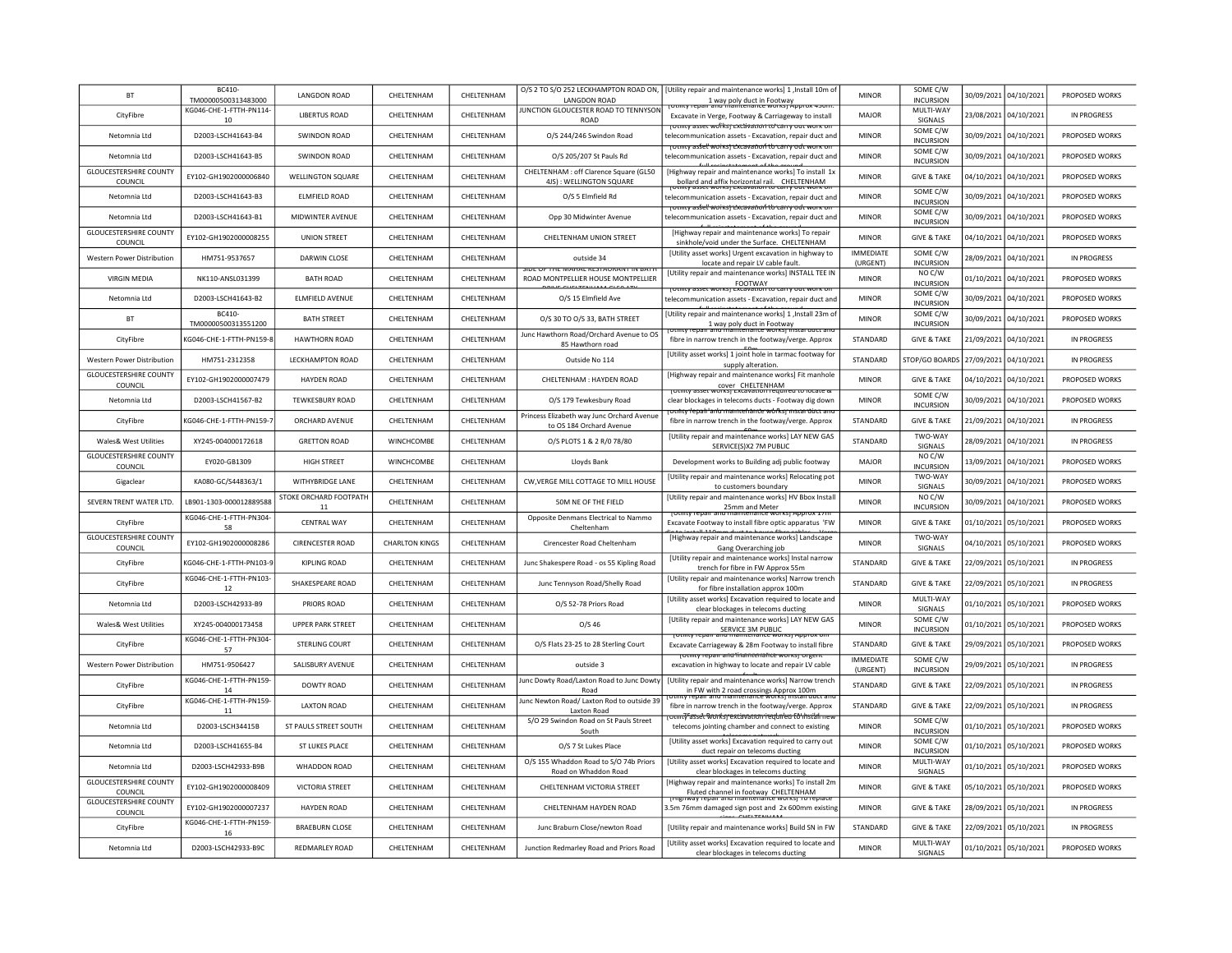|                                            |                               |                          |                       |                   |                                                                                       | way repair and maintenance works) To repair In                                                                                                     |                              |                                    |            |                       |                    |
|--------------------------------------------|-------------------------------|--------------------------|-----------------------|-------------------|---------------------------------------------------------------------------------------|----------------------------------------------------------------------------------------------------------------------------------------------------|------------------------------|------------------------------------|------------|-----------------------|--------------------|
| <b>GLOUCESTERSHIRE COUNTY</b><br>COUNCIL   | FY102-GH1902000008264         | <b>HIGH STREET</b>       | PRESTBURY             | CHELTENHAM        | CHELTENHAM HIGH STREET                                                                | wide by 0.5m deep void (sinkhole) in the footway                                                                                                   | <b>MINOR</b>                 | TWO-WAY<br>SIGNALS                 | 05/10/2021 | 05/10/2021            | PROPOSED WORKS     |
| Airband Community Internet<br>Ltd          | A8001-RO-G9-POLE-LA6-SH       | <b>GRETTON ROAD</b>      | <b>GOTHERINGTON</b>   | CHELTENHAM        | Private verge on corner plus wide verge on<br>corner next to School.                  | [Utility asset works] Excavation on private verge to<br>recover pole. Plus installation of Telegraph pole.                                         | <b>MINOR</b>                 | <b>GIVE &amp; TAKE</b>             | 01/10/2021 | 05/10/2021            | PROPOSED WORKS     |
| Western Power Distribution                 | HM751-6003442                 | ORCHARD ROAD             | <b>BISHOPS CLEEVE</b> | CHELTENHAM        | Outside Number 6                                                                      | [Utility asset works] Urgent excavation in highway to<br>locate and repair LV cable fault.                                                         | <b>IMMEDIATE</b><br>(URGENT) | SOME C/W<br><b>INCURSION</b>       | 29/09/2021 | 05/10/2021            | IN PROGRESS        |
| <b>Airband Community Internet</b><br>Ltd   | A8001-RO-G9-DP36-SH           | <b>CLEEVE ROAD</b>       | <b>GOTHERINGTON</b>   | CHELTENHAM        | Verge next to BT chamber along Cleeve Road<br>near 'The Lawns'.                       | asset wurksi installation ur telekraun<br>poke out from chamber to install splice closure and                                                      | <b>MINOR</b>                 | TWO-WAY<br>SIGNALS                 | 01/10/2021 | 05/10/2021            | PROPOSED WORKS     |
| <b>BT</b>                                  | BC410-<br>TM00000500311536500 | TIMBERCOMBE LANE         | <b>CHARLTON KINGS</b> | CHELTENHAM        | O/S 303, Crossing C/W to opposite side on<br>TIMBERCOMBE LANE                         | ב וס חודש ומות המודע המודע המודע המקור ומקור ומודע. ה<br>way poly duct in Verge, Install 5m of 1 way poly duct in                                  | <b>MAJOR</b>                 | ROAD CLOSURE                       | 04/10/2021 | 06/10/2021            | PROPOSED WORKS     |
| Netomnia Itd                               | D2003-LSCH41657-B18           | ALBION STREET            | <b>CHEITENHAM</b>     | <b>CHFITENHAM</b> | O/S 109 Beechwood Apartments on Albion                                                | [Utility asset works] Excavation required to repair                                                                                                | <b>MINOR</b>                 | SOME C/W<br><b>INCURSION</b>       | 04/10/2021 | 06/10/2021            | PROPOSED WORKS     |
| CityFibre                                  | KG046-CHE-1-FTTH-PN309-       | <b>GLOUCESTER ROAD</b>   | CHELTENHAM            | CHELTENHAM        | Street<br>O/S 195 TO O/S 167                                                          | telecoms ducting<br>[Utility repair and maintenance works] INSTALL FIBRE                                                                           | <b>MINOR</b>                 | TWO-WAY                            | 02/10/2021 | 06/10/2021            | PROPOSED WORKS     |
| CityFibre                                  | 33<br>KG046-CHE-1-FTTH-PN103- | WASLEY ROAD              | CHELTENHAM            | CHELTENHAM        | OS Flats 16-24 to Junc Pittman Road                                                   | OPTIC APPARATUS APPROX 30M<br>[Utility repair and maintenance works] Narrow trench                                                                 | STANDARD                     | SIGNALS<br><b>GIVE &amp; TAKE</b>  | 23/09/2021 | 06/10/2021            | <b>IN PROGRESS</b> |
| <b>GLOUCESTERSHIRE COUNTY</b>              | 15<br>EY102-GH1902000007417   | NORTHFIELD TERRACE       | CHELTENHAM            | CHELTENHAM        | CHELTENHAM : NORTHFIELD TERRACE                                                       | in verge approx 45m<br>नाशास्त्रज्ञ स्वतंत तारा गाँ<br>ni énance worksi 10 commo<br>Trial Hole to investigate cause of blockage to                 | <b>MINOR</b>                 | <b>GIVE &amp; TAKE</b>             | 06/10/2021 | 06/10/2021            | PROPOSED WORKS     |
| COUNCIL<br><b>GLOUCESTERSHIRE COUNTY</b>   |                               |                          |                       |                   |                                                                                       | [Highway repair and maintenance works] Column                                                                                                      |                              |                                    |            |                       |                    |
| COUNCIL<br><b>GLOUCESTERSHIRE COUNTY</b>   | EY204-57748448                | <b>SUFFOLK PARADE</b>    | CHELTENHAM            | CHELTENHAM        | OS 17                                                                                 | Replacement<br>[Highway repair and maintenance works] Replacing                                                                                    | <b>MINOR</b>                 | <b>GIVE &amp; TAKE</b>             | 04/10/2021 | 06/10/2021            | PROPOSED WORKS     |
| COUNCIL<br><b>GLOUCESTERSHIRE COUNTY</b>   | EY204-46547304                | <b>BIBURY ROAD</b>       | CHELTENHAM            | CHELTENHAM        | Op 42                                                                                 | Column                                                                                                                                             | <b>MINOR</b>                 | <b>GIVE &amp; TAKE</b>             | 04/10/2021 | 06/10/2021            | PROPOSED WORKS     |
| COUNCIL<br><b>GLOUCESTERSHIRE COUNTY</b>   | EY100-867826                  | STANWAY ROAD             | CHELTENHAM            | CHELTENHAM        | 4/90843 Stanway Road, Benhall, Cheltenham                                             | [Highway improvement works] Carriageway Resurfacing                                                                                                | <b>MAJOR</b>                 | <b>ROAD CLOSURE</b>                | 04/10/2021 | 06/10/2021            | PROPOSED WORKS     |
| COUNCIL                                    | EY100-867826A                 | POSTLIP WAY              | CHELTENHAM            | CHELTENHAM        | 4/90973 Postlip Way, Chelt                                                            | [Highway improvement works] Carriageway Resurfacing                                                                                                | MAJOR                        | <b>ROAD CLOSURE</b>                | 04/10/2021 | 06/10/2021            | PROPOSED WORKS     |
| <b>GLOUCESTERSHIRE COUNTY</b><br>COUNCIL   | EY204-11648036                | MALVERN ROAD             | CHELTENHAM            | CHELTENHAM        | Nr Bridge                                                                             | [Highway repair and maintenance works] Column<br>Replacement                                                                                       | <b>MINOR</b>                 | <b>GIVE &amp; TAKE</b>             | 04/10/2021 | 06/10/2021            | PROPOSED WORKS     |
| <b>GLOUCESTERSHIRE COUNTY</b><br>COUNCIL   | EY204-52591492                | <b>BATH STREET</b>       | CHELTENHAM            | CHELTENHAM        | OS Walmer House<br>CHELTENHAW : 41061 Greenway Lif                                    | [Highway repair and maintenance works] Column<br>Replacement                                                                                       | <b>MINOR</b>                 | <b>GIVE &amp; TAKE</b>             | 04/10/2021 | 06/10/2021            | PROPOSED WORKS     |
| <b>GLOUCESTERSHIRE COUNTY</b><br>COUNCIL   | EY102-GH1902000008484         | ASHLEY ROAD              | CHELTENHAM            | CHELTENHAM        | Charlton Kings - CCTV Survey 2021/2022 :                                              | [Highway repair and maintenance works] Ringway<br>CCTV Survey CHELTENHAM                                                                           | <b>MINOR</b>                 | MULTI-WAY<br>SIGNALS               | 06/10/2021 | 06/10/2021            | PROPOSED WORKS     |
| SEVERN TRENT WATER LTD.                    | LB901-1303-000012887672       | <b>DEAKIN CLOSE</b>      | CHELTENHAM            | CHELTENHAM        | F/O6                                                                                  | [Utility repair and maintenance works] Boundary box<br>Install, Clear to Boundary I                                                                | <b>MINOR</b>                 | SOME C/W<br><b>INCURSION</b>       | 04/10/2021 | 06/10/2021            | PROPOSED WORKS     |
| <b>GLOUCESTERSHIRE COUNTY</b><br>COUNCIL   | EY102-GH1902000008483         | <b>GRFFNWAY LANF</b>     | <b>CHARLTON KINGS</b> | CHELTENHAM        | <b>THELTEN HAIVIT: 41001 Greenway Lit</b><br>Charlton Kings - CCTV Survey 2021/2022 : | [Highway repair and maintenance works] CCTV Survey<br>CHELTENHAM                                                                                   | <b>MINOR</b>                 | MULTI-WAY<br>SIGNALS               | 06/10/2021 | 06/10/2021            | PROPOSED WORKS     |
| Wales& West Utilities                      | XY410-003001235755/01         | <b>BUCKLES CLOSE</b>     | <b>CHARLTON KINGS</b> | CHELTENHAM        | <b>IUNC BUCKLES CLOSE/GLYNROSA ROAD - O/</b><br>NO. 37 BUCKLES CLOSE                  | <u>rotility repair and ma</u><br>CE WORST REPLACE 2301<br>OF 2IN, 100MM ST, DI WITH 230M OF 40MM, 75MM PE                                          | MAIOR                        | <b>GIVE &amp; TAKE</b>             | 29/07/2021 | 06/10/2021            | IN PROGRESS        |
| Netomnia Ltd                               | D2003-LSCH42951-B3-B4         | PILLEY LANE              | CHELTENHAM            | CHELTENHAM        | O/S 38 and O/S 52 Pilley Lane                                                         | <b>IUtility asset works] Excavation required to carry out</b><br>duct repair of telecoms ducting                                                   | <b>MINOR</b>                 | SOME C/W<br><b>INCURSION</b>       | 04/10/2021 | 06/10/2021            | PROPOSED WORKS     |
| <b>GLOUCESTERSHIRE COUNTY</b><br>COUNCIL   | EY204-85014439                | SPRINGBANK ROAD          | CHELTENHAM            | CHELTENHAM        | OS 79 and OS 95                                                                       | [Highway repair and maintenance works] Replacing 2 ><br>Columns                                                                                    | <b>MINOR</b>                 | <b>GIVE &amp; TAKE</b>             | 04/10/2021 | 06/10/2021            | PROPOSED WORKS     |
| <b>GLOUCESTERSHIRE COUNTY</b><br>COUNCIL   | EY204-13753190                | SPRINGBANK ROAD          | CHELTENHAM            | CHELTENHAM        | OP Bus Shelter                                                                        | [Highway repair and maintenance works] Replacing<br>Column                                                                                         | <b>MINOR</b>                 | <b>GIVE &amp; TAKE</b>             | 04/10/2021 | 06/10/2021            | PROPOSED WORKS     |
| Netomnia Ltd                               | D2003-LSCH41586-B31A          | CLEEVEMOUNT ROAD         | CHELTENHAM            | CHELTENHAM        | O/S 33 Cleevemont Road to O/S 20<br>Cakebridge Road                                   | [Utility asset works] Excavation required to install 18m<br>of telecoms ducting                                                                    | <b>MINOR</b>                 | MULTI-WAY<br>SIGNALS               | 04/10/2021 | 06/10/2021            | PROPOSED WORKS     |
| <b>GLOUCESTERSHIRE COUNTY</b><br>COUNCIL   | EY102-GH1902000008265         | <b>DUNALLEY STREET</b>   | CHFI TFNHAM           | <b>CHFITENHAM</b> | CHELTENHAM : near junction St Pauls Road<br>(GL50 4AP) : DUNALLEY STREET              | [Highway repair and maintenance works] To repair<br>sinkhole/void under the Surface. CHELTENHAM                                                    | <b>MINOR</b>                 | <b>GIVE &amp; TAKE</b>             | 06/10/2021 | 06/10/2021            | PROPOSED WORKS     |
| Netomnia Ltd                               | D2003-LSCH41586-B31B          | <b>CAKEBRIDGE ROAD</b>   | CHELTENHAM            | CHELTENHAM        | O/S 33 Cleevemont Road to O/S 20<br>Cakebridge Road                                   | [Utility asset works] Excavation required to install 18m<br>of telecoms ducting                                                                    | <b>MINOR</b>                 | MULTI-WAY<br>SIGNALS               | 04/10/2021 | 06/10/2021            | PROPOSED WORKS     |
| CityFibre                                  | KG046-CHE-1-FTTH-PN306-       | HONEYBOURNE WAY          | CHELTENHAM            | CHELTENHAM        | ONEYBOURNE WAY JUNCTION GLOUCESTER                                                    | [Utility repair and maintenance works] INSTALL 1 X                                                                                                 | <b>MINOR</b>                 | LANE CLOSURE                       | 04/10/2021 | 06/10/2021            | PROPOSED WORKS     |
| <b>GLOUCESTERSHIRE COUNTY</b>              | 23<br>EY204-74078614          | MONTPELLIER DRIVE        | CHELTENHAM            | CHELTENHAM        | <b>ROAD</b><br>OS 10                                                                  | CARRIAGEWAY 2 CHAMBER<br>[Highway repair and maintenance works] Column                                                                             | <b>MINOR</b>                 | <b>GIVE &amp; TAKE</b>             |            |                       | PROPOSED WORKS     |
| COUNCIL<br><b>GLOUCESTERSHIRE COUNTY</b>   | EY204-27887984                | <b>CIRENCESTER ROAD</b>  | <b>CHARLTON KINGS</b> | CHELTENHAM        |                                                                                       | Replacement<br>[Highway repair and maintenance works] Service                                                                                      | <b>MINOR</b>                 |                                    | 04/10/2021 | 06/10/2021            | PROPOSED WORKS     |
| COUNCIL                                    | KG046-CHE-1-FTTH-PN301-       |                          |                       |                   | Jn Cudnall Street<br>JUNCTION QUEENS RETREAT & GREAT                                  | Transfer to New Column<br>Tanu maintenance works J Ap                                                                                              |                              | <b>GIVE &amp; TAKE</b><br>SOME C/W | 05/10/2021 | 07/10/2021            |                    |
| CityFibre                                  | 36                            | <b>ST GEORGES ROAD</b>   | CHELTENHAM            | CHELTENHAM        | <b>WESTERN TERRACE</b>                                                                | Excavate in Verge, Footway & Carriageway to install<br><del>  otmty' i epan 'antrinafiltenalite' worksji ifist</del> i                             | STANDARD                     | <b>INCURSION</b>                   | 24/09/2021 | 07/10/2021            | <b>IN PROGRESS</b> |
| CityFibre<br><b>GLOUCESTERSHIRE COUNTY</b> | KG046-CHE-1-FTTH-PN111-7      | <b>I FWIS ROAD</b>       | <b>CHEITENHAM</b>     | <b>CHEITENHAM</b> | Juc Seacome road - O/s flats 2,6,10                                                   | duct for City Fibre build in the footway and the<br>i <del>m</del> enwav rebaii ano mantefrante worksi. Fo Teo                                     | <b>STANDARD</b>              | <b>GIVE &amp; TAKE</b>             | 24/09/2021 | 07/10/2021            | PROPOSED WORKS     |
| COUNCIL                                    | EY102-GH1902000008448         | <b>WINCHCOMBE STREET</b> | CHELTENHAM            | CHELTENHAM        | CHELTENHAM WINCHCOMBE STREET                                                          | sinkhole in the footway Footway Closure                                                                                                            | <b>MINOR</b>                 | <b>GIVE &amp; TAKE</b>             | 07/10/2021 | 07/10/2021            | PROPOSED WORKS     |
| <b>GLOUCESTERSHIRE COUNTY</b><br>COUNCIL   | EY204-58127587                | RODNEY ROAD              | CHELTENHAM            | CHELTENHAM        | OS Rodney House                                                                       | [Highway repair and maintenance works] Column<br>Replacement<br>מיטוחונץ דפס וחשובות וחמוזוניות וחשובות המשפר אותו וחשובות וחשובות וחשובות המשפט ו | <b>MINOR</b>                 | <b>GIVE &amp; TAKE</b>             | 05/10/2021 | 07/10/2021            | PROPOSED WORKS     |
| SEVERN TRENT WATER LTD.                    | LB906-0000-000041039104       | <b>BROOKLYN GARDENS</b>  | CHELTENHAM            | CHELTENHAM        | ON FOOTWAY OUTSIDE NUMBER 21                                                          | neter in boundary box at depth of under 1.5 meters by                                                                                              | <b>MINOR</b>                 | NO C/W<br><b>INCURSION</b>         | 05/10/2021 | 07/10/2021            | PROPOSED WORKS     |
| CityFibre                                  | KG046-CHE-1-FTTH-PN152-<br>28 | PENNSYLVANIA AVENUE      | CHELTENHAM            | CHELTENHAM        | From No 1 No 53 Pennsylvania Avenue                                                   | [Utility repair and maintenance works] ELR of<br>underground infrastructure                                                                        | STANDARD                     | SOME C/W<br><b>INCURSION</b>       | 17/08/2021 | 07/10/2021            | <b>IN PROGRESS</b> |
| CityFibre                                  | KG046-CHE-1-FTTH-PN159-<br>12 | <b>LAXTON ROAD</b>       | CHELTENHAM            | CHELTENHAM        | Junc Sochi Mews and Laxton Road                                                       | [Utility repair and maintenance works] Road crossing<br>traditional trench and build SN approx 15m                                                 | STANDARD                     | <b>GIVE &amp; TAKE</b>             | 24/09/2021 | 07/10/2021            | <b>IN PROGRESS</b> |
| CityFibre                                  | KG046-CHE-1-FTTH-PN507-2      | <b>SWINDON LANE</b>      | CHELTENHAM            | CHELTENHAM        | JUNCTION PADDOCKS LANE TO EVESHAM<br>ROAD ROUND-A-BOUT                                | [Utility repair and maintenance works] Approx 200m<br>Footway & Carriageway to install fibre optic apparatus                                       | STANDARD                     | MULTI-WAY<br><b>SIGNALS</b>        | 24/09/2021 | 07/10/2021            | IN PROGRESS        |
| SEVERN TRENT WATER LTD.                    | LB901-1303-000012881274       | VICTORIA RETREAT         | CHELTENHAM            | CHELTENHAM        | O/S <sub>5</sub>                                                                      | [Utility repair and maintenance works] HV Stop tap<br>Renew 25mm                                                                                   | <b>MINOR</b>                 | SOME C/W<br><b>INCURSION</b>       |            | 05/10/2021 07/10/2021 | PROPOSED WORKS     |
| <b>GLOUCESTERSHIRE COUNTY</b><br>COUNCIL   | EY204-10047048                | LARCHMERE GROVE          | UP HATHERLEY          | CHELTENHAM        | $S/O$ 11                                                                              | [Highway repair and maintenance works] Replacing<br>Column                                                                                         | <b>MINOR</b>                 | <b>GIVE &amp; TAKE</b>             |            | 05/10/2021 07/10/2021 | PROPOSED WORKS     |
|                                            |                               |                          |                       |                   |                                                                                       |                                                                                                                                                    |                              |                                    |            |                       |                    |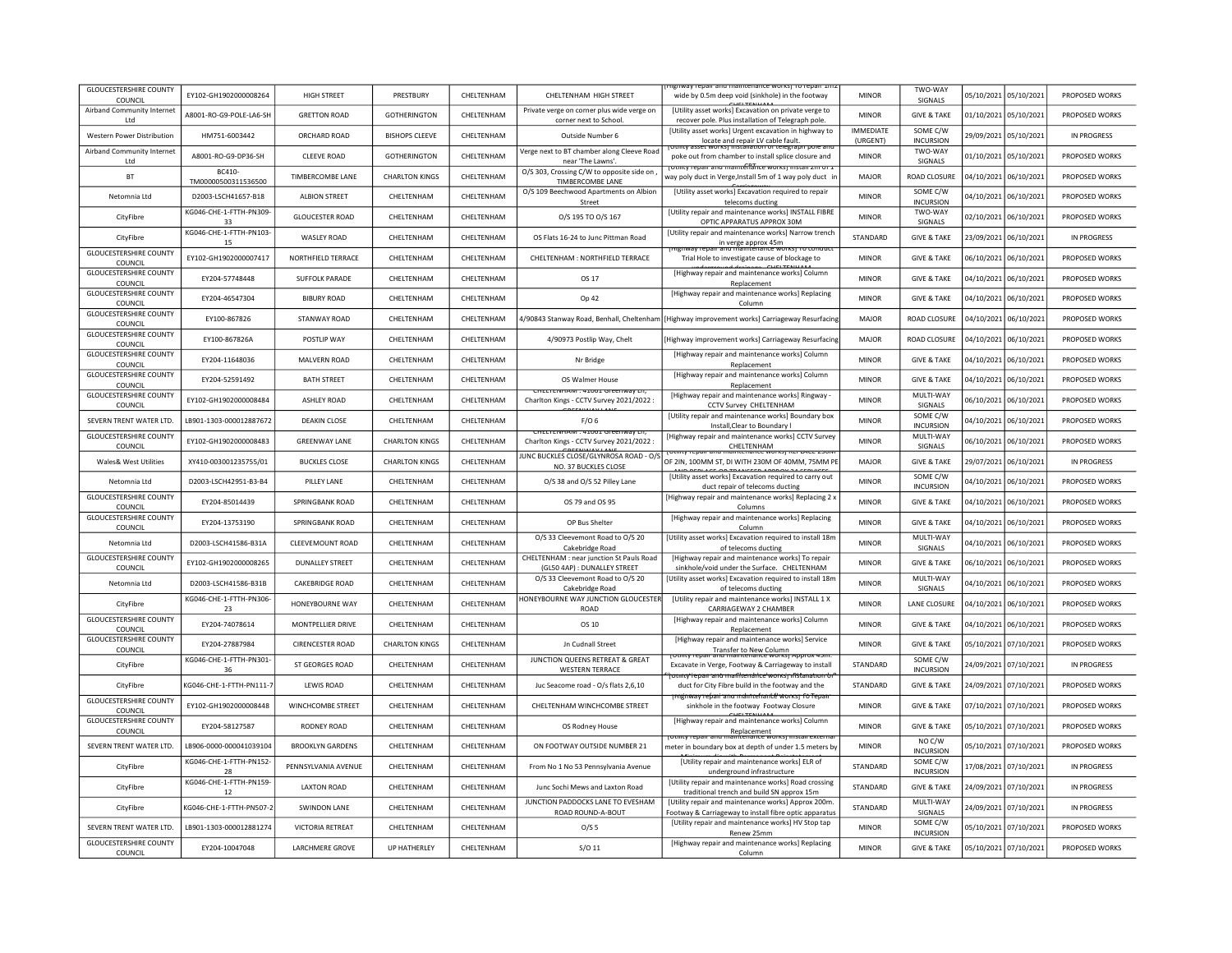| <b>GLOUCESTERSHIRE COUNTY</b><br>COUNCIL        | FY204-84129411                             | <b>MONKSCROFT</b>       | CHFI TFNHAM           | <b>CHEITENHAM</b> | OS <sub>4</sub>                                                                     | [Highway repair and maintenance works] Replacing<br>Column                                                                                                                           | <b>MINOR</b>    | <b>GIVE &amp; TAKE</b>       | 05/10/2021 | 07/10/2021            | PROPOSED WORKS        |
|-------------------------------------------------|--------------------------------------------|-------------------------|-----------------------|-------------------|-------------------------------------------------------------------------------------|--------------------------------------------------------------------------------------------------------------------------------------------------------------------------------------|-----------------|------------------------------|------------|-----------------------|-----------------------|
| SEVERN TRENT WATER LTD.                         | LB906-0000-000041055797                    | <b>GABLE POINT</b>      | WOODMANCOTE           | CHELTENHAM        | ON FOOTWAY OUTSIDE NUMBER 4                                                         | <b>TETTATICE WOL</b><br>meter in boundary box at depth of under 1.5 meters by                                                                                                        | <b>MINOR</b>    | NO C/W<br><b>INCURSION</b>   | 05/10/2021 | 07/10/2021            | PROPOSED WORKS        |
| SEVERN TRENT WATER LTD.                         | LB901-1303-000012882322                    | DELAVALE ROAD           | WINCHCOMBE            | CHELTENHAM        | OUTSIDE NUMBER 12                                                                   | [Utility repair and maintenance works] HV Stop tap<br>Renew 25mm                                                                                                                     | <b>MINOR</b>    | SOME C/W<br><b>INCURSION</b> | 05/10/2021 | 07/10/2021            | PROPOSED WORKS        |
| Wales& West Utilities                           | XY410-003001507989                         | SANDOWN ROAD            | <b>BISHOPS CLEEVE</b> | CHELTENHAM        | O/S NO. 17 - JUNC HERTFORD ROAD & O/S<br>NO. 25 JUNCTION HARDY ROAD                 | ity repair and maintenance works<br>OF OLD METALLIC GAS MAINS WITH NEW PLASTIC                                                                                                       | STANDARD        | <b>GIVE &amp; TAKE</b>       | 24/09/2021 | 07/10/2021            | <b>IN PROGRESS</b>    |
| Wales& West Utilities                           | XY245-004000170558/01                      | WOODMANCOTE FOOTPATH    | CHELTENHAM            | CHELTENHAM        | O/S THE CROFT                                                                       | [Utility repair and maintenance works] LAY NEW GAS<br>SERVICE 3M PUBLIC                                                                                                              | STANDARD        | <b>GIVE &amp; TAKE</b>       | 04/10/2021 | 07/10/2021            | PROPOSED WORKS        |
| <b>GLOUCESTERSHIRE COUNTY</b><br><b>COUNCIL</b> | FY102-GH1902000007455                      | <b>I ANSDOWN ROAD</b>   | CHELTENHAM            | <b>CHEITENHAM</b> | <b>CHELTENHAM : Junction Gloucester Road</b><br>(GL51 6QR) : LANSDOWN ROAD          | trial hole to repair collapsed drainage<br>Footway                                                                                                                                   | <b>MINOR</b>    | <b>GIVE &amp; TAKE</b>       | 07/10/2021 | 08/10/2021            | PROPOSED WORKS        |
| Western Power Distribution                      | HM751-2321827                              | <b>HETTON GARDENS</b>   | CHELTENHAM            | CHELTENHAM        | Outside No. 11                                                                      | New service connection] 1 joint hole in tarmac footwa                                                                                                                                | STANDARD        | SOME C/W<br><b>INCURSION</b> | 04/10/2021 | 08/10/2021            | PROPOSED WORKS        |
| CityFibre                                       | KG046-CHE-1-FTTH-PN103-<br>14              | WORDSWORTH AVENUE       | CHELTENHAM            | CHELTENHAM        | rom Pole os 25 Wordsworth Avenue to pole<br>os 44 Spencer Road                      | and 13m trenching in tarmac footway for new supply<br>Tounty repair and maintenance works rivariow trench<br>in FW tarmac, 2 road crossings in CW. 2 way and 4 way                   | STANDARD        | MULTI-WAY<br>SIGNALS         | 27/09/2021 | 08/10/2021            | PROPOSED WORKS        |
| CityFibre                                       | KG046-CHE-1-FTTH-PN507-1                   | <b>EVESHAM ROAD</b>     | CHELTENHAM            | CHELTENHAM        | JUNCTION CLEVEMONT TO CHELTENHAM<br>RACECOURSE                                      | [Utility repair and maintenance works] Approx 350m.<br>Footway & Carriageway to install fibre optic apparatus                                                                        | STANDARD        | MULTI-WAY<br>SIGNALS         | 27/09/2021 | 08/10/2021            | PROPOSED WORKS        |
| SEVERN TRENT WATER LTD.                         | LB922-5201-000006627863                    | <b>FAIRFIELD PARADE</b> | CHELTENHAM            | CHELTENHAM        | OUTSIDE NUMBER 126                                                                  | [New service connection] * new water connection *<br>CARRIAGEWAY TYPE 4 (UP TO 0.5 MSA)                                                                                              | <b>MINOR</b>    | SOME C/W<br><b>INCURSION</b> | 06/10/2021 | 08/10/2021            | PROPOSED WORKS        |
| <b>GLOUCESTERSHIRE COUNTY</b><br>COUNCIL        | EY102-GH1902000008469                      | LONGWAY AVENUE          | CHELTENHAM            | CHELTENHAM        | CHELTENHAM BAFFORD APPROACH                                                         | [Highway repair and maintenance works] Sink hole<br>investigations CHELTENHAM                                                                                                        | <b>MINOR</b>    | <b>GIVE &amp; TAKE</b>       | 07/10/2021 | 08/10/2021            | <b>PROPOSED WORKS</b> |
| <b>GLOUCESTERSHIRE COUNTY</b><br>COUNCIL        | EY102-GH1902000007335                      | COLESBOURNE ROAD        | CHELTENHAM            | <b>CHEITENHAM</b> | CHELTENHAM COLESBOURNE ROAD                                                         | [Highway repair and maintenance works] Footway<br>resurfacing CHELTENHAM                                                                                                             | <b>MAJOR</b>    | <b>ROAD CLOSURE</b>          | 16/09/2021 | 08/10/2021            | IN PROGRESS           |
| Netomnia Ltd                                    | D2003-LSCH34504                            | DEVON AVENUE            | CHELTENHAM            | CHELTENHAM        | O/S Rowanfield Exchange, on Devon Ave                                               | telecoms jointing chamber and lay new ducting to                                                                                                                                     | <b>MINOR</b>    | SOME C/W<br><b>INCURSION</b> | 06/10/2021 | 08/10/2021            | PROPOSED WORKS        |
| <b>GLOUCESTERSHIRE COUNTY</b><br>COUNCIL        | EY091-LURSB333515                          | <b>CHARLTON HILL</b>    | CHELTENHAM            | CHELTENHAM        | outside Brecon House for 75m                                                        | rolling lights for manned IPV crew to scan boreholes                                                                                                                                 | <b>MINOR</b>    | TWO-WAY<br>SIGNALS           | 07/10/2021 | 08/10/2021            | PROPOSED WORKS        |
| SEVERN TRENT WATER LTD.                         | LB701-2302-000012526286                    | <b>DALE WALK</b>        | <b>BISHOPS CLEEVE</b> | CHELTENHAM        | 2 DALE WALK                                                                         | TULINU TEDAH AND MAINLENANCE WORKSL : 150MM V<br>pipe is missing a metre section of pipe 0.5m us from mh                                                                             | STANDARD        | SOME C/W<br><b>INCURSION</b> | 04/10/2021 | 08/10/2021            | PROPOSED WORKS        |
| <b>GLOUCESTERSHIRE COUNTY</b><br>COUNCIL        | EY100-867827                               | <b>NOVERTON LANE</b>    | PRESTBURY             | CHELTENHAM        | 4/90005 Noverton Lane, Prestbury                                                    | [Highway improvement works] Carriageway Resurfacing                                                                                                                                  | <b>MAJOR</b>    | ROAD CLOSURE                 | 07/10/2021 | 11/10/2021            | PROPOSED WORKS        |
| CityFibre                                       | KG046-CHE-1-FTTH-PN105-<br>33              | <b>BIBURY ROAD</b>      | CHELTENHAM            | CHELTENHAM        | Juc Whittington Road juc Benhall ave                                                | TULIIILY TEDAII and maintenance works   Carriageway<br>work to join fibre to SN cab on Benhall Ave under Multi-                                                                      | <b>MINOR</b>    | MULTI-WAY<br>SIGNALS         | 07/10/2021 | 11/10/2021            | PROPOSED WORKS        |
| CityFibre                                       | KG046-CHE-1-FTTH-PN159-<br>10              | <b>NEWTON ROAD</b>      | CHELTENHAM            | CHELTENHAM        | Junc Dowty Road/Newman Road to junc<br>Newman Road/Laxton Road                      | <u>ाण्यााए repair and mamtenärite worksj instarduct and</u><br>fibre in narrow trench in the footway/verge. Approx                                                                   | STANDARD        | <b>GIVE &amp; TAKE</b>       | 28/09/2021 | 11/10/2021            | <b>IN PROGRESS</b>    |
| Western Power Distribution                      | HM751-2319006A                             | KINGSDITCH LANF         | CHELTENHAM            | CHELTENHAM        | just before the junction with Swindon Road                                          | [Optional permit no fee] Traffic light head only - no<br>excavation in conjunction with parts B. C and D                                                                             | <b>STANDARD</b> | MULTI-WAY<br>SIGNALS         | 04/10/2021 | 12/10/2021            | PROPOSED WORKS        |
| Western Power Distribution                      | HM751-2319006D                             | <b>SWINDON ROAD</b>     | CHELTENHAM            | CHELTENHAM        | just before the junction with Kingsditch Lan                                        | [Optional permit no fee] Traffic light head only - no<br>excavation in conjunction with parts A, B and C                                                                             | STANDARD        | MULTI-WAY<br>SIGNALS         | 04/10/2021 | 12/10/2021            | PROPOSED WORKS        |
| Western Power Distribution                      | HM751-2319006C                             | RUNNINGS ROAD           | CHELTENHAM            | CHELTENHAM        | just before the junction with Wymans<br>Lane/Kingsditch Lane                        | footway and grass verge and 9m trenching in tarmac                                                                                                                                   | STANDARD        | MULTI-WAY<br>SIGNALS         | 04/10/2021 | 12/10/2021            | PROPOSED WORKS        |
| Western Power Distribution                      | HM751-2319006B                             | WYMANS LANE             | CHELTENHAM            | CHELTENHAM        | just before the junction with Runnings Road                                         | [Optional permit no fee] Traffic light head only - no<br>excavation in conjunction with part A, C and D                                                                              | STANDARD        | MULTI-WAY<br>SIGNALS         | 04/10/2021 | 12/10/2021            | PROPOSED WORKS        |
| CityFibre                                       | KG046-CHE-1-FTTH-PN306-<br>24              | <b>BROOKBANK CLOSE</b>  | <b>CHFITENHAM</b>     | CHFI TFNHAM       | <b>BROOKBANK CLOSE JUNCTION</b><br>HONEYBOURNE WAY                                  | [Utility repair and maintenance works] INSTALL 2 X<br>CARRIAGEWAY CHAMBERS                                                                                                           | <b>STANDARD</b> | MULTI-WAY<br>SIGNALS         | 06/10/2021 | 12/10/2021            | PROPOSED WORKS        |
| Wales& West Utilities                           | XY244-004000173550                         | <b>THF PARK</b>         | CHFI TFNHAM           | <b>CHEITENHAM</b> | $O/S$ 39                                                                            | [Utility repair and maintenance works] LAY NEW GAS<br>SERVICE 3M PUBLIC                                                                                                              | <b>STANDARD</b> | SOME C/W<br><b>INCURSION</b> | 08/10/2021 | 13/10/2021            | PROPOSED WORKS        |
| Wales& West Utilities                           | XY245-004000173607                         | SOUTH VIEW WAY          | PRESTBURY             | CHELTENHAM        | $O/S$ 37                                                                            | [Utility repair and maintenance works] LAY NEW GAS<br>SERVICE 12M PUBLIC                                                                                                             | STANDARD        | <b>GIVE &amp; TAKE</b>       | 08/10/2021 | 13/10/2021            | PROPOSED WORKS        |
| Western Power Distribution                      | HM751-2322552                              | HOBBY CLOSE             | CHELTENHAM            | CHELTENHAM        | From outside to opposite number 1                                                   | itility asset worksj i joint noie in tanna<br>1m trenching in tarmac footway and 4m road crossing                                                                                    | STANDARD        | <b>GIVE &amp; TAKE</b>       | 04/10/2021 | 14/10/2021            | PROPOSED WORKS        |
| SEVERN TRENT WATER LTD.                         | LB525-A6S12842-01                          | <b>CHARLTON CLOSE</b>   | CHELTENHAM            | CHELTENHAM        | O/S no. 17 Charlton Close                                                           | TOtility asset works) construction of a new win onto<br>existing sewer and re-laying incoming sewer through                                                                          | STANDARD        | NO C/W<br><b>INCURSION</b>   | 22/09/2021 | 15/10/2021            | <b>IN PROGRESS</b>    |
| CityFibre                                       | KG046-CHE-1-FTTH-PN113-<br>16              | NETTLETON ROAD          | CHELTENHAM            | CHELTENHAM        | Outside 85 Nettleton Road to Outside 5<br>Nettleton Road                            | <del>omny repair and maintenantle works inst</del><br>duct for City Fibre build in the footway and the                                                                               | MAJOR           | SOME C/W<br><b>INCURSION</b> | 06/09/2021 | 15/10/2021            | <b>IN PROGRESS</b>    |
| <b>GLOUCESTERSHIRE COUNTY</b><br>COUNCIL        | EY091-GCC/TS-187                           | <b>BATH ROAD</b>        | CHELTENHAM            | CHELTENHAM        | Junction with Vernon Place                                                          | Signal Poles removed for Safety Reasons Retrospective<br>start due to emergency attendance                                                                                           | <b>MAJOR</b>    | MULTI-WAY<br>SIGNALS         | 23/08/2021 | 15/10/2021            | <b>IN PROGRESS</b>    |
| MURPHY GAS NETWORKS                             | A3001-MUA0001645                           | <b>WYMANS LANF</b>      | <b>CHFITENHAM</b>     | <b>CHEITENHAM</b> | Outside Festival Park, Wymans Lane<br>Cheltenham, Gloucestershire                   | the public footway & carriageway outside Festival Park                                                                                                                               | <b>STANDARD</b> | TWO-WAY<br>SIGNALS           | 04/10/2021 | 15/10/2021            | PROPOSED WORKS        |
| Wales& West Utilities                           | XY245-003001599169/PTS                     | <b>GRETTON ROAD</b>     | WINCHCOMBE            | CHELTENHAM        | JUNCTION OF KYDERMINSRTER ROAD                                                      | [Utility repair and maintenance works] TRAFFIC LIGHT<br><b>HEADS</b>                                                                                                                 | STANDARD        | MULTI-WAY<br>SIGNALS         | 07/09/2021 | 15/10/2021            | <b>IN PROGRESS</b>    |
| NETWORK RAIL -PROMOTERS<br>NATIONAL             | KI 255<br>BAG2TREDDINGTONSURV              | <b>BOZARD LANE</b>      | TREDINGTON            | CHELTENHAM        | Treddington level crossing                                                          | works for rail purposest closure required for survey-<br>level crossing ahead of renewal works planned 2022.<br><del>ו ללוות של הללוות ומותרות ומותרות הגללות להללו</del> ת הללוות ה | MAIOR           | ROAD CLOSURE                 | 09/10/2021 | 17/10/2021            | PROPOSED WORKS        |
| CityFibre                                       | KG046-CHE-1-FTTH-PN157-6                   | <b>HESTERS WAY ROAD</b> | CHELTENHAM            | CHELTENHAM        | unc Princess Elizabeth way to Junc Barbridge<br>Road                                | way trad duct and narrow trench. Build 1 X FW4 and 1 1                                                                                                                               | STANDARD        | <b>GIVE &amp; TAKE</b>       | 06/10/2021 | 19/10/2021            | PROPOSED WORKS        |
| CityFibre                                       | KG046-CHE-1-FTTH-PN114-<br>31              | <b>GLOUCESTER ROAD</b>  | CHELTENHAM            | CHELTENHAM        | Junc Libertus Road to Junc Queens Road                                              | <del>rotmty repair and maintenance Worksj mstarduct an</del> t<br>fibre in the footway slabs/Tarmac and instal Toby pots                                                             | STANDARD        | SOME C/W<br><b>INCURSION</b> | 06/10/2021 | 19/10/2021            | PROPOSED WORKS        |
| CityFibre                                       | KG046-CHE-1-FTTH-PN157-8                   | <b>ASHLANDS ROAD</b>    | CHELTENHAM            | CHELTENHAM        | OS 10 Ashlands Road to OS flats 25-33                                               | <u>Touluv repair and manitenance workst ivarrow</u><br>trenching in FW Tarmac, Build SN and duct to OR joint                                                                         | STANDARD        | <b>GIVE &amp; TAKE</b>       | 06/10/2021 | 19/10/2021            | PROPOSED WORKS        |
| CityFibre                                       | KG046-CHE-1-FTTH-PN157-<br>10 <sup>1</sup> | ASHLANDS ROAD           | CHELTENHAM            | CHELTENHAM        | OS 10 Ashlands Road to OS flats 25-33                                               | <del>"rounty repair and mamtehalice Worksj Narro</del> w<br>trenching in FW Tarmac, Build SN and duct to OR joint                                                                    | STANDARD        | SOME C/W<br><b>INCURSION</b> | 06/10/2021 | 19/10/2021            | PROPOSED WORKS        |
| CityFibre                                       | KG046-CHE-1-FTTH-PN158-<br>34              | <b>BROOKLYN ROAD</b>    | CHELTENHAM            | CHELTENHAM        | Junc Orchard Way to OS 126 Brooklyn Road                                            | <del>oulicy repali<sup>n</sup>and mannehance worksrittstat uuccant</del><br>fibre in the footway slabs/Tarmac and instal Toby pots.                                                  | STANDARD        | SOME C/W<br><b>INCURSION</b> | 06/10/2021 | 19/10/2021            | PROPOSED WORKS        |
| CityFibre                                       | KG046-CHE-1-FTTH-PN157-9                   | OLDBURY ROAD            | CHELTENHAM            | CHELTENHAM        | Junc Princess Elizabeth Way/Oldbuy Road to<br>Oldbury Road Junc with Barbridge Road | [Utility repair and maintenance works] FW tarmac 2<br>way core trench. Build 2 X FW4 and 1 PN Approx 91m                                                                             | STANDARD        | <b>GIVE &amp; TAKE</b>       |            | 06/10/2021 19/10/2021 | PROPOSED WORKS        |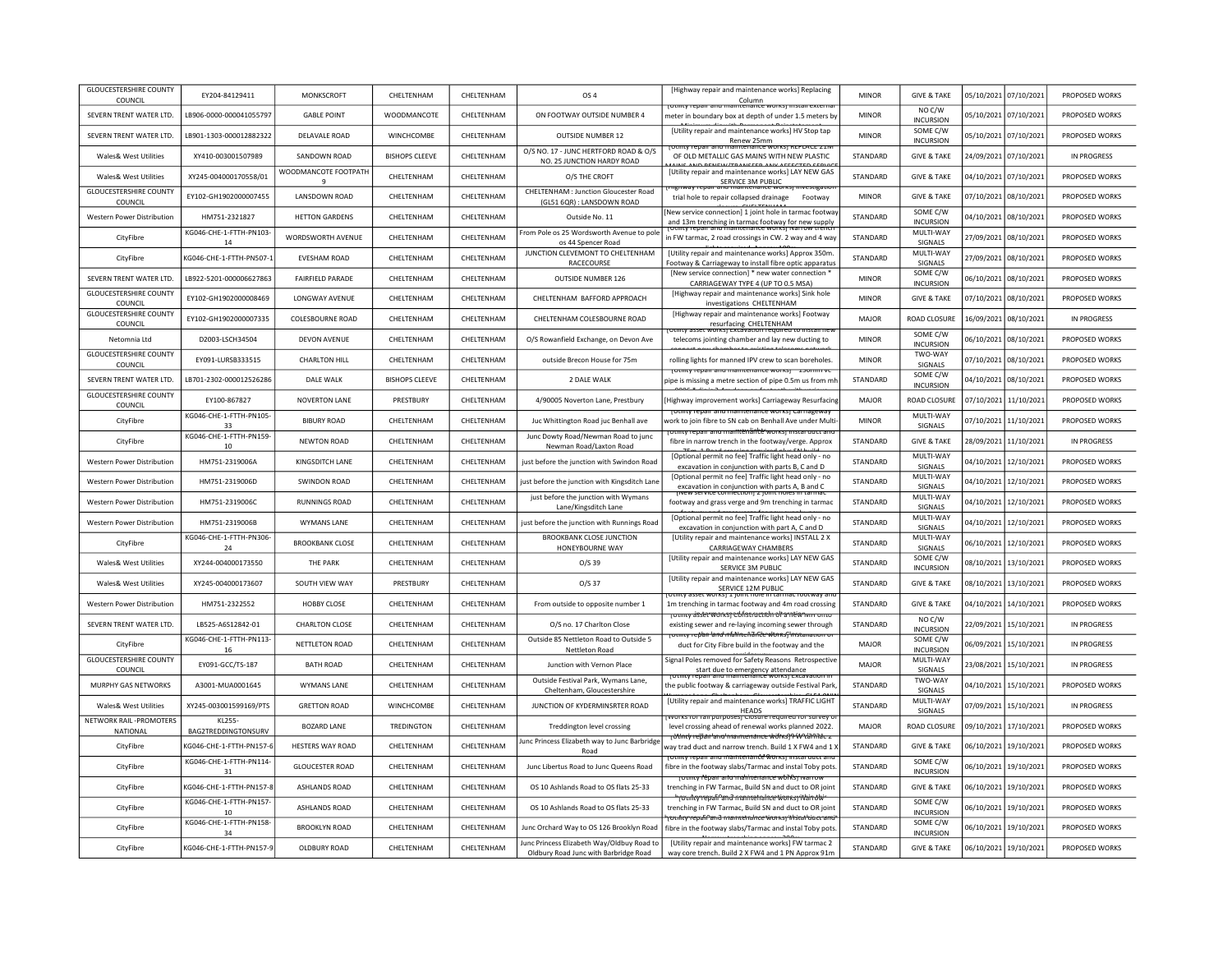| Oldbury Road Junc with Barbridge Road<br><b>GLOUCESTERSHIRE COUNTY</b><br>TWO-WAY<br>EY091-S50-00880<br>CHELTENHAM<br>CHELTENHAM<br>27/09/2021<br><b>BOUNCERS LANE</b><br>outside new development<br>install foul watr connection and storm drainage<br>MAJOR<br>COUNCIL<br>SIGNALS<br>טכ כושו מחום מומטמצאי י- אסוסור מאו<br><b>GLOUCESTERSHIRE COUNTY</b><br>the A40 Westbound and M5 Southbound<br><b>HIGHWAYS ACT</b><br>EY081-L-MAIN-00011515<br>CHELTENHAM<br>CHELTENHAM<br>ROAD CLOSURE<br>15/07/2021<br>WESTBOUND SLIP ROAD OFF<br>Exit Slip Roads 10pm - 5am Tom Jewell H W Martin<br>PERMITS<br>COUNCIL<br>Exit Slip Roads<br><del>A40 GOLDEN VALLET</del><br><del>k¤d"westaoana and Mis Sodthbodi@"Exit Silp"R0a0s"</del><br><b>GLOUCESTERSHIRE COUNTY</b><br>the A40 Westbound and M5 Southbound<br><b>HIGHWAYS ACT</b><br>EY099-TTROOA001A<br>CHELTENHAM<br>ROAD CLOSURE<br>04/10/2021<br>CHELTENHAM<br>WESTBOUND SLIP ROAD OFF<br>10pm - 5am R&W Rail are carrying out some works on<br>PERMITS<br>COUNCIL<br><b>Exit Slip Roads</b><br>KG046-CHE-1-FTTH-PN311-<br>St Georges Road, Jct of Overton Park Road to<br>TWO-WAY<br>[Utility repair and maintenance works] Approx 310m<br>CHELTENHAM<br>CityFibre<br>ST GEORGES ROAD<br>CHELTENHAM<br><b>MAJOR</b><br>20/09/2021<br>SIGNALS<br>Jct of Bayshill Road<br>.<br>Excavate in carriageway, 5m in footway.<br>Trepair and maintenance worksj Approx. 120<br>29<br>Jnc Swindon Lane, Evesham Road to Jnc<br>MULTI-WAY<br>CityFibre<br>KG046-CHE-1-FTTH-PN507-4<br><b>EVESHAM ROAD</b><br>CHELTENHAM<br>CHELTENHAM<br>of trench work to install telecommunication ducting<br>MAJOR<br>14/09/2021<br>Wellington Road, Evesham Road.<br>SIGNALS<br>BETWEEN KEEPERS ORCHARD AND JUNCTION [Utility repair and maintenance works] REPLACE 200M<br><b>Wales&amp; West Utilities</b><br>XY410-003001597418/01<br><b>GRETTON ROAD</b><br>WINCHCOMBE<br>CHELTENHAM<br><b>MAJOR</b><br>ROAD CLOSURE<br>04/10/2021<br>OF 150MM DI WITH 200M OF 125MM PE<br>OF EVESHAM ROAD<br><b>GLOUCESTERSHIRE COUNTY</b><br>TWO-WAY<br>EY020-LURSB735048<br><b>GRETTON ROAD</b><br><b>GOTHERINGTON</b><br>CHELTENHAM<br>outside 59<br>S278 Works<br>MAJOR<br>20/09/2021<br>SIGNALS<br>COUNCIL<br><b>GLOUCESTERSHIRE COUNTY</b><br>[Highway improvement works] Arle Court<br>EY101-WCTIS4<br><b>GLOUCESTER ROAD</b><br>CHELTENHAM<br>CHELTENHAM<br>A40 Court Roundabout<br>MAJOR<br>LANE CLOSURE<br>01/07/2020  <br>COUNCIL<br>Improvements | 21/10/2021<br>PROPOSED WORKS<br>PROPOSED WORKS<br>PROPOSED WORKS<br><b>IN PROGRESS</b><br><b>IN PROGRESS</b> |                       |                       |                        |              |                                                                                         |                              |            |            |                        |                    |                                  |
|-----------------------------------------------------------------------------------------------------------------------------------------------------------------------------------------------------------------------------------------------------------------------------------------------------------------------------------------------------------------------------------------------------------------------------------------------------------------------------------------------------------------------------------------------------------------------------------------------------------------------------------------------------------------------------------------------------------------------------------------------------------------------------------------------------------------------------------------------------------------------------------------------------------------------------------------------------------------------------------------------------------------------------------------------------------------------------------------------------------------------------------------------------------------------------------------------------------------------------------------------------------------------------------------------------------------------------------------------------------------------------------------------------------------------------------------------------------------------------------------------------------------------------------------------------------------------------------------------------------------------------------------------------------------------------------------------------------------------------------------------------------------------------------------------------------------------------------------------------------------------------------------------------------------------------------------------------------------------------------------------------------------------------------------------------------------------------------------------------------------------------------------------------------------------------------------------------------------------------------------------------------------------------------------------------------------------------------------------------------------------------------------------------------------------------------------------------------------------------------|--------------------------------------------------------------------------------------------------------------|-----------------------|-----------------------|------------------------|--------------|-----------------------------------------------------------------------------------------|------------------------------|------------|------------|------------------------|--------------------|----------------------------------|
|                                                                                                                                                                                                                                                                                                                                                                                                                                                                                                                                                                                                                                                                                                                                                                                                                                                                                                                                                                                                                                                                                                                                                                                                                                                                                                                                                                                                                                                                                                                                                                                                                                                                                                                                                                                                                                                                                                                                                                                                                                                                                                                                                                                                                                                                                                                                                                                                                                                                                   |                                                                                                              |                       |                       |                        |              |                                                                                         |                              |            |            |                        |                    |                                  |
|                                                                                                                                                                                                                                                                                                                                                                                                                                                                                                                                                                                                                                                                                                                                                                                                                                                                                                                                                                                                                                                                                                                                                                                                                                                                                                                                                                                                                                                                                                                                                                                                                                                                                                                                                                                                                                                                                                                                                                                                                                                                                                                                                                                                                                                                                                                                                                                                                                                                                   |                                                                                                              | 22/10/2021            |                       |                        |              |                                                                                         |                              |            |            |                        |                    |                                  |
|                                                                                                                                                                                                                                                                                                                                                                                                                                                                                                                                                                                                                                                                                                                                                                                                                                                                                                                                                                                                                                                                                                                                                                                                                                                                                                                                                                                                                                                                                                                                                                                                                                                                                                                                                                                                                                                                                                                                                                                                                                                                                                                                                                                                                                                                                                                                                                                                                                                                                   |                                                                                                              | 22/10/2021            |                       |                        |              |                                                                                         |                              |            |            |                        |                    |                                  |
|                                                                                                                                                                                                                                                                                                                                                                                                                                                                                                                                                                                                                                                                                                                                                                                                                                                                                                                                                                                                                                                                                                                                                                                                                                                                                                                                                                                                                                                                                                                                                                                                                                                                                                                                                                                                                                                                                                                                                                                                                                                                                                                                                                                                                                                                                                                                                                                                                                                                                   |                                                                                                              | 29/10/2021            |                       |                        |              |                                                                                         |                              |            |            |                        |                    |                                  |
|                                                                                                                                                                                                                                                                                                                                                                                                                                                                                                                                                                                                                                                                                                                                                                                                                                                                                                                                                                                                                                                                                                                                                                                                                                                                                                                                                                                                                                                                                                                                                                                                                                                                                                                                                                                                                                                                                                                                                                                                                                                                                                                                                                                                                                                                                                                                                                                                                                                                                   |                                                                                                              | 29/10/2021            |                       |                        |              |                                                                                         |                              |            |            |                        |                    |                                  |
|                                                                                                                                                                                                                                                                                                                                                                                                                                                                                                                                                                                                                                                                                                                                                                                                                                                                                                                                                                                                                                                                                                                                                                                                                                                                                                                                                                                                                                                                                                                                                                                                                                                                                                                                                                                                                                                                                                                                                                                                                                                                                                                                                                                                                                                                                                                                                                                                                                                                                   | PROPOSED WORKS                                                                                               | 29/10/2021            |                       |                        |              |                                                                                         |                              |            |            |                        |                    |                                  |
|                                                                                                                                                                                                                                                                                                                                                                                                                                                                                                                                                                                                                                                                                                                                                                                                                                                                                                                                                                                                                                                                                                                                                                                                                                                                                                                                                                                                                                                                                                                                                                                                                                                                                                                                                                                                                                                                                                                                                                                                                                                                                                                                                                                                                                                                                                                                                                                                                                                                                   | PROPOSED WORKS                                                                                               | 29/10/2021            |                       |                        |              |                                                                                         |                              |            |            |                        |                    |                                  |
|                                                                                                                                                                                                                                                                                                                                                                                                                                                                                                                                                                                                                                                                                                                                                                                                                                                                                                                                                                                                                                                                                                                                                                                                                                                                                                                                                                                                                                                                                                                                                                                                                                                                                                                                                                                                                                                                                                                                                                                                                                                                                                                                                                                                                                                                                                                                                                                                                                                                                   | IN PROGRESS                                                                                                  | 31/10/2021            |                       |                        |              |                                                                                         |                              |            |            |                        |                    |                                  |
| <b>GLOUCESTERSHIRE COUNTY</b><br>[Highway improvement works] Arle Court<br>01/07/2020 31/10/2021<br>EY101-WCTIS9<br><b>GLOUCESTER ROAD</b><br>CHELTENHAM<br>CHELTENHAM<br>B4063<br><b>MAJOR</b><br>LANE CLOSURE<br>COUNCIL<br>Improvements                                                                                                                                                                                                                                                                                                                                                                                                                                                                                                                                                                                                                                                                                                                                                                                                                                                                                                                                                                                                                                                                                                                                                                                                                                                                                                                                                                                                                                                                                                                                                                                                                                                                                                                                                                                                                                                                                                                                                                                                                                                                                                                                                                                                                                        | IN PROGRESS                                                                                                  |                       |                       |                        |              |                                                                                         |                              |            |            |                        |                    |                                  |
| <b>GLOUCESTERSHIRE COUNTY</b><br>[Highway improvement works] Arle Court<br>EY101-WCTIS11<br>HATHERLEY LANE<br>CHELTENHAM<br>CHELTENHAM<br>Hatherley Lane<br>MAJOR<br>LANE CLOSURE<br>01/07/2020 31/10/2021<br>COUNCIL<br>Improvements                                                                                                                                                                                                                                                                                                                                                                                                                                                                                                                                                                                                                                                                                                                                                                                                                                                                                                                                                                                                                                                                                                                                                                                                                                                                                                                                                                                                                                                                                                                                                                                                                                                                                                                                                                                                                                                                                                                                                                                                                                                                                                                                                                                                                                             | <b>IN PROGRESS</b>                                                                                           |                       |                       |                        |              |                                                                                         |                              |            |            |                        |                    |                                  |
| <b>GLOUCESTERSHIRE COUNTY</b><br>[Highway improvement works] Arle Court<br>EY101-WCTIS10<br><b>FIDDLERS GREEN LANE</b><br>CHELTENHAM<br>CHELTENHAM<br>MAJOR<br>LANE CLOSURE<br>01/07/2020 31/10/2021<br>Fiddlers Green Lane<br>COUNCIL<br>Improvements                                                                                                                                                                                                                                                                                                                                                                                                                                                                                                                                                                                                                                                                                                                                                                                                                                                                                                                                                                                                                                                                                                                                                                                                                                                                                                                                                                                                                                                                                                                                                                                                                                                                                                                                                                                                                                                                                                                                                                                                                                                                                                                                                                                                                            | <b>IN PROGRESS</b>                                                                                           |                       |                       |                        |              |                                                                                         |                              |            |            |                        |                    |                                  |
| <b>AHU QULULIY VALLL</b><br><b>GLOUCESTERSHIRE COUNTY</b><br>[Highway improvement works] A40 EB Widening - M5<br>EY101-WCTIS3<br>CHELTENHAM<br>CHELTENHAM<br>A40 Golden Valley Slip Road<br>MAJOR<br>LANE CLOSURE<br>01/07/2020 31/10/2021<br>EASTBOUND SLIP ROAD ON<br>COUNCIL<br>J11 to Arle Court                                                                                                                                                                                                                                                                                                                                                                                                                                                                                                                                                                                                                                                                                                                                                                                                                                                                                                                                                                                                                                                                                                                                                                                                                                                                                                                                                                                                                                                                                                                                                                                                                                                                                                                                                                                                                                                                                                                                                                                                                                                                                                                                                                              | <b>IN PROGRESS</b>                                                                                           |                       |                       |                        |              |                                                                                         |                              |            |            |                        |                    |                                  |
| <b>FRO GOODING ARCHIT</b><br><b>GLOUCESTERSHIRE COUNTY</b><br>[Highway improvement works] A40 EB Widening - M5<br>EY101-WCTIS2<br>CHELTENHAM<br>CHELTENHAM<br>01/07/2020 31/10/2021<br><b>EASTBOUND CENTRE</b><br>A40 Golden Valley Overbridge<br><b>MAJOR</b><br>LANE CLOSURE<br>COUNCIL                                                                                                                                                                                                                                                                                                                                                                                                                                                                                                                                                                                                                                                                                                                                                                                                                                                                                                                                                                                                                                                                                                                                                                                                                                                                                                                                                                                                                                                                                                                                                                                                                                                                                                                                                                                                                                                                                                                                                                                                                                                                                                                                                                                         | <b>IN PROGRESS</b>                                                                                           |                       |                       |                        |              |                                                                                         |                              |            |            |                        |                    |                                  |
| TWO-WAY<br>Princess Elizabeth way Junc Orchard Avenue<br>PRINCESS ELIZABETH WAY<br>CHELTENHAM<br>CityFibre<br>KG046-CHE-1-FTTH-PN159-5<br>CHELTENHAM<br>fibre in the footway/carriageway. Build 2 SNs, Build 1<br><b>MAJOR</b><br>27/09/2021<br>to Junc A4013 - Whole length<br>SIGNALS                                                                                                                                                                                                                                                                                                                                                                                                                                                                                                                                                                                                                                                                                                                                                                                                                                                                                                                                                                                                                                                                                                                                                                                                                                                                                                                                                                                                                                                                                                                                                                                                                                                                                                                                                                                                                                                                                                                                                                                                                                                                                                                                                                                           | <b>IN PROGRESS</b>                                                                                           | 04/11/2021            |                       |                        |              |                                                                                         |                              |            |            |                        |                    |                                  |
| <del>וטנווונץ repair and mâltitenance Works ו rad דופוזכורוס</del><br>CHELTENHAM<br>CHELTENHAM<br><b>GIVE &amp; TAKE</b><br>CityFibre<br>KG046-CHE-1-FTTH-PN204-6<br>PII GROVE WAY<br>Piolgrove way to junc Rosby Gardens/Pilgrim<br>MAIOR<br>24/09/2021<br>core route in FW tarmac and Verge, build 2X FW 4 and 2                                                                                                                                                                                                                                                                                                                                                                                                                                                                                                                                                                                                                                                                                                                                                                                                                                                                                                                                                                                                                                                                                                                                                                                                                                                                                                                                                                                                                                                                                                                                                                                                                                                                                                                                                                                                                                                                                                                                                                                                                                                                                                                                                                | PROPOSED WORKS                                                                                               | 04/11/2021            |                       |                        |              |                                                                                         |                              |            |            |                        |                    |                                  |
| <b>IUtility repair and maintenance worksl REPLACE 60M</b><br><b>Wales&amp; West Utilities</b><br>XY410-003001483679/01<br>SWINDON LANE<br>CHELTENHAM<br>CHELTENHAM<br>BETWEEN SUNNYSIDE AND CLINTONDALE<br>MAJOR<br><b>GIVE &amp; TAKE</b><br>04/10/2021<br>OF 4' SI WITH 75MM PE AND REPLACE 3 SERVICES                                                                                                                                                                                                                                                                                                                                                                                                                                                                                                                                                                                                                                                                                                                                                                                                                                                                                                                                                                                                                                                                                                                                                                                                                                                                                                                                                                                                                                                                                                                                                                                                                                                                                                                                                                                                                                                                                                                                                                                                                                                                                                                                                                          | PROPOSED WORKS                                                                                               | 05/11/2021            |                       |                        |              |                                                                                         |                              |            |            |                        |                    |                                  |
| [Utility repair and maintenance works] Link box<br>SOME C/W<br>CHELTENHAM<br>Western Power Distribution<br>HM751-0704176<br><b>ST PAULS ROAD</b><br>CHELTENHAM<br>Outside NO. 59<br>MAIOR<br>21/09/2021<br><b>INCURSION</b><br>cover/frame repair/replacement - No excavation                                                                                                                                                                                                                                                                                                                                                                                                                                                                                                                                                                                                                                                                                                                                                                                                                                                                                                                                                                                                                                                                                                                                                                                                                                                                                                                                                                                                                                                                                                                                                                                                                                                                                                                                                                                                                                                                                                                                                                                                                                                                                                                                                                                                     | <b>IN PROGRESS</b>                                                                                           | 05/11/2021            |                       |                        |              |                                                                                         |                              |            |            |                        |                    |                                  |
| <b>QUIRY TEDAIL AND MAINTENANCE WORKST EXCAVATION II</b><br>SOME C/W<br>From Junc Tennyson Road/Shelly Road to os<br>KG046-CHE-1-FTTH-PN103-8<br><b>TENNYSON ROAD</b><br>CHELTENHAM<br>CHELTENHAM<br>MAJOR<br>27/09/2021<br>CityFibre<br>the footpath/CW where needed - Road crossing outside<br>71 Tennyson Road<br><b>INCURSION</b>                                                                                                                                                                                                                                                                                                                                                                                                                                                                                                                                                                                                                                                                                                                                                                                                                                                                                                                                                                                                                                                                                                                                                                                                                                                                                                                                                                                                                                                                                                                                                                                                                                                                                                                                                                                                                                                                                                                                                                                                                                                                                                                                             | PROPOSED WORKS                                                                                               | 05/11/2021            |                       |                        |              |                                                                                         |                              |            |            |                        |                    |                                  |
| otinty repair and fifalintenance worksjinterence pozi<br>JUNC SANDOWN ROAD-JUNC<br>XY410-003001507993/01<br><b>BISHOPS CLEEVE</b><br>CHELTENHAM<br>MAJOR<br><b>GIVE &amp; TAKE</b><br>21/09/2021<br>Wales& West Utilities<br><b>HARDY ROAD</b><br>OF OLD METALLIC GAS MAINS WITH NEW PLASTIC<br><b>GOTHERINGTON LANE</b>                                                                                                                                                                                                                                                                                                                                                                                                                                                                                                                                                                                                                                                                                                                                                                                                                                                                                                                                                                                                                                                                                                                                                                                                                                                                                                                                                                                                                                                                                                                                                                                                                                                                                                                                                                                                                                                                                                                                                                                                                                                                                                                                                          | <b>IN PROGRESS</b>                                                                                           | 08/11/2021            |                       |                        |              |                                                                                         |                              |            |            |                        |                    |                                  |
| <del>VMNY i Epai anu mamenarce workspyl av Genular</del><br>TWO-WAY<br>Junc Hayden Road to junc Hayden<br>CityFibre<br>KG046-CHE-1-FTTH-PN204-4<br><b>HAYDEN ROAD</b><br><b>UCKINGTON</b><br><b>CHEITENHAM</b><br>MAIOR<br>28/09/2021<br>FW tarmac/Verge APPROX 310m BRIDGE ON THIS<br>SIGNALS<br>Road/Blaisdon Way                                                                                                                                                                                                                                                                                                                                                                                                                                                                                                                                                                                                                                                                                                                                                                                                                                                                                                                                                                                                                                                                                                                                                                                                                                                                                                                                                                                                                                                                                                                                                                                                                                                                                                                                                                                                                                                                                                                                                                                                                                                                                                                                                               | <b>IN PROGRESS</b>                                                                                           | 08/11/2021            |                       |                        |              |                                                                                         |                              |            |            |                        |                    |                                  |
| KG046-CHE-1-FTTH-PN105-<br>Juc Whittington Road Miserden<br>[Utility repair and maintenance works] INSTALL FIBRE<br><b>BENHALL AVENUE</b><br>CHELTENHAM<br>CHELTENHAM<br>MAJOR<br><b>GIVE &amp; TAKE</b><br>07/10/2021<br>CityFibre<br>road/campden road both side of the road<br>OPTIC APPARATUS<br>31                                                                                                                                                                                                                                                                                                                                                                                                                                                                                                                                                                                                                                                                                                                                                                                                                                                                                                                                                                                                                                                                                                                                                                                                                                                                                                                                                                                                                                                                                                                                                                                                                                                                                                                                                                                                                                                                                                                                                                                                                                                                                                                                                                           | PROPOSED WORKS                                                                                               | 18/11/2021            |                       |                        |              |                                                                                         |                              |            |            |                        |                    |                                  |
| viimv revair ano n<br>O/S NO. 19/21 EAST END ROAD - O/S NO. 2<br>Wales& West Utilities<br>XY410-003001235757/01<br><b>EAST END ROAD</b><br><b>CHARLTON KINGS</b><br>CHELTENHAM<br>OF 2IN, 100MM ST, DI WITH 55M OF 40MM, 90MM PE<br>MAIOR<br><b>GIVE &amp; TAKE</b><br>17/09/2021<br>EAST END ROAD                                                                                                                                                                                                                                                                                                                                                                                                                                                                                                                                                                                                                                                                                                                                                                                                                                                                                                                                                                                                                                                                                                                                                                                                                                                                                                                                                                                                                                                                                                                                                                                                                                                                                                                                                                                                                                                                                                                                                                                                                                                                                                                                                                                | <b>IN PROGRESS</b>                                                                                           | 19/11/2021            |                       |                        |              |                                                                                         |                              |            |            |                        |                    |                                  |
| <b>GLOUCESTERSHIRE COUNTY</b><br>MULTI-WAY<br>S278 works for footpath improvements and traffic<br>EY020-NRS-S278-19325K<br><b>EVESHAM ROAD</b><br><b>BISHOPS CLEEVE</b><br>CHELTENHAM<br>MAJOR<br>04/10/2021<br>at Hill View Close junction<br>COUNCIL<br>island, Contractor: Walsh Construction<br>SIGNALS                                                                                                                                                                                                                                                                                                                                                                                                                                                                                                                                                                                                                                                                                                                                                                                                                                                                                                                                                                                                                                                                                                                                                                                                                                                                                                                                                                                                                                                                                                                                                                                                                                                                                                                                                                                                                                                                                                                                                                                                                                                                                                                                                                       | PROPOSED WORKS                                                                                               | 19/11/2021            |                       |                        |              |                                                                                         |                              |            |            |                        |                    |                                  |
| Othity repair and maintenance works) KEPLACE 4101<br>JUNC EAST END ROAD/GLYNROSA ROAD -<br><b>Wales&amp; West Utilities</b><br>XY410-003001235752/01<br><b>GLYNROSA ROAD</b><br><b>CHARLTON KINGS</b><br>CHELTENHAM<br>OF 2IN, 100MM ST, DI WITH 410M OF 40MM, 75MM,<br><b>MAJOR</b><br><b>GIVE &amp; TAKE</b><br>17/09/2021<br>O/S NO.34 GLYNROSA ROAD                                                                                                                                                                                                                                                                                                                                                                                                                                                                                                                                                                                                                                                                                                                                                                                                                                                                                                                                                                                                                                                                                                                                                                                                                                                                                                                                                                                                                                                                                                                                                                                                                                                                                                                                                                                                                                                                                                                                                                                                                                                                                                                           | IN PROGRESS                                                                                                  | 25/11/2021            |                       |                        |              |                                                                                         |                              |            |            |                        |                    |                                  |
| <b>GLOUCESTERSHIRE COUNTY</b><br>TWO-WAY<br>FY020-GB2909RWAY<br><b>BADGEWORTH ROAD</b><br>BADGEWORTH<br>CHELTENHAM<br>Railway Bridge<br>Cway Subsidence (GCC/Ringway signals)<br>MAJOR<br>29/09/2021<br>COUNCIL<br><b>SIGNALS</b>                                                                                                                                                                                                                                                                                                                                                                                                                                                                                                                                                                                                                                                                                                                                                                                                                                                                                                                                                                                                                                                                                                                                                                                                                                                                                                                                                                                                                                                                                                                                                                                                                                                                                                                                                                                                                                                                                                                                                                                                                                                                                                                                                                                                                                                 | PROPOSED WORKS                                                                                               | 29/11/2021            |                       |                        |              |                                                                                         |                              |            |            |                        |                    |                                  |
| <b>GLOUCESTERSHIRE COUNTY</b><br>Griffiths Avenue access to A40 Gloucester<br>SOME C/W<br>[Highway improvement works] New raised table<br>FY101-WCTIS18<br><b>GRIFFITHS AVENUE</b><br>CHELTENHAM<br>MAIOR<br>CHELTENHAM<br>01/09/2021<br><b>INCURSION</b><br>COUNCIL<br>Road<br>crossing                                                                                                                                                                                                                                                                                                                                                                                                                                                                                                                                                                                                                                                                                                                                                                                                                                                                                                                                                                                                                                                                                                                                                                                                                                                                                                                                                                                                                                                                                                                                                                                                                                                                                                                                                                                                                                                                                                                                                                                                                                                                                                                                                                                          | PROPOSED WORKS                                                                                               | 30/11/2021            |                       |                        |              |                                                                                         |                              |            |            |                        |                    |                                  |
| <b>GLOUCESTERSHIRE COUNTY</b><br>Kingsley Gardens access to A40 Gloucester<br>[Highway improvement works] New raised table<br>SOME C/W<br>EY101-WCTIS15<br><b>KINGSLEY GARDENS</b><br>CHELTENHAM<br>CHELTENHAM<br>MAJOR<br>01/09/2021<br>COUNCIL<br>Road<br><b>INCURSION</b><br>crossing                                                                                                                                                                                                                                                                                                                                                                                                                                                                                                                                                                                                                                                                                                                                                                                                                                                                                                                                                                                                                                                                                                                                                                                                                                                                                                                                                                                                                                                                                                                                                                                                                                                                                                                                                                                                                                                                                                                                                                                                                                                                                                                                                                                          | PROPOSED WORKS                                                                                               | 30/11/2021            |                       |                        |              |                                                                                         |                              |            |            |                        |                    |                                  |
| <b>GLOUCESTERSHIRE COUNTY</b><br>[Highway improvement works] New raised table<br>SOME C/W<br>MAJOR<br>EY101-WCTIS19<br>CHURCH ROAD<br><b>ST MARKS</b><br>CHELTENHAM<br>Chruch road access to A40 Gloucester road<br>01/09/2021<br>COUNCIL<br><b>INCURSION</b><br>crossing                                                                                                                                                                                                                                                                                                                                                                                                                                                                                                                                                                                                                                                                                                                                                                                                                                                                                                                                                                                                                                                                                                                                                                                                                                                                                                                                                                                                                                                                                                                                                                                                                                                                                                                                                                                                                                                                                                                                                                                                                                                                                                                                                                                                         | 30/11/2021<br>PROPOSED WORKS                                                                                 |                       |                       |                        |              |                                                                                         |                              |            |            |                        |                    |                                  |
| <b>GLOUCESTERSHIRE COUNTY</b><br>Oldfield Crescent access to A40 Gloucester<br>[Highway improvement works] New raised table<br>SOME C/W<br>EY101-WCTIS17<br>OLDFIELD CRESCENT<br>CHELTENHAM<br>CHELTENHAM<br>MAJOR<br>01/09/2021<br>COUNCIL<br><b>INCURSION</b><br>Road<br>crossing                                                                                                                                                                                                                                                                                                                                                                                                                                                                                                                                                                                                                                                                                                                                                                                                                                                                                                                                                                                                                                                                                                                                                                                                                                                                                                                                                                                                                                                                                                                                                                                                                                                                                                                                                                                                                                                                                                                                                                                                                                                                                                                                                                                               | PROPOSED WORKS                                                                                               | 30/11/2021            |                       |                        |              |                                                                                         |                              |            |            |                        |                    |                                  |
| <b>GLOUCESTERSHIRE COUNTY</b><br>Tennyson Road access to A40 Gloucester<br>[Highway improvement works] New raised table<br>SOME C/W<br>EY101-WCTIS16<br><b>TENNYSON ROAD</b><br>CHELTENHAM<br>CHELTENHAM<br><b>MAJOR</b><br>01/09/2021<br><b>INCURSION</b><br>COUNCIL<br>Road<br>crossing<br><del>רווצו ואז המונצח המונצח המונצח המונצח המונצח ל</del>                                                                                                                                                                                                                                                                                                                                                                                                                                                                                                                                                                                                                                                                                                                                                                                                                                                                                                                                                                                                                                                                                                                                                                                                                                                                                                                                                                                                                                                                                                                                                                                                                                                                                                                                                                                                                                                                                                                                                                                                                                                                                                                            | PROPOSED WORKS                                                                                               | 30/11/2021            |                       |                        |              |                                                                                         |                              |            |            |                        |                    |                                  |
| <b>GLOUCESTERSHIRE COUNTY</b><br>ROAD CLOSURE<br>EY102-GH1901000005695<br>BADGEWORTH<br>CHELTENHAM<br><b>MAJOR</b><br>01/09/2021<br><b>BADGEWORTH LANE</b><br>Badgeworth Lane<br>Dressing Patching Badgeworth Lane Cheltenham<br>COUNCIL<br>, יוט חוטטפ זאשוטטי                                                                                                                                                                                                                                                                                                                                                                                                                                                                                                                                                                                                                                                                                                                                                                                                                                                                                                                                                                                                                                                                                                                                                                                                                                                                                                                                                                                                                                                                                                                                                                                                                                                                                                                                                                                                                                                                                                                                                                                                                                                                                                                                                                                                                   | PROPOSED WORKS                                                                                               | 30/11/2021            |                       |                        |              |                                                                                         |                              |            |            |                        |                    |                                  |
| [Utility repair and maintenance works] REPLACE 80M<br>02/09/2021<br>Wales& West Utilities<br>XY245-003001599172<br><b>WINCHCOMBE</b><br>CHFITFNHAM<br>ADJ OF 2 - REAR OF 12 NORTON CLOSE<br>MAIOR<br><b>GIVE &amp; TAKE</b><br>NORTON CLOSE AND<br>XGAS MAINS AND 6 X SERVICES<br><del>YOUWAY KSTSINGRY</del>                                                                                                                                                                                                                                                                                                                                                                                                                                                                                                                                                                                                                                                                                                                                                                                                                                                                                                                                                                                                                                                                                                                                                                                                                                                                                                                                                                                                                                                                                                                                                                                                                                                                                                                                                                                                                                                                                                                                                                                                                                                                                                                                                                     | IN PROGRESS                                                                                                  | 07/12/2021            |                       |                        |              |                                                                                         |                              |            |            |                        |                    |                                  |
| [Utility repair and maintenance works] REPLACE 38M X<br><b>Wales&amp; West Utilities</b><br>XY245-003001599177<br>WESTSIDE OF 1 TO 9 ODDS<br>WINCHCOMBE<br>CHELTENHAM<br>REAR OF 1-9 NORTON CLOSE<br>MAJOR<br><b>GIVE &amp; TAKE</b><br>GAS MAINS AND 5 X SERVICES<br>᠇ᡃ <del>ᠦ᠔ᡃᢉ᠋᠙ᠯᡘᢪᢂ<i>ᡦ</i>ᡝᢒᠱᠮᠬᢦᡆ</del> ᠊                                                                                                                                                                                                                                                                                                                                                                                                                                                                                                                                                                                                                                                                                                                                                                                                                                                                                                                                                                                                                                                                                                                                                                                                                                                                                                                                                                                                                                                                                                                                                                                                                                                                                                                                                                                                                                                                                                                                                                                                                                                                                                                                                                   | IN PROGRESS                                                                                                  | 02/09/2021 07/12/2021 |                       |                        |              |                                                                                         |                              |            |            |                        |                    |                                  |
| [Utility repair and maintenance works] REPLACE 50 M<br><b>Wales&amp; West Utilities</b><br>XY245-003001599174<br>WESTSIDE OF 6 TO 18 EVENS<br>WINCHCOMBE<br>CHELTENHAM<br>REAR OF 6-18 HUDDLESTON RD<br>MAJOR<br><b>GIVE &amp; TAKE</b><br>XGAS MAINS AND 7 SERVICES                                                                                                                                                                                                                                                                                                                                                                                                                                                                                                                                                                                                                                                                                                                                                                                                                                                                                                                                                                                                                                                                                                                                                                                                                                                                                                                                                                                                                                                                                                                                                                                                                                                                                                                                                                                                                                                                                                                                                                                                                                                                                                                                                                                                              | IN PROGRESS                                                                                                  | 02/09/2021 07/12/2021 |                       |                        |              |                                                                                         |                              |            |            |                        |                    |                                  |
|                                                                                                                                                                                                                                                                                                                                                                                                                                                                                                                                                                                                                                                                                                                                                                                                                                                                                                                                                                                                                                                                                                                                                                                                                                                                                                                                                                                                                                                                                                                                                                                                                                                                                                                                                                                                                                                                                                                                                                                                                                                                                                                                                                                                                                                                                                                                                                                                                                                                                   | IN PROGRESS                                                                                                  | 07/12/2021            |                       | <b>GIVE &amp; TAKE</b> | <b>MAJOR</b> | <b>IUtility repair and maintenance works] REPLACE 27M X</b><br>GAS MAINS AND 3 SERVICES | REAR OF 1-5 CLARENDON RD     | CHELTENHAM | WINCHCOMBE | ODDS KYDERMINSTER ROAD | XY245-003001599179 | <b>Wales&amp; West Utilities</b> |
| <del>rodiWAYWESI'OP17o7</del><br>02/09/2021                                                                                                                                                                                                                                                                                                                                                                                                                                                                                                                                                                                                                                                                                                                                                                                                                                                                                                                                                                                                                                                                                                                                                                                                                                                                                                                                                                                                                                                                                                                                                                                                                                                                                                                                                                                                                                                                                                                                                                                                                                                                                                                                                                                                                                                                                                                                                                                                                                       |                                                                                                              | 07/12/2021            |                       | <b>GIVE &amp; TAKE</b> | <b>MAJOR</b> | [Utility repair and maintenance works] REPLACE 76M X<br><b>GAS MAINS AND 8 SERVICES</b> | REAR OF 1 - 15 HUDDLESTON RD | CHELTENHAM | WINCHCOMBE | KYDERMINSTER ROAD TO   | XY245-003001599182 | Wales& West Utilities            |
| <del>™℃೫₩೫17</del> ©™<br>02/09/2021<br><del>᠇ᠣᢒᠰᠮ᠋ᠯᡘᢪᠰᡃᠣ᠐ᠰᠻᠬᢦᡆ</del>                                                                                                                                                                                                                                                                                                                                                                                                                                                                                                                                                                                                                                                                                                                                                                                                                                                                                                                                                                                                                                                                                                                                                                                                                                                                                                                                                                                                                                                                                                                                                                                                                                                                                                                                                                                                                                                                                                                                                                                                                                                                                                                                                                                                                                                                                                                                                                                                              | <b>IN PROGRESS</b>                                                                                           |                       | 02/09/2021 07/12/2021 | <b>GIVE &amp; TAKE</b> | <b>MAJOR</b> | [Utility repair and maintenance works] REPLACE 29M X                                    |                              | CHELTENHAM | WINCHCOMBE |                        | XY245-003001599181 | Wales& West Utilities            |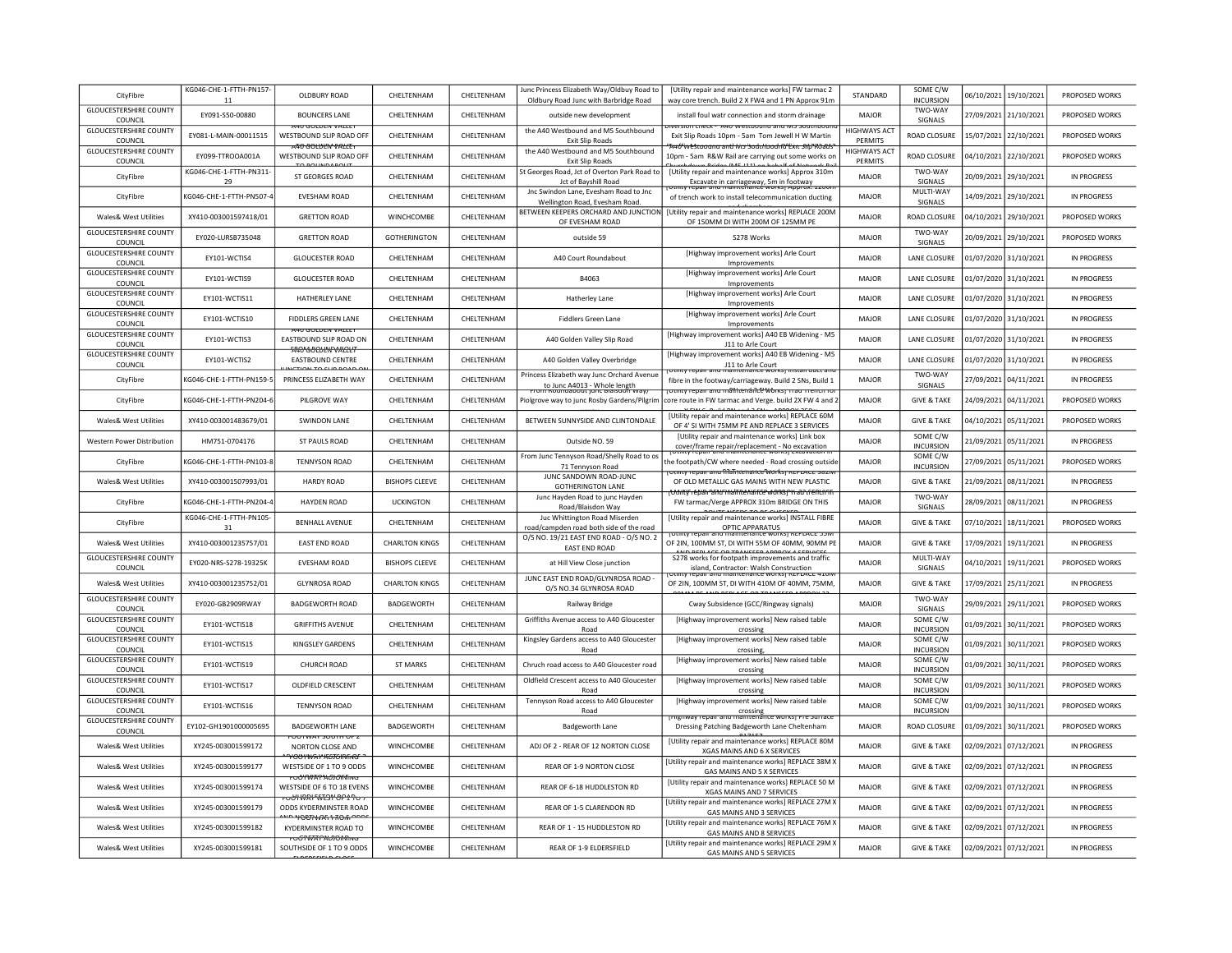| Wales& West Utilities                       | XY245-003001599180                  | SOUTHSIDE OF 2 TO 8                                      | <b>WINCHCOMBE</b>       | CHELTENHAM              | REAR OF 2 - 8 CLAREDOWN RD                                                          | [Utility repair and maintenance works] REPLACE 43M X<br>GAS MAINS AND 6 X SERVICES                                         | MAIOR                          | <b>GIVE &amp; TAKE</b>       | 02/09/2021 07/12/2021 |                       | IN PROGRESS           |
|---------------------------------------------|-------------------------------------|----------------------------------------------------------|-------------------------|-------------------------|-------------------------------------------------------------------------------------|----------------------------------------------------------------------------------------------------------------------------|--------------------------------|------------------------------|-----------------------|-----------------------|-----------------------|
| <b>GLOUCESTERSHIRE COUNTY</b><br>COUNCIL    | EY101-WCTIS20                       | <b>LANSDOWN ROAD</b>                                     | CHELTENHAM              | CHELTENHAM              | Extent or road works into A40 Lansdown<br>Road                                      | between A40 (Gloucester & Lansdown) and Church<br>ngnway improvement <del>Work's junetennam manspu</del>                   | MAJOR                          | SOME C/W<br><b>INCURSION</b> | 04/01/2021            | 25/01/2022            | PROPOSED WORKS        |
| <b>GLOUCESTERSHIRE COUNTY</b><br>COUNCIL    | EY101-WCTIS12                       | <b>GLOUCESTER ROAD</b>                                   | CHELTENHAM              | CHELTENHAM              | A40 Gloucester Road                                                                 | Improvement Scheme Phase 3: Improve access &<br>nerlway mnorovement Worksif fan Soort uneitenri                            | MAJOR                          | LANE CLOSURE                 | 04/01/2021            | 28/01/2022            | PROPOSED WORKS        |
| <b>GLOUCESTERSHIRE COUNTY</b><br>COUNCIL    | EY101-WCTIS14                       | PRINCESS ELIZABETH WAY                                   | CHELTENHAM              | CHELTENHAM              | Princess Elizabeth Way                                                              | Improvement Scheme Phase 3: Improve access &                                                                               | MAJOR                          | LANE CLOSURE                 | 04/01/2021            | 28/01/2022            | PROPOSED WORKS        |
| <b>GLOUCESTERSHIRE COUNTY</b><br>COUNCIL    | EY101-WCTIS13                       | <b>TELSTAR WAY</b>                                       | CHELTENHAM              | CHELTENHAM              | Telstar Way                                                                         | <del>nignway'imphoVement Worksj rhanspolit Cneiu</del><br>Improvement Scheme Phase 3: Improve access &                     | <b>MAJOR</b>                   | LANE CLOSURE                 | 04/01/2021            | 28/01/2022            | <b>PROPOSED WORKS</b> |
| <b>GLOUCESTERSHIRE COUNTY</b><br>COUNCIL    | FY101-43072765                      | <b>HUBBLE ROAD</b>                                       | <b>CHFITENHAM</b>       | <b>CHEITENHAM</b>       | Hubble Road                                                                         | [Highway improvement works] Hubble Road Cycleway<br>Scheme                                                                 | MAIOR                          | SOME C/W<br><b>INCURSION</b> | 02/08/2021            | 01/02/2022            | PROPOSED WORKS        |
| <b>GLOUCESTERSHIRE COUNTY</b><br>COUNCIL    | EY101-1300024                       | <b>BADGEWORTH ROAD</b>                                   | CHELTENHAM              | CHELTENHAM              | Junction with B4063                                                                 | [Highway improvement works] New uncontrolled<br>pedestrian crossing and footway links to it                                | <b>MAJOR</b>                   | SOME C/W<br><b>INCURSION</b> | 06/09/2021            | 31/03/2022            | PROPOSED WORKS        |
| <b>GLOUCESTERSHIRE COUNTY</b><br>COUNCIL    | EY101-1300021                       | PHEASANT LANE                                            | STAVERTON               | CHELTENHAM              | Access to Pheasant Lane from B4063                                                  | [Highway improvement works] New raised crossing                                                                            | MAJOR                          | SOME C/W<br><b>INCURSION</b> | 04/10/2021            | 31/03/2022            | PROPOSED WORKS        |
| <b>GLOUCESTERSHIRE COUNTY</b><br>COUNCIL    | EY101-1300020                       | <b>HAYDEN LANE</b>                                       | <b>BODDINGTON</b>       | CHELTENHAM              | Access to Hayden Lane from B4063                                                    | [Highway improvement works] New raised crossing                                                                            | MAJOR                          | SOME C/W<br><b>INCURSION</b> | 04/10/2021            | 31/03/2022            | PROPOSED WORKS        |
| <b>GLOUCESTERSHIRE COUNTY</b><br>COUNCIL    | EY081-L-MAIN-00005847/01            | <b>LONDON ROAD</b>                                       | <b>CHARLTON KINGS</b>   | CHELTENHAM              | Dowdeswell Park                                                                     | 40mph speed limit to allow for the safe access and<br>egress of construction traffic to Dowdeswell Park                    | <b>HIGHWAYS ACT</b><br>PERMITS | SOME C/W<br><b>INCURSION</b> | 08/07/2019            | 31/12/2029            | PROPOSED WORKS        |
| <b>GLOUCESTERSHIRE COUNTY</b><br>COUNCIL    | EY102-GH1901000005702               | <b>BISHTON LANE</b>                                      | TIDENHAM                | CHFPSTOW                | For the attention of Ali Jackson: Whole of<br>gloucestershire, for mass orders only | [Highway repair and maintenance works] Pre Surface<br>Dressing Patching Bishton Lane Tidenham 807094                       | MAIOR                          | <b>ROAD CLOSURE</b>          | 01/10/2021            | 01/10/2021            | PROPOSED WORKS        |
| <b>GLOUCESTERSHIRE COUNTY</b><br>COUNCIL    | EY030-1316/EMBANKMENT               | THE SQUARE                                               | CHIPPING CAMPDEN        | CHIPPING CAMPDEN        | The square                                                                          | <b>Filming Embankment</b>                                                                                                  | <b>MINOR</b>                   | ROAD CLOSURE                 | 28/09/2021            | 30/09/2021            | PROPOSED WORKS        |
| <b>GLOUCESTERSHIRE COUNTY</b><br>COUNCIL    | EY030-1283/FILMING                  | <b>HIGH STREET</b>                                       | CHIPPING CAMPDEN        | CHIPPING CAMPDEN        | <b>High Street</b>                                                                  | Filming in Campden                                                                                                         | <b>MINOR</b>                   | <b>ROAD CLOSURE</b>          |                       | 28/09/2021 30/09/2021 | PROPOSED WORKS        |
| <b>GLOUCESTERSHIRE COUNTY</b><br>COUNCIL    | EY030-1317/EMBANKMENT               | LOWER HIGH STREET                                        | CHIPPING CAMPDEN        | <b>CHIPPING CAMPDEI</b> | Lower High Street                                                                   | <b>Filming Embankment</b>                                                                                                  | <b>MINOR</b>                   | ROAD CLOSURE                 | 28/09/2021            | 30/09/2021            | PROPOSED WORKS        |
| <b>GLOUCESTERSHIRE COUNTY</b><br>COUNCIL    | EY030-1305/EMBANKMENT               | PARK ROAD                                                | CHIPPING CAMPDEN        | CHIPPING CAMPDEN        | Park Road                                                                           | Filming Embankment 17.00 to 19.00hrs                                                                                       | <b>MINOR</b>                   | ROAD CLOSURE                 | 28/09/2021            | 30/09/2021            | PROPOSED WORKS        |
| Thames Water Utilities Ltd                  | MU358-001119RXSQ-<br>000001         | <b>CASTLE GARDENS</b>                                    | CHIPPING CAMPDEN        | CHIPPING CAMPDEN        | 22                                                                                  | <u>Julius repair and maintenance worksi costolvick s</u><br>LAEKAGE SUPPLY PIPE REPLACEMENT--WORKS                         | <b>MINOR</b>                   | SOME C/W<br><b>INCURSION</b> | 04/10/2021            | 06/10/2021            | PROPOSED WORKS        |
| Thames Water Utilities Ltd                  | MU358-001119SHFT--<br>000001        | <b>BACK ENDS</b>                                         | <b>CHIPPING CAMPDEN</b> | CHIPPING CAMPDEN        | DARBYS COTTAGE                                                                      | <del>լUtINIV1NDan JNU MGHINEFIJNCETWONKSJNEPANN LEATK 11</del><br>FOOTWAY--WORKS INTENDED TO INCLUDE FIRST TIME            | <b>MINOR</b>                   | SOME C/W<br><b>INCURSION</b> | 04/10/2021            | 06/10/2021            | PROPOSED WORKS        |
| <b>GLOUCESTERSHIRE COUNTY</b><br>COUNCIL    | EY102-GH1902000006787               | PAXFORD ROAD                                             | CHIPPING CAMPDEN        | CHIPPING CAMPDEI        | CHIPPING CAMPDEN: paxford road by white<br>house: PAXFORD ROAD                      | <del>rngitway repair and mantenance worksj efect and</del><br>maintain traffic signals to protect failing retaining wall   | MAIOR                          | TWO-WAY<br>SIGNALS           | 31/12/2020            | 11/10/2021            | IN PROGRESS           |
| Western Power Distribution                  | HM755-2323258                       | PEMBROKE STREET                                          | CINDERFORD              | CINDERFORD              | Outside No.13                                                                       | <b>IUtility repair and maintenance works] Urgent Pole</b><br>Change                                                        | <b>IMMEDIATE</b><br>(URGENT)   | NO C/W<br><b>INCURSION</b>   | 24/09/2021            | 30/09/2021            | <b>IN PROGRESS</b>    |
| SEVERN TRENT WATER LTD.                     | LB901-1303-000012892484             | WEST VIEW                                                | CINDERFORD              | CINDERFORD              | $\overline{4}$                                                                      | [Utility repair and maintenance works] HV Boundary<br>box Renew 25mm                                                       | <b>MINOR</b>                   | SOME C/W<br><b>INCURSION</b> | 05/10/2021            | 07/10/2021            | PROPOSED WORKS        |
| Western Power Distribution                  | HM755-2291505A                      | PARRAGATE                                                | CINDERFORD              | CINDERFORD              | Side of 23                                                                          | 22m trenching in tarmac footway and tarmac road for                                                                        | MAJOR                          | SOME C/W<br><b>INCURSION</b> | 03/08/2021            | 08/10/2021            | <b>IN PROGRESS</b>    |
| Western Power Distribution                  | HM755-2291505B                      | <b>STATION TERRACE</b>                                   | <b>CINDERFORD</b>       | CINDERFORD              | Outside 2a to opposite 28                                                           | otmty asset Works) z joint noié in tannac'houtway ar<br>40m trenching in tarmac footway for cable overlay In               | MAIOR                          | SOME C/W<br><b>INCURSION</b> | 03/08/2021            | 08/10/2021            | <b>IN PROGRESS</b>    |
| Wales& West Utilities                       | XY244-003001493328                  | <b>WESTFIELD ROAD</b>                                    | <b>CINDERFORD</b>       | CINDERFORD              | JUNCTION OF EDGE HILLS ROAD TO O/S<br><b>NO.23</b>                                  | roan and mathematice works? Repeace as<br>OF OLD METALLIC GAS MAINS WITH NEW PLASTIC                                       | MAIOR                          | <b>GIVE &amp; TAKE</b>       | 03/08/2021            | 08/10/2021            | <b>IN PROGRESS</b>    |
| <b>Western Power Distribution</b>           | HM755-2291505F                      | <b>BARLEY CORN SQUARE</b>                                | CINDERFORD              | CINDERFORD              | From 38 to 34                                                                       | <del>Otmty asset worksj bonn treneming in tannae foatn</del><br>cable overlay. LONG DELAYS ON THIS EXCAVATION In           | <b>MAJOR</b>                   | <b>GIVE &amp; TAKE</b>       | 03/08/2021            | 08/10/2021            | <b>IN PROGRESS</b>    |
| Western Power Distribution                  | HM755-2291505D                      | <b>STATION STREET</b>                                    | CINDERFORD              | CINDERFORD              | From the The Keelings to outside 1                                                  | omity asset worksi 27 idhit fi 612311 tafih achotwa<br>and 426m trenching in tarmac footway and tarmac                     | MAJOR                          | SOME C/W<br><b>INCURSION</b> | 03/08/2021            | 08/10/2021            | <b>IN PROGRESS</b>    |
| Wales& West Utilities                       | XY244-003001493327                  | <b>EDGE HILLS ROAD</b>                                   | CINDERFORD              | CINDERFORD              | JUNCTION OF CAUSEWAY ROAD TO<br>JUNCTION OF NORTHWOOD CLOSE                         | rotmtv redair and mantehance works rikert ACE 514n<br>OF OLD METALLIC GAS MAINS WITH NEW PLASTIC                           | MAJOR                          | <b>GIVE &amp; TAKE</b>       | 03/08/2021            | 08/10/2021            | <b>IN PROGRESS</b>    |
| Wales& West Utilities                       | XY244-004000172863                  | EDGE HILLS ROAD                                          | CINDERFORD              | CINDERFORD              | $O/S$ 16                                                                            | <u></u><br>[Utility repair and maintenance works] LAY NEW GAS<br>SERVICE 4M PUBLIC                                         | STANDARD                       | <b>GIVE &amp; TAKE</b>       | 05/10/2021            | 08/10/2021            | PROPOSED WORKS        |
| <b>Western Power Distribution</b>           | HM755-2291505E                      | PARRAGATE ROAD                                           | CINDERFORD              | <b>CINDERFORD</b>       | Outside 21-23                                                                       | <del>otmty asset worksj z jo</del><br>grass verge and 20m trenching in tarmac road and grass                               | <b>MAJOR</b>                   | SOME C/W<br><b>INCURSION</b> | 03/08/2021            | 08/10/2021            | <b>IN PROGRESS</b>    |
| Western Power Distribution                  | HM755-2291505C                      | FOOTWAY ADJOINING 8 TO<br><b>18 EVENS PARRAGATE ROAD</b> | CINDERFORD              | <b>CINDERFORD</b>       | From No. 8-16                                                                       | <del>otinty asslet worksj 'z joint noie in tannac robtway aht</del><br>28m trenching in tarmac footway and grass verge for | MAIOR                          | SOME C/W<br><b>INCURSION</b> | 03/08/2021            | 08/10/2021            | IN PROGRESS           |
| Western Power Distribution                  | HM755-9499993                       | <b>MARKET STREET</b>                                     | CINDERFORD              | CINDERFORD              | OS AND OPP 5                                                                        | [Remedial works] REMOVE AND REPLACE 40 BLOCKS.<br>1NO POST TO RESET AND POINTING IN.                                       | <b>MINOR</b>                   | SOME C/W<br><b>INCURSION</b> | 07/10/2021            | 11/10/2021            | PROPOSED REMEDIAL     |
| <b>GLOUCESTERSHIRE COUNTY</b><br>COUNCIL    | EY099-VDK11333596                   | THE OAK FIELD                                            | CINDERFORD              | CINDERFORD              | 42                                                                                  | <b>VDK</b>                                                                                                                 | STANDARD                       | SOME C/W<br><b>INCURSION</b> | 01/10/2021            | 11/10/2021            | PROPOSED WORKS        |
| <b>GLOUCESTERSHIRE COUNTY</b><br>COUNCIL    | EY010-NRS-S278-<br>FREE68364A       | ST WHITES ROAD                                           | CINDERFORD              | CINDERFORD              | outside former school, junction with<br><b>Buckshaft Road</b>                       | Widen paths and improve visibility splay, Contractor<br>MF Freeman                                                         | MAJOR                          | MULTI-WAY<br>SIGNALS         | 27/09/2021            | 15/10/2021            | PROPOSED WORKS        |
| <b>GLOUCESTERSHIRE COUNTY</b><br>COUNCIL    | EY099-S50-00871                     | LONDON ROAD                                              | CIRENCESTER             | CIRENCESTER             | JNC WITPIT LANE & LONDON ROAD                                                       | INSTALLATION OF ELECTRICITY SUPPLY FOR SOLAR<br>FARM - CONTRACTORS - TAYLOR PLANT DRILLING LTD                             | STANDARD                       | TWO-WAY<br>SIGNALS           | 31/08/2021            | 01/10/2021            | IN PROGRESS           |
| <b>GLOUCESTERSHIRE COUNTY</b><br>COUNCIL    | <b>FY030</b><br>1340/CIRENMOPPFAIR  | MARKET PLACE                                             | <b>CIRENCESTER</b>      | CIRENCESTER             | Market Place                                                                        | Cirencester Mop Fair                                                                                                       | <b>MINOR</b>                   | ROAD CLOSURE                 | 03/10/2021            | 04/10/2021            | PROPOSED WORKS        |
| Independent Next Generation<br>Networks Ltd | UX001-AGTC00915G                    | <b>I OVE LANE</b>                                        | <b>CIRENCESTER</b>      | <b>CIRENCESTER</b>      | Outside Longwood House                                                              | [Permanent reinstatement] Interim to perm of footway                                                                       | <b>MINOR</b>                   | SOME C/W<br><b>INCURSION</b> | 03/10/2021            | 04/10/2021            | PROPOSED PERMANENT    |
| <b>BT</b>                                   | <b>BC117</b><br>0000000000178911L2C | <b>KEMBLE DRIVE</b>                                      | CIRENCESTER             | CIRENCESTER             | From 77-82, to the end of then road.                                                | [Utility asset works] Lay new duct                                                                                         | <b>MINOR</b>                   | SOME C/W<br><b>INCURSION</b> | 04/10/2021            | 06/10/2021            | PROPOSED WORKS        |
| <b>GLOUCESTERSHIRE COUNTY</b><br>COUNCIL    | EY102-GH1902000008438               | <b>CHESTERTON GROVE</b>                                  | CIRENCESTER             | CIRENCESTER             | CIRENCESTER : Chesterton Grove :<br><b>CHESTERTON GROVE</b>                         | Highway repair and maintenance works] Cut and patch<br>carriageway CIRENCESTER                                             | MAJOR                          | <b>ROAD CLOSURE</b>          | 06/10/2021            | 06/10/2021            | PROPOSED WORKS        |
| Thames Water Utilities Ltd                  | MU305-000031630583-001              | SHEPHERDS WAY                                            | CIRENCESTER             | CIRENCESTER             | 43                                                                                  | [Utility repair and maintenance works] Service Pipe<br>Repair <33mm Cway in Carriageway.                                   | <b>MINOR</b>                   | SOME C/W<br><b>INCURSION</b> |                       | 04/10/2021 06/10/2021 | PROPOSED WORKS        |
|                                             |                                     |                                                          |                         |                         |                                                                                     |                                                                                                                            |                                |                              |                       |                       |                       |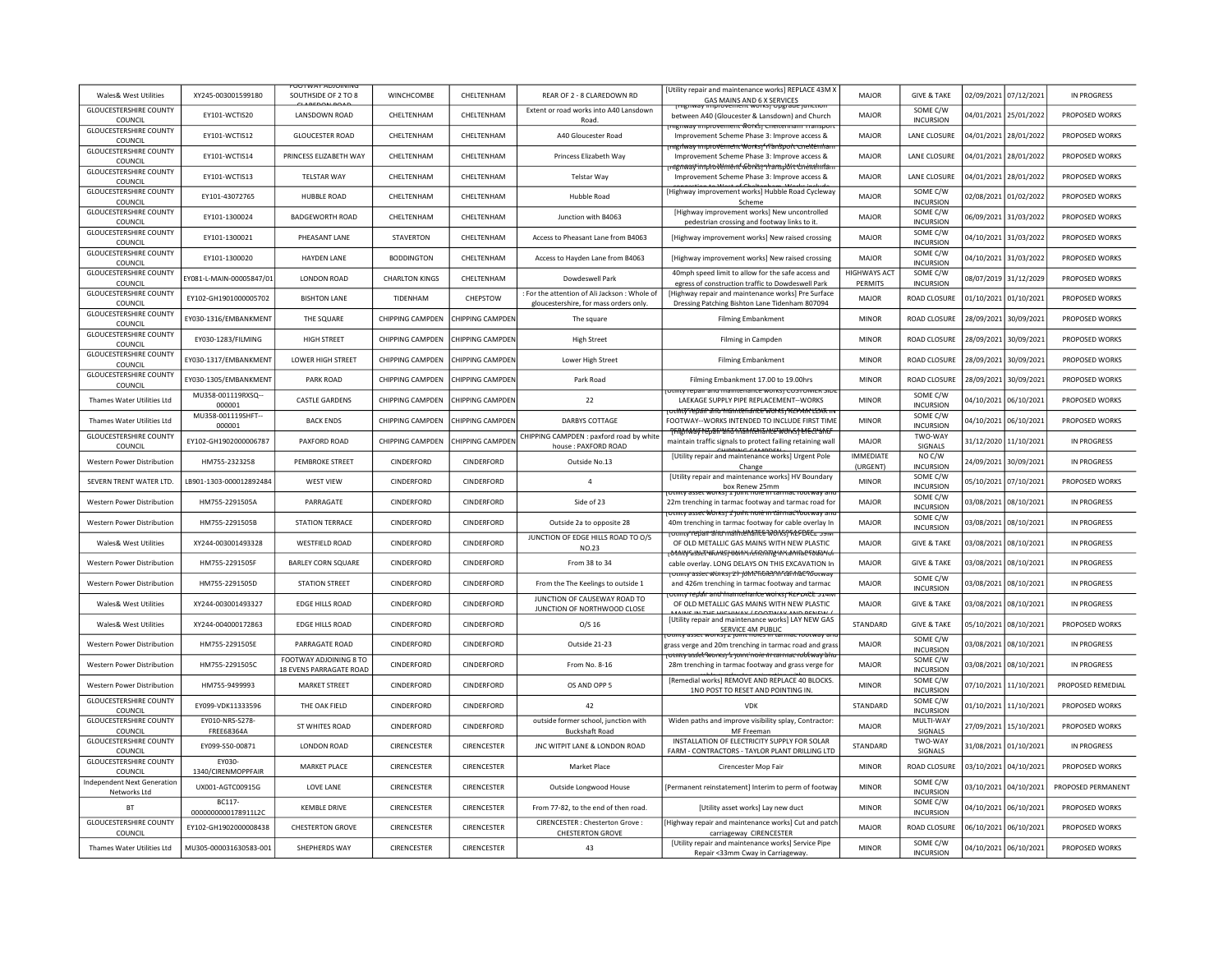| Gigaclear                                         | KA030-CU007966                | LEWIS LANE                              | CIRENCESTER              | CIRENCESTER         | By Lewis Lane sign post to At the cross roads<br>joining Tower Lane                         | [Utility repair and maintenance works] Installation of<br>multiduct, subscriber duct, boxes, cabinets and cable       | MAJOR                          | <b>ROAD CLOSURE</b>          |            | 23/09/2021 07/10/2021 | PROPOSED WORKS     |
|---------------------------------------------------|-------------------------------|-----------------------------------------|--------------------------|---------------------|---------------------------------------------------------------------------------------------|-----------------------------------------------------------------------------------------------------------------------|--------------------------------|------------------------------|------------|-----------------------|--------------------|
| Thames Water Utilities Ltd                        | MU305-000031605689-002        | SCHOOL LANE                             | CIRENCESTER              | CIRENCESTER         | SIX GABLES                                                                                  | [Utility repair and maintenance works] B Box Repair<br><33mm Fway in Footway.                                         | <b>MINOR</b>                   | SOME C/W<br>INCURSION        |            | 06/10/2021 08/10/2021 | PROPOSED WORKS     |
| Thames Water Utilities Itd                        | MU055--J823-226-DSR-TV-<br>01 | CHURCH STREET                           | CIRENCESTER              | <b>CIRENCESTER</b>  | From outside 28 to junction Watermoor<br>Road                                               | [Utility asset works] Patching to 225mm sewer (no dig)                                                                | <b>MINOR</b>                   | SOME C/W<br><b>INCURSION</b> | 06/10/2021 | 08/10/2021            | PROPOSED WORKS     |
| <b>GLOUCESTERSHIRE COUNTY</b><br>COUNCIL          | EY099-S50-00898A              | <b>BRIDGE END</b>                       | CIRENCESTER              | CIRENCESTER         | verge outside Highways depot                                                                | Disconnecting gas supply to Highways depot,<br>Contractor: ICD Energy Group Ltd                                       | STANDARD                       | NO C/W<br><b>INCURSION</b>   | 04/10/2021 | 08/10/2021            | PROPOSED WORKS     |
| <b>GLOUCESTERSHIRE COUNTY</b><br>COUNCIL          | EY030-<br>1325/BATHURSTDEVELO | <b>CHESTERTON LANE</b>                  | CIRENCESTER              | CIRENCESTER         | Junction Somerford Road                                                                     | Proposed 278 works. Creating a zebra crossing                                                                         | MAIOR                          | MULTI-WAY<br>SIGNALS         | 16/08/2021 | 08/10/2021            | IN PROGRESS        |
| Thames Water Utilities Ltd                        | MU055--J823-226-DSR-TV-<br>02 | WATERMOOR ROAD                          | CIRENCESTER              | CIRENCESTER         | Outside no.83 to junction Church Street                                                     | [Utility asset works] Patching to 225mm sewer (no dig)                                                                | <b>MINOR</b>                   | TWO-WAY<br>SIGNALS           | 06/10/2021 | 08/10/2021            | PROPOSED WORKS     |
| <b>GLOUCESTERSHIRE COUNTY</b><br>COUNCIL          | EY030-<br>1338/CIRENMOPPFAIR  | MARKET PLACE                            | CIRENCESTER              | CIRENCESTER         | Market Place                                                                                | Cirencester Mop Fair                                                                                                  | <b>MINOR</b>                   | ROAD CLOSURE                 | 10/10/2021 | 11/10/2021            | PROPOSED WORKS     |
| Gigaclear                                         | KA030-CU008213                | <b>ST PETERS COURT</b>                  | CIRENCESTER              | CIRENCESTER         | opposite to mat 11, St. Peters court<br>Cirencester to end of the road opposite Flat        | [Utility repair and maintenance works] Installation of<br>duct, boxes, cabinets, cable and splice TMLong Delays       | STANDARD                       | <b>GIVE &amp; TAKE</b>       | 28/09/2021 | 11/10/2021            | PROPOSED WORKS     |
| Gigaclear                                         | KA030-CU008210                | WFST WAY                                | CIRENCESTER              | CIRENCESTER         | iction to wêSt Vray dy grêen iampost to<br>End of West Way by brick wall next to            | [Utility repair and maintenance works] Installation of<br>duct, boxes, cabinets, cable and splice                     | MAIOR                          | <b>GIVE &amp; TAKE</b>       |            | 27/09/2021 14/10/2021 | PROPOSED WORKS     |
| SCOTTISH& SOUTHERN<br><b>ELECTRICITY NETWORKS</b> | LP151-S30005304               | <b>LONDON ROAD</b>                      | CIRENCESTER              | CIRENCESTER         | Under the overhead line near Witpit Lane                                                    | the carriageway during off peak hours and only when                                                                   | STANDARD                       | TWO-WAY<br>SIGNALS           |            | 08/10/2021 19/10/2021 | PROPOSED WORKS     |
| <b>GLOUCESTERSHIRE COUNTY</b><br>COUNCIL          | EY102-GH1901000008012         | SWINDON ROAD                            | CIRENCESTER              | CIRENCESTER         | Swindon Road, Southbound                                                                    | [Highway repair and maintenance works] Install VRS                                                                    | MAJOR                          | <b>LANE CLOSURE</b>          | 06/10/2021 | 22/10/2021            | PROPOSED WORKS     |
| <b>GLOUCESTERSHIRE COUNTY</b><br>COUNCIL          | EY102-GH1901000008013         | SWINDON ROAD                            | CIRENCESTER              | CIRENCESTER         | Swindon Road Northbound                                                                     | [Highway repair and maintenance works] Install VRS                                                                    | MAJOR                          | LANE CLOSURE                 | 06/10/2021 | 22/10/2021            | PROPOSED WORKS     |
| Gigaclear                                         | KA030-CU007977                | <b>VICTORIA ROAD</b>                    | <b>CIRENCESTER</b>       | CIRENCESTER         | On corner outside The Ivy House to Opposite<br>junction to Chester Street                   | [Utility repair and maintenance works] Installation of<br>multiduct, subscriber duct, boxes, cabinets and cable       | MAJOR                          | ROAD CLOSURE                 |            | 27/09/2021 01/11/2021 | <b>IN PROGRESS</b> |
| <b>GLOUCESTERSHIRE COUNTY</b><br>COUNCIL          | EY030-<br>1349/BATHURSTDEVELO | <b>WILKINSON ROAD</b>                   | CIRENCESTER              | CIRENCESTER         | Somerford/Spratsgate/Wilkinson Road                                                         | S278 works - Bathurst Developments                                                                                    | MAJOR                          | ROAD CLOSURE                 | 20/09/2021 | 12/11/2021            | <b>IN PROGRESS</b> |
| <b>GLOUCESTERSHIRE COUNTY</b><br>COUNCIL          | FY030-<br>1347/BATHURSTDEVELO | SOMERFORD ROAD                          | CIRENCESTER              | CIRENCESTER         | Somerford/Spratsgate/Wilkinson Road                                                         | S278 works - Bathurst Developments                                                                                    | MAIOR                          | <b>ROAD CLOSURE</b>          | 20/09/2021 | 12/11/2021            | <b>IN PROGRESS</b> |
| <b>GLOUCESTERSHIRE COUNTY</b><br>COUNCIL          | EY030-<br>1348/BATHURSTDEVELO | SPRATSGATE LANE                         | CIRENCESTER              | CIRENCESTER         | Somerford/Spratsgate/Wilkinson Road                                                         | S278 works - Bathurst Developments                                                                                    | MAJOR                          | <b>ROAD CLOSURE</b>          | 20/09/2021 | 12/11/2021            | <b>IN PROGRESS</b> |
| <b>GLOUCESTERSHIRE COUNTY</b><br>COUNCIL          | EY030-1017A/ISHERWOOD         | <b>BURFORD ROAD</b>                     | CIRENCESTER              | CIRENCESTER         | A429/B4425 junction                                                                         | Proposed 278 works at junction                                                                                        | MAJOR                          | MULTI-WAY<br>SIGNALS         | 02/08/2021 | 31/12/2021            | PROPOSED WORKS     |
| <b>GLOUCESTERSHIRE COUNTY</b><br>COUNCIL          | EY030-<br>1345/BATHURSTDEVELO | <b>BURFORD ROAD</b>                     | CIRENCESTER              | CIRENCESTER         | A429 Burford Road                                                                           | s278 works Bathurst Developments                                                                                      | MAJOR                          | <b>LANE CLOSURE</b>          | 23/08/2021 | 31/01/2022            | IN PROGRESS        |
| Gigaclear                                         | KA030-CU008750                | ROAD FROM MARSH HILL TO<br>OAKWOOD ROAD | <b>CLEMENTS END</b>      | <b>CLEMENTS END</b> | On Verge oposite ' Moon Haze'                                                               | [Utility repair and maintenance works] Storage<br>compound                                                            | STANDARD                       | NO C/W<br><b>INCURSION</b>   | 24/09/2021 | 30/09/2021            | IN PROGRESS        |
| Gigaclear                                         | KA030-CU008344                | THE HAM                                 | COALEY                   | COALEY              | The junction of Tickshill joining the The Ham<br>lane to The propertyboundary of Wilthywind | [Utility repair and maintenance works] Install Passive<br>Cabinet PCA0014                                             | MAJOR                          | <b>ROAD CLOSURE</b>          | 27/09/2021 | 19/10/2021            | PROPOSED WORKS     |
| Gigaclear                                         | KA030-CU008191                | ELMCOTE LANE                            | COALEY                   | COALEY              | Millham to Entrance into the Farm called                                                    | [Utility repair and maintenance works] Installation<br>multiduct, cabinets, boxes, cabling and splicing               | MAJOR                          | ROAD CLOSURE                 |            | 01/10/2021 01/11/2021 | PROPOSED WORKS     |
| <b>GLOUCESTERSHIRE COUNTY</b><br>COUNCIL          | EY081-L-MAIN-00012119         | <b>ELMCOTE LANE</b>                     | COALEY                   | COALEY              | Junction leading past the property of<br>Millham to Entrance into the Far                   | <b>IUtility repair and maintenance works] Installation</b><br>multiduct, cabinets, boxes, cabling and splicing        | <b>HIGHWAYS ACT</b><br>PERMITS | ROAD CLOSURE                 |            | 27/09/2021 01/11/2021 | PROPOSED WORKS     |
| BT                                                | BC410-<br>TM00000500313048603 | <b>NEW ROAD</b>                         | COALWAY                  | COALWAY             | PROSPER LANE JNC, NEW ROAD                                                                  | [Utility repair and maintenance works] blockages in<br>carriageway                                                    | <b>MINOR</b>                   | SOME C/W<br><b>INCURSION</b> | 01/10/2021 | 05/10/2021            | PROPOSED WORKS     |
| $\mathsf{BT}$                                     | BC410-<br>TM00000500313048604 | COALWAY ROAD                            | COALWAY                  | COALWAY             | O/S 69 TO O/S 10, OPP 51 TO OPP 47,<br>COALWAY ROAD                                         | [Utility repair and maintenance works] blockages in<br>carriageway                                                    | <b>MINOR</b>                   | SOME C/W<br><b>INCURSION</b> | 01/10/2021 | 05/10/2021            | PROPOSED WORKS     |
| Wales& West Utilities                             | XY244-004000173416            | <b>NEW ROAD</b>                         | COALWAY                  | COALWAY             | O/S WHITECLIFFE VIEW<br>, אוטניזיטי חזיאטאי ואוכבי שאוא ואוסטביגטאי                         | [Utility repair and maintenance works] LAY NEW GAS<br>SERVICE 8M PUBLIC<br><u>totility repair and maintenance wor</u> | STANDARD                       | TWO-WAY<br>SIGNALS           | 06/10/2021 | 11/10/2021            | PROPOSED WORKS     |
| <b>BT</b>                                         | BC410-<br>TM00000500314258701 | PARKEND ROAD                            | COALWAY                  | COALWAY             | APPROX 138M AND 290M SOUTH OF JCN                                                           | jointbox frame and cover(s) (625mm x 625mm) in                                                                        | STANDARD                       | MULTI-WAY<br>SIGNALS         | 06/10/2021 | 19/10/2021            | PROPOSED WORKS     |
| SEVERN TRENT WATER LTD.                           | LB901-1303-000012889797       | THE CRESCENT                            | <b>EASTBOURNE ESTATE</b> | COLEFORD            | OS <sub>20</sub>                                                                            | [Utility repair and maintenance works] Hydrant Rebuild<br>chamber<br><b>TRUE WURNT ALOVALD</b>                        | <b>MINOR</b>                   | <b>GIVE &amp; TAKE</b>       | 28/09/2021 | 30/09/2021            | IN PROGRESS        |
| Gigaclear                                         | KA170-OCU-STBYY-7-00          | NEWLAND FOOTPATH 38                     | COLEFORD                 | COLEFORD            | Works located on footpath near lodge barn                                                   | install fibre optic cable in surface location listed Approx                                                           | <b>MINOR</b>                   | <b>GIVE &amp; TAKE</b>       | 17/09/2021 | 01/10/2021            | <b>IN PROGRESS</b> |
| Wales& West Utilities                             | XY243-001003863084            | <b>BANK STREET</b>                      | COLEFORD                 | COLEFORD            | $O/S$ 18                                                                                    | [Permanent reinstatement] REPLACE TEMPORARY<br>REINSTATEMENT WITH PERMANENT                                           | <b>MINOR</b>                   | <b>GIVE &amp; TAKE</b>       | 01/10/2021 | 04/10/2021            | PROPOSED PERMANENT |
| Gigaclear                                         | KA030-CU007922                | LITTLE DRYBROOK                         | <b>CLEMENTS END</b>      | COLEFORD            | Little Drybrook Full Length                                                                 | [Utility repair and maintenance works] Instalation of<br>Fibre Optic Ducting and Chambers TM long delays              | MAJOR                          | <b>GIVE &amp; TAKE</b>       | 08/09/2021 | 05/10/2021            | <b>IN PROGRESS</b> |
| Gigaclear                                         | KA030-CU007921                | <b>CLEMENTS TUMP</b>                    | <b>CLEMENTS END</b>      | COLEFORD            | Clements Tump Full Length                                                                   | [Utility repair and maintenance works] Instalation of<br>Fibre Optic Ducting and Chambers TM Long Delays              | MAJOR                          | <b>GIVE &amp; TAKE</b>       |            | 08/09/2021 05/10/2021 | <b>IN PROGRESS</b> |
| SEVERN TRENT WATER LTD.                           | LB901-1303-000012890417       | <b>NASH WAY</b>                         | COLEFORD                 | COLEFORD            | 0/S NO 9                                                                                    | [Utility repair and maintenance works] HV Boundary<br>box Renew 25mm                                                  | <b>MINOR</b>                   | <b>GIVE &amp; TAKE</b>       |            | 01/10/2021 05/10/2021 | PROPOSED WORKS     |
| Gigaclear                                         | KA030-CU008747                | SPARROW HILL                            | COLEFORD                 | COLEFORD            | Junc Parkside                                                                               | <b>IUtility repair and maintenance works] Power</b><br>connection tenching. Footway, carriageway                      | STANDARD                       | <b>GIVE &amp; TAKE</b>       |            | 01/10/2021 07/10/2021 | PROPOSED WORKS     |
| Gigaclear                                         | KA030-CU008095                | PARKSIDE                                | COLEFORD                 | COLEFORD            | Parkside to Sparrow Hill                                                                    | [Utility repair and maintenance works] Instalation of<br>Fibre Optic Ducting, Chambers and Cabinets                   | STANDARD                       | <b>GIVE &amp; TAKE</b>       |            | 24/05/2021 08/10/2021 | <b>IN PROGRESS</b> |
| SEVERN TRENT WATER LTD.                           | LB901-1303-<br>000060408159A  | SCOWLES                                 | COLEFORD                 | COLEFORD            | <b>OUTSIDE HILLCREST</b>                                                                    | [Utility repair and maintenance works] HV Boundary<br>box Install 25mm                                                | <b>MINOR</b>                   | SOME C/W<br>INCURSION        | 06/10/2021 | 08/10/2021            | PROPOSED WORKS     |
| Gigaclear                                         | KA030-CU007632                | PARK ROAD                               | COLEFORD                 | COLEFORD            | Park road off Coombs road, Coleford                                                         | [Remedial works] Rectifying defects                                                                                   | <b>MINOR</b>                   | <b>GIVE &amp; TAKE</b>       |            | 07/10/2021 11/10/2021 | PROPOSED REMEDIAL  |
| Gigaclear                                         | KA030-CU008061                | <b>BAKERS HILL</b>                      | COLEFORD                 | COLEFORD            | Junc Union Rd to to Hybank<br>.<br>דושב זואוכג בגעה אטח זאט אטח                             | [Utility repair and maintenance works] Instalation of<br>Fibre Optic Ducting and Chambers                             | STANDARD                       | MULTI-WAY<br><b>SIGNALS</b>  | 06/10/2021 | 15/10/2021            | PROPOSED WORKS     |
| <b>BT</b>                                         | BC410-<br>TM00000500314258700 | ROAD FROM THE FOLLY TO<br>PARKEND ROAD  | FETTER HILL              | COLEFORD            | 56M NORTH OF JCN WITH JCN WITH SMITHS                                                       | jointbox frame and cover(s) (625mm x 625mm) in                                                                        | STANDARD                       | TWO-WAY<br><b>SIGNALS</b>    |            | 06/10/2021 19/10/2021 | PROPOSED WORKS     |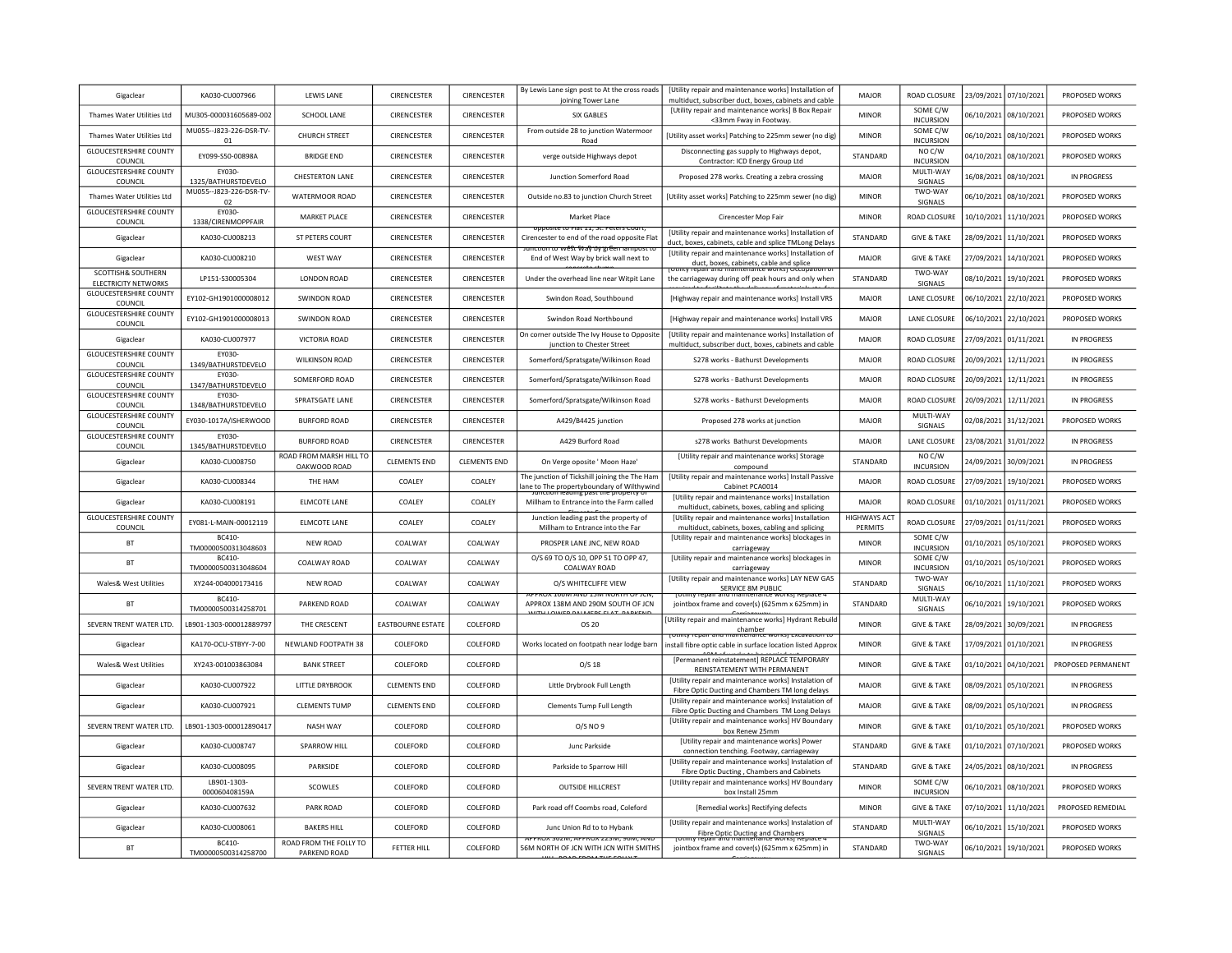| Wales& West Utilities                           | XY244-003001583834           | <b>HIGH STREET</b>                                                | COLEFORD               | COLEFORD               | FROM THE JUNCTION WITH MARKET PLACE<br>TO O/S LAWSTONE BUNGALOW             | [Utility repair and maintenance works] REPLACE 135M<br>X GAS MAINS AND 21 SERVICES                                                            | MAIOR                        | <b>GIVE &amp; TAKE</b>            | 27/09/2021            | 05/11/2021 | PROPOSED WORKS     |
|-------------------------------------------------|------------------------------|-------------------------------------------------------------------|------------------------|------------------------|-----------------------------------------------------------------------------|-----------------------------------------------------------------------------------------------------------------------------------------------|------------------------------|-----------------------------------|-----------------------|------------|--------------------|
| Wales& West Utilities                           | XY244-003001583835           | MARKET PLACE                                                      | COLEFORD               | COLEFORD               | CROSSING THE JUNCTION OF HIGHSTREET                                         | [Utility repair and maintenance works] REPLACE 35M X<br><b>GAS MAINS</b>                                                                      | MAJOR                        | <b>GIVE &amp; TAKE</b>            | 27/09/2021            | 05/11/2021 | PROPOSED WORKS     |
| SEVERN TRENT WATER LTD.                         | LB901-1303-000060411579      | 400871 A435 TO GREEN<br>HATCH FARM COWLEY                         | COWLEY                 | COWLEY                 | <b>BAKERS FARM</b>                                                          | [Utility repair and maintenance works] HV Bbox Install<br>25mm and Meter                                                                      | <b>MINOR</b>                 | SOME C/W<br><b>INCURSION</b>      | 06/10/2021            | 08/10/2021 | PROPOSED WORKS     |
| SEVERN TRENT WATER LTD.                         | LB901-1303-000060411537      | 400871 A435 TO GREEN<br>HATCH FARM COWLEY                         | COWLEY                 | COWLEY                 | WALNUT COTTAGE                                                              | [Utility repair and maintenance works] HV Bbox Install<br>25mm and Meter                                                                      | <b>MINOR</b>                 | SOME C/W<br><b>INCURSION</b>      | 06/10/2021            | 08/10/2021 | PROPOSED WORKS     |
| Gigaclear                                       | KA080-<br>GC/C260353/S161224 | CORNER TO JUNCTION WITH                                           | CRANHAM                | CRANHAM                | CW V ADJ THE OLD HOUSE                                                      | [Utility repair and maintenance works] FIBER SERVICE<br>INSTALLATION                                                                          | <b>MINOR</b>                 | SOME C/W<br><b>INCURSION</b>      | 29/09/2021            | 01/10/2021 | PROPOSED WORKS     |
| <b>GLOUCESTERSHIRE COUNTY</b><br>COUNCIL        | EY030-LURSB762690            | <del>450 PILIVIC ARTA IU IRAL</del><br><b>LEADING TO FISHPOND</b> | PEGGLESWORTH           | DOWDESWELL             | By entrance to Pegglesworth Farm Entrance                                   | Drystone wall repairs                                                                                                                         | STANDARD                     | TWO-WAY<br>SIGNALS                | 27/09/2021            | 08/10/2021 | PROPOSED WORKS     |
| Wales& West Utilities                           | XY081-003001651286           | CHARLHAM LANE                                                     | DOWN AMPNEY            | <b>DOWN AMPNEY</b>     | O/S SUNNYBANK                                                               | Utility repair and maintenance works] TEMP TAR TO BE<br>REMOVED. AND PERMANENTLY REINSTATED                                                   | <b>MINOR</b>                 | <b>GIVE &amp; TAKE</b>            | 01/10/2021            | 04/10/2021 | PROPOSED WORKS     |
| Thames Water Utilities Ltd                      | MU305-000031652025-001       | MAIN ROAD THROUGH<br>DOWN AMPNEY                                  | <b>DOWN AMPNEY</b>     | DOWN AMPNEY            | 22                                                                          | [Utility repair and maintenance works] B Box Exchange<br><33mm Fway in Footway                                                                | <b>MINOR</b>                 | SOME C/W<br><b>INCURSION</b>      | 04/10/2021            | 06/10/202  | PROPOSED WORKS     |
| <b>GLOUCESTERSHIRE COUNTY</b><br>COUNCIL        | EY102-GH1902000008489        | NAILBRIDGE                                                        | <b>DRYBROOK</b>        | <b>DRYBROOK</b>        | DRYBROOK : nailbridge road, drybrook :<br>NAILBRIDGE                        | [Highway repair and maintenance works] Ironcraft<br>repair to safety railings. DRYBROOK                                                       | <b>MINOR</b>                 | <b>GIVE &amp; TAKE</b>            | 30/09/2021            | 30/09/2021 | PROPOSED WORKS     |
| <b>GLOUCESTERSHIRE COUNTY</b><br><b>COUNCIL</b> | EY030-1159/GCC               | 400895 LYCH GATE TO<br>LAVENDER COTTAGE                           | DUNTISBOURNE LEEF      | DUNTISBOURNE<br>LEER   | Long Ford                                                                   | Long Ford Footpath damage                                                                                                                     | MAJOR                        | ROAD CLOSURE                      | 23/09/2020 31/03/2022 |            | <b>IN PROGRESS</b> |
| SEVERN TRENT WATER LTD.                         | LB901-1303-000060411300      | <b>BULL PITCH</b>                                                 | DURSLEY                | DURSLEY                | O/S 6-12 HILLSIDE COURT                                                     | [Utility repair and maintenance works] Boundary box<br>Install Clear to Boundary                                                              | <b>IMMEDIATE</b><br>(URGENT) | <b>GIVE &amp; TAKE</b>            | 28/09/2021 30/09/2021 |            | IN PROGRESS        |
| Gigaclear                                       | KA030-CU008451               | STINCHCOMBE TO                                                    | STINCHCOMBE            | DURSLEY                | Opposite Overend Cottage to Grass verge<br>heading off main road            | [Utility repair and maintenance works] Installation of<br>multiduct, subscriber ducts, cabinets and boxes                                     | MAJOR                        | ROAD CLOSURE                      | 20/09/2021 06/10/2021 |            | PROPOSED WORKS     |
| Wales& West Utilities                           | XY243-004000172907           | <b>DURSLEY ROAD</b>                                               | WOODFIELD              | <b>DURSLEY</b>         | O/S <sub>3</sub>                                                            | [Utility repair and maintenance works] LAY NEW GAS<br>SERVICE 2M PUBLIC - 15M PRIVATE                                                         | STANDARD                     | TWO-WAY<br>SIGNALS                | 06/10/2021            | 12/10/2021 | PROPOSED WORKS     |
| Gigaclear                                       | KA030-CU008452               | <b>B4060 STANCOMBE DURSLEY</b><br>TO NORTH NIBLEY                 | STANCOMBE              | <b>DURSLEY</b>         | Grass verge heading off main road to<br>Junction at Brookside Cottages      | [Utility repair and maintenance works] Installation of<br>multiduct, subscriber ducts, cabinets and boxes                                     | MAJOR                        | ROAD CLOSURE                      | 07/10/2021            | 28/10/202  | PROPOSED WORKS     |
| <b>GLOUCESTERSHIRE COUNTY</b><br>COUNCIL        | EY081-L-MAIN-00011889        | <b>B4060 STANCOMBE DURSLEY</b><br>TO NORTH NIBLEY                 | STANCOMBE              | DURSLEY                | stinchcombe to north nibley                                                 | gigaclear diversion route check                                                                                                               | HIGHWAYS ACT<br>PERMITS      | ROAD CLOSURE                      | 20/09/2021            | 28/10/2021 | PROPOSED WORKS     |
| SEVERN TRENT WATER LTD.                         | LB901-1303-000012893677      | LEOMINSTER ROAD                                                   | DYMOCK                 | <b>DYMOCK</b>          | <b>TWAIN ASH</b>                                                            | [Utility asset works] HV Boundary box Renew 25mm                                                                                              | IMMEDIATE<br>(URGENT)        | TWO-WAY<br>SIGNALS                | 29/09/2021            | 01/10/2021 | <b>IN PROGRESS</b> |
| <b>GLOUCESTERSHIRE COUNTY</b><br>COUNCIL        | EY102-GH1902000008150        | THE VILLAGE                                                       | DYMOCK                 | <b>DYMOCK</b>          | DYMOCK: o/s the old police station, station<br>terrace, dymock: WESTERN WAY | [Highway repair and maintenance works] c/w patch<br><b>DYMOCK</b>                                                                             | <b>MINOR</b>                 | <b>GIVE &amp; TAKE</b>            | 07/10/2021            | 07/10/2021 | PROPOSED WORKS     |
| SEVERN TRENT WATER LTD.                         | LB901-1303-000012895245      | WINDING POOL CLOSE                                                | <b>DYMOCK</b>          | <b>DYMOCK</b>          | $O/S$ 12                                                                    | [Utility repair and maintenance works] HV Bbox Renew<br>25mm add Meter                                                                        | <b>MINOR</b>                 | SOME C/W<br><b>INCURSION</b>      | 06/10/2021            | 08/10/2021 | PROPOSED WORKS     |
| <b>GLOUCESTERSHIRE COUNTY</b><br>COUNCIL        | EY102-GH1901000008502        | <b>ERUNTGREENWA</b><br><b>CROSSROADS TO DREWS</b>                 | GREENWAY               | <b>DYMOCK</b>          | Greenway Cross to Drews Farm                                                | [Highway repair and maintenance works] Carriageway<br>patching<br>nannenance worksp                                                           | <b>IMMEDIATE</b><br>(URGENT) | ROAD CLOSURE                      | 01/04/2021            | 31/03/2022 | <b>IN PROGRESS</b> |
|                                                 |                              |                                                                   |                        |                        |                                                                             |                                                                                                                                               |                              |                                   |                       |            |                    |
| Wales& West Utilities                           | XY244-001003956254           | <b>BATH ROAD</b>                                                  | EASTINGTON             | <b>EASTINGTON</b>      | OUTSIDE 61                                                                  | REPAIR GAS ESCAPE AND PERMANENTLY REINSTATE                                                                                                   | IMMEDIATE                    | TWO-WAY                           | 21/09/2021            | 29/10/202  | <b>IN PROGRESS</b> |
| <b>GLOUCESTERSHIRE COUNTY</b>                   | EY050-SDC/060421             | <b>BROADFIELD ROAD</b>                                            | EASTINGTON             | EASTINGTON             | o/s 10 to o/s 38                                                            | construction of new homes for SDC                                                                                                             | (EMERGENCY)<br>MAJOR         | SIGNALS<br>ROAD CLOSURE           | 06/04/2021            | 24/12/2021 | <b>IN PROGRESS</b> |
| COUNCIL<br><b>GLOUCESTERSHIRE COUNTY</b>        | EY102-GH1902000007663        | 500864 LANE TO PAYNIERS                                           | <b>ELKSTONE</b>        | <b>ELKSTONE</b>        | 500864 LANE TO PAYNIERS COTTAGE                                             | [Highway repair and maintenance works] Carriageway                                                                                            | <b>MAJOR</b>                 | ROAD CLOSURE                      | 07/10/2021            | 08/10/2021 | PROPOSED WORKS     |
| COUNCIL<br>SEVERN TRENT WATER LTD.              | LB901-1303-000012891598      | COTTAGE COLESBOURNE<br><b>BROMLEY ROAD</b>                        | ELLWOOD                | <b>ELLWOOD</b>         | LYNDHURST                                                                   | Patching ELKSTONE<br>[Utility repair and maintenance works] Small Hydrant                                                                     | <b>MINOR</b>                 | <b>GIVE &amp; TAKE</b>            | 04/10/2021            | 06/10/2021 | PROPOSED WORKS     |
| <b>GLOUCESTERSHIRE COUNTY</b>                   | EY102-GH1902000008120        | <b>ROSS ROAD</b>                                                  | <b>FNGLISH BICKNOR</b> | <b>FNGLISH BICKNOR</b> | lane towards english bicknor along wood side                                | Install In-line 90mm<br>[Highway repair and maintenance works] Highways                                                                       | <b>MINOR</b>                 | TWO-WAY<br><b>SIGNALS</b>         | 01/10/2021            | 04/10/2021 | PROPOSED WORKS     |
| COUNCIL<br>Gigaclear                            | KA030-CU008266               | <b>ROSS ROAD</b>                                                  | <b>ENGLISH BICKNOR</b> | <b>ENGLISH BICKNOR</b> | Bicknor Street to Old Rectory                                               | ocal - verge markers along roadside ENGLISH BICKNOR<br>Fibre Optic Ducting and Chambers. 2 way lights to be                                   | MAJOR                        | ROAD CLOSURE                      | 27/09/2021            | 06/10/2021 | <b>IN PROGRESS</b> |
| Gigaclear                                       | KA030-CU008268               | MURRELLS ROAD                                                     | <b>ENGLISH BICKNOR</b> | <b>ENGLISH BICKNOR</b> | <b>Entirety of Murrells Road</b>                                            | [Utility repair and maintenance works] Installation of                                                                                        | STANDARD                     | <b>GIVE &amp; TAKE</b>            | 28/09/2021            | 08/10/2021 | <b>IN PROGRESS</b> |
| Gigaclear                                       | KA030-CU008269               | <b>REDHOUSE LANE</b>                                              | <b>ENGLISH BICKNOR</b> | <b>ENGLISH BICKNOR</b> | Ross Road to Murrells End                                                   | Fibre Optic Ducting and Chambers. Long delays.<br>[Utility repair and maintenance works] Installation of                                      | MAJOR                        | <b>ROAD CLOSURE</b>               | 29/09/2021            | 11/10/2021 | <b>IN PROGRESS</b> |
| Gigaclear                                       | KA030-CU008267               | SMITHY CLOSE                                                      | <b>ENGLISH BICKNOR</b> | <b>ENGLISH BICKNOR</b> | <b>Entirety of Smithy Close</b>                                             | Fibre Optic Ducting and Chambers.<br>[Utility repair and maintenance works] Installation of                                                   | STANDARD                     | <b>GIVE &amp; TAKE</b>            | 29/09/2021            | 11/10/2021 | <b>IN PROGRESS</b> |
| Gigaclear                                       | KA030-CU008271               | JUNCTION WITH NEW ROAD                                            | EASTBACH               | <b>ENGLISH BICKNOR</b> | Church Hill to New Road Hangerberry                                         | Fibre Optic Ducting and Chambers. Long delays.<br>[Utility repair and maintenance works] Installation of                                      | MAJOR                        | ROAD CLOSURE                      | 04/10/2021            | 05/11/2021 | PROPOSED WORKS     |
| Gigaclear                                       | KA030-CU008270               | CHURCH HILL                                                       | <b>FNGLISH BICKNOR</b> | <b>FNGLISH BICKNOR</b> | Ross Road to Road from Church Hill to New                                   | Fibre Optic Ducting and Chambers.<br>[Utility repair and maintenance works] Installation of                                                   | MAIOR                        | ROAD CLOSURE                      | 04/10/2021            | 05/11/2021 | PROPOSED WORKS     |
| Gigaclear                                       | KA030-CU008807               | MURRELLS ROAD                                                     | <b>ENGLISH BICKNOR</b> | <b>ENGLISH BICKNOR</b> | Rd Hangerberry<br>6 Murrells Road to 7 Murrells Road                        | Fibre Optic Ducting and Chambers.<br>[Utility repair and maintenance works] Storage                                                           | MAJOR                        | <b>GIVE &amp; TAKE</b>            | 30/09/2021            | 10/12/2021 | PROPOSED WORKS     |
| Thames Water Utilities Ltd                      | VIU305-000031677461-001      | JOHN TAME CLOSE                                                   | <b>FAIRFORD</b>        | <b>FAIRFORD</b>        | 5, John Tame Close, Fairford, GL7 4NP                                       | Compound<br>[Utility repair and maintenance works] Boundary Box                                                                               | <b>IMMEDIATE</b>             | SOME C/W                          | 29/09/2021            | 01/10/202  | IN PROGRESS        |
| <b>GLOUCESTERSHIRE COUNTY</b><br>COUNCIL        | EY102-GH1902000007629        | <b>PARK STREET</b>                                                | FAIRFORD               | <b>FAIRFORD</b>        | FAIRFORD: Walnut Park/Park Street,<br>Fairford.: PARK STREET                | .<br>The Footway Hepan and Thannee Tworks<br>אוד המותם דבאומטים המות המות המות המות המות<br>crossing point, install motorcycle inhibitors and | (URGENT)<br><b>MINOR</b>     | <b>INCURSION</b><br>TOP/GO BOARDS | 29/09/2021            | 01/10/202  | <b>IN PROGRESS</b> |
| Wales& West Utilities                           | XY242-004000169796           | THE QUARRY                                                        | FAIRFORD               | <b>FAIRFORD</b>        | $O/S$ 26                                                                    | [Utility repair and maintenance works] LAY NEW GAS<br>SERVICE 1M PUBLIC                                                                       | STANDARD                     | <b>GIVE &amp; TAKE</b>            | 05/10/2021            | 08/10/202  | PROPOSED WORKS     |
| <b>GLOUCESTERSHIRE COUNTY</b><br>COUNCIL        | EY030-VDK11278777            | THE PLIES                                                         | <b>FAIRFORD</b>        | <b>FAIRFORD</b>        | $\overline{7}$                                                              | <b>VDK</b>                                                                                                                                    | STANDARD                     | SOME C/W<br><b>INCURSION</b>      | 04/10/2021            | 08/10/2021 | PROPOSED WORKS     |
| Wales& West Utilities                           | XY242-003001576218/PTS       | MARKET PLACE                                                      | FAIRFORD               | <b>FAIRFORD</b>        | JUNCTION WITH BRIDGE ST                                                     | [Utility repair and maintenance works] NOTICE FOR<br>TRAFFIC LIGHT HEAD ONLY                                                                  | STANDARD                     | MULTI-WAY<br>SIGNALS              | 29/09/2021 12/10/2021 |            | PROPOSED WORKS     |
| Wales& West Utilities                           | XY242-003001576218/PTS1      | <b>LONDON STREET</b>                                              | FAIRFORD               | <b>FAIRFORD</b>        | $O/S$ 34                                                                    | [Utility repair and maintenance works] NOTICE FOR<br>HEAD LIGHT ONLY                                                                          | STANDARD                     | MULTI-WAY<br>SIGNALS              | 29/09/2021            | 12/10/2021 | PROPOSED WORKS     |
| Wales& West Utilities                           | XY242-004000170320           | PARK CLOSE                                                        | <b>FAIRFORD</b>        | <b>FAIRFORD</b>        | $O/S$ 29                                                                    | [Utility repair and maintenance works] LAY NEW GAS<br>SERVICE 10M PUBLIC - 11M PRIVATE                                                        | STANDARD                     | <b>GIVE &amp; TAKE</b>            | 07/10/2021 13/10/2021 |            | PROPOSED WORKS     |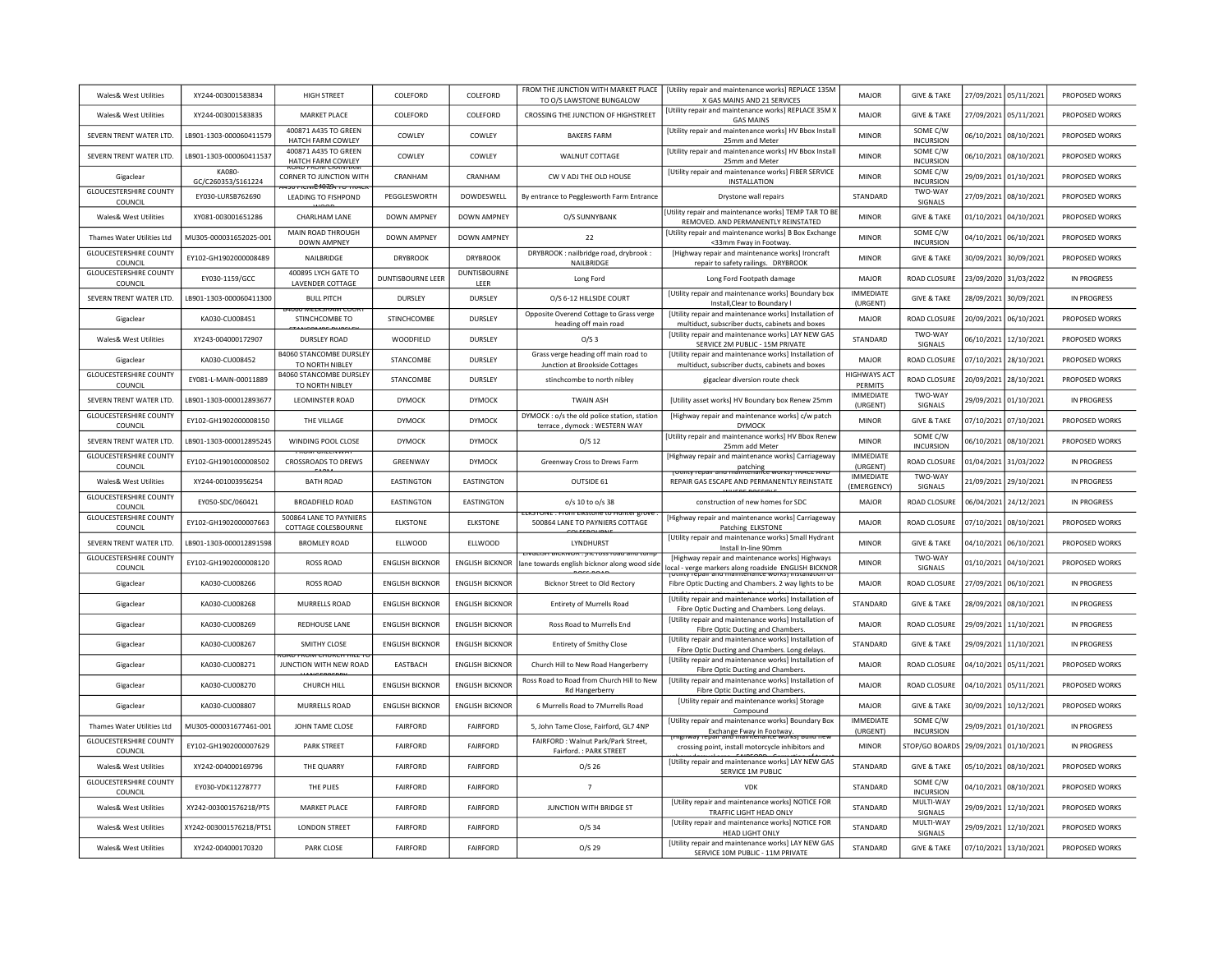| Wales& West Utilities                    | XY242-001003725031                   | MILTON STREET                                      | <b>FAIRFORD</b>   | <b>FAIRFORD</b>   | OUTSIDE CALDECOTT HOUSE                                             | REPAIR GAS ESCAPE AND PERMANENTLY REINSTATE                                                                                                                              | <b>IMMFDIATE</b><br>(EMERGENCY) | SOME C/W<br><b>INCURSION</b> | 13/09/2020 | 15/10/2021 | IN PROGRESS        |
|------------------------------------------|--------------------------------------|----------------------------------------------------|-------------------|-------------------|---------------------------------------------------------------------|--------------------------------------------------------------------------------------------------------------------------------------------------------------------------|---------------------------------|------------------------------|------------|------------|--------------------|
| Wales& West Utilities                    | XY242-003001576218                   | <b>BRIDGE STREET</b>                               | <b>FAIRFORD</b>   | <b>FAIRFORD</b>   | O/S MILVALE - JUNC MARKET PLACE                                     | <del>บแแง repair and Manntenance Worksi LAT 177พ บ</del><br>NEW PLASTIC GAS MAINS AND RENEW/TRANSFER ANY                                                                 | MAJOR                           | TWO-WAY<br>SIGNALS           | 20/09/2021 | 29/10/2021 | <b>IN PROGRESS</b> |
| <b>GLOUCESTERSHIRE COUNTY</b><br>COUNCIL | EY050-JACKSONCE/270721               | ROAD FROM SHIP INN TO<br>MOOR STREET               | FRAMILODE         | FRAMILODE         | Frome House                                                         | works by Jackson Civil Engineers TM required for<br>deliveries to and from site only as needed                                                                           | MAJOR                           | STOP/GO BOARDS               | 06/09/2021 | 10/12/2021 | <b>IN PROGRESS</b> |
| Gigaclear                                | KA030-CU008407                       | PETERS STREET                                      | <b>FROCESTER</b>  | <b>FROCESTER</b>  | ciu pounuary artch<br>Peters Street to Verge opposite the The       | [Utility repair and maintenance works] Install multiduct                                                                                                                 | MAJOR                           | ROAD CLOSURE                 | 22/09/2021 | 10/11/2021 | PROPOSED WORKS     |
| <b>BT</b>                                | BC410-<br>TM00000500314170800        | SPREAD EAGLE ROAD                                  | GLOUCESTER        | <b>GLOUCESTER</b> | S/O 102 NORTHGATE STREET HEADING 34M<br>S/E ON, SPREAD EAGLE ROAD   | subscriber ducts, cabinets, boxes, cable, splice and test<br>to the product and manufacturing the works of a young a<br>precast chamber in 915mm x 445mm x 965mm deep in | <b>MINOR</b>                    | SOME C/W<br><b>INCURSION</b> | 28/09/2021 | 30/09/2021 | <b>IN PROGRESS</b> |
| <b>BT</b>                                | BC410-<br>TM00000500315742200        | <b>REDWELL ROAD</b>                                | <b>GLOUCESTER</b> | <b>GLOUCESTER</b> | SS1FKV76, 11M SOUTH WEST FROM OPP<br>CAPEL ROAD, REDWELL ROAD       | <del>טלוווגץ repan'ano mafiftenance works) kepiace 1</del><br>jointbox frame and cover(s) (915mm x 445mm) in                                                             | <b>IMMEDIATE</b><br>(URGENT)    | SOME C/W<br><b>INCURSION</b> | 28/09/2021 | 30/09/2021 | IN PROGRESS        |
| CityFibre                                | KG046-GLO-1-FTTH-PN172-9             | <b>HONEYTHORN CLOSE</b>                            | <b>GLOUCESTER</b> | <b>GLOUCESTER</b> | JN Hempsted Lane to Entire Honeythorn<br>Close                      | [Utility repair and maintenance works] City Fibre build<br>to lay two way duct for fibre network                                                                         | MAJOR                           | <b>GIVE &amp; TAKE</b>       | 06/09/2021 | 30/09/2021 | <b>IN PROGRESS</b> |
| <b>VIRGIN MEDIA</b>                      | NK110-ANSL030855                     | ROSEBERY AVENUE                                    | <b>GLOUCESTER</b> | <b>GLOUCESTER</b> | 15 ROSEBERY AVENUE GLOUCESTER GL1 5EQ                               | [Utility repair and maintenance works] CLEAR BLOCKED<br>TEE IN FOOTWAY                                                                                                   | <b>MINOR</b>                    | NO C/W<br><b>INCURSION</b>   | 29/09/2021 | 30/09/2021 | PROPOSED WORKS     |
| SEVERN TRENT WATER LTD.                  | LB701-2302-000012891460              | <b>NAAS LANE</b>                                   | QUEDGELEY         | <b>GLOUCESTER</b> | MANHOLE 6902 NAAS LANE                                              | [Utility repair and maintenance works] * Dig required to                                                                                                                 | IMMEDIATE<br>(URGENT)           | SOME C/W<br><b>INCURSION</b> | 24/09/2021 | 30/09/2021 | <b>IN PROGRESS</b> |
| <b>GLOUCESTERSHIRE COUNTY</b><br>COUNCIL | EY081-TTROG0709                      | <b>CYPRESS GARDENS</b>                             | <b>GLOUCESTER</b> | <b>GLOUCESTER</b> | (west from number 5 to number 15)                                   | repair partially collapsed sewer line<br>ment Agency works to repair a nverbank and<br>flood defence embankment on the Horsbere Brook at                                 | MAJOR                           | ROAD CLOSURE                 | 01/07/2021 | 30/09/2021 | <b>IN PROGRESS</b> |
| Wales& West Utilities                    | XY244-001003957736                   | <b>BARROW HILL</b>                                 | CHURCHDOWN        | GLOUCESTER        | <b>OUTSIDE ST MALACHY</b>                                           | ⊤छतातर∕ redan and mamdenarice works। †ार्ट्सट सार¤<br>REPAIR GAS ESCAPE AND PERMANENTLY REINSTATE                                                                        | <b>IMMFDIATE</b><br>(EMERGENCY) | SOME C/W<br><b>INCURSION</b> | 24/09/2021 | 30/09/2021 | <b>IN PROGRESS</b> |
| Wales& West Utilities                    | XY244-003001570895/02                | ROOKERY ROAD                                       | <b>INNSWORTH</b>  | GLOUCESTER        | O/S NUMBER 1                                                        | [Utility repair and maintenance works] REPLACE 10M ><br><b>GAS MAINS</b>                                                                                                 | STANDARD                        | <b>GIVE &amp; TAKE</b>       | 17/09/2021 | 30/09/2021 | <b>IN PROGRESS</b> |
| SEVERN TRENT WATER LTD.                  |                                      | LB901-1303-000012894142 SOUTHEAST SIDE OF 90 TO 96 | CHURCHDOWN        | <b>GLOUCESTER</b> | $O/S$ 90                                                            | [Utility repair and maintenance works] * Small Main<br>Repair Collar 6' * OTHER FOOTWAYS * Significant leak                                                              | <b>IMMFDIATE</b><br>(URGENT)    | SOME C/W<br><b>INCURSION</b> | 28/09/2021 | 30/09/2021 | <b>IN PROGRESS</b> |
| <b>GLOUCESTERSHIRE COUNTY</b><br>COUNCIL | EY204-51618384                       | <b>PEARCE WAY</b>                                  | GLOUCESTER        | <b>GLOUCESTER</b> | Op Seddon Atkin Sign                                                | [Highway repair and maintenance works] Column<br>Replacement                                                                                                             | <b>MINOR</b>                    | <b>GIVE &amp; TAKE</b>       | 29/09/2021 | 01/10/2021 | PROPOSED WORKS     |
| SEVERN TRENT WATER LTD.                  | LB906-0000-000041046881              | <b>ESTCOURT ROAD</b>                               | <b>GLOUCESTER</b> | <b>GLOUCESTER</b> | ON FOOTWAY OUTSIDE NUMBER 143                                       | nance worksi<br>meter in boundary box at depth of under 1.5 meters by                                                                                                    | <b>MINOR</b>                    | NO C/W<br><b>INCURSION</b>   | 30/09/2021 | 01/10/2021 | PROPOSED WORKS     |
| <b>GLOUCESTERSHIRE COUNTY</b><br>COUNCIL | EY081-NRS-S278-<br><b>BRAND60004</b> | KINGSHOLM ROAD                                     | <b>GLOUCESTER</b> | GLOUCESTER        | from Sebert Street to roundabout (4<br>locations)                   | New tactile paving and dropped kerbs, Promoter:<br>Redrow Homes, Contractor: Brandwells                                                                                  | STANDARD                        | SOME C/W<br><b>INCURSION</b> | 27/09/2021 | 01/10/2021 | PROPOSED WORKS     |
| Western Power Distribution               | HM752-2318513                        | CROSS KEYS LANE                                    | <b>GLOUCESTER</b> | GLOUCESTER        | OUTSIDE THE CROSS KEYS PUB                                          | [New service connection] 1 joint hole in modular                                                                                                                         | STANDARD                        | NO C/W<br><b>INCURSION</b>   | 27/09/2021 | 01/10/2021 | <b>IN PROGRESS</b> |
| SEVERN TRENT WATER LTD.                  | LB906-0000-000041049070              | <b>GRANVILLE STREET</b>                            | <b>GLOUCESTER</b> | <b>GLOUCESTER</b> | ON FOOTWAY OUTSIDE NUMBER 16                                        | footway for new supply<br><del>and maintenance worksj insta</del> i<br>rmitv repar<br>meter in boundary box at depth of under 1.5 meters by                              | <b>MINOR</b>                    | NO C/W<br><b>INCURSION</b>   | 30/09/2021 | 01/10/2021 | PROPOSED WORKS     |
| CityFibre                                | KG046-GLO-1-FTTH-PN554-<br>14        | NUTLEY AVENUE                                      | <b>GLOUCESTER</b> | <b>GLOUCESTER</b> | From Windsor Drive JN to Gainsborough<br>Drive JN                   | [Remedial works] Rectify Defects                                                                                                                                         | STANDARD                        | <b>GIVE &amp; TAKE</b>       | 27/09/2021 | 01/10/2021 | PROPOSED REMEDIAL  |
| SEVERN TRENT WATER LTD.                  | LB901-1303-000012889718              | <b>CHERSTON COURT</b>                              | <b>GLOUCESTER</b> | <b>GLOUCESTER</b> | 10                                                                  | [Utility repair and maintenance works] HV Bbox Install<br>25mm and Mete                                                                                                  | <b>MINOR</b>                    | <b>GIVE &amp; TAKE</b>       | 29/09/2021 | 01/10/202  | <b>IN PROGRESS</b> |
| SEVERN TRENT WATER LTD.                  | LB701-2302-000012885507              | <b>TUFFLEY CRESCENT</b>                            | <b>GLOUCESTER</b> | <b>GLOUCESTER</b> | 2 TUFFLEY CRESCENT                                                  | [Utility repair and maintenance works] * dig on 100mm<br>line in highway to repair large dropped joint in road                                                           | <b>MINOR</b>                    | SOME C/W<br><b>INCURSION</b> | 29/09/2021 | 01/10/202  | <b>IN PROGRESS</b> |
| SEVERN TRENT WATER LTD.                  | LB901-1303-000012875067              | <b>RYECROFT STREET</b>                             | <b>GLOUCESTER</b> | GLOUCESTER        | O/S <sub>24</sub>                                                   | Pipe Repair 25mm * CARRIAGEWAY TYPE 4 (UP TO 0.5                                                                                                                         | IMMEDIATE<br>(URGENT)           | <b>GIVE &amp; TAKE</b>       | 28/09/2021 | 01/10/2021 | <b>IN PROGRESS</b> |
| CityFibre                                | KG018-FNS-S67258B-02                 | SOUTHERN CONNECTOR                                 | <b>GLOUCESTER</b> | GLOUCESTER        | From Junction of the A38 to the junction of<br>Waterwells Drive     | [Utility repair and maintenance works] To Complete<br>Test Rod and Rope - Nil Excavcation                                                                                | STANDARD                        | LANE CLOSURE                 | 27/09/2021 | 01/10/2021 | PROPOSED WORKS     |
| Western Power Distribution               | HM752-2312118                        | <b>BRISTOL ROAD</b>                                | <b>GLOUCESTER</b> | GLOUCESTER        | Outside self storage                                                | [New service connection] 13m trenching in tarmac<br>footway and tarmac road for new supply                                                                               | STANDARD                        | TWO-WAY<br>SIGNALS           | 27/09/2021 | 01/10/2021 | IN PROGRESS        |
| CityFibre                                | KG018-FNS-S67258B-01                 | <b>BRISTOL ROAD</b>                                | <b>GLOUCESTER</b> | <b>GLOUCESTER</b> | At the junction of Secunda Way                                      | [Utility repair and maintenance works] This Permit is<br>For Sign Heads only                                                                                             | STANDARD                        | LANE CLOSURE                 | 27/09/2021 | 01/10/2021 | PROPOSED WORKS     |
| <b>GLOUCESTERSHIRE COUNTY</b><br>COUNCIL | EY081-LURSB696228                    | HEMPSTED LANE                                      | <b>GLOUCESTER</b> | <b>GLOUCESTER</b> | Just up from ladywell close at new<br>development                   | S278 works to form permanemt entrance to<br>development                                                                                                                  | MAJOR                           | TWO-WAY<br>SIGNALS           | 09/08/2021 | 01/10/2021 | <b>IN PROGRESS</b> |
| SEVERN TRENT WATER LTD.                  | LB901-1303-000060409454              | COTTESWOLD ROAD                                    | <b>GLOUCESTER</b> | <b>GLOUCESTER</b> | $O/S$ 62                                                            | [Utility repair and maintenance works] Boundary box<br>Install, Clear to Boundary I                                                                                      | <b>MINOR</b>                    | <b>GIVE &amp; TAKE</b>       | 29/09/2021 | 01/10/2021 | <b>IN PROGRESS</b> |
| <b>GLOUCESTERSHIRE COUNTY</b><br>COUNCIL | EY081-L-MAIN-00012094                | SANDYLEAZE                                         | <b>GLOUCESTER</b> | <b>GLOUCESTER</b> | Near entrance to Old Richians RFC                                   | ATC Speed Count - Rubber Tube x 1                                                                                                                                        | <b>HIGHWAYS ACT</b><br>PERMITS  | SOME C/W<br><b>INCURSION</b> | 23/09/2021 | 01/10/2021 | PROPOSED WORKS     |
| CityFibre                                | (G046-GLO-1-FTTH-PN554-8             | <b>GAINSBOROUGH DRIVE</b>                          | <b>GLOUCESTER</b> | GLOUCESTER        | Entire Gainsborough Drive                                           | [Remedial works] Rectify Defects                                                                                                                                         | <b>STANDARD</b>                 | <b>GIVE &amp; TAKE</b>       | 27/09/2021 | 01/10/2021 | PROPOSED REMEDIAL  |
| SEVERN TRENT WATER LTD.                  | LB906-0000-000041046731              | FIELDCOURT GARDENS                                 | QUEDGELEY         | <b>GLOUCESTER</b> | ON FOOTWAY OUTSIDE NUMBER 46                                        | Utility repair and maintenance worksj install externa<br>meter in boundary box at depth of under 1.5 meters by                                                           | <b>MINOR</b>                    | NO C/W<br><b>INCURSION</b>   | 30/09/2021 | 01/10/2021 | <b>IN PROGRESS</b> |
| SEVERN TRENT WATER LTD.                  | LB906-0000-000041051075              | <b>DEERHURST PLACE</b>                             | QUEDGELEY         | <b>GLOUCESTER</b> | ON FOOTWAY OUTSIDE NUMBER 16                                        | <del>ouiltV repair alio mähiteriance worksi mstairexterna</del><br>meter in boundary box at depth of under 1.5 meters by                                                 | <b>MINOR</b>                    | NO C/W<br><b>INCURSION</b>   | 30/09/2021 | 01/10/2021 | PROPOSED WORKS     |
| <b>GLOUCESTERSHIRE COUNTY</b><br>COUNCIL | EY102-GH1902000007925                | PAYGROVE LANE                                      | <b>GLOUCESTER</b> | <b>GLOUCESTER</b> | GLOUCESTER PAYGROVE LANE                                            | [Highway repair and maintenance works] Kerbing<br><b>GLOUCESTER</b>                                                                                                      | STANDARD                        | TWO-WAY<br>SIGNALS           | 23/09/2021 | 01/10/2021 | <b>IN PROGRESS</b> |
| SEVERN TRENT WATER LTD.                  | LB906-0000-000041000732              | SHAKESPEARE AVENUE                                 | GLOUCESTER        | <b>GLOUCESTER</b> | ON FOOTWAY OUTSIDE NUMBER 15                                        | [Remedial works] DEFECT TARMACCROWNING                                                                                                                                   | <b>MINOR</b>                    | NO C/W<br><b>INCURSION</b>   | 30/09/2021 | 01/10/2021 | PROPOSED REMEDIAL  |
| CityFibre                                | KG046-GLO-1-FTTH-PN408-<br>10        | <b>FRAMPTON ROAD</b>                               | <b>GLOUCESTER</b> | GLOUCESTER        | Seymour Rd junction to Bristol Rd junction                          | [Utility repair and maintenance works] Excavation of<br>footway some carraigeway to lay Fibre Optic cables                                                               | STANDARD                        | <b>GIVE &amp; TAKE</b>       | 24/09/2021 | 01/10/2021 | PROPOSED WORKS     |
| SEVERN TRENT WATER LTD.                  | LB901-1303-000060411472              | <b>FRAMPTON ROAD</b>                               | <b>GLOUCESTER</b> | <b>GLOUCESTER</b> | $O/S$ 72                                                            | [Utility repair and maintenance works] * HV Bbox<br>Install, Clear to Boundary logger - VISIBLE LEAK                                                                     | <b>IMMFDIATE</b><br>(URGENT)    | <b>GIVE &amp; TAKE</b>       | 29/09/2021 | 01/10/2021 | <b>IN PROGRESS</b> |
| SEVERN TRENT WATER LTD.                  | LB901-1303-000012884421              | <b>GRANGE ROAD</b>                                 | <b>GLOUCESTER</b> | <b>GLOUCESTER</b> | $O/s$ 114                                                           | [Utility repair and maintenance works] HV Bbox Repair<br>add Meter                                                                                                       | <b>MINOR</b>                    | <b>GIVE &amp; TAKE</b>       | 29/09/2021 | 01/10/2021 | <b>IN PROGRESS</b> |
| <b>VIRGIN MEDIA</b>                      | NK110-ANSL031277                     | LICHFIELD ROAD                                     | <b>GLOUCESTER</b> | <b>GLOUCESTER</b> | 3 LICHFIELD ROAD GLOUCESTER GL4 3AL                                 | [Utility repair and maintenance works] INSTALL TEE IN<br>FOOTWAY                                                                                                         | <b>MINOR</b>                    | NO C/W<br><b>INCURSION</b>   | 30/09/2021 | 01/10/2021 | PROPOSED WORKS     |
| CityFibre                                | KG018-FNS-S67258B                    | SECUNDA WAY                                        | <b>GLOUCESTER</b> | <b>GLOUCESTER</b> | From just before junciton of Bristol Road to<br>junction of the A38 | [Utility repair and maintenance works] This Permit is for<br>TM Only                                                                                                     | STANDARD                        | LANE CLOSURE                 | 27/09/2021 | 01/10/2021 | PROPOSED WORKS     |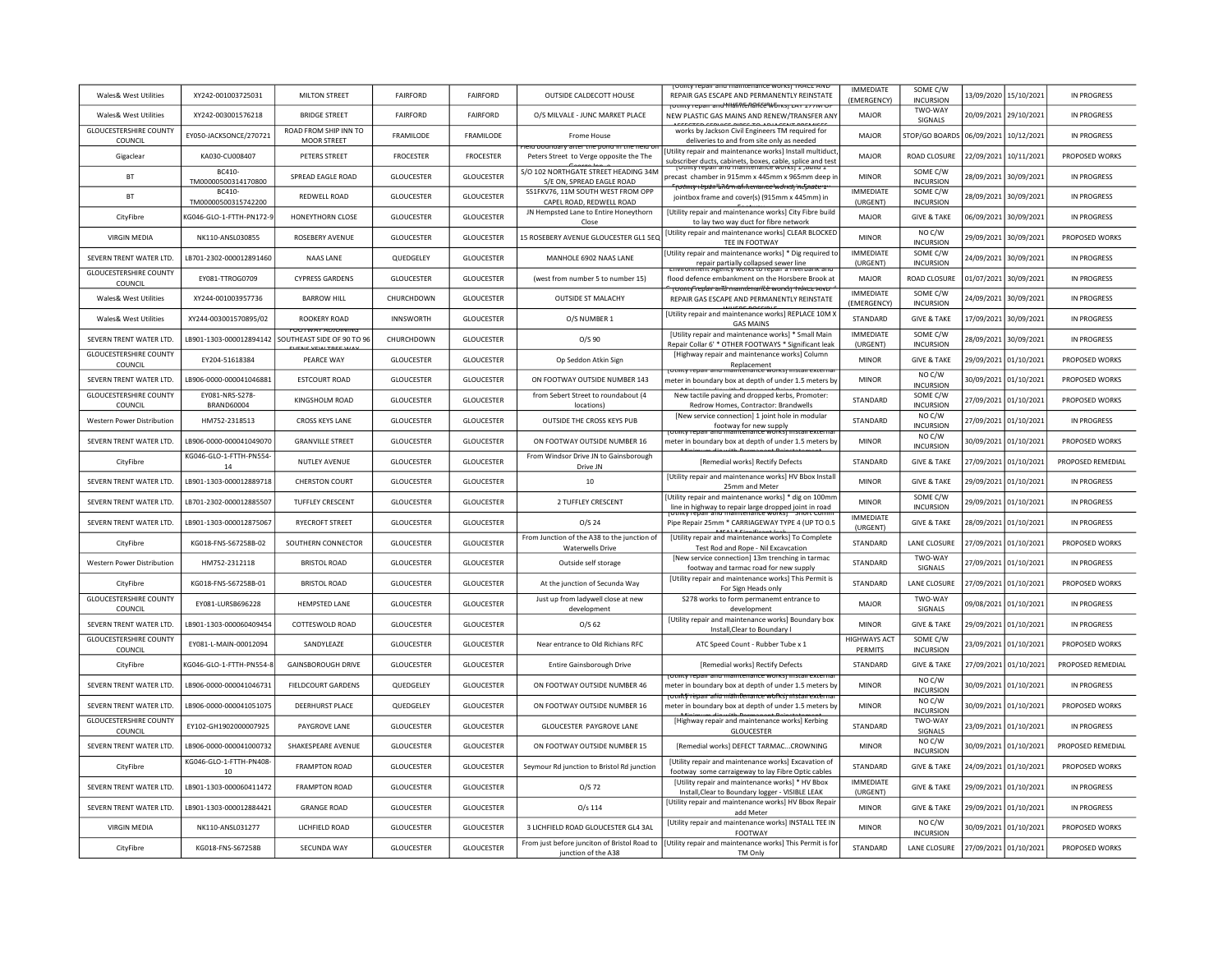| <b>GLOUCESTERSHIRE COUNTY</b><br>COUNCIL | FY204-90240804                            | CAESAR ROAD                                     | <b>GLOUCESTER</b> | <b>GLOUCESTER</b> | OD Forge Motor Sport                                                       | [Highway repair and maintenance works] Replacing<br>Column                                                                                    | <b>MINOR</b>            | <b>GIVE &amp; TAKE</b>                         | 29/09/2021 | 01/10/2021            | PROPOSED WORKS     |
|------------------------------------------|-------------------------------------------|-------------------------------------------------|-------------------|-------------------|----------------------------------------------------------------------------|-----------------------------------------------------------------------------------------------------------------------------------------------|-------------------------|------------------------------------------------|------------|-----------------------|--------------------|
| CityFibre                                | KG018-FNS-S67258B-04                      | WATERWELLS DRIVE                                | QUEDGELEY         | <b>GLOUCESTER</b> | At the junction of Southern Connector                                      | [Utility repair and maintenance works] This Permit is for<br>TM/Sign head only                                                                | STANDARD                | LANE CLOSURE                                   | 27/09/2021 | 01/10/2021            | PROPOSED WORKS     |
| CityFibre                                | KG018-FNS-S67258B-03                      | KINGSWAY                                        | QUEDGELEY         | <b>GLOUCESTER</b> | at the junction of Southern Connectors to<br>junction of woodvale kingsway | [Utility repair and maintenance works] This permit is for<br>TM/Sign Heads Only - Nil Excavation                                              | STANDARD                | LANE CLOSURE                                   | 27/09/2021 | 01/10/2021            | PROPOSED WORKS     |
| <b>GLOUCESTERSHIRE COUNTY</b><br>COUNCIL | EY204-72954337                            | FOOTWAYS FROM THE<br>CAUSEWAY TO MILLERS DYKE   | QUEDGELEY         | <b>GLOUCESTER</b> | 2nd Column from Millers Dyke                                               | [Highway repair and maintenance works] Replacing<br>Column                                                                                    | <b>MINOR</b>            | <b>GIVE &amp; TAKE</b>                         | 29/09/2021 | 01/10/2021            | PROPOSED WORKS     |
| <b>GLOUCESTERSHIRE COUNTY</b><br>COUNCIL | EY204-21830013                            | SOUTHEAST SIDE OF 11 TO 13                      | QUEDGELEY         | <b>GLOUCESTER</b> | SO 11 Merchants Mead                                                       | [Highway repair and maintenance works] Column<br>Replacement                                                                                  | <b>MINOR</b>            | <b>GIVE &amp; TAKE</b>                         | 29/09/2021 | 01/10/2021            | PROPOSED WORKS     |
| CityFibre                                | KG018-FNS-S67258B-07                      | BATH ROAD                                       | <b>HARDWICKF</b>  | <b>GLOUCESTER</b> | at the crosskeys roundabout                                                | [Utility repair and maintenance works] To Complete<br>Test Rod and Rope Only - Nil Excavation                                                 | STANDARD                | LANE CLOSURE                                   | 27/09/2021 | 01/10/2021            | PROPOSED WORKS     |
| CityFibre                                | KG046-GLO-1-FTTH-PN659-6                  | <b>DIMORE CLOSE</b>                             | HARDWICKE         | <b>GLOUCESTER</b> | JN WESTLAND ROAD RO ENTIRE DIMORE<br>CLOSE INCLUDING CUL DE SAC'S          | [Remedial works] Remedial Works                                                                                                               | <b>MINOR</b>            | <b>GIVE &amp; TAKE</b>                         | 22/09/2021 | 01/10/2021            | <b>IN PROGRESS</b> |
| CityFibre                                | KG018-FNS-S67258B-06                      | A38 CROSSKEYS<br>ROUNDABOUT HARDWICKE           | HARDWICKE         | <b>GLOUCESTER</b> | at the junction of southern connector to<br>junction of bath road          | [Utility repair and maintenance works] To Complete<br>Test Rod and Rope Only - Nil Excavation                                                 | STANDARD                | LANE CLOSURE                                   | 27/09/2021 | 01/10/2021            | PROPOSED WORKS     |
| CityFibre                                | KG046-GLO-1-FTTH-PN659-8                  | <b>HEMBURY CLOSE</b>                            | HARDWICKE         | <b>GLOUCESTER</b> | JN DIMORE TO ENTIRE HEMBURY CLOSE                                          | [Remedial works] Remedial Works                                                                                                               | <b>MINOR</b>            | <b>GIVE &amp; TAKE</b>                         | 22/09/2021 | 01/10/2021            | <b>IN PROGRESS</b> |
| Gigaclear                                | <b>KA080</b><br>GC/C237327/S420057        | SHIP INN TO ST PETERS<br>CHURCH UPPER FRAMILODE | FRAMILODE         | GLOUCESTER        | CW V O/S The Martins Framilode                                             | [Utility repair and maintenance works] FIBER SERVICE<br><b>INSTALLATION</b>                                                                   | <b>MINOR</b>            | SOME C/W<br><b>INCURSION</b>                   | 29/09/2021 | 01/10/2021            | PROPOSED WORKS     |
| CityFibre                                | KG018-FNS-S67258B-05                      | SOUTHERN CONNECTOR                              | HARDWICKE         | <b>GLOUCESTER</b> | from junction of waterwells drive to<br>Crosskeys Roundabout               | [Utility repair and maintenance works] To Complete<br>Test Rod and Rope - Nil excavation                                                      | STANDARD                | LANE CLOSURE                                   | 27/09/2021 | 01/10/2021            | PROPOSED WORKS     |
| Western Power Distribution               | HM752-2313374B                            | DRAKE CLOSE                                     | CHURCHDOWN        | GLOUCESTER        | os <sub>3</sub>                                                            | ks) I juint nuie in grass verge and<br>road crossing in tarmac road for reinforcement scheme                                                  | STANDARD                | SOME C/W<br><b>INCURSION</b>                   | 20/09/2021 | 01/10/2021            | IN PROGRESS        |
| <b>VIRGIN MEDIA</b>                      | NK110-ANSL031206                          | CHELTENHAM ROAD EAST                            | CHURCHDOWN        | <b>GLOUCESTER</b> | 3 AQUITAINE MEWS GLOUCESTER GL3 1JF                                        | [Utility repair and maintenance works] INSTALL TEE IN<br><b>FOOTWAY</b>                                                                       | <b>MINOR</b>            | NO C/W<br><b>INCURSION</b>                     | 30/09/2021 | 01/10/2021            | PROPOSED WORKS     |
| Western Power Distribution               | HM752-2317933B                            | OAKHURST CLOSE                                  | CHURCHDOWN        | GLOUCESTER        | Side of 1                                                                  | tarmac footway for streetlight cable diversion. Works in                                                                                      | STANDARD                | SOME C/W<br><b>INCURSION</b>                   |            | 28/09/2021 01/10/2021 | <b>IN PROGRESS</b> |
| SEVERN TRENT WATER LTD.                  | LB901-1303-000012889951                   | PARKSIDE DRIVE                                  | CHURCHDOWN        | <b>GLOUCESTER</b> | OPP <sub>2</sub>                                                           | [Utility repair and maintenance works] Long Comm pipe<br>Install 25mm                                                                         | <b>MINOR</b>            | <b>GIVE &amp; TAKE</b>                         |            | 29/09/2021 01/10/2021 | <b>IN PROGRESS</b> |
| SEVERN TRENT WATER LTD.                  | LB901-1303-000012888213                   | TEWKESBURY ROAD                                 | <b>NORTON</b>     | <b>GLOUCESTER</b> | <b>BROOKELANDS</b>                                                         | [Utility repair and maintenance works] * Job in Verge                                                                                         | <b>MINOR</b>            | SOME C/W<br><b>INCURSION</b>                   | 27/09/2021 | 01/10/2021            | IN PROGRESS        |
| Western Power Distribution               | HM752-2317933A                            | FOOTWAY EAST OF 1<br><b>OAKHURST CLOSE</b>      | CHURCHDOWN        | <b>GLOUCESTER</b> | Side of 1 Oakhurst Close                                                   | (Grass ) * Long Comm Pipe Repair 0.75'<br>Frepair and maintenance worksj 1 joint noie i<br>tarmac footway and 11m trenching in tarmac footway | STANDARD                | SOME C/W<br><b>INCURSION</b>                   | 28/09/2021 | 01/10/2021            | <b>IN PROGRESS</b> |
| Western Power Distribution               | HM752-2313374A                            | FOOTWAY FROM ARMADA<br>CLOSE TO DRAKE CLOSE     | CHURCHDOWN        | <b>GLOUCESTER</b> | os 6                                                                       | <del>լ oʻtmi(y asselt works) 1 jonnt riore in tahniac rootway and</del><br>27m trenching in tarmac footway for reinforcement                  | STANDARD                | SOME C/W<br><b>INCURSION</b>                   | 20/09/2021 | 01/10/2021            | <b>IN PROGRESS</b> |
| SEVERN TRENT WATER LTD.                  | 18922-5201-000006557943                   | <b>BRISTOL ROAD</b>                             | <b>GLOUCESTER</b> | <b>GLOUCESTER</b> | OPPOSITE RAMSDALE ROAD JUNCTION                                            | kemediai worksj kekussiviissiivis ALTHoogr<br>DEVELOPER MAY DO THAT FOR YOU, SCARRING IN                                                      | <b>MINOR</b>            | MULTI-WAY<br>SIGNALS                           | 03/10/2021 | 03/10/2021            | PROPOSED REMEDIAL  |
|                                          |                                           |                                                 |                   |                   |                                                                            |                                                                                                                                               |                         |                                                |            |                       |                    |
| <b>GLOUCESTERSHIRE COUNTY</b>            | EY081-L-MAIN-00012073                     | <b>OXSTALLS LANE</b>                            | <b>GLOUCESTER</b> | <b>GLOUCESTER</b> | Open Day at Uni                                                            | Open Event at Uni Rachael Baker 01242 714434                                                                                                  | <b>HIGHWAYS ACT</b>     | PRIORITY                                       | 03/10/2021 | 03/10/2021            | PROPOSED WORKS     |
| COUNCIL<br>BT                            | BC410                                     | BARNWOOD ROAD                                   | <b>GLOUCESTER</b> | <b>GLOUCESTER</b> | O/S 114, BARNWOOD ROAD                                                     | [Utility repair and maintenance works] Replace 1                                                                                              | PERMITS<br><b>MINOR</b> | <b>WORKING</b><br>NO C/W                       | 30/09/2021 | 04/10/2021            | PROPOSED WORKS     |
| Wales& West Utilities                    | TM00000500306557100<br>XY243-001003866929 | <b>BRUNSWICK ROAD</b>                           | <b>GLOUCESTER</b> | <b>GLOUCESTER</b> | O/S 37A ROEBUCK HOUSE                                                      | existing pole 0.5m x 0.5m<br>[Remedial works] REPAIRS TO DEFECTIVE                                                                            | <b>MINOR</b>            | <b>INCURSION</b><br><b>GIVE &amp; TAKE</b>     | 01/10/2021 | 04/10/2021            | PROPOSED REMEDIAL  |
| CityFibre                                | KG046-GLO-1-FTTH-PN403-3                  | TUFFLEY AVENUE                                  | <b>GLOUCESTER</b> | GLOUCESTER        | SEYMOUR ROAD JN TO BRISTOL ROAD JN.                                        | REINSTATEMENT (WWU REF: D13068)<br>[Remedial works] Rectify defects                                                                           | STANDARD                | <b>GIVE &amp; TAKE</b>                         | 28/09/2021 | 04/10/2021            | IN PROGRESS        |
| CityFibre                                | KG046-GLO-1-FTTH-PN403-4                  | SEYMOUR ROAD                                    | <b>GLOUCESTER</b> | <b>GLOUCESTER</b> | TUFFLEY AVENUE, GLOUCESTER<br>SEYMOUR ROAD O/S 235 SEYMOUR ROAD            | [Remedial works] To rectify defects                                                                                                           | <b>STANDARD</b>         | <b>GIVE &amp; TAKE</b>                         | 28/09/2021 | 04/10/2021            | IN PROGRESS        |
| CityFibre                                | KG046-GLO-1-FTTH-PN403-5                  | SEYMOUR ROAD                                    | <b>GLOUCESTER</b> | <b>GLOUCESTER</b> | TO O/S 63 SEYMOUR ROAD<br>TUFFLEY AVENUE JN TO O/S 237, SEYMOUR            | [Statutory infrastructure works] INSTALL FIBRE OPTIC                                                                                          | STANDARD                | <b>GIVE &amp; TAKE</b>                         | 28/09/2021 | 04/10/2021            | <b>IN PROGRESS</b> |
| <b>BT</b>                                | BC410-                                    | SEYMOUR ROAD                                    | <b>GLOUCESTER</b> | <b>GLOUCESTER</b> | ROAD, GLOUCESTER<br>0/S 203/205, SEYMOUR ROAD                              | APPARATUS IN FOOTWAY<br><b>IUtility repair and maintenance works] Replace 1</b>                                                               | <b>MINOR</b>            | SOME C/W                                       | 30/09/2021 | 04/10/2021            | PROPOSED WORKS     |
| <b>BT</b>                                | TM00000500308208001<br>BC410              | SEYMOUR ROAD                                    | <b>GLOUCESTER</b> | <b>GLOUCESTER</b> | O/S 171 SEYMOUR ROAD, SEYMOUR ROAD                                         | existing pole 0.5m x 0.5m<br>[Utility repair and maintenance works] Replace 1                                                                 | <b>MINOR</b>            | <b>INCURSION</b><br>SOME C/W                   | 30/09/2021 | 04/10/2021            | PROPOSED WORKS     |
| <b>BT</b>                                | TM00000500307620001<br>BC410-             | PODSMEAD ROAD                                   | <b>GLOUCESTER</b> | <b>GLOUCESTER</b> | O/S 25 PODSMEAD ROAD, PODSMEAD ROAD                                        | existing pole 0.5m x 0.5m<br>[Utility repair and maintenance works] Replace 1                                                                 | <b>MINOR</b>            | <b>INCURSION</b><br>TWO-WAY                    | 30/09/2021 | 04/10/2021            | PROPOSED WORKS     |
| Wales& West Utilities                    | TM00000500308560804<br>XY243-003001625454 | WOODCOCK CLOSE                                  | <b>GLOUCESTER</b> | <b>GLOUCESTER</b> | FROM REAR OF NO. 60 FIELDFARE TO                                           | existing pole 0.5m x 0.5m<br>OF OLD METALLIC GAS MAINS WITH NEW PLASTIC                                                                       | <b>MAJOR</b>            | SIGNALS<br><b>GIVE &amp; TAKE</b>              | 02/08/2021 | 04/10/2021            | <b>IN PROGRESS</b> |
| Wales& West Utilities                    | XY243-003001474251                        | <b>GROVELANDS</b>                               | <b>GLOUCESTER</b> | <b>GLOUCESTER</b> | OUTSIDE NO. 78 WOODCOCK CLOSE<br>FROM JUNCTION WITH CHURCHLANE TO          | [Remedial works] REPAIRS TO DEFECTIVE                                                                                                         | <b>MINOR</b>            | <b>GIVE &amp; TAKE</b>                         | 01/10/2021 | 04/10/2021            | PROPOSED REMEDIAL  |
| Wales& West Utilities                    | XY243-004000165726                        | FOX ELMS ROAD                                   | <b>GLOUCESTER</b> | <b>GLOUCESTER</b> | OUTSIDE 12<br>365A                                                         | REINSTATEMENT (WWU REF:D12764)<br>[Remedial works] REPAIRS TO DEFECTIVE                                                                       | <b>MINOR</b>            | <b>GIVE &amp; TAKE</b>                         | 01/10/2021 | 04/10/2021            | PROPOSED REMEDIAL  |
| Wales& West Utilities                    | XY243-005000319004                        | <b>RYECROFT STREET</b>                          | <b>GLOUCESTER</b> | GLOUCESTER        | $O/S$ 24                                                                   | REINSTATEMENT (WWU REF:D12046)<br>[Permanent reinstatement] REPLACE TEMPORARY                                                                 | <b>MINOR</b>            | TWO-WAY                                        | 01/10/2021 | 04/10/2021            | PROPOSED PERMANENT |
| CityFibre                                | KG046-GLO-1-FTTH-PN172-3                  | <b>HEMPSTED LANE</b>                            | <b>GLOUCESTER</b> | <b>GLOUCESTER</b> | From O/s No.115 to Side of No.39                                           | REINSTATEMENT WITH PERMANENT<br>[Remedial works] City Fibre build to lay two way duct                                                         | STANDARD                | SIGNALS<br>MULTI-WAY                           | 28/09/2021 | 04/10/2021            | PROPOSED REMEDIAL  |
| CityFibre                                | KG046-GLO-1-FTTH-PN160-                   | HEMPSTED LANE                                   | <b>GLOUCESTER</b> | <b>GLOUCESTER</b> | From Jn Honeythorn Close to rest of USRN                                   | for fibre network & Repair Self Defects<br>[Utility repair and maintenance works] City Fibre build                                            | MAJOR                   | SIGNALS<br>MULTI-WAY                           | 15/09/2021 | 04/10/2021            | IN PROGRESS        |
| SEVERN TRENT WATER LTD.                  | LB901-1303-000060410564                   | ELMLEAZE                                        | GLOUCESTER        | <b>GLOUCESTER</b> | $C/O$ 178                                                                  | to lay two way duct for fibre network<br>[Utility repair and maintenance works] HV Bbox                                                       | <b>MINOR</b>            | SIGNALS<br><b>GIVE &amp; TAKE</b>              | 30/09/2021 | 04/10/2021            | PROPOSED WORKS     |
| T-Mobile (UK) Limited                    | YN126-79893/VENY/TH/JS                    | HUCCLECOTE ROAD                                 | <b>GLOUCESTER</b> | <b>GLOUCESTER</b> | opposite parade of shops                                                   | Install,Clear to Boundary logger<br>Pain and maintenance works Tharnoie won<br>in tarmac footway. 1.2m maintained for pedestrians.            | <b>MINOR</b>            | NO C/W                                         | 04/10/2021 | 04/10/2021            | PROPOSED WORKS     |
| <b>BT</b>                                | BC410                                     | BARNWOOD AVENUE                                 | <b>GLOUCESTER</b> | <b>GLOUCESTER</b> | O/S 86, BARNWOOD AVENUE                                                    | [Utility repair and maintenance works] Replace 1                                                                                              | <b>MINOR</b>            | <b>INCURSION</b><br>SOME C/W                   | 30/09/2021 | 04/10/2021            | PROPOSED WORKS     |
| <b>VIRGIN MEDIA</b>                      | TM00000500306563800<br>NK110-ANSL031389   | MANSFIELD MEWS                                  | QUEDGELEY         | <b>GLOUCESTER</b> | 5 MANSFIELD MEWS QUEDGELEY<br>GLOUCESTER, GL2 5JJ                          | existing pole 0.5m x 0.5m<br>[Utility repair and maintenance works] INSTALL TEE IN<br>FOOTWAY                                                 | <b>MINOR</b>            | <b>INCURSION</b><br>NO C/W<br><b>INCURSION</b> |            | 01/10/2021 04/10/2021 | PROPOSED WORKS     |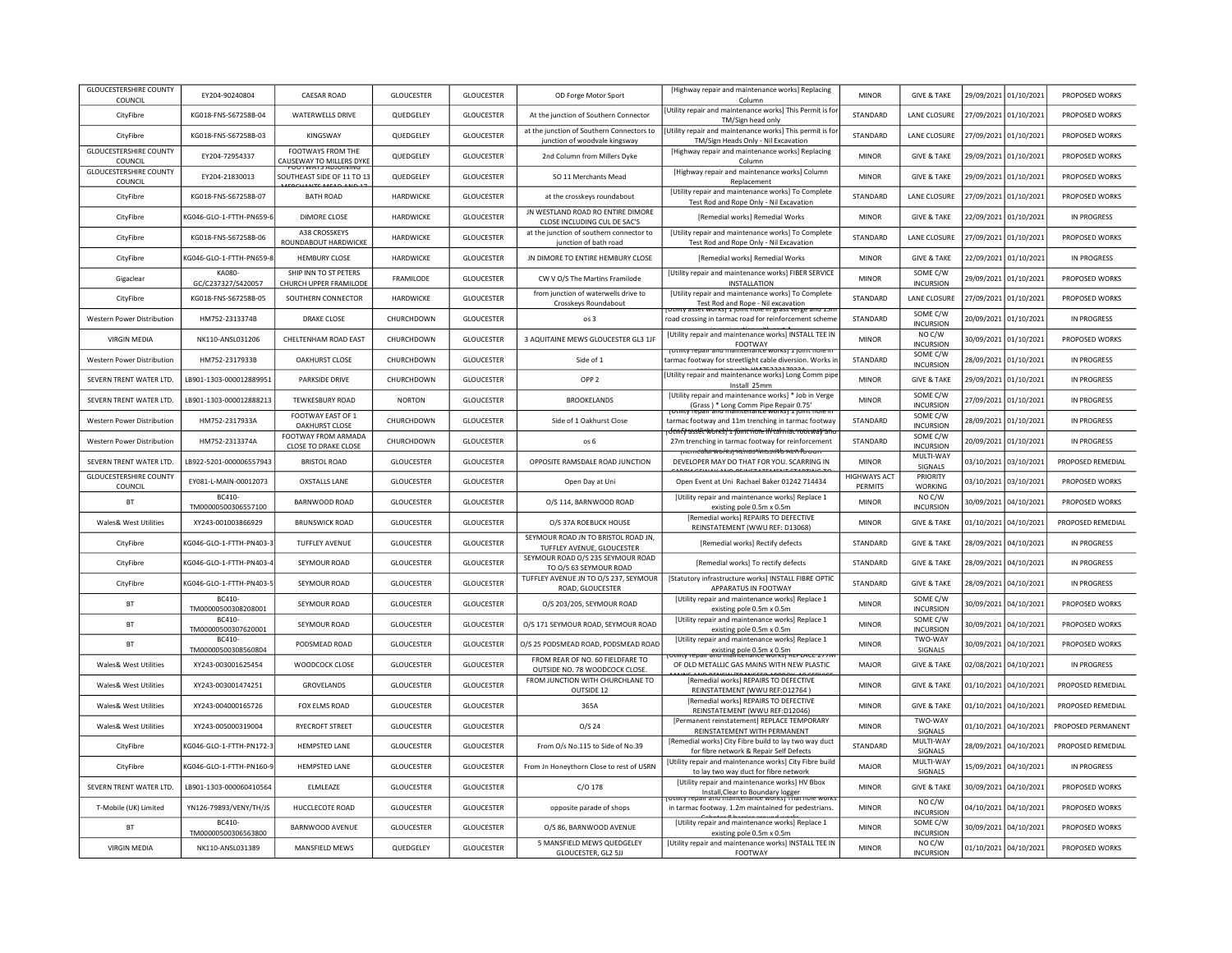| CityFibre                                | KG046-GLO-1-FTTH-PN651<br>22     | PINEWOOD ROAD          | QUEDGELEY         | <b>GLOUCESTER</b> | Outside Number 51                                                                  | [Utility repair and maintenance works] Install new CF<br>pole<br>Totility repair and maintenance worksj excavation of                   | <b>MINOR</b>                   | <b>GIVE &amp; TAKE</b>       | 30/09/2021 | 04/10/2021 | PROPOSED WORKS     |
|------------------------------------------|----------------------------------|------------------------|-------------------|-------------------|------------------------------------------------------------------------------------|-----------------------------------------------------------------------------------------------------------------------------------------|--------------------------------|------------------------------|------------|------------|--------------------|
| GTC                                      | ZP012-TRI/X393/002               | MARCONI DRIVE          | QUEDGELEY         | <b>GLOUCESTER</b> | Footway of Marconi drive opposite units 25<br>26 Jessop court outside new Homes    | footway to connect Electric and Gas supply to plots 48,                                                                                 | STANDARD                       | TWO-WAY<br>SIGNALS           | 28/09/2021 | 04/10/2021 | <b>IN PROGRESS</b> |
| SEVERN TRENT WATER LTD.                  | LB922-5201-000006613391          | <b>CEDAR ROAD</b>      | <b>BROCKWORTH</b> | GLOUCESTER        | OUTSIDE NUMBER 40A                                                                 | [New service connection] * new water connection<br>CARRIAGEWAY TYPE 4 (UP TO 0.5 MSA)                                                   | <b>MINOR</b>                   | <b>GIVE &amp; TAKE</b>       | 30/09/2021 | 04/10/2021 | <b>IN PROGRESS</b> |
| <b>BT</b>                                | BC410-<br>TM00000500306563700    | THE CRESCENT           | <b>BROCKWORTH</b> | <b>GLOUCESTER</b> | S/O 69 ERMIN PARK, THE CRESCENT                                                    | [Utility repair and maintenance works] Replace 1<br>existing pole 0.5m x 0.5m<br>Totmty repair and maintenance works J 1                | <b>MINOR</b>                   | SOME C/W<br><b>INCURSION</b> | 30/09/2021 | 04/10/2021 | PROPOSED WORKS     |
| Western Power Distribution               | HM752-2317963                    | <b>VERTICAN ROAD</b>   | <b>INNSWORTH</b>  | <b>GLOUCESTER</b> | Outside 6                                                                          | tarmac footway and 15m trenching in tarmac footway                                                                                      | STANDARD                       | SOME C/W<br><b>INCURSION</b> | 29/09/2021 | 04/10/2021 | <b>IN PROGRESS</b> |
| <b>BT</b>                                | BC008-PTMS361539A                | <b>TEWKESBURY ROAD</b> | COOMBE HILL       | <b>GLOUCESTER</b> | ROAD TO COOMBE HILL GLOUCESTER GL19<br>UNITED KINGDOM                              | [Utility asset works] TM required for Pole Testing and<br>Tree cutting                                                                  | <b>MINOR</b>                   | TWO-WAY<br>SIGNALS           | 04/10/2021 | 04/10/2021 | PROPOSED WORKS     |
| <b>GLOUCESTERSHIRE COUNTY</b><br>COUNCIL | EY081-LURSB957042                | CORINIUM AVENUE        | <b>GLOUCESTER</b> | <b>GLOUCESTER</b> | corinium avenue                                                                    | grass cutting                                                                                                                           | <b>MINOR</b>                   | LANE CLOSURE                 | 05/10/2021 | 05/10/2021 | PROPOSED WORKS     |
| CityFibre                                | KG046-GLO-1-FTTH-PN652<br>$11\,$ | FIELDCOURT DRIVE       | QUEDGELEY         | <b>GLOUCESTER</b> | Junction of Field Court Gardens                                                    | [Utility repair and maintenance works] Footpath/Verge<br>SLG only (Overlay)<br><del>טנווונץ asset works דוס טון סידן סידוקא סו</del> פל | STANDARD                       | <b>GIVE &amp; TAKE</b>       | 29/09/2021 | 05/10/2021 | IN PROGRESS        |
| <b>BT</b>                                | BC008-OGEA52625673A              | <b>BRISTOL ROAD</b>    | QUEDGELEY         | <b>GLOUCESTER</b> | Outside 233 Bristol Road Quedgeley<br>Gloucester Gloucestershire GL2 4QW           | engineers to access EXISTING carriageway box(s) to                                                                                      | <b>MINOR</b>                   | MULTI-WAY<br>SIGNALS         | 05/10/2021 | 05/10/2021 | PROPOSED WORKS     |
| CityFibre                                | KG046-GLO-1-FTTH-PN412-6         | ROBINHOOD STREET       | <b>GLOUCESTER</b> | <b>GLOUCESTER</b> | From Jn Seymour Rd to O/s No. 25                                                   | [Utility repair and maintenance works] City Fibre build<br>to lay two way duct for fibre network                                        | STANDARD                       | <b>GIVE &amp; TAKE</b>       | 22/09/2021 | 05/10/2021 | <b>IN PROGRESS</b> |
| <b>GLOUCESTERSHIRE COUNTY</b><br>COUNCIL | EY081-LURSB812469                | SOUTHERN CONNECTOR     | <b>GLOUCESTER</b> | <b>GLOUCESTER</b> | A38 Quedgeley Bypass                                                               | grass cutting                                                                                                                           | <b>MINOR</b>                   | <b>LANE CLOSURE</b>          | 05/10/2021 | 05/10/2021 | PROPOSED WORKS     |
| SEVERN TRENT WATER LTD.                  | LB901-1303-000060410407          | ELMLEAZE               | GLOUCESTER        | <b>GLOUCESTER</b> | 19                                                                                 | [Utility repair and maintenance works] Boundary box<br>Install, Clear to Boundary                                                       | <b>MINOR</b>                   | <b>GIVE &amp; TAKE</b>       | 01/10/2021 | 05/10/2021 | PROPOSED WORKS     |
| <b>GLOUCESTERSHIRE COUNTY</b><br>COUNCIL | EY102-GH1902000007981            | <b>EBOR ROAD</b>       | <b>GLOUCESTER</b> | GLOUCESTER        | : EBOR ROAD                                                                        | GLOUCESTER : Ebor road gloucester see map   [Highway repair and maintenance works] reinstate tree<br>pit GLOUCESTER                     | <b>MINOR</b>                   | <b>GIVE &amp; TAKE</b>       | 05/10/2021 | 05/10/2021 | PROPOSED WORKS     |
| SEVERN TRENT WATER LTD.                  | LB901-1303-000012870434          | TYNDALE ROAD           | <b>GLOUCESTER</b> | <b>GLOUCESTER</b> | O/S 7                                                                              | [Utility repair and maintenance works] HV Short Comm<br>pipe Renew 25mm                                                                 | <b>MINOR</b>                   | SOME C/W<br><b>INCURSION</b> | 01/10/2021 | 05/10/2021 | PROPOSED WORKS     |
| <b>GLOUCESTERSHIRE COUNTY</b><br>COUNCIL | EY081-VDK11335382                | LEWISHAM ROAD          | <b>GLOUCESTER</b> | <b>GLOUCESTER</b> | $\overline{4}$                                                                     | vdk                                                                                                                                     | <b>MINOR</b>                   | SOME C/W<br><b>INCURSION</b> | 04/10/2021 | 05/10/2021 | PROPOSED WORKS     |
| CityFibre                                | KG046-GLO-1-FTTH-PN553-2         | SHEPHERD ROAD          | <b>GLOUCESTER</b> | <b>GLOUCESTER</b> | JUNC WITH COLE AVENUE TO WHOLE OF<br>SHEPHERD ROAD                                 | [Utility repair and maintenance works] Permit for an<br>overlay to be carried out on Sheppard s rd.                                     | STANDARD                       | <b>GIVE &amp; TAKE</b>       | 29/09/2021 | 05/10/2021 | <b>IN PROGRESS</b> |
| <b>VIRGIN MEDIA</b>                      | NK110-ANSL031471                 | <b>INNSWORTH LANE</b>  | <b>GLOUCESTER</b> | <b>GLOUCESTER</b> | 17 INNSWORTH LANE GLOUCESTER GL2 ODG                                               | [Utility repair and maintenance works] INSTALL TEE IN<br>FOOTWAY                                                                        | <b>MINOR</b>                   | NO C/W<br><b>INCURSION</b>   | 04/10/2021 | 05/10/2021 | PROPOSED WORKS     |
| CityFibre                                | (G046-GLO-1-FTTH-PN412-2         | PHILIP STREET          | <b>GLOUCESTER</b> | <b>GLOUCESTER</b> | JN OF BRISTOL ROAD TO ALL OF PHILIP<br>STREET                                      | [Utility repair and maintenance works] Excavation of<br>footway and installation of underground infrastructure                          | STANDARD                       | SOME C/W<br><b>INCURSION</b> | 22/09/2021 | 05/10/2021 | PROPOSED WORKS     |
| CityFibre                                | KG046-GLO-1-FTTH-PN412-5         | PHILIP STREET          | <b>GLOUCESTER</b> | <b>GLOUCESTER</b> | jn of Seymour Road to all of Philip Street                                         | [Utility repair and maintenance works] City Fibre build<br>to lay two way duct for fibre network                                        | STANDARD                       | <b>GIVE &amp; TAKE</b>       | 22/09/2021 | 05/10/202  | <b>IN PROGRESS</b> |
| SEVERN TRENT WATER LTD.                  | LB701-2302-000012871891          | CHELTENHAM ROAD EAST   | CHURCHDOWN        | GLOUCESTER        | OUTSIDE NUMBER 102                                                                 | [Utility repair and maintenance works] * FC - COLUS<br>REPAIR/REPLACE DEFECTIVE FRAME AND COVER                                         | <b>MINOR</b>                   | TWO-WAY<br>SIGNALS           | 05/10/2021 | 05/10/2021 | PROPOSED WORKS     |
| <b>VIRGIN MEDIA</b>                      | NK110-ANSL031469                 | <b>TALLIS ROAD</b>     | CHURCHDOWN        | <b>GLOUCESTER</b> | 17 TALLIS ROAD CHURCHDOWN<br><b>GLOUCESTER GL3 1LX</b>                             | [Utility repair and maintenance works] INSTALL TEE IN<br>FOOTWAY                                                                        | <b>MINOR</b>                   | NO C/W<br><b>INCURSION</b>   | 04/10/2021 | 05/10/2021 | PROPOSED WORKS     |
| <b>GLOUCESTERSHIRE COUNTY</b><br>COUNCIL | EY102-GH1902000007351            | <b>SCHOOL ROAD</b>     | APPERLEY          | <b>GLOUCESTER</b> | GLOUCESTER : SCHOOL ROAD                                                           | [Highway repair and maintenance works] Patch c/way<br>GLOUCESTER : Correction of target date, ENFY                                      | <b>MINOR</b>                   | <b>GIVE &amp; TAKE</b>       | 05/10/2021 | 05/10/2021 | PROPOSED WORKS     |
| SEVERN TRENT WATER LTD.                  | LB901-1303-000012883852          | <b>FINLAY ROAD</b>     | <b>GLOUCESTER</b> | <b>GLOUCESTER</b> | 95                                                                                 | [Utility repair and maintenance works] Short Comm<br>Pipe Repair 25mm                                                                   | <b>MINOR</b>                   | NO C/W<br><b>INCURSION</b>   | 04/10/2021 | 06/10/2021 | PROPOSED WORKS     |
| SEVERN TRENT WATER LTD.                  | LB901-1303-000012893787          | TUFFLEY LANE           | <b>GLOUCESTER</b> | <b>GLOUCESTER</b> | $O/S$ 173                                                                          | [Utility repair and maintenance works] Hydrant Rebuild<br>chamber                                                                       | <b>MINOR</b>                   | <b>GIVE &amp; TAKE</b>       | 04/10/2021 | 06/10/2021 | PROPOSED WORKS     |
| Western Power Distribution               | HM752-2314681                    | WOBURN AVENUE          | <b>GLOUCESTER</b> | <b>GLOUCESTER</b> | Outside 1 to 5                                                                     | [New service connection] 1 joint hole in tarmac footwa<br>and 13m trenching in tarmac footway for new supply                            | STANDARD                       | SOME C/W<br><b>INCURSION</b> | 30/09/2021 | 06/10/2021 | PROPOSED WORKS     |
| SEVERN TRENT WATER LTD.                  | LB901-1303-000012873621          | <b>SWIFT ROAD</b>      | <b>GLOUCESTER</b> | <b>GLOUCESTER</b> | SIDE OF NUMBER 50                                                                  | [Utility repair and maintenance works] * HV Boundary<br>box Install 25mm                                                                | <b>MINOR</b>                   | NO C/W<br><b>INCURSION</b>   | 04/10/2021 | 06/10/2021 | PROPOSED WORKS     |
| SEVERN TRENT WATER LTD.                  | LB901-1303-000060410241          | ELMLEAZE               | <b>GLOUCESTER</b> | GLOUCESTER        | OS 68                                                                              | [Utility repair and maintenance works] HV Bbox<br>Install, Clear to Boundary logger                                                     | <b>MINOR</b>                   | <b>GIVE &amp; TAKE</b>       | 04/10/2021 | 06/10/2021 | PROPOSED WORKS     |
| SEVERN TRENT WATER LTD.                  | LB901-1303-000060409593          | THE WHEATRIDGE         | <b>GLOUCESTER</b> | GLOUCESTER        | <b>OUTSIDE NUMBER 23</b>                                                           | [Utility repair and maintenance works] * Boundary box<br>Install, Clear to Boundary I                                                   | <b>MINOR</b>                   | TWO-WAY<br>SIGNALS           | 04/10/2021 | 06/10/2021 | PROPOSED WORKS     |
| <b>Wales&amp; West Utilities</b>         | XY244-004000173330               | SANDYLEAZE             | <b>GLOUCESTER</b> | <b>GLOUCESTER</b> | O/S NEW BUILD ADJ 65                                                               | [Utility repair and maintenance works] LAY NEW GAS<br>SERVICE 5M PUBLIC                                                                 | STANDARD                       | <b>GIVE &amp; TAKE</b>       | 01/10/2021 | 06/10/2021 | PROPOSED WORKS     |
| CityFibre                                | KG046-GLO-1-FTTH-PN405<br>03     | ROMNEY CLOSE           | <b>GLOUCESTER</b> | <b>GLOUCESTER</b> | JN of Tuffley Avenue to Entire Romney Clos                                         | Utility repair and maintenance works] To excavate and<br>install City Fibre apparatus in CW, FW & Verge                                 | STANDARD                       | <b>GIVE &amp; TAKE</b>       | 23/09/2021 | 06/10/2021 | <b>IN PROGRESS</b> |
| <b>VIRGIN MEDIA</b>                      | NK110-ANSL030735                 | <b>STAUNTON CLOSE</b>  | <b>GLOUCESTER</b> | <b>GLOUCESTER</b> | 19 STAUNTON CLOSE, GLOUCESTERSHIRE<br>GL4 4SA                                      | [Utility repair and maintenance works] INSTALL TEE IN<br>F/W                                                                            | <b>MINOR</b>                   | SOME C/W<br><b>INCURSION</b> | 04/10/2021 | 06/10/2021 | PROPOSED WORKS     |
| <b>GLOUCESTERSHIRE COUNTY</b><br>COUNCIL | EY099-L-MAIN-00012117            | NAAS LANE              | QUEDGELEY         | <b>GLOUCESTER</b> | Just south of 'Lynton Fields'                                                      | ATC Speed Count                                                                                                                         | <b>HIGHWAYS ACT</b><br>PERMITS | SOME C/W<br><b>INCURSION</b> | 28/09/2021 | 06/10/2021 | PROPOSED WORKS     |
| CityFibre                                | KG046-GLO-1-FTTH-PN501<br>13     | <b>GOSHAWK ROAD</b>    | QUEDGELEY         | <b>GLOUCESTER</b> | MERLIN DRIVE IN TO ENTIRE ROAD.<br>GOSHAWK ROAD, QUEDGELEY                         | [Remedial works] Remedial Works                                                                                                         | <b>MINOR</b>                   | <b>GIVE &amp; TAKE</b>       | 04/10/2021 | 06/10/2021 | PROPOSED REMEDIAL  |
| CityFibre                                | KG046-GLO-1-FTTH-PN655-<br>40    | ELMGROVE ROAD EAST     | HARDWICKE         | <b>GLOUCESTER</b> | All Along Elmgrove Road East, Junction of<br>Ash Grove to Junction of Bristol Road | [Utility repair and maintenance works] To Rectify<br>Blockaged                                                                          | <b>MINOR</b>                   | MULTI-WAY<br>SIGNALS         | 14/09/2021 | 06/10/2021 | <b>IN PROGRESS</b> |
| <b>VIRGIN MEDIA</b>                      | NK110-ANSL030310                 | CHELTENHAM ROAD EAST   | CHURCHDOWN        | <b>GLOUCESTER</b> | os 5 Aquitaine Mews, CHELTENHAM ROAD<br>EAST, GLOUCESTERSHIRE, GL3 1JFIN f/w       | [Utility repair and maintenance works] lay 4m duct in<br>F/W                                                                            | <b>MINOR</b>                   | SOME C/W<br><b>INCURSION</b> | 04/10/2021 | 06/10/2021 | PROPOSED WORKS     |
| <b>VIRGIN MEDIA</b>                      | NK110-ANSL030737                 | CHELTENHAM ROAD EAST   | CHURCHDOWN        | <b>GLOUCESTER</b> | 1 AQUITANE MEWS ON CHELTENHAM ROAD<br>EAST, GLOUCESTERSHIRE, GL3 1JF               | [Utility repair and maintenance works] INSTALL TEE IN<br>F/W                                                                            | <b>MINOR</b>                   | SOME C/W<br><b>INCURSION</b> | 04/10/2021 | 06/10/2021 | PROPOSED WORKS     |
| <b>GLOUCESTERSHIRE COUNTY</b><br>COUNCIL | EY020-GB05/10                    | <b>VALIANT WAY</b>     | <b>BROCKWORTH</b> | <b>GLOUCESTER</b> | <b>Central Res</b>                                                                 | Verge/hedge cutting                                                                                                                     | <b>MINOR</b>                   | LANE CLOSURE                 | 05/10/2021 | 06/10/2021 | PROPOSED WORKS     |
| Vodafone                                 | NX260-VF88257WHP/EW05            | <b>HERON WAY</b>       | <b>GLOUCESTER</b> | <b>GLOUCESTER</b> | Traffic light head on Heron way approx 15m<br>from jct Painswick Road              | <b>Othicy repair and maintenance worksj Signweit new</b><br>For works in conjunction with NX260-                                        | STANDARD                       | MULTI-WAY<br><b>SIGNALS</b>  | 04/10/2021 | 07/10/2021 | PROPOSED WORKS     |
|                                          |                                  |                        |                   |                   |                                                                                    |                                                                                                                                         |                                |                              |            |            |                    |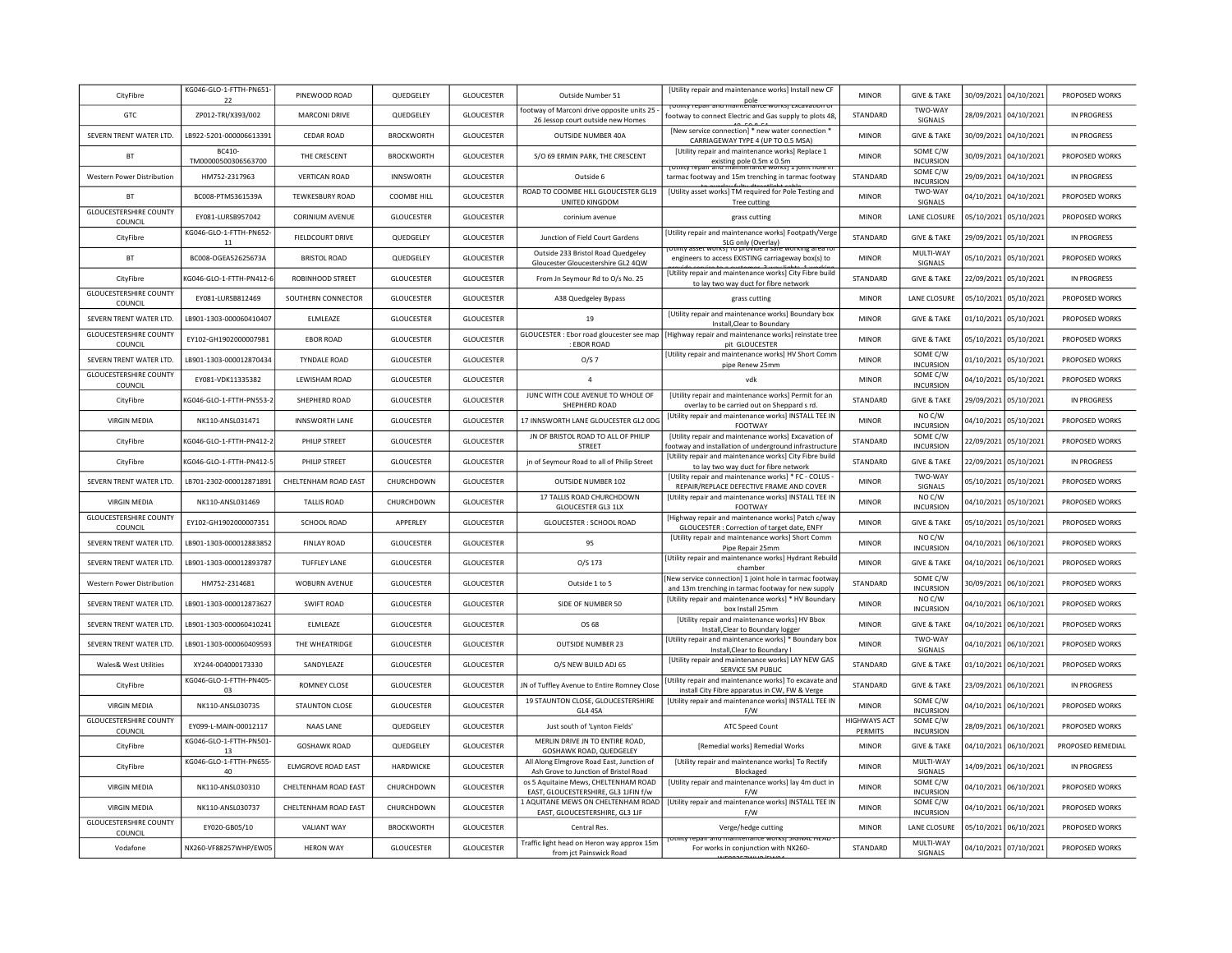| Vodafone                                 | NX260-VF88257WHP/EW04         | PAINSWICK ROAD                                    | <b>GLOUCESTER</b> | <b>GLOUCESTER</b> | On the verge on Painswick Road approx 15m<br>from Norbury Ave              | monopole and remove the existing pole at existing                                                                                               | <b>STANDARD</b> | MULTI-WAY<br>SIGNALS         | 04/10/2021 | 07/10/2021 | PROPOSED WORKS     |
|------------------------------------------|-------------------------------|---------------------------------------------------|-------------------|-------------------|----------------------------------------------------------------------------|-------------------------------------------------------------------------------------------------------------------------------------------------|-----------------|------------------------------|------------|------------|--------------------|
| SEVERN TRENT WATER LTD.                  | LB901-1303-000012890416       | ASHCROFT CLOSE                                    | <b>GLOUCESTER</b> | <b>GLOUCESTER</b> | <b>OUTSIDE NUMBER 2</b>                                                    | [Utility repair and maintenance works] * HV Boundary<br>box Install 25mm                                                                        | <b>MINOR</b>    | NO C/W<br><b>INCURSION</b>   | 05/10/2021 | 07/10/2021 | PROPOSED WORKS     |
| Vodafone                                 | NX260-VF88257WHP/EW06         | NORBURY AVENUE                                    | GLOUCESTER        | <b>GLOUCESTER</b> | Traffic light head on Norbury Avenue approx<br>15m from jct Painswick Road | a maintenance works<br>For works in conjunction with NX260-                                                                                     | STANDARD        | MULTI-WAY<br>SIGNALS         | 04/10/2021 | 07/10/2021 | PROPOSED WORKS     |
| <b>GLOUCESTERSHIRE COUNTY</b><br>COUNCIL | EY099-LURSB779365             | SECUNDA WAY                                       | <b>GLOUCESTER</b> | GLOUCESTER        | secunda way                                                                | grass cutting                                                                                                                                   | <b>MINOR</b>    | LANE CLOSURE                 | 07/10/2021 | 07/10/2021 | PROPOSED WORKS     |
| CityFibre                                | KG046-GLO-1-FTTH-PN604-<br>11 | BARKSTON HEATH KINGSWAY                           | GLOUCESTER        | <b>GLOUCESTER</b> | Outside number 12                                                          | [Utility repair and maintenance works] To install cab<br>outside number 12 Barkston Health                                                      | STANDARD        | <b>GIVE &amp; TAKE</b>       | 24/09/2021 | 07/10/2021 | <b>IN PROGRESS</b> |
| Western Power Distribution               | HM752-2322626                 | <b>FI MGROVE ROAD FAST</b>                        | <b>HARDWICKE</b>  | <b>GLOUCESTER</b> | Opposite the Junction with Hildyard Close                                  | New service connection] 1 joint hole in tarmac footway<br>for new supply                                                                        | <b>MINOR</b>    | SOME C/W<br><b>INCURSION</b> | 05/10/2021 | 07/10/2021 | PROPOSED WORKS     |
| Gigaclear                                | KA030-CU004229                | MARLEYFIELD WAY                                   | CHURCHDOWN        | GLOUCESTER        | Opp. 65 Marleyfield way, Innsworth                                         | [Remedial works] Rectifying defects                                                                                                             | <b>MINOR</b>    | <b>GIVE &amp; TAKE</b>       | 05/10/2021 | 07/10/2021 | PROPOSED REMEDIAL  |
| Gigaclear                                | KA030-CU004330                | INNSWORTH LANE                                    | CHURCHDOWN        | <b>GLOUCESTER</b> | O/S 310/312 Innsworth lane                                                 | [Remedial works] Rectiving defects                                                                                                              | <b>MINOR</b>    | <b>GIVE &amp; TAKE</b>       | 05/10/2021 | 07/10/2021 | PROPOSED REMEDIAL  |
| <b>ES Pipelines Ltd</b>                  | ZY006-5113454A                | <b>SNEEDHAMS GREEN</b>                            | <b>GLOUCESTER</b> | <b>GLOUCESTER</b> | Outside to Annex to Capel Cottage                                          | rotility repair and maintenance works) excavate ant<br>install new gas pipe in c/way and verge. E384969                                         | STANDARD        | TWO-WAY<br>SIGNALS           | 04/10/2021 | 08/10/2021 | PROPOSED WORKS     |
| SEVERN TRENT WATER LTD.                  | LB901-1303-000012886732       | <b>OLYMPUS PARK</b>                               | QUEDGELEY         | <b>GLOUCESTER</b> | O/s Centurion House                                                        | [Utility repair and maintenance works] HV Sluice Valve<br>Rebuild chamber                                                                       | <b>MINOR</b>    | <b>GIVE &amp; TAKE</b>       | 06/10/2021 | 08/10/2021 | PROPOSED WORKS     |
| <b>GLOUCESTERSHIRE COUNTY</b><br>COUNCIL | EY099-S50-00886               | <b>BELGRAVE ROAD</b>                              | <b>GLOUCESTER</b> | GLOUCESTER        | 3 - 10 Belgrave Road                                                       | New gas connections to 6 properties, Contractors: AIS<br>Utilities                                                                              | MAIOR           | ROAD CLOSURE                 | 27/09/2021 | 08/10/2021 | <b>IN PROGRESS</b> |
| <b>GLOUCESTERSHIRE COUNTY</b><br>COUNCIL | EY204-17172252                | CHATSWORTH AVENUE                                 | <b>GLOUCESTER</b> | GLOUCESTER        | OS 48                                                                      | [Highway repair and maintenance works] Column<br>Replacement                                                                                    | <b>MINOR</b>    | <b>GIVE &amp; TAKE</b>       | 06/10/2021 | 08/10/2021 | PROPOSED WORKS     |
| CityFibre                                | KG046-GLO-1-FTTH-PN551-2      | WOBURN AVENUE                                     | <b>GLOUCESTER</b> | <b>GLOUCESTER</b> | Junction Entrance to Woburn Avenue to<br>Junction off Vincent Avenue       | [Remedial works] Remedial works                                                                                                                 | <b>MINOR</b>    | <b>GIVE &amp; TAKE</b>       | 20/09/2021 | 08/10/2021 | <b>IN PROGRESS</b> |
| CityFibre                                | KG046-GLO-1-FTTH-PN552-5      | <b>BODIAM AVENUE</b>                              | <b>GLOUCESTER</b> | <b>GLOUCESTER</b> | From jct of Arundel Close to jct of Sandford<br>Way                        | [Utility repair and maintenance works] To excavate and<br>isntall CF apparatus in Verge, Footway & Carriageway                                  | STANDARD        | TWO-WAY<br>SIGNALS           | 13/09/2021 | 08/10/2021 | <b>IN PROGRESS</b> |
| CityFibre                                | KG046-GLO-1-FTTH-PN552-8      | <b>DUNSTER CLOSE</b>                              | <b>GLOUCESTER</b> | GLOUCESTER        | From jct of Sandford Way to entire road                                    | [Utility repair and maintenance works] To excavate and<br>isntall CF apparatus in Verge, Footway & Carriageway                                  | STANDARD        | <b>GIVE &amp; TAKE</b>       | 15/09/2021 | 08/10/2021 | <b>IN PROGRESS</b> |
| CityFibre                                | KG046-GLO-1-FTTH-PN552-<br>10 | AVEBURY CLOSE                                     | <b>GLOUCESTER</b> | GLOUCESTER        | From jct of Sandford Way to entire road                                    | [Utility repair and maintenance works] To excavate and<br>isntall CF apparatus in Verge, Footway & Carriageway                                  | STANDARD        | <b>GIVE &amp; TAKE</b>       | 15/09/2021 | 08/10/2021 | <b>IN PROGRESS</b> |
| Western Power Distribution               | HM752-0681286                 | KIMBROSE WAY                                      | <b>GLOUCESTER</b> | GLOUCESTER        | OUTSIDE COUNTY COURT CHAMBERS                                              | [Remedial works] Remedial works for council defect<br>REPLACE SLABS IN THE FOOTWAY.                                                             | STANDARD        | NO C/W<br><b>INCURSION</b>   | 29/09/2021 | 08/10/2021 | <b>IN PROGRESS</b> |
| SEVERN TRENT WATER LTD.                  | LB901-1303-000012882616       | <b>EASTERN AVENUE</b>                             | <b>GLOUCESTER</b> | <b>GLOUCESTER</b> | OUTSIDE UNIT 1                                                             | [Utility repair and maintenance works] Sluice Valve<br>Rebuild chamber                                                                          | <b>MINOR</b>    | LANE CLOSURE                 | 06/10/2021 | 08/10/2021 | PROPOSED WORKS     |
| CityFibre                                | KG046-GLO-1-FTTH-PN160-8      | ST ANN WAY                                        | <b>GLOUCESTER</b> | <b>GLOUCESTER</b> | From Spinnaker Rd Jn to High Orchard Bridge                                | [Utility repair and maintenance works] City Fibre build<br>to lay two way duct for fibre network                                                | MAJOR           | <b>GIVE &amp; TAKE</b>       | 30/08/2021 | 08/10/2021 | PROPOSED WORKS     |
| <b>GLOUCESTERSHIRE COUNTY</b><br>COUNCIL | EY099-S50-00912               | HEMPSTED LANE                                     | <b>GLOUCESTER</b> | <b>GLOUCESTER</b> | adjacent to 36, opposite no. 1                                             | Trial holes to determine location of services, Promoter<br><b>Riddings Midland Ltd</b>                                                          | <b>MINOR</b>    | NO C/W<br><b>INCURSION</b>   | 07/10/2021 | 08/10/2021 | PROPOSED WORKS     |
| CityFibre                                | KG046-GLO-1-FTTH-PN552-9      | SANDFORD WAY                                      | <b>GLOUCESTER</b> | GLOUCESTER        | From jct of Chatsworth Avenue to entire<br>road                            | [Remedial works] To excavate and isntall CF apparatus<br>in Verge, Footway & Carriageway                                                        | STANDARD        | <b>GIVE &amp; TAKE</b>       | 14/09/2021 | 08/10/2021 | <b>IN PROGRESS</b> |
| Wales& West Utilities                    | XY243-003001561800            | <b>SPA ROAD</b>                                   | <b>GLOUCESTER</b> | GLOUCESTER        | O/S 3- O/S PARKHOUSE                                                       | [Utility repair and maintenance works] REPLACE 530M<br>X GAS MAINS AND 32 SERVICES                                                              | MAJOR           | <b>GIVE &amp; TAKE</b>       | 18/08/2021 | 08/10/2021 | <b>IN PROGRESS</b> |
| SEVERN TRENT WATER LTD.                  | LB901-1303-000060409857       | OAKLEAZE                                          | <b>GLOUCESTER</b> | GLOUCESTER        | 30                                                                         | [Utility repair and maintenance works] HV Bbox<br>Install, Clear Boundary Job1of2                                                               | <b>MINOR</b>    | SOME C/W<br><b>INCURSION</b> | 06/10/2021 | 08/10/2021 | PROPOSED WORKS     |
| CityFibre                                | KG046-GLO-1-FTTH-PN651-4      | <b>ASHLEWORTH GARDENS</b>                         | QUEDGELEY         | GLOUCESTER        | FROM SCHOOL LANE JUNC TO ALL OF<br>ASHLEWORTH GARDENS                      | [Utility repair and maintenance works] SLG only                                                                                                 | STANDARD        | MULTI-WAY<br>SIGNALS         | 27/09/2021 | 08/10/2021 | <b>IN PROGRESS</b> |
| <b>GLOUCESTERSHIRE COUNTY</b><br>COUNCIL | EY102-GH1902000007837         | METZ WAY                                          | <b>GLOUCESTER</b> | <b>GLOUCESTER</b> | GLOUCESTER: Bruton Way/Metz Way:<br><b>BRUTON WAY</b>                      | mo mamienance w<br>Station Access trial pits/site clearance works.                                                                              | MAJOR           | LANE CLOSURE                 | 06/09/2021 | 08/10/2021 | <b>IN PROGRESS</b> |
| <b>GLOUCESTERSHIRE COUNTY</b><br>COUNCIL | EY204-63823604                | LLANTHONY ROAD                                    | <b>GLOUCESTER</b> | <b>GLOUCESTER</b> | Before Bridge from 'Tank' side                                             | [Highway repair and maintenance works] Replacing 2 ><br>Signs                                                                                   | <b>MINOR</b>    | <b>GIVE &amp; TAKE</b>       | 06/10/2021 | 08/10/2021 | PROPOSED WORKS     |
| Wales& West Utilities                    | XY244-003001491301/01         | <b>CORONATION GROVE</b>                           | <b>GLOUCESTER</b> | GLOUCESTER        | $O/S$ 18                                                                   | [Remedial works] REPAIRS TO DEFECTIVE<br>REINSTATEMENT (WWU REF: D12940)                                                                        | <b>MINOR</b>    | <b>GIVE &amp; TAKE</b>       | 07/10/2021 | 08/10/2021 | PROPOSED REMEDIAL  |
| CityFibre                                | KG046-GLO-1-FTTH-PN557-<br>11 | <b>GRANGE ROAD</b>                                | GLOUCESTER        | GLOUCESTER        | O/S 1 TO 25 Grange Road                                                    | defects on GLO-1-FTTH-PN557-2 to be rectified under                                                                                             | STANDARD        | MULTI-WAY<br>SIGNALS         | 01/10/2021 | 08/10/2021 | PROPOSED REMEDIAL  |
| <b>GLOUCESTERSHIRE COUNTY</b><br>COUNCIL | EY102-GH1902000007978         | THE GALLOPS                                       | <b>GLOUCESTER</b> | <b>GLOUCESTER</b> | <b>GLOUCESTER THE GALLOPS</b>                                              | <u>mway repair and manitenance works) in Elonecor</u><br>HEMPSTED: 2.0m2 patch round gully to remove                                            | <b>MINOR</b>    | <b>GIVE &amp; TAKE</b>       | 08/10/2021 | 08/10/2021 | PROPOSED WORKS     |
| <b>GLOUCESTERSHIRE COUNTY</b><br>COUNCIL | EY204-49023240                | WOODVALE KINGSWAY                                 | QUEDGELEY         | <b>GLOUCESTER</b> | ON RAB Splitter                                                            | [Highway repair and maintenance works] Bollard<br>Replacement                                                                                   | <b>MINOR</b>    | <b>GIVE &amp; TAKE</b>       | 06/10/2021 | 08/10/2021 | PROPOSED WORKS     |
| CityFibre                                | (G046-GLO-1-FTTH-PN604-8      | DONNA NOOK LANE<br>KINGSWAY                       | <b>GLOUCESTER</b> | <b>GLOUCESTER</b> | jn Brize ave to all of Donna Nook Lane                                     | [Utility repair and maintenance works] Excavation and<br>laying of CityFibre duct, back fill & reinstate.                                       | STANDARD        | <b>GIVE &amp; TAKE</b>       | 20/09/2021 | 08/10/2021 | <b>IN PROGRESS</b> |
| CityFibre                                |                               | KG046-GLO-1-FTTH-PN604-6 GOOSE BAY DRIVE KINGSWAY | <b>GLOUCESTER</b> | <b>GLOUCESTER</b> | Start No.19 Goose Bay Drive to No.13                                       | [Utility repair and maintenance works] City Fibre build<br>to lay two way duct for fibre network                                                | STANDARD        | <b>GIVE &amp; TAKE</b>       | 23/09/2021 | 08/10/2021 | <b>IN PROGRESS</b> |
| CityFibre                                | KG046-GLO-1-FTTH-PN610-3      | <b>RUDLOE DRIVE KINGSWAY</b>                      | <b>GLOUCESTER</b> | GLOUCESTER        | From Jnc Thatcham Ave to O/s No.2 Rudloe<br>Drive                          | [Utility repair and maintenance works] City Fibre build<br>to lay two way duct for fibre network                                                | <b>MINOR</b>    | <b>GIVE &amp; TAKE</b>       | 20/09/2021 | 08/10/2021 | <b>IN PROGRESS</b> |
| CityFibre                                | KG046-GLO-1-FTTH-PN165-7      | OOTWAY FROM SOUTHGATE<br>STREET TO ALBION STREET  | <b>GLOUCESTER</b> | GLOUCESTER        | The Whitesmiths Arms to Albion street                                      | [Utility repair and maintenance works] City Fibre build<br>to lay two way duct for fibre network                                                | <b>STANDARD</b> | NO C/W<br><b>INCURSION</b>   | 04/10/2021 | 08/10/2021 | PROPOSED WORKS     |
| CityFibre                                | KG046-GLO-1-FTTH-PN659-<br>12 | <b>WESTLAND ROAD</b>                              | <b>HARDWICKE</b>  | <b>GLOUCESTER</b> | IN OF SELLARS ROAD TO OPPOSITE THE JN OF<br>POPLAR WAY                     | [Remedial works] Remedial Works                                                                                                                 | <b>MINOR</b>    | <b>GIVE &amp; TAKE</b>       | 22/09/2021 | 08/10/2021 | <b>IN PROGRESS</b> |
| CityFibre                                | KG046-GLO-1-FTTH-PN659-<br>14 | SELLARS ROAD                                      | <b>HARDWICKE</b>  | <b>GLOUCESTER</b> | From Jct of Westland Rd, Jct of Green Lane to<br>Junction of Elmgrove West | [Remedial works] Remedial Works                                                                                                                 | <b>MINOR</b>    | <b>GIVE &amp; TAKE</b>       | 22/09/2021 | 08/10/2021 | <b>IN PROGRESS</b> |
| Wales& West Utilities                    | XY410-003001521661/01         | MILL LANE                                         | <b>BROCKWORTH</b> | <b>GLOUCESTER</b> | JUNCTION OF VICARAGE LANE TO JUNCTION<br>OF TANNERS CLOSE                  | <b>OUTLY TODAY AND MATHEMATIC WORKS INCLUMED 2011</b><br>OF OLD METALLIC GAS MAINS WITH NEW PLASTIC<br><b><i>CALTURADO BALLA LEGATILIAN</i></b> | MAJOR           | <b>GIVE &amp; TAKE</b>       | 29/07/2021 | 08/10/2021 | <b>IN PROGRESS</b> |
| <b>GLOUCESTERSHIRE COUNTY</b><br>COUNCIL | EY102-GH1902000008106         | MAIN ROAD                                         | TIRLEY            | GLOUCESTER        | GLOUCESTER: W0896 Tirley High Street<br>(2021/22) : MAIN ROAD              | [Highway repair and maintenance works] W0896 Tirley<br>High Street GLOUCESTER                                                                   | MAJOR           | MULTI-WAY<br>SIGNALS         | 13/09/2021 | 08/10/2021 | <b>IN PROGRESS</b> |
|                                          |                               |                                                   |                   |                   |                                                                            |                                                                                                                                                 |                 |                              |            |            |                    |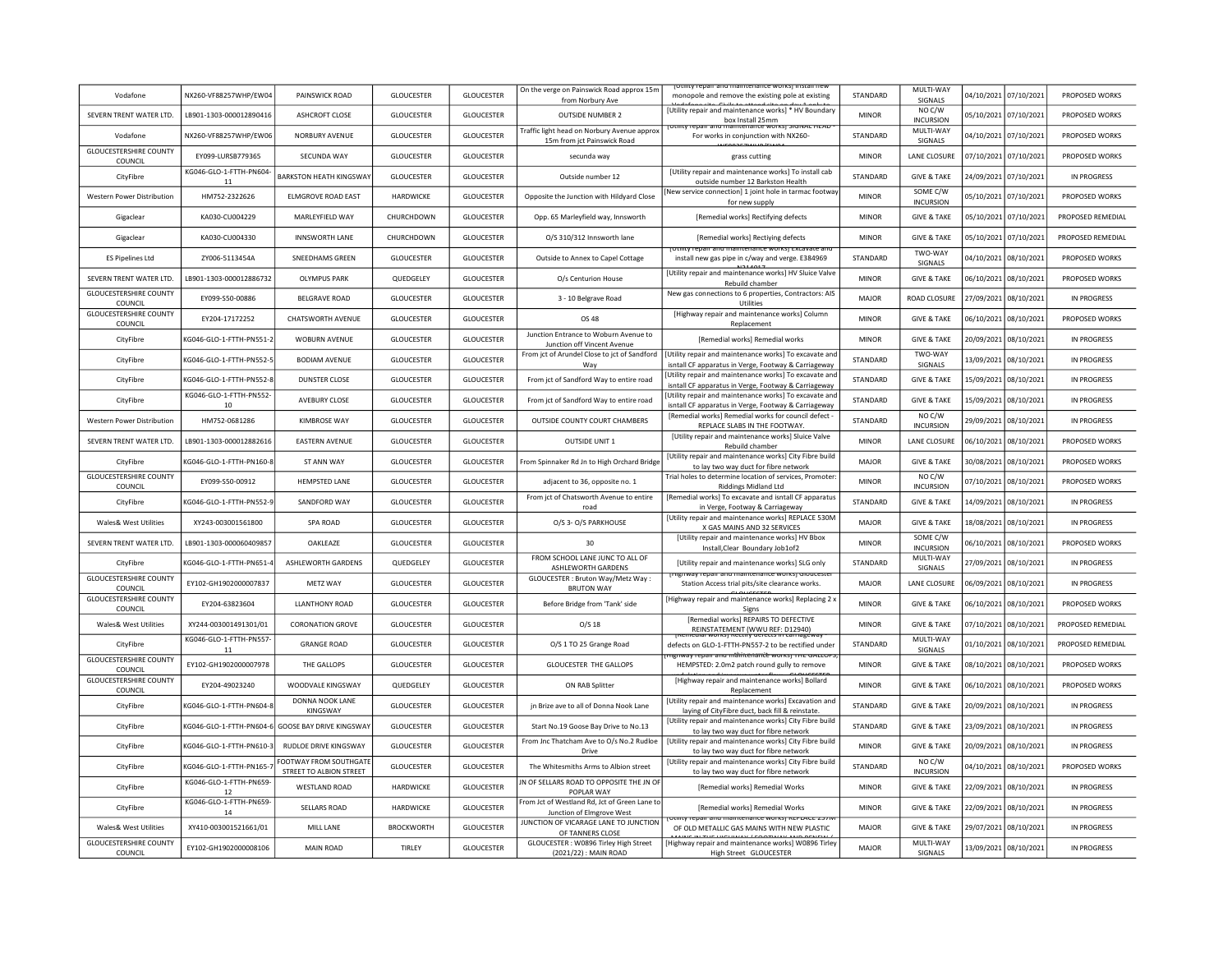| SEVERN TRENT WATER LTD.                         | LB901-1303-000012885181        | <b>GOLDEN VALE</b>                         | CHURCHDOWN        | <b>GLOUCESTER</b> | OUTSIDE 78                                                               | [Utility repair and maintenance works] HV Bbox Install<br>25mm and Meter                                                                                   | <b>MINOR</b>                   | <b>GIVE &amp; TAKE</b>       | 06/10/2021            | 08/10/2021            | PROPOSED WORKS     |
|-------------------------------------------------|--------------------------------|--------------------------------------------|-------------------|-------------------|--------------------------------------------------------------------------|------------------------------------------------------------------------------------------------------------------------------------------------------------|--------------------------------|------------------------------|-----------------------|-----------------------|--------------------|
| <b>GLOUCESTERSHIRE COUNTY</b><br>COUNCIL        | EY102-GH1902000008463          | <b>KENT CLOSE</b>                          | CHURCHDOWN        | <b>GLOUCESTER</b> | <b>CHELTENHAM: Kent Close</b>                                            | [Highway repair and maintenance works] Sinkhole<br>CHELTENHAM                                                                                              | <b>MINOR</b>                   | <b>GIVE &amp; TAKE</b>       | 06/10/2021            | 08/10/2021            | PROPOSED WORKS     |
| <b>GLOUCESTERSHIRE COUNTY</b><br>COUNCIL        | EY081-L-MAIN-00011054          | <b>SPA ROAD</b>                            | <b>GLOUCESTER</b> | <b>GLOUCESTER</b> | Race for Life event                                                      | RACE FOR LIFE EVENT                                                                                                                                        | <b>HIGHWAYS ACT</b><br>PERMITS | <b>ROAD CLOSURE</b>          | 10/10/2021            | 10/10/2021            | PROPOSED WORKS     |
| Western Power Distribution                      | HM752-2323487                  | SOUTHERN AVENUE                            | <b>GLOUCESTER</b> | <b>GLOUCESTER</b> | Opposite 25 Arlinngham Road                                              | [Utility repair and maintenance works] 2 joint holes in<br>grass verge to repair streetlight fault                                                         | <b>MINOR</b>                   | SOME C/W<br><b>INCURSION</b> | 07/10/2021            | 11/10/2021            | PROPOSED WORKS     |
| CityFibre                                       | KG046-GLO-1-FTTH-PN502-<br>-11 | <b>BRISTOL ROAD</b>                        | <b>OUFDGELEY</b>  | <b>GLOUCESTER</b> | R/O DSA TEST CENTRE TO OLD ELMORE LANE<br>JN. BRISTOL ROAD, QUEDGELEY    | [Remedial works] INSTALL FIBRE OPTIC APPARATUS IN<br>VERGE, FOOTWAY & CARRIAGEWAY                                                                          | <b>STANDARD</b>                | <b>GIVE &amp; TAKE</b>       | 05/10/2021            | 11/10/2021            | PROPOSED REMEDIAL  |
| CityFibre                                       | (G046-GLO-1-FTTH-PN509-7       | <b>BRISTOL ROAD</b>                        | QUEDGELEY         | <b>GLOUCESTER</b> | QUEDGELEY FOOTPATH 3 TO SEVERN VALE<br>DRIVE JN, BRISTOL ROAD, QUEDGELEY | [Remedial works] Rectifying VERGE, CARRIAGEWAY - all<br>defects.                                                                                           | STANDARD                       | <b>GIVE &amp; TAKE</b>       | 05/10/2021            | 11/10/2021            | PROPOSED REMEDIAL  |
| Wales& West Utilities                           | XY410-003001520473             | <b>HIGH VIEW</b>                           | <b>GLOUCESTER</b> | <b>GLOUCESTER</b> | O/S 10                                                                   | [Remedial works] REPAIRS TO DEFECTIVE<br>REINSTATEMENT (WWU REF:D12499)                                                                                    | <b>MINOR</b>                   | <b>GIVE &amp; TAKE</b>       | 08/10/2021            | 11/10/2021            | PROPOSED REMEDIAL  |
| CityFibre                                       | KG046-GLO-1-FTTH-PN503-1       | <b>ST JAMES</b>                            | QUEDGELEY         | <b>GLOUCESTER</b> | SEVERN VALE DRIVE JN TO SCHOOL LANE JN,<br>ST JAMES, QUEDGELEY           | [Remedial works] To rectify defects                                                                                                                        | STANDARD                       | MULTI-WAY<br><b>SIGNALS</b>  | 05/10/2021            | 11/10/2021            | PROPOSED REMEDIAL  |
| CityFibre                                       | KG046-GLO-1-FTTH-PN408-<br>11  | ALMA PLACE                                 | <b>GLOUCESTER</b> | <b>GLOUCESTER</b> | Bristol Rd junction to Seymour Rd junction                               | [Utility repair and maintenance works] Excavation of<br>footway some carraigeway to lay Fibre Optic cables.                                                | STANDARD                       | <b>GIVE &amp; TAKE</b>       | 28/09/2021            | 11/10/2021            | PROPOSED WORKS     |
| CityFibre                                       | KG046-GLO-1-FTTH-PN509-8       | SEVERN VALE DRIVE                          | QUEDGELEY         | <b>GLOUCESTER</b> | CLEARWATETR ROAD JN TO BRISTOL ROAD<br>JN, SEVERN VALE DRIVE             | [Remedial works] Rectify Scarring, leveling, sunken<br>boxes and all other defects                                                                         | STANDARD                       | <b>GIVE &amp; TAKE</b>       | 05/10/2021            | 11/10/2021            | PROPOSED REMEDIAL  |
| CityFibre                                       | KG046-GLO-1-FTTH-PN503-7       | SEVERN VALE DRIVE                          | QUEDGELEY         | <b>GLOUCESTER</b> | R/O 25 FARRIERS END TO ST JAMES', SEVERN<br>VALE DRIVE, QUEDGELEY        | [Remedial works] To rectify defects                                                                                                                        | STANDARD                       | MULTI-WAY<br>SIGNALS         |                       | 05/10/2021 11/10/2021 | PROPOSED REMEDIAL  |
| Wales& West Utilities                           | XY243-004000172046             | <b>ELMGROVE ROAD EAST</b>                  | HARDWICKE         | <b>GLOUCESTER</b> | O/S PLOT 1 & 2 AT 21-23                                                  | [Utility repair and maintenance works] LAY NEW GAS<br>SERVICE 15M PUBLIC                                                                                   | STANDARD                       | <b>GIVE &amp; TAKE</b>       |                       | 05/10/2021 11/10/2021 | PROPOSED WORKS     |
| CityFibre                                       | KG046-GLO-1-FTTH-PN502-<br>15  | <b>OLYMPUS PARK</b>                        | QUEDGELEY         | <b>GLOUCESTER</b> | BRISTOL ROAD JN TO OS BODY FLEX GYM                                      | [Remedial works] Rectifying defects                                                                                                                        | STANDARD                       | <b>GIVE &amp; TAKE</b>       |                       | 06/10/2021 12/10/2021 | PROPOSED REMEDIAL  |
| Western Power Distribution                      | HM752-2318542                  | NEWARK ROAD                                | <b>GLOUCESTER</b> | GLOUCESTER        | Outside 1 and 2                                                          | יכש אכו זוכ נטווווכנגוטוון ב ןטוווג ווטוכ ווו גמו ווומג וטטו<br>and 1m trenching in tarmac footway for new                                                 | STANDARD                       | SOME C/W<br><b>INCURSION</b> |                       | 07/10/2021 12/10/2021 | PROPOSED WORKS     |
| CityFibre                                       | KG046-GLO-1-FTTH-PN165-2       | <b>BRISTOL ROAD</b>                        | <b>GLOUCESTER</b> | <b>GLOUCESTER</b> | From Jn Clifton Ro to Jn St Ann Way                                      | [Utility repair and maintenance works] City Fibre build<br>to lay two way duct for fibre network                                                           | MAJOR                          | TWO-WAY<br>SIGNALS           | 01/09/2021            | 12/10/2021            | PROPOSED WORKS     |
| CityFibre                                       | KG046-GLO-1-FTTH-PN160-1       | HEMPSTED LANE                              | <b>GLOUCESTER</b> | GLOUCESTER        | From Jn Honeythorn Close to Jn Sudmeadow<br>Road                         | [Utility repair and maintenance works] City Fibre build                                                                                                    | MAIOR                          | <b>GIVE &amp; TAKE</b>       | 01/09/2021            | 12/10/2021            | PROPOSED WORKS     |
| CityFibre                                       | KG046-GLO-1-FTTH-PN554-6       | <b>WINDSOR DRIVE</b>                       | <b>GLOUCESTER</b> | <b>GLOUCESTER</b> | from Holmleigh Road interchange to jct of<br>Grange Road                 | to lay two way duct for fibre network<br>corar works <sub>J</sub> To Rectify sen roentined Defect<br>allign with KG046-GLO-1-FTTH-PN554-1 / KG046-GLO-1-   | STANDARD                       | <b>GIVE &amp; TAKE</b>       | 29/09/2021            | 12/10/2021            | <b>IN PROGRESS</b> |
| Last Mile Electricity Limited                   | XV016-UKP8199/G                | <b>COLE AVENUE</b>                         | <b>GLOUCESTER</b> | GLOUCESTER        | OPPOSITE SUB STATION, TO BY TURNING FOR<br>SHEPHERD ROAD                 | otility repair and mantienalite works; prectional dir<br>under the Culvert nect to the Vauxhaul garage and                                                 | STANDARD                       | <b>GIVE &amp; TAKE</b>       | 29/09/2021            | 12/10/2021            | <b>IN PROGRESS</b> |
| CityFibre                                       | (G046-GLO-1-FTTH-PN165-4       | <b>LLANTHONY ROAD</b>                      | <b>GLOUCESTER</b> | <b>GLOUCESTER</b> | From Jn Soutgate St to Jn Church St                                      | <b>IUtility repair and maintenance works] City Fibre build</b><br>to lay two way duct for fibre network                                                    | MAJOR                          | <b>GIVE &amp; TAKE</b>       | 01/09/2021            | 12/10/2021            | PROPOSED WORKS     |
| CityFibre                                       | KG046-GLO-1-FTTH-PN554-1       | <b>OSBORNE AVENUE</b>                      | <b>GLOUCESTER</b> | <b>GLOUCESTER</b> | Junction of Windsor Drive to End of Osborne<br>Avenue                    | [Remedial works] To rectify defects.                                                                                                                       | STANDARD                       | <b>GIVE &amp; TAKE</b>       | 29/09/2021            | 12/10/2021            | <b>IN PROGRESS</b> |
| CityFibre                                       | KG046-GLO-1-FTTH-PN554-2       | SANDRINGHAM AVENUE                         | <b>GLOUCESTER</b> | <b>GLOUCESTER</b> | Jnct Windsor Drive / Sandringham Avenue to<br>Osborne Avenue             | [Remedial works] To rectify defects - this permit will<br>allign with GLO-1-FTTH-PN554-1                                                                   | STANDARD                       | <b>GIVE &amp; TAKE</b>       | 29/09/2021            | 12/10/2021            | <b>IN PROGRESS</b> |
| SEVERN TRENT WATER LTD.                         | LB517-A6W-12213002A            | SANDHURST LANE                             | SANDHURST         | <b>GLOUCESTER</b> | adjacent to 'Ingledene'                                                  | [Utility asset works] Connection for new water main.                                                                                                       | STANDARD                       | TWO-WAY<br>SIGNALS           | 29/09/2021            | 12/10/2021            | PROPOSED WORKS     |
| Western Power Distribution                      | HM752-2321037                  | <b>HADRIANS WAY</b>                        | <b>GLOUCESTER</b> | <b>GLOUCESTER</b> | Adjacent Number 43                                                       | [Utility asset works] 2 joint holes in tarmac footway and<br>14m trenching in modular footway for supply alteration                                        | <b>STANDARD</b>                | SOME C/W<br><b>INCURSION</b> | 08/10/2021            | 13/10/2021            | PROPOSED WORKS     |
| CityFibre                                       | KG046-GLO-1-FTTH-PN401-1       | <b>COROLIN ROAD</b>                        | <b>GLOUCESTER</b> | <b>GLOUCESTER</b> | LOWER TUFFLEY LANE JN TO ENTIRE ROAD,<br>COROLIN ROAD, GLOUCESTER        | [Permanent reinstatement] To rectify defects                                                                                                               | STANDARD                       | <b>GIVE &amp; TAKE</b>       |                       | 08/10/2021 13/10/2021 | PROPOSED PERMANENT |
| Western Power Distribution                      | HM752-2321734                  | <b>TUUTWAT</b><br>NORTHWEST OF 81 TO SOUTH | <b>GLOUCESTER</b> | <b>GLOUCESTER</b> | Outside Number 57                                                        | [Utility asset works] 1 joint hole in tarmac footway and<br>grass verge for reinforcement scheme                                                           | <b>STANDARD</b>                | SOME C/W<br><b>INCURSION</b> | 01/10/2021            | 13/10/2021            | PROPOSED WORKS     |
| Western Power Distribution                      | HM752-2320920                  | MARY ROSE AVENUE                           | CHURCHDOWN        | <b>GLOUCESTER</b> | Outside to opposite 22                                                   | [Utility asset works] 1 joint hole in tarmac footway and<br>4m trenching in grass verge for supply alteration                                              | STANDARD                       | SOME C/W<br><b>INCURSION</b> | 07/10/2021            | 13/10/2021            | PROPOSED WORKS     |
| CityFibre                                       | KG046-GLO-1-FTTH-PN557-2       | <b>GRANGE ROAD</b>                         | <b>GLOUCESTER</b> | <b>GLOUCESTER</b> | O/S 105 TO MEREDITH WAY JN, GRANGE<br>ROAD, GLOUCESTER                   | <u>TREMEDIAI WORKST RECUTYING POOTWAT &amp;</u><br>CARRIAGEWAY defects - will be completed along with                                                      | STANDARD                       | MULTI-WAY<br>SIGNALS         | 01/10/2021            | 14/10/2021            | PROPOSED REMEDIAL  |
| CityFibre                                       | KG046-GLO-1-FTTH-PN557-9       | <b>GRANGE ROAD</b>                         | <b>GLOUCESTER</b> | <b>GLOUCESTER</b> | O/S 31to O/S 45 GRANGE ROAD                                              | [Remedial works] Rectify F/W defects to work with<br>PN557-2 + PN557-11                                                                                    | <b>STANDARD</b>                | <b>GIVE &amp; TAKE</b>       | 01/10/2021            | 14/10/2021            | PROPOSED REMEDIAL  |
| Western Power Distribution                      | HM752-2321165                  | PINERY ROAD                                | <b>GLOUCESTER</b> | <b>GLOUCESTER</b> | Outside Number 5                                                         | [Utility repair and maintenance works] 2 joint holes in<br>tarmac footway to locate and repair a streetlight fault                                         | STANDARD                       | SOME C/W<br><b>INCURSION</b> | 08/10/2021            | 14/10/2021            | PROPOSED WORKS     |
| <b>GLOUCESTERSHIRE COUNTY</b><br>COUNCIL        | EY102-GH1902000008357          | <b>LONDON ROAD</b>                         | <b>GLOUCESTER</b> | <b>GLOUCESTER</b> | GLOUCESTER : London Road, Gloucester. :<br>LONDON ROAD                   | [Highway repair and maintenance works] London Road<br>Cycle lane scheme GLOUCESTER                                                                         | MAJOR                          | MULTI-WAY<br>SIGNALS         | 30/09/2021            | 15/10/2021            | PROPOSED WORKS     |
| CityFibre                                       | (G046-GLO-1-FTTH-PN408-9       | <b>BRISTOL ROAD</b>                        | <b>GLOUCESTER</b> | <b>GLOUCESTER</b> | Linden Rd junction to O/S William Hill Shop<br><b>Bristol Rd</b>         | [Utility repair and maintenance works] Excavation of<br>footway some carraigeway to lay Fibre Optic cables<br>Traint signals works cane closure 00/09/2021 | MAJOR                          | <b>GIVE &amp; TAKE</b>       | 06/09/2021            | 15/10/2021            | <b>IN PROGRESS</b> |
| <b>GLOUCESTERSHIRE COUNTY</b><br>COUNCIL        | EY081-LURSB530389              | <b>BRISTOL ROAD</b>                        | <b>GLOUCESTER</b> | <b>GLOUCESTER</b> | junction of Empire Way                                                   | 26/09/2021. Multi way lights from 27/09/2021 ·                                                                                                             | MAJOR                          | MULTI-WAY<br>SIGNALS         | 06/09/2021            | 15/10/2021            | <b>IN PROGRESS</b> |
| <b>GLOUCESTERSHIRE COUNTY</b><br>COUNCIL        | EY081<br>REABRIDGETTROG0720    | <b>ELMORE LANE WEST</b>                    | QUEDGELEY         | <b>GLOUCESTER</b> | Rea Bridge                                                               | bridge maintenance                                                                                                                                         | <b>MAJOR</b>                   | ROAD CLOSURE                 |                       | 13/09/2021 15/10/2021 | PROPOSED WORKS     |
| <b>GLOUCESTERSHIRE COUNTY</b><br><b>COUNCIL</b> | FY100-864593F                  | <b>FRMIN PARK</b>                          | <b>BROCKWORTH</b> | <b>GLOUCESTER</b> | Ermin Park, Brockworth                                                   | [Highway improvement works] Concrete Road<br>Resurfacing                                                                                                   | MAIOR                          | ROAD CLOSURE                 | 20/09/2021            | 15/10/2021            | IN PROGRESS        |
| <b>GLOUCESTERSHIRE COUNTY</b><br>COUNCIL        | FY100-864593D                  | ERMIN PARK ROUNDABOUT                      | <b>BROCKWORTH</b> | <b>GLOUCESTER</b> | Ermin Park Roundabout, Brockworth                                        | [Highway improvement works] Concrete Road<br>Resurfacing                                                                                                   | MAIOR                          | ROAD CLOSURE                 | 20/09/2021 15/10/2021 |                       | IN PROGRESS        |
| <b>GLOUCESTERSHIRE COUNTY</b><br>COUNCIL        | EY100-864593G                  | MOORFIELD ROAD                             | <b>BROCKWORTH</b> | <b>GLOUCESTER</b> | Moorfield Road, Brockworth                                               | [Highway improvement works] Carriageway Resurfacing                                                                                                        | <b>MAJOR</b>                   | ROAD CLOSURE                 |                       | 27/09/2021 15/10/2021 | IN PROGRESS        |
| <b>GLOUCESTERSHIRE COUNTY</b><br>COUNCIL        | EY100-864593C                  | <b>BOVERTON DRIVE</b>                      | <b>BROCKWORTH</b> | <b>GLOUCESTER</b> | Boverton Drive, Brockworth                                               | [Highway improvement works] Concrete Road<br>Resurfacing                                                                                                   | MAJOR                          | <b>ROAD CLOSURE</b>          |                       | 20/09/2021 15/10/2021 | <b>IN PROGRESS</b> |
| <b>GLOUCESTERSHIRE COUNTY</b><br>COUNCIL        | EY100-864593F                  | COURT ROAD ROUNDABOUT                      | <b>BROCKWORTH</b> | <b>GLOUCESTER</b> | Court Road Roundabout, Brockworth                                        | [Highway improvement works] Carriageway Resurfacing                                                                                                        | MAJOR                          | ROAD CLOSURE                 |                       | 27/09/2021 15/10/2021 | <b>IN PROGRESS</b> |
|                                                 |                                |                                            |                   |                   |                                                                          |                                                                                                                                                            |                                |                              |                       |                       |                    |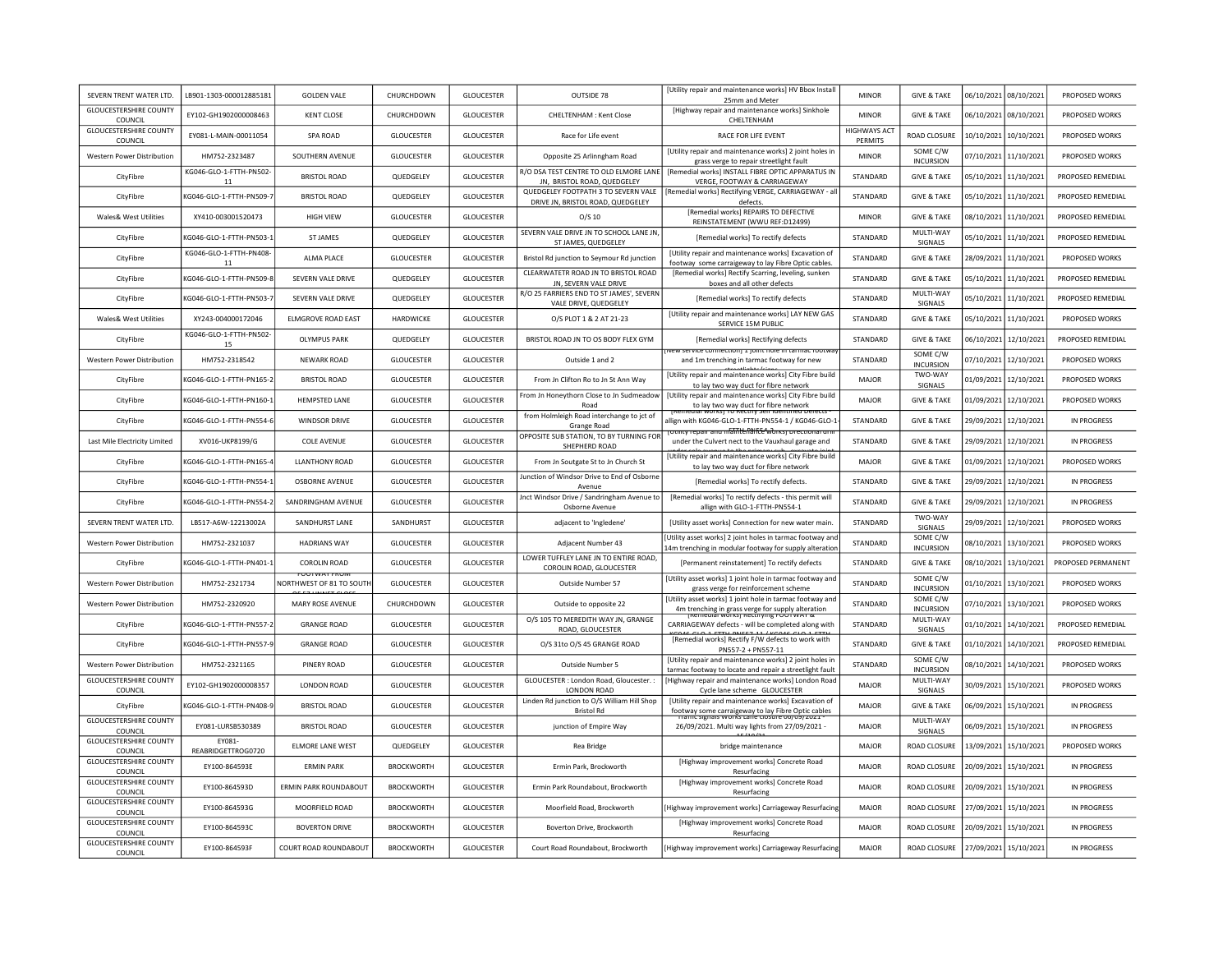| <b>GLOUCESTERSHIRE COUNTY</b><br>COUNCIL | EY102-GH1902000007083       | ABBOTSWOOD ROAD                                     | <b>BROCKWORTH</b>    | <b>GLOUCESTER</b>    | GLOUCESTER: Abbotswood Road<br>Brockworth GL3 4PF : ABBOTSWOOD ROAD  | [Highway repair and maintenance works] Reset posts<br><b>GLOUCESTER</b>                                                                                                               | STANDARD                       | <b>GIVE &amp; TAKE</b>       | 08/10/2021 | 15/10/2021 | PROPOSED WORKS     |
|------------------------------------------|-----------------------------|-----------------------------------------------------|----------------------|----------------------|----------------------------------------------------------------------|---------------------------------------------------------------------------------------------------------------------------------------------------------------------------------------|--------------------------------|------------------------------|------------|------------|--------------------|
| <b>GLOUCESTERSHIRE COUNTY</b><br>COUNCIL | EY081-L-MAIN-00012126       | A4U FRUM A4U LA 30<br>ROUNDABOUT TO A40 J           | <b>GLOUCESTER</b>    | <b>GLOUCESTER</b>    | EB Northern Bypass                                                   | Overnight closure of northern bypass eastbound<br>20.00hrs to 06.00hrs Nigel Beaumont                                                                                                 | <b>HIGHWAYS ACT</b><br>PERMITS | ROAD CLOSURE                 | 10/10/2021 | 15/10/2021 | PROPOSED WORKS     |
| CityFibre                                | KG046-GLO-1-FTTH-PN604-9    | UXBRIDGE LANE KINGSWAY                              | GLOUCESTER           | GLOUCESTER           | junction of Thatcham Ave to the entire<br>Uxbridge Lane              | laying of CityFibre duct, back fill & reinstate. Duration                                                                                                                             | MAJOR                          | <b>GIVE &amp; TAKE</b>       | 21/09/2021 | 18/10/2021 | <b>IN PROGRESS</b> |
| CityFibre                                | KG046-GLO-1-FTTH-PN555-2    | <b>TUFFLEY LANE</b>                                 | <b>GLOUCESTER</b>    | <b>GLOUCESTER</b>    | GRANGE ROAD JN TO HOMELEIGH ROAD JN<br>TUFFLEY LANE, GLOUCESTER      | [Remedial works] Rectify defects - register all<br>outstanding works                                                                                                                  | STANDARD                       | MULTI-WAY<br><b>SIGNALS</b>  | 06/10/2021 | 19/10/2021 | PROPOSED REMEDIAL  |
| CityFibre                                | KG046-GLO-1-FTTH-PN555-1    | <b>TUFFLEY LANE</b>                                 | <b>GLOUCESTER</b>    | <b>GLOUCESTER</b>    | FROM GLOUCESTER DISTRICT SCOUTS<br>(MURRAY HALL) TO EMERALD CLOSE JN | [Remedial works] RECTIFY DEFECTS IN THE VERGE,<br><b>FOOTWAY</b>                                                                                                                      | STANDARD                       | TWO-WAY<br>SIGNALS           | 06/10/2021 | 19/10/2021 | PROPOSED REMEDIAL  |
| <b>GLOUCESTERSHIRE COUNTY</b><br>COUNCIL | EY099-S50-00855A            | <b>BRADLEY CLOSE</b>                                | <b>GLOUCESTER</b>    | <b>GLOUCESTER</b>    | adiacent 7                                                           | Works for supporting private wall, Contractors: ASRS<br>ltd and NCR Drop Kerb Ltd ב <mark>x</mark><br>אבי <del>ס שטו ג</del> s וויטשטוואַ טוז אנ <del>פ טו מוווענט, וופש גפוט</del> א | MAJOR                          | NO C/W<br><b>INCURSION</b>   | 06/10/2021 | 22/10/2021 | PROPOSED WORKS     |
| <b>GLOUCESTERSHIRE COUNTY</b><br>COUNCIL | EY020-NRS-S278-22352K       | A4019 SWAN INN TO THE<br><b>GLOUCESTER OLD SPOT</b> | <b>COOMBE HILL</b>   | <b>GLOUCESTER</b>    | from Coombe Hill junction past bus stop                              | bus stop, Promoter: Kendrick Homes, Contractors: Raw                                                                                                                                  | <b>MAJOR</b>                   | MULTI-WAY<br>SIGNALS         | 09/08/2021 | 22/10/2021 | <b>IN PROGRESS</b> |
| SEVERN TRENT WATER LTD.                  | LB525-A7W-12758076A         | 40251 LANE TO THE<br>FALKLANDS MINSTERWORTH         | MINSTERWORTH         | <b>GLOUCESTER</b>    | all layby from either side of Main Road                              | <del>otmty asSet'w0rksj to replace existing water mam i</del><br>layby by the method of open cut affecting carriageway                                                                | MAJOR                          | ROAD CLOSURE                 | 27/09/2021 | 22/10/2021 | <b>IN PROGRESS</b> |
| <b>GLOUCESTERSHIRE COUNTY</b><br>COUNCIL | EY020-NRS-S278-22351K       | TEWKESBURY ROAD                                     | COOMBE HILL          | <b>GLOUCESTER</b>    | from Coombe Hill junction past bus stop                              | <del>sz / 8 wurks niciduilig on''site dramage', new kelios and</del><br>bus stop, Promoter: Kendrick Homes, Contractors: Rav                                                          | MAJOR                          | MULTI-WAY<br>SIGNALS         | 09/08/2021 | 22/10/2021 | <b>IN PROGRESS</b> |
| <b>GLOUCESTERSHIRE COUNTY</b><br>COUNCIL | EY102-GH1901000008472       | <b>KNOLLYS END</b>                                  | QUEDGELEY            | <b>GLOUCESTER</b>    | <b>GLOUCESTER KNOLLYS END</b>                                        | ngnway fépan <sup>o</sup> afi <del>o manntenancé worksj Possibie sin</del><br>hole forming 4x barriers and sand bags to make safe                                                     | <b>IMMEDIATE</b><br>(URGENT)   | <b>GIVE &amp; TAKE</b>       | 27/09/2021 | 25/10/2021 | <b>IN PROGRESS</b> |
| <b>GLOUCESTERSHIRE COUNTY</b><br>COUNCIL | EY102-GH1901000008466       | <b>BLENHEIM ROAD</b>                                | <b>GLOUCESTER</b>    | <b>GLOUCESTER</b>    | GLOUCESTER : Opposite blenheim grocers :<br><b>BLENHEIM ROAD</b>     | ngnway'repair ano hialmenance works) onsan<br>footway needs closing with 5x barriers and footway 2x                                                                                   | <b>IMMFDIATE</b><br>(URGENT)   | NO C/W<br><b>INCURSION</b>   | 27/09/2021 | 25/10/2021 | <b>IN PROGRESS</b> |
| <b>GLOUCESTERSHIRE COUNTY</b><br>COUNCIL | EY102-GH1901000008480       | <b>HATFIELD ROAD</b>                                | <b>GLOUCESTER</b>    | <b>GLOUCESTER</b>    | GLOUCESTER HATFIELD ROAD                                             | ienway rebair affü tfiahrtenance works rrossiole sin<br>hole forming 4x barriers to make safe With sand bags                                                                          | IMMEDIATE<br>(URGENT)          | <b>GIVE &amp; TAKE</b>       | 28/09/2021 | 26/10/2021 | <b>IN PROGRESS</b> |
| CityFibre                                | KG046-GLO-1-FTTH-PN165-     | SOUTHGATE STREET                                    | <b>GLOUCESTER</b>    | <b>GLOUCESTER</b>    | From Jn Trier Way to Jn Parliament St                                | [Utility repair and maintenance works] City Fibre build<br>to lay two way duct for fibre network                                                                                      | MAJOR                          | TWO-WAY<br>SIGNALS           | 20/09/2021 | 29/10/2021 | PROPOSED WORKS     |
| <b>Wales&amp; West Utilities</b>         | XY243-003001561802          | <b>BRUNSWICK ROAD</b>                               | <b>GLOUCESTER</b>    | <b>GLOUCESTER</b>    | O/S BEAUFORT HOUSE - O/S 37A                                         | [Utility repair and maintenance works] REPLACE 173M<br>X GAS MAINS AND 11 GAS SERVICES                                                                                                | MAJOR                          | MULTI-WAY<br>SIGNALS         | 20/09/2021 | 29/10/2021 | <b>IN PROGRESS</b> |
| CityFibre                                | KG046-GLO-1-FTTH-PN412-4    | <b>STROUD ROAD</b>                                  | <b>GLOUCESTER</b>    | <b>GLOUCESTER</b>    | O/s No. 5 Stroud Road to O/s No. 56                                  | [Utility repair and maintenance works] City Fibre build<br>to lay two way duct for fibre network                                                                                      | <b>MAJOR</b>                   | <b>GIVE &amp; TAKE</b>       | 20/09/2021 | 29/10/2021 | PROPOSED WORKS     |
| CityFibre                                | KG046-GLO-1-FTTH-PN160-4    | SPINNAKER ROAD                                      | <b>GLOUCESTER</b>    | <b>GLOUCESTER</b>    | Jn Hempsted Lane to all of Spinnaker Road                            | [Utility repair and maintenance works] City Fibre build<br>to lay two way duct for fibre network                                                                                      | MAIOR                          | <b>GIVE &amp; TAKE</b>       | 20/09/2021 | 29/10/2021 | IN PROGRESS        |
| CityFibre                                | KG046-GLO-1-FTTH-PN610-1    | VALLEY GARDENS KINGSWAY                             | QUEDGELEY            | <b>GLOUCESTER</b>    | Valley Gardens Jn from Aldergrove to Jn of<br>Thatcham Ave           | [Utility repair and maintenance works] City Fibre build<br>to lay two way duct for fibre network                                                                                      | <b>MAJOR</b>                   | <b>GIVE &amp; TAKE</b>       | 20/09/2021 | 29/10/2021 | <b>IN PROGRESS</b> |
| SEVERN TRENT WATER LTD.                  | LB525-A7W-12758077A         | <b>WATERY LANE</b>                                  | MINSTERWORTH         | <b>GLOUCESTER</b>    | junction of main road                                                | asset worksj pêrmit for light nead omy, work<br>in conjunction with Main Road Minsterworth Mains                                                                                      | MAIOR                          | MULTI-WAY<br>SIGNALS         | 27/09/2021 | 29/10/2021 | <b>IN PROGRESS</b> |
| <b>GLOUCESTERSHIRE COUNTY</b><br>COUNCIL | EY102-GH1902000008335       | <b>GRANVILLE STREET</b>                             | <b>GLOUCESTER</b>    | <b>GLOUCESTER</b>    | GLOUCESTER GRANVILLE STREET                                          | [Highway repair and maintenance works] Trial hole to<br>investigate sink hole and reinstatement GLOUCESTER                                                                            | <b>IMMEDIATE</b><br>(URGENT)   | <b>GIVE &amp; TAKE</b>       | 02/08/2021 | 31/10/2021 | <b>IN PROGRESS</b> |
| CityFibre                                | KG046-GLO-1-FTTH-PN605-4    | LYNEHAM DRIVE KINGSWAY                              | QUEDGELEY            | GLOUCESTER           | From Valley Grd Jn Entire road to other end<br>to Valley Grd Jn      | [Utility repair and maintenance works] City Fibre build<br>to lay two way duct for fibre network<br>repair and maintenance works) KEFEA                                               | <b>MAJOR</b>                   | <b>GIVE &amp; TAKE</b>       | 24/09/2021 | 04/11/2021 | <b>IN PROGRESS</b> |
| Wales& West Utilities                    | XY410-003001521639/01       | VICARAGE LANE                                       | <b>BROCKWORTH</b>    | <b>GLOUCESTER</b>    | JUNCTION OF ERMIN STREET TO JUNCTION<br>OF MILL LANE                 | OF OLD METALLIC GAS MAINS WITH NEW PLASTIC                                                                                                                                            | MAIOR                          | MULTI-WAY<br>SIGNALS         | 08/09/2021 | 05/11/2021 | <b>IN PROGRESS</b> |
| CityFibre                                | KG046-GLO-1-FTTH-PN605-3    | VALLEY GARDENS KINGSWAY                             | QUEDGELEY            | <b>GLOUCESTER</b>    | From Valley Gardens Jn of Mildenhall Way to<br>Aldergrove Jn         | [Utility repair and maintenance works] City Fibre build<br>to lay two way duct for fibre network                                                                                      | MAJOR                          | <b>GIVE &amp; TAKE</b>       | 28/09/2021 | 08/11/2021 | <b>IN PROGRESS</b> |
| CityFibre                                | KG046-GLO-1-FTTH-PN610-2    | THATCHAM AVENUE<br>KINGSWAY                         | QUEDGELEY            | <b>GLOUCESTER</b>    | From O/s Manor Farm to No.115 Thatcham<br>ave                        | [Utility repair and maintenance works] City Fibre build<br>to lay two way duct for fibre network                                                                                      | MAIOR                          | <b>GIVE &amp; TAKE</b>       | 04/10/2021 | 12/11/2021 | PROPOSED WORKS     |
| CityFibre                                | KG046-GLO-1-FTTH-PN605-1    | THATCHAM AVENUE<br>KINGSWAY                         | QUEDGELEY            | <b>GLOUCESTER</b>    | Number 52 Thatcham Ave to junction of<br>Coningsby Walk              | [Utility repair and maintenance works] Excavation and<br>laying of CityFibre duct, back fill & reinstate<br>set works) installation of new water ma                                   | <b>MAJOR</b>                   | MULTI-WAY<br>SIGNALS         | 07/10/2021 | 17/11/2021 | PROPOSED WORKS     |
| SEVERN TRENT WATER LTD.                  | LB517-A6W-12213001B         | SANDHURST LANE                                      | SANDHURST            | <b>GLOUCESTER</b>    | JUNCTION WITH BASE LANE TO ENTRANCE<br>TO OAK TREE FARM              | include connections to existing network and service<br><del>otmty asset worksphistanation of new water main to</del>                                                                  | MAJOR                          | ROAD CLOSURE                 | 29/09/2021 | 01/12/2021 | PROPOSED WORKS     |
| SEVERN TRENT WATER LTD.                  | LB517-A6W-12213001A         | <b>BASE LANE</b>                                    | SANDHURST            | <b>GLOUCESTER</b>    | From junction with Ingledene to junction<br>with Sandhurst Lane      | include connections to existing network and service                                                                                                                                   | <b>MAJOR</b>                   | ROAD CLOSURE                 | 29/09/2021 | 01/12/2021 | PROPOSED WORKS     |
| <b>GLOUCESTERSHIRE COUNTY</b><br>COUNCIL | EY050-S278/HUNTSGROVEB      | <b>HARESFIELD LANE</b><br>.                         | <b>HARDWICKE</b>     | <b>GLOUCESTER</b>    | New Development                                                      | s278 works for new road layout associated with<br>Huntsgrove Development                                                                                                              | MAIOR                          | ROAD CLOSURE                 | 10/03/2021 | 08/12/2021 | <b>IN PROGRESS</b> |
| <b>GLOUCESTERSHIRE COUNTY</b><br>COUNCIL | EY081-<br>CENTRESEVERNG0712 | WFIVELAND LANE TO                                   | <b>GLOUCESTER</b>    | <b>GLOUCESTER</b>    | Centre Severn                                                        | Cycleway closed to enable the construction of a new<br>access                                                                                                                         | MAJOR                          | ROAD CLOSURE                 | 25/06/2021 | 23/12/2021 | <b>IN PROGRESS</b> |
| <b>GLOUCESTERSHIRE COUNTY</b><br>COUNCIL | EY101-1300023               | CHELTENHAM ROAD EAST                                | CHURCHDOWN           | <b>GLOUCESTER</b>    | B4063 between M5 overbridge and Arle<br>Court Roundabout             | [Highway improvement works] New cycleway along<br>B4063                                                                                                                               | <b>MAJOR</b>                   | SOME C/W<br><b>INCURSION</b> | 16/08/2021 | 31/03/2022 | <b>IN PROGRESS</b> |
| <b>GLOUCESTERSHIRE COUNTY</b><br>COUNCIL | EY101-1300025               | CHELTENHAM ROAD EAST                                | CHURCHDOWN           | <b>GLOUCESTER</b>    | Between Elmbridge Court Roundabout and<br>M5 overbridge              | [Highway improvement works] New cycleway along<br>Cheltenham Road East                                                                                                                | MAJOR                          | SOME C/W<br><b>INCURSION</b> | 29/09/2021 | 30/04/2022 | PROPOSED WORKS     |
| <b>GLOUCESTERSHIRE COUNTY</b><br>COUNCIL | EY050-S278/NEWJUNCTION      | <b>BRISTOL ROAD</b>                                 | HARDWICKE            | <b>GLOUCESTER</b>    | A38 Southern Connector                                               | new junction installation works                                                                                                                                                       | MAJOR                          | ROAD CLOSURE                 | 15/08/2021 | 30/09/2022 | PROPOSED WORKS     |
| <b>GLOUCESTERSHIRE COUNTY</b><br>COUNCIL | EY050<br>S278/SOUTHERNCONN  | SOUTHERN CONNECTOR                                  | HARDWICKE            | <b>GLOUCESTER</b>    | adj hardwicke slip road                                              | s278 works highway improvements, signalisation,<br>realignment, widening and resurfacing.                                                                                             | <b>MAJOR</b>                   | SOME C/W<br><b>INCURSION</b> | 15/08/2021 | 30/09/2022 | PROPOSED WORKS     |
| <b>GLOUCESTERSHIRE COUNTY</b><br>COUNCIL | EY099-15-153-RSB            | <b>MERCHANTS ROAD</b>                               | <b>GLOUCESTER</b>    | <b>GLOUCESTER</b>    | Downings Malthouse<br><b>EAR IUNU IIUN WITH BUSS BUAD STERE</b>      | Road closed and no parking/ no waiting/ no loading for<br>safety shoring, demolitionand construction works.                                                                           | MAJOR                          | ROAD CLOSURE                 | 24/07/2020 | 30/11/2023 | <b>IN PROGRESS</b> |
| <b>BT</b>                                | BC008-PTMS250115            | <b>STERRYS LANE</b>                                 | GORSLEY              | GORSLEY              | LANE GORSLEY HR9 7AH AS PER ATTACHED                                 | [Utility asset works] Carry out periodic pole test<br>examination on 01 X telephone pole<br><u>otility repair and maintenance works rerroll</u>                                       | MAJOR                          | ROAD CLOSURE                 | 08/10/2021 | 08/10/2021 | PROPOSED WORKS     |
| Thames Water Utilities Ltd               | MU305-000031680195-001      | <b>CASTLETT STREET</b>                              | <b>GUITING POWER</b> | <b>GUITING POWER</b> | Honeysuckle Cottage, Castlett Street, Guiting<br>Power, GL54 5US     | Exchange Cway in Carriageway. Our intention is to                                                                                                                                     | <b>IMMEDIATI</b><br>(URGENT)   | ROAD CLOSURE                 | 29/09/2021 | 05/10/2021 | <b>IN PROGRESS</b> |
| Thames Water Utilities Ltd               | MU305-000031654842-001      | CASTLETT STREET                                     | <b>GUITING POWER</b> | <b>GUITING POWER</b> | MIDDLE GROUND                                                        | [Utility repair and maintenance works] OSV Locate<br><33mm Unmade in Verge.<br>on or aneration or supply) Fotal                                                                       | <b>MINOR</b>                   | SOME C/W<br><b>INCURSION</b> | 04/10/2021 | 06/10/2021 | PROPOSED WORKS     |
| Thames Water Utilities Ltd               | MU054-K114-01-01-1          | <b>TALLY HO LANE</b>                                | <b>GUITING POWER</b> | <b>GUITING POWER</b> | I/W road from Tally Ho Lane to Tally Ho Gate<br>to J/W Church Road   | mains renewals and disconnection/abandonment of<br><del>וסמות לפונים ולהם המה המולימות במשל המקו</del> ר למודד למודד להתוכנה להתוכנה ביותר להתוכנה של המודד להתוכנה של היות ה         | <b>MAJOR</b>                   | ROAD CLOSURE                 | 04/10/2021 | 21/12/2021 | PROPOSED WORKS     |
| SEVERN TRENT WATER LTD.                  | IB521-A6S-125699559A        | <b>GLOUCESTER ROAD</b>                              | <b>HARTPURY</b>      | <b>HARTPURY</b>      | O/S Watersmeet (Hotel) on Gloucester Road                            | maintaining flow monitoring equipment in the dirty                                                                                                                                    | <b>MINOR</b>                   | <b>GIVE &amp; TAKE</b>       | 30/09/2021 | 01/10/2021 | PROPOSED WORKS     |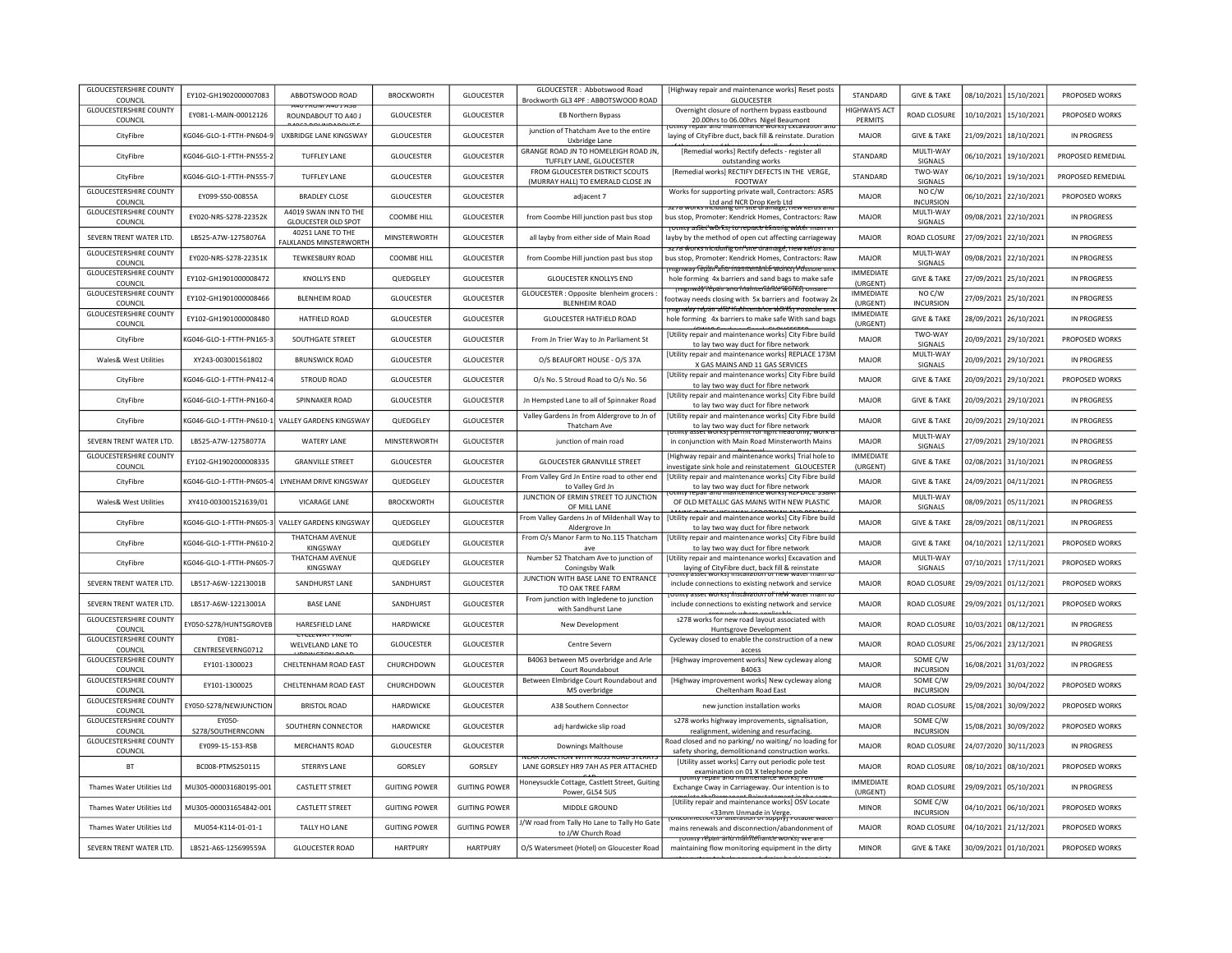| SEVERN TRENT WATER LTD.                                      | LB901-1303-000012887964             | <b>GLOUCESTER ROAD</b>                                                         | <b>HARTPURY</b>       | <b>HARTPURY</b>      | CHERRY ORCHARD COTTAGE                                                                | [Utility repair and maintenance works] HV Bbox Renew<br>25mm add Meter                                                                   | <b>MINOR</b>                    | TWO-WAY<br>SIGNALS           | 05/10/2021 | 07/10/2021            | PROPOSED WORKS        |
|--------------------------------------------------------------|-------------------------------------|--------------------------------------------------------------------------------|-----------------------|----------------------|---------------------------------------------------------------------------------------|------------------------------------------------------------------------------------------------------------------------------------------|---------------------------------|------------------------------|------------|-----------------------|-----------------------|
| SEVERN TRENT WATER LTD.                                      | LB901-1303-000012894155             | HORSLEY FOOTPATH 56                                                            | HORSLEY               | HORSLEY              | O/S <sub>4</sub>                                                                      | [Utility repair and maintenance works] HV Short Comm<br>Pipe Repair .5'                                                                  | <b>IMMEDIATE</b><br>(URGENT)    | SOME C/W<br><b>INCURSION</b> |            | 29/09/2021 01/10/2021 | IN PROGRESS           |
| SEVERN TRENT WATER LTD.                                      | LB901-1303-<br>000060377295A        | FOOTBALL GROUND TO                                                             | <b>WALLOW GREEN</b>   | HORSLEY              | O/S OVERDALE, WALLOW GREEN                                                            | [Utility repair and maintenance works] Short Comm<br>pipe Renew 32mm                                                                     | MAJOR                           | ROAD CLOSURE                 | 05/10/2021 | 07/10/2021            | PROPOSED WORKS        |
| <b>GLOUCESTERSHIRE COUNTY</b><br>COUNCIL                     | EY099-S50-00868                     | SHIPTONS GRAVE LANE                                                            | <b>BARTON END</b>     | HORSLEY              | 1x pit 10m west of Thumbstone cottage and<br>1x pit junction of Bath Road, Nailsworth | S50 works to install new water pipe to existing STW<br>Main via directional drill                                                        | <b>STANDARD</b>                 | <b>GIVE &amp; TAKE</b>       | 27/09/2021 | 08/10/2021            | <b>IN PROGRESS</b>    |
| Gigaclear                                                    | KA030-CU006987                      | <b>TAST SUQUI ARADI</b><br>FOOTBALL GROUND TO                                  | <b>WALLOW GREEN</b>   | HORSLEY              | Shortwood Football Ground to Wallow Green                                             | and customer connection. Working hours 0800-1700.                                                                                        | <b>MAJOR</b>                    | ROAD CLOSURE                 | 28/09/2021 | 11/10/2021            | PROPOSED WORKS        |
| SEVERN TRENT WATER LTD.                                      | LB901-1303-000074030504             | HINDERS LANE                                                                   | HUNTLEY               | HUNTLEY              | APPROX 25M NORTH OF DEEP FILLING<br>HOUSE                                             | <u>ਸਾਗਿ ਦਾ ਵਿਸ਼ੇਸ਼ਾ ਰਾਹ ਹੈ ਕਿ ਹੋਇਆ ਕਿ ਇੱਕ ਅਸ਼ਾਲਤਾ '' ਵਲ viser vici</u><br>(planned) * Job in Carriageway (10mm Bitmac (Tarmac)           | MAJOR                           | ROAD CLOSURE                 | 05/10/2021 | 05/10/2021            | PROPOSED WORKS        |
| Gigaclear                                                    | KA250-GCX002439                     | <b>RUAD FRUM NURTH U</b><br>PRESTNEY COTTAGE TO EAST                           | <b>ICOMB</b>          | <b>ICOMB</b>         | Icomb Proper Icomb Cheltenham GL54 1HZ                                                | otility repair and maintenance works) keddires diggir<br>in the verge to isnstall a customers service, no CW                             | <b>MAJOR</b>                    | ROAD CLOSURE                 | 08/10/2021 | 08/10/2021            | PROPOSED WORKS        |
| Thames Water Utilities Ltd                                   | MU305-000031628945-001              | SCHOOL ROAD                                                                    | KEMBLE                | KEMBLE               | OLD PASTURES                                                                          | [Utility repair and maintenance works] OSV Locate<br>>33mm Unmade in Verge.<br><b>Exam and maintenance works</b> TXI                     | <b>MINOR</b>                    | TWO-WAY<br>SIGNALS           | 04/10/2021 | 06/10/2021            | PROPOSED WORKS        |
| <b>GLOUCESTERSHIRE COUNTY</b><br>COUNCIL                     | EY102-GH1902000007997               | <b>BROAD STREET</b>                                                            | <b>KINGS STANLEY</b>  | <b>KINGS STANLEY</b> | KINGS STANLEY BROAD STREET                                                            | Sign & post 545 CHILDREN + supplmentary SCHOOL sign                                                                                      | <b>MINOR</b>                    | <b>GIVE &amp; TAKE</b>       | 06/10/2021 | 06/10/2021            | PROPOSED WORKS        |
| Western Power Distribution                                   | HM754-0704180                       | CHARFIELD ROAD                                                                 | <b>KINGSWOOD</b>      | KINGSWOOD            | Outside No.14                                                                         | [Utility asset works] Overhead Works Only - No<br>excavation for Reconductoring                                                          | <b>MINOR</b>                    | SOME C/W<br><b>INCURSION</b> | 30/09/2021 | 30/09/2021            | <b>PROPOSED WORKS</b> |
| <b>GLOUCESTERSHIRE COUNTY</b><br>COUNCIL                     | EY102-GH1902000007661               | 401568 VILLAGE ROAD<br>THROUGH LASBOROUGH                                      | LASBOROUGH            | LASBOROUGH           | <b>LASBURUUGH : A40 JUL UI</b><br>Lasborough Village : 401568 VILLAGE ROAD            | [Highway repair and maintenance works] Cut and patch<br>carriageway. LASBOROUGH                                                          | <b>MINOR</b>                    | SOME C/W<br><b>INCURSION</b> | 04/10/2021 | 04/10/2021            | PROPOSED WORKS        |
| <b>BT</b>                                                    | <b>BC117</b><br>0000000000177609L2C | LONDON ROAD                                                                    | LECHLADE              | LECHLADE             | OUTSIDE THORNHILL FARM COTTAGES                                                       | [Utility asset works] CABLING WORKS                                                                                                      | <b>MINOR</b>                    | TWO-WAY<br>SIGNALS           | 30/09/2021 | 30/09/2021            | PROPOSED WORKS        |
| <b>GLOUCESTERSHIRE COUNTY</b><br>COUNCIL                     | EY102-GH1902000007660               | KELMSCOTT ROAD                                                                 | LECHLADE              | LECHLADE             | LECHLADE: At County Boundary:<br>KELMSCOTT ROAD                                       | [Highway repair and maintenance works] Repair post<br>and rail fence LECHLADE                                                            | MAJOR                           | <b>ROAD CLOSURE</b>          | 04/10/2021 | 05/10/2021            | PROPOSED WORKS        |
| <b>SCOTTISH&amp; SOUTHERN</b><br><b>ELECTRICITY NETWORKS</b> | LP151-S30005620                     | ST JOHNS STREET                                                                | LECHLADE              | LECHLADE             | o/s st john house to o/s 10 meters east                                               | johns house, 1 meter trench from back of pole to                                                                                         | STANDARD                        | PRIORITY<br><b>WORKING</b>   | 30/09/2021 | 07/10/2021            | PROPOSED WORKS        |
| SCOTTISH& SOUTHERN<br><b>ELECTRICITY NETWORKS</b>            | LP151-S30005484                     | <b>MOORGATE</b>                                                                | <b>DOWNINGTON</b>     | LECHLADE             | o/s <sub>1</sub>                                                                      | <u>rounty repair and mannenahce works; joint noie i</u><br>footway, expose lv mains for connection-consac, 14                            | STANDARD                        | <b>GIVE &amp; TAKE</b>       | 30/09/2021 | 07/10/2021            | PROPOSED WORKS        |
| <b>GLOUCESTERSHIRE COUNTY</b><br>COUNCIL                     | EY081-L-MAIN-00011936               | <b>THAMES STREET</b>                                                           | <b>I FCHI ADE</b>     | LECHLADE             | lynt Bridge                                                                           | Swindon BC Diversion Route for Lynt Bridge Works<br>v repair and maintenance worksi bullu 1 precas                                       | <b>HIGHWAYS ACT</b><br>PERMITS  | ROAD CLOSURE                 | 20/09/2021 | 31/10/2021            | PROPOSED WORKS        |
| <b>BT</b>                                                    | BC410-<br>TM00000500315770800       | <b>SUTTON ROAD</b>                                                             | LITTLEDEAN            | LITTLEDEAN           | O/S WELLINGTON FARM ON, SUTTON ROAD                                                   | jointing chamber(s) (350mm x 200mm)                                                                                                      | <b>IMMEDIATE</b><br>(EMERGENCY) | SOME C/W<br><b>INCURSION</b> | 28/09/2021 | 30/09/2021            | <b>IN PROGRESS</b>    |
| Gigaclear                                                    | KA030-CU003896                      | THE RUFFIT                                                                     | LITTLEDEAN            | LITTLEDEAN           | The Ruffit                                                                            | [Remedial works] rectify council defects. Long delays                                                                                    | <b>MINOR</b>                    | <b>GIVE &amp; TAKE</b>       | 08/10/2021 | 12/10/2021            | PROPOSED REMEDIAL     |
| <b>BT</b>                                                    | BC008-PTMS212979A                   | <b>STERRYS LANE</b>                                                            | MAY HILL              | LONGHOPE             | OPPOSITE INGLENOOK STERRYS LANE<br>LONGHOPE GL17 ONE                                  | [Utility asset works] TM REQUIRED FOR SAFE WORKING<br>ZONE FOR POLETEST                                                                  | MAJOR                           | ROAD CLOSURE                 | 30/09/2021 | 30/09/2021            | PROPOSED WORKS        |
| <b>GLOUCESTERSHIRE COUNTY</b><br>COUNCIL                     | EY010-NRS-S278-00095M               | MONMOUTH ROAD                                                                  | LONGHOPE              | LONGHOPE             | outside site formerly knowns as Richard Read<br>Haulage                               | S278 works including new pedestrian island/crossing,<br>Contractor: Hand Contractors Ltd                                                 | <b>MAJOR</b>                    | MULTI-WAY<br>SIGNALS         | 16/09/2021 | 01/10/2021            | <b>IN PROGRESS</b>    |
| <b>GLOUCESTERSHIRE COUNTY</b><br>COUNCIL                     | EY010-NRS-S278-00095N               | LATCHEN                                                                        | <b>LONGHOPE</b>       | LONGHOPE             | outside site formerly knowns as Richard Read<br>Haulage                               | Traffic Light Heads only (S278 works on Monmouth<br>Road) Contractor: Hand Contractors Ltd                                               | MAIOR                           | MULTI-WAY<br>SIGNALS         | 16/09/2021 | 01/10/2021            | <b>IN PROGRESS</b>    |
| <b>GLOUCESTERSHIRE COUNTY</b><br>COUNCIL                     | EY099-S50-00909                     | CHURCH ROAD                                                                    | LONGHOPE              | LONGHOPE             | Noth of 'the bungalow'. Near School Lane<br>iunction                                  | S50 works for new foul water and storm drain.                                                                                            | STANDARD                        | <b>TWO-WAY</b><br>SIGNALS    | 27/09/2021 | 08/10/2021            | PROPOSED WORKS        |
| SEVERN TRENT WATER LTD.                                      | LB901-1303-000012894633             | CHURCH ROAD                                                                    | LONGHOPE              | LONGHOPE             | O/S LANGFORD                                                                          | [Utility repair and maintenance works] HV Boundary<br>box Install 25mm                                                                   | <b>MINOR</b>                    | <b>GIVE &amp; TAKE</b>       | 06/10/2021 | 08/10/2021            | PROPOSED WORKS        |
| Gigaclear                                                    | KA030-CU008222                      | MILL ROW<br><b>14234 FROM JONCHON WITH</b>                                     | <b>LYDBROOK</b>       | <b>LYDBROOK</b>      | B4234 to B4234 by Rubblestones                                                        | <b>IUtility repair and maintenance works] Instalation of</b><br><b>Fibre Optic Ducting and Chambers</b>                                  | MAJOR                           | <b>ROAD CLOSURE</b>          | 15/09/2021 | 01/10/2021            | PROPOSED WORKS        |
| Gigaclear                                                    | KA030-CU008223                      | ROSS ROAD TO THE ANCHOR                                                        | LOWER LYDBROOK        | <b>LYDBROOK</b>      | Mill Row to Ross Road                                                                 | [Utility repair and maintenance works] Instalation of<br>Fibre Optic Ducting and Chambers                                                | STANDARD                        | MULTI-WAY<br>SIGNALS         | 29/09/2021 | 06/10/2021            | PROPOSED WORKS        |
| Western Power Distribution                                   | HM755-2322460                       | JOYS GREEN ROAD                                                                | <b>LYDBROOK</b>       | LYDBROOK             | Outside 3 Harveys Meadow                                                              | [Utility asset works] 1 joint hole in tarmac footway and<br>5m trenching in tarmac footway for new supply.                               | STANDARD                        | SOME C/W<br><b>INCURSION</b> | 07/10/2021 | 13/10/2021            | PROPOSED WORKS        |
| Gigaclear                                                    | KA030-CU008272                      | <b>NFW ROAD</b>                                                                | HANGFRBFRRY           | <b>IYDBROOK</b>      | Road from Church Hill to New Rd<br>Hangerberry to Monmouth Road                       | [Utility repair and maintenance works] Installation of<br>Fibre Optic Ducting and Chambers.                                              | MAIOR                           | <b>ROAD CLOSURE</b>          | 04/10/2021 | 05/11/2021            | PROPOSED WORKS        |
| Gigaclear                                                    | KA030-CU008224                      | STOWFIELD ROAD                                                                 | LYDBROOK              | LYDBROOK             | B4234 to 2 Stowfield Cottages                                                         | [Utility repair and maintenance works] Instalation of<br>Fibre Optic Ducting and Chambers                                                | MAJOR                           | ROAD CLOSURE                 | 04/10/2021 | 12/11/2021            | PROPOSED WORKS        |
| Gigaclear                                                    | KA030-CU008226                      | UPPER STOWFIELD ROAD<br>דו אי צוטון טאוטג ואוטח <del>וי</del> כב <del>אי</del> | <b>LOWER LYDBROOK</b> | LYDBROOK             | Entirety of Upper Stowfield Road                                                      | [Utility repair and maintenance works] Instalation of<br><b>Fibre Optic Ducting and Chambers</b>                                         | <b>MAJOR</b>                    | <b>GIVE &amp; TAKE</b>       | 04/10/2021 | 12/11/2021            | PROPOSED WORKS        |
| Gigaclear                                                    | KA030-CU008221                      | ROSS ROAD TO THE ANCHOR                                                        | LOWER LYDBROOK        | <b>LYDBROOK</b>      | 26 to Mill Row                                                                        | [Utility repair and maintenance works] Installation of<br>Fibre Optic Ducting and Chambers                                               | MAJOR                           | MULTI-WAY<br>SIGNALS         | 05/10/2021 | 19/11/2021            | PROPOSED WORKS        |
| SEVERN TRENT WATER LTD.                                      | LB922-5201-000006627658             | ALLASTON ROAD                                                                  | LYDNEY                | LYDNEY               | <b>OUTSIDE THE CROFT</b>                                                              | [New service connection] * new water connection '<br>CARRIAGEWAY TYPE 4 (UP TO 0.5 MSA)                                                  | <b>MINOR</b>                    | <b>GIVE &amp; TAKE</b>       | 29/09/2021 | 01/10/2021            | <b>IN PROGRESS</b>    |
| Gigaclear                                                    | KA170-K170-OCU-HEYY/7               | <b>HAMS ROAD</b>                                                               | LYDNEY                | LYDNEY               | Works located along Hams road                                                         | install fibre optic cable in surface location listed Approx                                                                              | STANDARD                        | MULTI-WAY<br>SIGNALS         | 17/09/2021 | 01/10/2021            | <b>IN PROGRESS</b>    |
| <b>GLOUCESTERSHIRE COUNTY</b><br>COUNCIL                     | EY100-853137E                       | LENSBROOK TO LYDNEY                                                            | THE PURLIFU           | <b>I YDNEY</b>       | A48 from Jct with Lensbrook to Lydney<br>Bypass, Lydney                               | [Highway improvement works] Lining Works<br><u>miy renan ang mamienance worksi excavanomi</u>                                            | MAIOR                           | ROAD CLOSURE                 | 01/10/2021 | 01/10/2021            | PROPOSED WORKS        |
| Gigaclear                                                    | KA170-K170-OCU-HEYY/3               | <b>ALBERT STREET</b>                                                           | LYDNEY                | LYDNEY               | Works located along Albert street                                                     | install fibre optic cable in surface location listed Approx<br>10011.1                                                                   | <b>MINOR</b>                    | <b>GIVE &amp; TAKE</b>       | 04/10/2021 | 05/10/2021            | PROPOSED WORKS        |
| SEVERN TRENT WATER LTD.                                      | LB901-1303-000012890520             | <b>CLAUDIUS WAY</b>                                                            | LYDNEY                | LYDNEY               | S/O9                                                                                  | [Utility repair and maintenance works] HV Boundary<br>box Renew 25mm                                                                     | <b>MINOR</b>                    | <b>GIVE &amp; TAKE</b>       | 01/10/2021 | 05/10/2021            | PROPOSED WORKS        |
| SEVERN TRENT WATER LTD.                                      | LB901-1303-000012891033             | <b>GROVE LANE</b>                                                              | LYDNEY                | LYDNEY               | OPPOSITE NUMBER 4                                                                     | [Utility repair and maintenance works] * HV Stop tap<br>Install 32mm                                                                     | <b>MINOR</b>                    | NO C/W<br><b>INCURSION</b>   | 01/10/2021 | 05/10/2021            | PROPOSED WORKS        |
| Gigaclear                                                    | KA170-K170-OCU-HEYY/14-             | KIMBERLEY DRIVE                                                                | LYDNEY                | LYDNEY               | Works along Kimberley Drive                                                           | install fibre optic cable in surface location listed Approx<br><mark>ירטנווגץ ד<del>כ</del>ן לה<sup>א</sup>ח המהלה המהלה המהלה לה</mark> | <b>MINOR</b>                    | <b>GIVE &amp; TAKE</b>       | 05/10/2021 | 06/10/2021            | PROPOSED WORKS        |
| Gigaclear                                                    | KA170-K170-OCU-<br>HGHYNY/PLI       | DRIFFIELD ROAD                                                                 | LYDNEY                | LYDNEY               | s/o tan-v-brvn                                                                        | install acces cab in prep to build trench to install fibre                                                                               | STANDARD                        | <b>GIVE &amp; TAKE</b>       | 29/09/2021 | 07/10/2021            | <b>IN PROGRESS</b>    |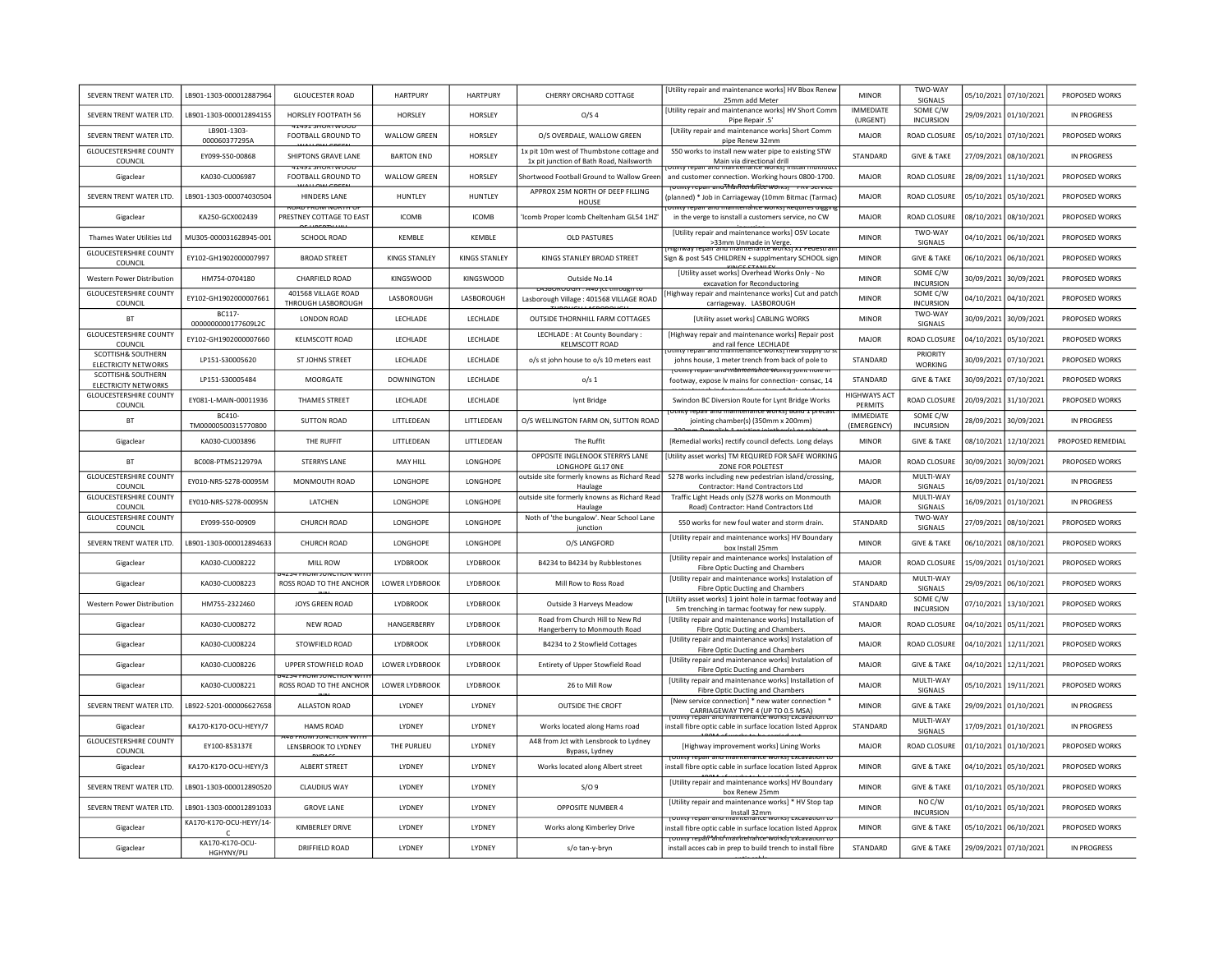| Gigaclear                                | KA170-K170-OCU-HEYY/15        | KIMBERI FY CLOSE                        | <b>I YDNFY</b>      | LYDNEY                | Works located on Kimberley close                                          | install fibre optic cable in surface location listed Approx                                                                                        | <b>MINOR</b>                   | <b>GIVE &amp; TAKE</b>       | 24/09/2021 08/10/2021 |                       | IN PROGRESS        |
|------------------------------------------|-------------------------------|-----------------------------------------|---------------------|-----------------------|---------------------------------------------------------------------------|----------------------------------------------------------------------------------------------------------------------------------------------------|--------------------------------|------------------------------|-----------------------|-----------------------|--------------------|
| Gigaclear                                | KA170-K170-OCU-HEYY/13-       | KIMBERLEY CLOSE                         | LYDNEY              | LYDNEY                | Works located in Kimberley close                                          | omny repair and mainteriarice works) excavation to<br>install fibre optic cable in surface location listed Approx                                  | STANDARD                       | <b>GIVE &amp; TAKE</b>       | 04/10/2021 08/10/2021 |                       | PROPOSED WORKS     |
| <b>GLOUCESTERSHIRE COUNTY</b><br>COUNCIL | EY204-42282338                | <b>CROSS HANDS</b>                      | LYDNEY              | LYDNEY                | <b>Jn A48</b>                                                             | [Highway repair and maintenance works] Column<br>Replacement                                                                                       | <b>MINOR</b>                   | <b>GIVE &amp; TAKE</b>       | 06/10/2021            | 08/10/2021            | PROPOSED WORKS     |
| Gigaclear                                | KA170-OCU-HGHYNY/13           | <b>HIGHFIELD LANE</b>                   | LYDNEY              | LYDNEY                | Works located along Highfield Lane off<br>Driffield road                  | <u>Utility repair and maintenance works; Excavation to</u><br>install fibre optic cable in surface location listed Approx                          | <b>MINOR</b>                   | <b>GIVE &amp; TAKE</b>       | 07/10/2021            | 10/10/2021            | PROPOSED WORKS     |
| Gigaclear                                | KA170-K170-OCU-HEYY/5-C       | <b>HIGHFIELD ROAD</b>                   | <b>I YDNFY</b>      | LYDNEY                | Works located along Highfield road                                        | <u>וסמוונץ וכולה להתחולה (Tourity repair and finantierialite works) באלמעמטורנג</u><br>install fibre optic cable in surface location listed Approx | STANDARD                       | MULTI-WAY<br>SIGNALS         | 06/10/2021            | 11/10/2021            | PROPOSED WORKS     |
| Gigaclear                                | KA170-K170-OCU-HEYY/5-B       | HIGHFIELD ROAD                          | <b>I YDNFY</b>      | <b>IYDNEY</b>         | Works along Highfiled road                                                | totmty repáñ and manhemance works rextavation to<br>install fibre optic cable in surface location listed Approx                                    | STANDARD                       | <b>GIVE &amp; TAKE</b>       | 06/10/2021 12/10/2021 |                       | PROPOSED WORKS     |
| Gigaclear                                | KA170-K170-OCU-HEYY/015       | <b>I YDNEY FOOTPATH 28</b>              | <b>I YDNEY</b>      | <b>I YDNEY</b>        | Works located in footpath from Highfield<br>road                          | <del>Juliuy repâlî "afitofmairlitetrafice woi kshext avation to</del><br>install fibre optic cable in surface location listed Approx               | STANDARD                       | <b>GIVE &amp; TAKE</b>       | 06/10/2021            | 12/10/2021            | PROPOSED WORKS     |
| Gigaclear                                | KA170-OCU-STRCHW/22           | <b>KERRIN LANE</b>                      | <b>WOOLASTON</b>    | LYDNEY                | from jnc on A48 o/s the Bungalow to Kerrin<br>Farm, KERRIN LANE, GL15 6PL | <del>umuv redali lahu firamlertarite worksi excavation to</del><br>install fibre optic cable in surface location listed Approx                     | MAJOR                          | ROAD CLOSURE                 | 27/09/2021            | 14/10/2021            | PROPOSED WORKS     |
| Gigaclear                                | KA170-OCU-<br>HGHYNY/PLINTH1  | DRIFFIELD ROAD                          | <b>I YDNFY</b>      | <b>I YDNFY</b>        | s/o tan-v-brvn                                                            | rommy redaîr and firanteriarite worksl extavation to<br>install acces cab in prep to build trench to install fibre                                 | <b>STANDARD</b>                | <b>GIVE &amp; TAKE</b>       | 02/09/2021            | 15/10/2021            | IN PROGRESS        |
| <b>Western Power Distribution</b>        | HM755-0698814A                | LYNWOOD ROAD                            | LYDNEY              | LYDNEY                | opposite No 70                                                            | <del>TOtility asset worksi גופֿט bote change - remove ol</del> d<br>pole. Works to be done in conjunction with                                     | STANDARD                       | MULTI-WAY<br>SIGNALS         | 04/10/2021            | 15/10/202             | PROPOSED WORKS     |
| <b>Western Power Distribution</b>        | HM755-0698814D                | PRIMROSE HILL                           | LYDNEY              | LYDNEY                | Adjacent 119                                                              | mt <del>y asset wól k\$] DeCaye0 pole 'Crlange - erect ne</del><br>pole. Works to be done in conjunction with                                      | STANDARD                       | MULTI-WAY<br>SIGNALS         | 04/10/2021            | 15/10/2021            | PROPOSED WORKS     |
| Western Power Distribution               | HM755-0698814C                | <b>FOREST ROAD</b>                      | LYDNEY              | LYDNEY                | Opposite entrance to railway                                              | <del>icy assec wólk\$] DeCaye01 Jole 'Cilange - erecci</del><br>pole. Works to be done in conjunction with                                         | STANDARD                       | MULTI-WAY<br>SIGNALS         | 04/10/2021            | 15/10/2021            | PROPOSED WORKS     |
| <b>Western Power Distribution</b>        | HM755-0698814B                | SPRING MEADOW ROAD                      | LYDNEY              | LYDNEY                | Opposite No 4                                                             | <del>ry asser wol1\\$]"DEC&amp;9E0*pole"Crl≱ - erecri</del><br>pole. Works to be done in conjunction with                                          | <b>STANDARD</b>                | MULTI-WAY<br><b>SIGNALS</b>  | 04/10/2021 15/10/2021 |                       | PROPOSED WORKS     |
| Gigaclear                                | KA170-K170-OCU-HEYY/14-       | KIMBERLEY DRIVE                         | LYDNEY              | LYDNEY                | Works along Kimberely Drive                                               | <u>iity repair allu i Tfafincenante worksi excavation tt</u><br>install fibre optic cable in surface location listed Approx                        | MAJOR                          | <b>GIVE &amp; TAKE</b>       | 29/09/2021 15/10/2021 |                       | <b>IN PROGRESS</b> |
| Gigaclear                                | KA170-K170-OCU-HEYY/8-B       | NAAS LANE                               | LYDNEY              | LYDNEY                | Works along tutnalls street                                               | <del>zuntv reuâlî anu manhemahce woi kshexcavation to</del><br>install fibre optic cable in surface location listed Approx                         | STANDARD                       | MULTI-WAY<br>SIGNALS         | 03/09/2021 15/10/2021 |                       | IN PROGRESS        |
| Wales& West Utilities                    | XY245-004000172888            | <b>BROADWAY ROAD</b>                    | <b>MICKLETON</b>    | <b>MICKLETON</b>      | O/S COTSWOLD LODGE                                                        | [Utility repair and maintenance works] LAY NEW GAS<br>SERVICE 10M PUBLIC                                                                           | STANDARD                       | TWO-WAY<br>SIGNALS           | 28/09/2021 04/10/2021 |                       | <b>IN PROGRESS</b> |
| Western Power Distribution               | HM744-2308206A                | POUND LANE                              | <b>MICKLETON</b>    | <b>MICKLETON</b>      | from the junction with Arbour Close to the<br>junction with High Street   | 40m trenching in tarmac footway and 6m road crossing                                                                                               | <b>MAJOR</b>                   | MULTI-WAY<br>SIGNALS         | 24/09/2021 18/10/2021 |                       | IN PROGRESS        |
| Western Power Distribution               | HM744-2308206D                | <b>BALLARDS CLOSE</b>                   | <b>MICKLETON</b>    | MICKLETON             | from the junction with High Street to<br>adjacent 49                      | rouniv asser worksl from irenomme in carinac rootway<br>and 6m road crossing in tarmac road for reinforcement                                      | <b>MAJOR</b>                   | MULTI-WAY<br>SIGNALS         | 24/09/2021            | 18/10/2021            | <b>IN PROGRESS</b> |
| <b>Western Power Distribution</b>        | HM744-2308206C                | HIGH STREET                             | <b>MICKI FTON</b>   | <b>MICKLETON</b>      | from the junction with Pound Lane to the<br>junction with Ballards CLose  | Totility asset works) oan trentnillig in tarmat footway<br>and 7m road crossing in tarmac road for reinforcement                                   | MAIOR                          | MULTI-WAY<br><b>SIGNALS</b>  | 24/09/2021            | 18/10/2021            | IN PROGRESS        |
| <b>Western Power Distribution</b>        | HM744-2308206B                | ARBOUR CLOSE                            | <b>MICKLETON</b>    | <b>MICKLETON</b>      | from outside 6 up to the junction with Pound<br>Lane                      | <del>otmty asset works prijonit noie in tan ilachoofway an</del><br>116m trenching in tarmac footway and 6m road                                   | <b>MAJOR</b>                   | MULTI-WAY<br>SIGNALS         | 16/09/2021            | 18/10/2021            | <b>IN PROGRESS</b> |
| Western Power Distribution               | HM753-6005819                 | WEST END                                | MINCHINHAMPTON      | MINCHINHAMPTON        | outside No.16                                                             | rodinty repair and infanceriance works) orgeni<br>excavation in highway to locate and repair street light                                          | <b>IMMEDIATE</b><br>(URGENT)   | NO C/W<br><b>INCURSION</b>   | 27/09/2021            | 30/09/2021            | IN PROGRESS        |
| SEVERN TRENT WATER LTD.                  | LB901-1303-000060403913       | SHEPPARD WAY                            | MINCHINHAMPTON      | MINCHINHAMPTOI        | O/S <sub>20</sub>                                                         | [Utility repair and maintenance works] Hydrant Renew                                                                                               | <b>MINOR</b>                   | <b>GIVE &amp; TAKE</b>       | 30/09/2021            | 04/10/2021            | PROPOSED WORKS     |
| <b>GLOUCESTERSHIRE COUNTY</b><br>COUNCIL | EY102-GH1901000008307         | CIRENCESTER ROAD                        | MINCHINHAMPTON      | MINCHINHAMPTON        | Cirencester Road Minchinhampton                                           | [Highway repair and maintenance works] Urgent<br>patching due to RTC                                                                               | IMMEDIATE<br>(URGENT)          | TWO-WAY<br>SIGNALS           | 17/09/2021            | 15/10/202             | IN PROGRESS        |
| <b>GLOUCESTERSHIRE COUNTY</b><br>COUNCIL | EY081-L-MAIN-00011637         | <b>BESBURY LANE</b>                     | MINCHINHAMPTON      | <b>MINCHINHAMPTON</b> | <b>Besbury House</b>                                                      | diversion check for GCC structures                                                                                                                 | <b>HIGHWAYS ACT</b><br>PERMITS | ROAD CLOSURE                 | 20/09/2021            | 19/11/2021            | PROPOSED WORKS     |
| <b>BT</b>                                | BC008-05OCTSS1FME40           | <b>MAIN ROAD</b>                        | MINSTERWORTH        | MINSTERWORTH          | NEAR APPITHORNE MAIN ROAD<br>MINSTERWORTH GLOUCESTERSHIRE GL2 8JG         | [Highway repair and maintenance works] Safety for<br>Engineer to work in Underground structure                                                     | <b>MINOR</b>                   | TWO-WAY<br><b>SIGNALS</b>    | 05/10/2021            | 05/10/2021            | PROPOSED WORKS     |
| SEVERN TRENT WATER LTD.                  | LB529-A7W-12758017A           | MAIN ROAD                               | <b>MINSTERWORTH</b> | MINSTERWORTH          | from the junction of Watery Lane to Higham<br><b>Bridge</b>               | water main by the method of open cut in carriageway                                                                                                | MAIOR                          | TWO-WAY<br>SIGNALS           | 27/09/2021 29/04/2022 |                       | <b>IN PROGRESS</b> |
| SEVERN TRENT WATER LTD.                  | LB901-1303-000012893674       | THE MERRIN                              | MITCHFLDFAN         | MITCHFLDFAN           | 0/5.30                                                                    | [Utility repair and maintenance works] * HV Boundary<br>box Renew 25mm * visible leak                                                              | <b>IMMEDIATE</b><br>(URGENT)   | SOME C/W<br><b>INCURSION</b> | 28/09/2021 30/09/2021 |                       | IN PROGRESS        |
| <b>BT</b>                                | BC410<br>TM00000500314870100  | FOOTWAY EAST OF 30 TO 32<br>LINING WOOD | MITCHELDEAN         | MITCHELDEAN           | O/S 32-33 LINING WOOD, FOOTWAY EAST OF<br>30 TO 32 LINING WOOD            | merance were as a sum<br>chamber 725mm x 255mm x 665mm deep in                                                                                     | STANDARD                       | SOME C/W<br><b>INCURSION</b> | 23/09/2021            | 04/10/2021            | <b>IN PROGRESS</b> |
| BT                                       | BC410-<br>TM00000500314870101 | MITCHELDEAN FOOTPATH 45                 | MITCHELDEAN         | MITCHELDEAN           | יט ווו טר ווונג טרנז<br>S/O 32 LINING WOOD, MITCHELDEAN                   | <del>inty repair arlu Mamtehance worksj ochio I cohen</del><br>chamber 725mm x 255mm x 665mm deep in                                               | STANDARD                       | SOME C/W<br><b>INCURSION</b> | 23/09/2021            | 04/10/2021            | IN PROGRESS        |
| <b>BT</b>                                | BC410-<br>TM00000500315642000 | <b>STARS PITCH</b>                      | MITCHELDEAN         | MITCHELDEAN           | JUC OF EASTERN AVENUE ON. STARS PITCH                                     | <del>Tothicy repair and maintenance works in Epidce s</del><br>jointbox frame and cover(s) (2315mm x 737mm) in                                     | <b>MINOR</b>                   | SOME C/W<br><b>INCURSION</b> | 04/10/2021            | 06/10/2021            | PROPOSED WORKS     |
| Gigaclear                                | KA030-CU008065                | <b>BRADLEY COURT ROAD</b>               | MITCHELDEAN         | MITCHELDEAN           | Denbara Lodge to Junc with Carisbrook Road                                | [Utility repair and maintenance works] Installation of<br>fibre ducts                                                                              | MAIOR                          | ROAD CLOSURE                 | 14/09/2021 18/10/2021 |                       | <b>IN PROGRESS</b> |
| Thames Water Utilities Itd               | MU305-000031676506-001        | <b>LYSANDER WAY</b>                     | MORFTON-IN-MARSH    | MORFTON-IN-<br>MARSH  | 64                                                                        | [Utility repair and maintenance works] B Box Exchange<br>>33mm Fway in Footway                                                                     | <b>IMMEDIATE</b><br>(URGENT)   | SOME C/W<br><b>INCURSION</b> |                       | 28/09/2021 30/09/2021 | IN PROGRESS        |
| Thames Water Utilities Ltd               | MU305-000031655061-001        | REDESDALE PLACE                         | MORFTON-IN-MARSH    | MORETON-IN-<br>MARSH  | 16                                                                        | [Utility repair and maintenance works] B Box Repair<br><33mm Fway in Footway                                                                       | <b>MINOR</b>                   | SOME C/W<br><b>INCURSION</b> |                       | 29/09/2021 01/10/2021 | IN PROGRESS        |
| Thames Water Utilities Ltd               | MU305-000031655042-001        | <b>LANCASTER CORNER</b>                 | MORETON-IN-MARSH    | MORETON-IN-<br>MARSH  | $\overline{5}$                                                            | [Utility repair and maintenance works] Service Pipe<br>Repair <33mm Fway in Footway.                                                               | <b>MINOR</b>                   | SOME C/W<br><b>INCURSION</b> | 29/09/2021 01/10/2021 |                       | <b>IN PROGRESS</b> |
| <b>BT</b>                                | BC008-PTMS295152A             | <b>CHURCH STREET</b>                    | MORFTON-IN-MARSH    | MORETON-IN-<br>MARSH  | THE ORCHARDS AT CHURCH STREET LEADING<br>TO PIPPIN COTTAGE GL56 OLN       | [Utility asset works] TM REQUIRED TO PROVIDE SAFE<br>WORKING ZONE FOR POLE-TEST                                                                    | <b>MINOR</b>                   | SOME C/W<br><b>INCURSION</b> | 05/10/2021            | 05/10/2021            | PROPOSED WORKS     |
| Thames Water Utilities Ltd               | MU358-001119SBCM --<br>000001 | LYSANDER WAY                            | MORETON-IN-MARSH    | MORETON-IN-<br>MARSH  | 8                                                                         | LEAKAGE SUPPLY PIPE REPLACEMENT--WORKS                                                                                                             | <b>MINOR</b>                   | SOME C/W<br><b>INCURSION</b> | 04/10/2021            | 06/10/2021            | PROPOSED WORKS     |
| Thames Water Utilities Ltd               | MU358-001119SBGS-<br>000001   | <b>HALIFAX WAY</b>                      | MORETON-IN-MARSH    | MORETON-IN-<br>MARSH  | FLAT 9                                                                    | <del>NY FEBARATO INAHIERANEE WOINSE EGGNOMENT</del><br>LEAKAGE SUPPLY PIPE REPLACEMENT -- WORKS                                                    | <b>MINOR</b>                   | SOME C/W<br><b>INCURSION</b> | 04/10/2021            | 06/10/2021            | PROPOSED WORKS     |
|                                          |                               |                                         |                     |                       |                                                                           |                                                                                                                                                    |                                |                              |                       |                       |                    |
| Thames Water Utilities Ltd               | MU026-001119RXYB--<br>001001  | SUNDERLAND ROAD                         | MORFTON-IN-MARSH    | MORETON-IN-<br>MARSH  | $\overline{\mathbf{3}}$                                                   | [Utility repair and maintenance works] Section 81<br>sewer cover replacement in carriageway                                                        | <b>MINOR</b>                   | <b>GIVE &amp; TAKE</b>       | 08/10/2021 08/10/2021 |                       | PROPOSED WORKS     |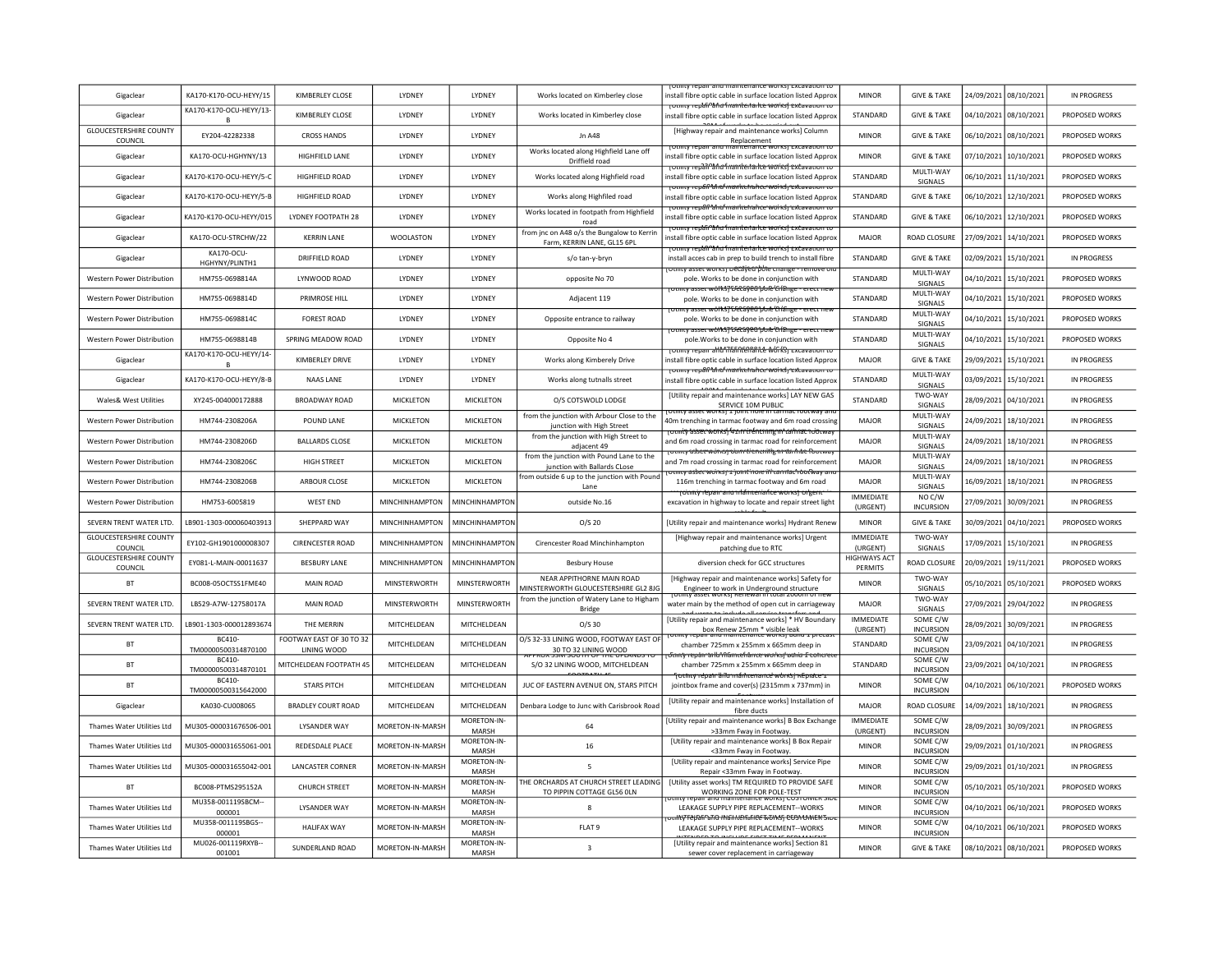| SEVERN TRENT WATER LTD.                         | LB901-1303-000012890835      | <b>WHIPS LANF</b>                                          | <b>WATI FDGF</b>    | NAILSWORTH                | <b>BEHIND THREE CORNERS</b>                                                          | TYPE 4 (UP TO 0.5 MSA) * HV Boundary box Renew                                                                                                                    | <b>IMMFDIATE</b>               | ROAD CLOSURE                  | 28/09/2021 | 30/09/2021 | IN PROGRESS        |
|-------------------------------------------------|------------------------------|------------------------------------------------------------|---------------------|---------------------------|--------------------------------------------------------------------------------------|-------------------------------------------------------------------------------------------------------------------------------------------------------------------|--------------------------------|-------------------------------|------------|------------|--------------------|
|                                                 |                              | SCHOOL HOUSE TO ROSE                                       |                     |                           |                                                                                      | miny renan-and mainréiraife workst insrair municipi                                                                                                               | (URGENT)                       |                               |            |            |                    |
| Gigaclear                                       | KA030-CU006986               | COTTAGE SHORTWOOD                                          | <b>SHORTWOOD</b>    | NAILSWORTH                | School House to Rose Cottage                                                         | and customer connection. Working hours 0800-1700.<br>otmtv repair and rīfāfritērialitē worksi mstairmuitiduc                                                      | MAJOR                          | <b>ROAD CLOSURE</b>           | 22/09/2021 | 30/09/2021 | <b>IN PROGRESS</b> |
| Gigaclear                                       | KA030-CU006990               | NAILSWORTH FOOTPATH 76                                     | NAILSWORTH          | NAILSWORTH                | Shortwood Road to Homefield                                                          | and customer connection. Working hours 0800-1700.                                                                                                                 | MAJOR                          | ROAD CLOSURE                  | 03/10/2021 | 04/10/2021 | PROPOSED WORKS     |
| <b>GLOUCESTERSHIRE COUNTY</b><br>COUNCIL        | EY102-GH1902000007998        | <b>STAR HILL</b>                                           | <b>FOREST GREEN</b> | NAILSWORTH                | NAILSWORTH STAR HILL                                                                 | [Highway repair and maintenance works] install new<br>post and sign_NAILSWORTH                                                                                    | <b>MINOR</b>                   | <b>GIVE &amp; TAKE</b>        | 06/10/2021 | 06/10/2021 | PROPOSED WORKS     |
| Gigaclear                                       | KA030-CU006991               | NAILSWORTH FOOTPATH 18                                     | NAILSWORTH          | NAILSWORTH                | Shortwood Road to Eastview                                                           | and customer connection. Working hours 0800-1700.                                                                                                                 | MAJOR                          | ROAD CLOSURE                  | 05/10/2021 | 06/10/2021 | PROPOSED WORKS     |
| SEVERN TRENT WATER LTD.                         | LB922-5201-000006613411      | ROCKNESS HILL                                              | <b>NAILSWORTH</b>   | <b>NAILSWORTH</b>         | O/S ROCKNESS HILL FARM                                                               | <mark>ा</mark> ਾਦw service cੌ0ੇn ਦਿੰcadif]' " 'wew clean wate<br>Connection * Lay 1 x service pipe from 50mm MDPE                                                 | MAIOR                          | ROAD CLOSURE                  | 05/10/2021 | 07/10/2021 | PROPOSED WORKS     |
| Gigaclear                                       | KA030-CU006988               | FOOTWAY ADJOINING 2 TO<br>18 EVENS HOMEFIELD               | SHORTWOOD           | NAILSWORTH                | Homefield to The Retreat                                                             | otintv rebail ano mairitenante worksrinstairmoniotit<br>and customer connection. Working hours 0800-1700.                                                         | MAJOR                          | <b>ROAD CLOSURE</b>           | 06/10/2021 | 07/10/2021 | PROPOSED WORKS     |
| Wales& West Utilities                           | XY410-003001621567           | WALKLEY LANE                                               | NAILSWORTH          | NAILSWORTH                | <b>IUNCTION WITH ROCKNESS</b>                                                        | [Remedial works] REPAIRS TO DEFECTIVE<br>REINSTATEMENT (WWU REF:D12994)                                                                                           | <b>MINOR</b>                   | <b>GIVE &amp; TAKE</b>        | 07/10/2021 | 08/10/2021 | PROPOSED REMEDIAL  |
| <b>GLOUCESTERSHIRE COUNTY</b><br>COUNCIL        | EY081-L-MAIN-00011754        | MARKET STREET                                              | NAILSWORTH          | NAILSWORTH                | market st and butcher hills lane                                                     | Nailsworth Summer Fair 7am to 6pm                                                                                                                                 | <b>HIGHWAYS ACT</b><br>PERMITS | <b>ROAD CLOSURE</b>           | 09/10/2021 | 09/10/2021 | PROPOSED WORKS     |
| Gigaclear                                       | KA030-CU006981               | ROCKNESS HILL                                              | NAILSWORTH          | NAILSWORTH                | Horsley Road to Pike Lane                                                            | otility repair and maintenance works) install multique<br>and customer connection. Working hours 0800-1700.                                                       | MAJOR                          | ROAD CLOSURE                  | 16/09/2021 | 11/10/2021 | PROPOSED WORKS     |
| Gigaclear                                       | KA030-CU006989               | SHORTWOOD ROAD TO                                          | <b>SHORTWOOD</b>    | NAILSWORTH                | Shortwood Road to Homefield                                                          | otmty repair and maintenahte worksj mstan muitiduc<br>and customer connection. Working hours 0800-1700.                                                           | MAIOR                          | <b>ROAD CLOSURE</b>           | 07/10/2021 | 11/10/2021 | PROPOSED WORKS     |
| Gigaclear                                       | KA030-CU008076               | NAILSWORTH FOOTPATH 58                                     | NAILSWORTH          | NAILSWORTH                | Junction With 300265 Box To George Street<br>to Outside Hollow Stone                 | [Utility repair and maintenance works] Rod, Rope,<br>subduct, cable and splice- non excavation                                                                    | MAJOR                          | ROAD CLOSURE                  | 04/10/2021 | 11/10/2021 | PROPOSED WORKS     |
| Wales& West Utilities                           | XY410-003001521261           | CHURCHILL ROAD                                             | NAILSWORTH          | NAILSWORTH                | 0/S NO. 2 - 0/S NO. 38 - 0/S NO. 81                                                  | OF OLD METALLIC GAS MAINS WITH NEW PLASTIC                                                                                                                        | MAJOR                          | <b>GIVE &amp; TAKE</b>        | 25/08/2021 | 12/10/2021 | <b>IN PROGRESS</b> |
| Wales& West Utilities                           | XY410-003001521264           | CHURCHILL CLOSE                                            | NAILSWORTH          | NAILSWORTH                | JUNC CHURCHILL ROAD - O/S NO. 6                                                      | MAINY LEDA PENTINATRENATEE WORSPKE PEACE SYRI<br>OF OLD METALLIC GAS MAINS WITH NEW PLASTIC                                                                       | MAJOR                          | <b>GIVE &amp; TAKE</b>        | 25/08/2021 | 12/10/2021 | <b>IN PROGRESS</b> |
| Gigaclear                                       | KA030-CU006995               | WALKLEY LANE                                               | NAILSWORTH          | NAILSWORTH                | Rockness Hill to Ragnal Lane                                                         | ut Mtv redamant man iterance works not can find that to<br>and customer connection. Working hours 0800-1700.                                                      | MAJOR                          | <b>ROAD CLOSURE</b>           | 08/10/2021 | 12/10/2021 | PROPOSED WORKS     |
| Gigaclear                                       | KA030-CU006992               | THE BLUFF                                                  | WALKLEY WOOD        | NAILSWORTH                | Shortwood Road to Eastview                                                           | <u>otility repair and itfäfnfenahfé worksi install multique</u><br>and customer connection. Working hours 0800-1700.                                              | MAJOR                          | ROAD CLOSURE                  | 09/10/2021 | 12/10/2021 | PROPOSED WORKS     |
| <b>GLOUCESTERSHIRE COUNTY</b><br><b>COUNCIL</b> | EY099-S50-00906              | NORTONWOOD                                                 | <b>FOREST GREEN</b> | NAILSWORTH                | adjacent 65                                                                          | New foul water connection, Contractor: Cossman<br>Construction Itd                                                                                                | STANDARD                       | <b>GIVE &amp; TAKE</b>        | 04/10/2021 | 15/10/2021 | PROPOSED WORKS     |
| Gigaclear                                       | KA030-CU006982               | <b>ROCKNESS</b>                                            | WALKLEY WOOD        | NAILSWORTH                | Rockness to Pike Lane House                                                          | <del>otility repair and maintenance won</del><br>and customer connection. Working hours 0800-1700.                                                                | MAIOR                          | ROAD CLOSURE                  | 26/09/2021 | 15/10/2021 | PROPOSED WORKS     |
| Gigaclear                                       | KA030-CU006983               | SHORTWOOD ROAD                                             | WALKLEY WOOD        | NAILSWORTH                | Pike Lane House to Fairfield House                                                   | otility repair and mamberiance works i install multique<br>and customer connection. Working hours 0800-1700.                                                      | MAJOR                          | <b>ROAD CLOSURE</b>           | 02/10/2021 | 18/10/2021 | PROPOSED WORKS     |
| Gigaclear                                       | KA030-CU006984               | SHORTWOOD ROAD                                             | NAILSWORTH          | NAILSWORTH                | Fairfield House to Waghill Cottages                                                  | otmty repair and niamtenahCe worksj mstan muitiduc<br>and customer connection. Working hours 0800-1700.                                                           | MAJOR                          | <b>ROAD CLOSURE</b>           | 08/10/2021 | 19/11/202  | PROPOSED WORKS     |
| <b>GLOUCESTERSHIRE COUNTY</b><br>COUNCIL        | EY050-SDC/180121             | RINGFIELD CLOSE                                            | NAILSWORTH          | NAILSWORTH                | ringfield close                                                                      | construction of new houses by beard construction on<br>behalf of SDC                                                                                              | MAJOR                          | ROAD CLOSURE                  | 18/01/2021 | 23/12/2021 | <b>IN PROGRESS</b> |
| Wales& West Utilities                           | XY410-003001521261/999       | CHURCHILL ROAD                                             | NAILSWORTH          | NAILSWORTH                | SIDE OF 40 CHURCHILL ROAD                                                            | [Utility repair and maintenance works] WELFARE UNIT<br>LOCATION                                                                                                   | MAIOR                          | NO C/W<br><b>INCURSION</b>    | 07/09/2021 | 03/02/2022 | <b>IN PROGRESS</b> |
| <b>GLOUCESTERSHIRE COUNTY</b><br>COUNCIL        | EY102-GH1902000007294        | <b>GRANGE HILL</b>                                         | <b>NAUNTON</b>      | NAUNTON                   | NAUNTON : GRANGE HILL                                                                | of pipe in verge. To install concrete chamber above                                                                                                               | MAIOR                          | <b>ROAD CLOSURE</b>           | 01/10/2021 | 05/10/2021 | PROPOSED WORKS     |
| <b>BT</b>                                       | BC008-SSBMS11230SEPRG        | <b>CHURCH STREET</b>                                       | <b>NEWENT</b>       | NEWENT                    | OS DP 15 13 CHURCH STREET NEWENT<br>GLOUCESTERSHIRE GL18 1AA                         | <del>unitV repair arlia maintenatice WORSI Access l'o</del><br>Underground structure - cabling for new customer                                                   | <b>MINOR</b>                   | TWO-WAY<br>SIGNALS            | 30/09/2021 | 30/09/2021 | PROPOSED WORKS     |
| SEVERN TRENT WATER LTD.                         | LB901-1303-000012875255      | WOOD TO JUNCTION WITH                                      | NEWLAND             | NEWLAND                   | O/S BIRCHAMP COTTAGE                                                                 | [Utility repair and maintenance works] Boundary box<br>Install & tap main for logg                                                                                | <b>MINOR</b>                   | TWO-WAY<br>SIGNALS            | 28/09/2021 | 30/09/2021 | <b>IN PROGRESS</b> |
| <b>GLOUCESTERSHIRE COUNTY</b>                   | EY102-GH1901000005705        | ĸIJ <del>ĂIJĦŔŨŴĨŴŨŴŔĨ'nĦ</del><br>FARM TO JUNCTION AT THE | <b>FLAXLEY</b>      | NEWNHAM                   | For the attention of Ali Jackson : Whole of                                          | [Highway repair and maintenance works] Pre Surface                                                                                                                | MAJOR                          | ROAD CLOSURE                  | 22/09/2021 | 30/09/2021 | <b>IN PROGRESS</b> |
| COUNCIL<br>SEVERN TRENT WATER LTD.              | LB906-0000-                  | <b>DEAN ROAD</b>                                           | NEWNHAM             | NEWNHAM                   | gloucestershire, for mass orders only.<br>ON FOOTWAY OUTSIDE NUMBER 4 PENBY          | Dressing Patching Monk Hill Farm Newnham 807118<br>Otility repair and maintenance works) install externa<br>neter in boundary box at depth of under 1.5 meters by | <b>MINOR</b>                   | NO C/W                        | 07/10/2021 | 07/10/2021 | PROPOSED WORKS     |
|                                                 | 0000800099700                |                                                            |                     |                           | LAWN                                                                                 | [Utility repair and maintenance works] Instalation of                                                                                                             |                                | <b>INCURSION</b><br>MULTI-WAY |            |            |                    |
| Gigaclear                                       | KA030-CU008242               | <b>HIGH STREET</b>                                         | <b>NEWNHAM</b>      | NEWNHAM                   | Beeches Road to St Peters Church<br>Millman's Farm, Southend to T-Junction at        | Fibre Optic Ducting and Chambers<br>[Utility repair and maintenance works] Excavating in                                                                          | MAIOR                          | SIGNALS<br>MULTI-WAY          | 27/09/2021 | 15/10/2021 | PROPOSED WORKS     |
| Gigaclear                                       | KA030-CU008744<br>BC410-     | WOTTON ROAD                                                | NORTH NIBI FY       | NORTH NIBI FY             | Stumpwell Lane                                                                       | verge to locate and repair customer microduct fault                                                                                                               | <b>MINOR</b>                   | <b>SIGNALS</b>                | 30/09/2021 | 04/10/2021 | PROPOSED WORKS     |
| <b>BT</b>                                       | TM00000500306629800          | <b>SMARTS GREEN</b>                                        | NORTH NIBLEY        | NORTH NIBLEY              | O/S FARMFIELDS, ON, SMARTS GREEN<br>III WEST FRUM LISLE CUTTAGE, UN. 4104            | [Utility repair and maintenance works] Replace 1<br>existing pole                                                                                                 | <b>MINOR</b>                   | NO C/W<br><b>INCURSION</b>    | 08/10/2021 | 12/10/2021 | PROPOSED WORKS     |
| <b>BT</b>                                       | BC410<br>TM00000500306630400 | 41648 THE STREET TO BUSH<br>STREET FARM NORTH NIBLEY       | NORTH NIBLEY        | <b>NORTH NIBLEY</b>       | THE STREET TO BUSH STREET FARM NORTH                                                 | [Utility repair and maintenance works] Replace 1<br>existing pole<br>אומודות engitway repair and maintenance works                                                | <b>MINOR</b>                   | NO C/W<br><b>INCURSION</b>    | 08/10/2021 | 12/10/2021 | PROPOSED WORKS     |
| <b>GLOUCESTERSHIRE COUNTY</b><br>COUNCIL        | EY102-GH1901000005710        | <b>AMPNEY LANE</b>                                         | NORTHWOOD GREEN     | <b>NORTHWOOD</b><br>GREEN | For the attention of Ali Jackson: Whole of<br>gloucestershire, for mass orders only. | Dressing Patching Ampney Green Northwood Green                                                                                                                    | MAJOR                          | <b>ROAD CLOSURE</b>           | 30/09/2021 | 30/09/2021 | PROPOSED WORKS     |
| <b>GLOUCESTERSHIRE COUNTY</b><br>COUNCIL        | EY102-GH1901000005708        | <b>WINTLES LANE</b>                                        | NORTHWOOD GREEN     | NORTHWOOD<br>GREEN        | For the attention of Ali Jackson: Whole of<br>gloucestershire, for mass orders only  | enterne שמחושות and manitenance works ו Pre<br>Dressing Patching Wintles Lane Northwood Green                                                                     | MAJOR                          | ROAD CLOSURE                  | 30/09/2021 | 30/09/2021 | PROPOSED WORKS     |
| Gigaclear                                       | KA080-GC/09407126            | MAIN ROAD                                                  | ODDINGTON           | ODDINGTON                 | CW. FW & VERGE from junction with Back<br>Lane to junction with Broadwell Road       | [Utility repair and maintenance works] Installation of<br>Gigaclear infrastructure                                                                                | <b>STANDARD</b>                | MULTI-WAY<br><b>SIGNALS</b>   | 24/09/2021 | 01/10/2021 | IN PROGRESS        |
| Western Power Distribution                      | HM753-2316396                | <b>BFFCH LANF</b>                                          | <b>PAINSWICK</b>    | <b>PAINSWICK</b>          | Outside Beech Farm Buildings                                                         | [New service connection] 11m trenching in tarmac road<br>for new supply                                                                                           | <b>STANDARD</b>                | SOME C/W<br><b>INCURSION</b>  | 24/09/2021 | 30/09/2021 | IN PROGRESS        |
| <b>GLOUCESTERSHIRE COUNTY</b><br>COUNCIL        | EY050-LURSB915022            | <b>STROUD ROAD</b>                                         | PAINSWICK           | PAINSWICK                 | from junction of Wragg castle lane 200m<br>North                                     | Ash dieback tree works                                                                                                                                            | <b>STANDARD</b>                | TWO-WAY<br>SIGNALS            | 04/10/2021 | 08/10/2021 | PROPOSED WORKS     |
| <b>GLOUCESTERSHIRE COUNTY</b><br>COUNCIL        | EY102-GH1902000007612        | <b>GREENHOUSE LANE</b>                                     | PAINSWICK           | PAINSWICK                 | $MIR$ and $MIR$ and $MIR$ and $MIR$<br>Painswick, Brickwork Repairs - (2021 / 2022)  | [Highway repair and maintenance works] Culvert<br>repair. Brookhouse Mill PAINSWICK                                                                               | MAJOR                          | <b>ROAD CLOSURE</b>           | 05/10/2021 | 09/11/2021 | PROPOSED WORKS     |
| Thames Water Utilities Ltd                      | MU305-000031636662-001       | <b>BROOKSIDE</b>                                           | PAXFORD             | <b>PAXFORD</b>            | $\overline{7}$                                                                       | [Utility repair and maintenance works] B Box Repair<br><33mm Fway in Footway.                                                                                     | <b>MINOR</b>                   | SOME C/W<br><b>INCURSION</b>  | 30/09/2021 | 04/10/2021 | PROPOSED WORKS     |
|                                                 |                              |                                                            |                     |                           |                                                                                      |                                                                                                                                                                   |                                |                               |            |            |                    |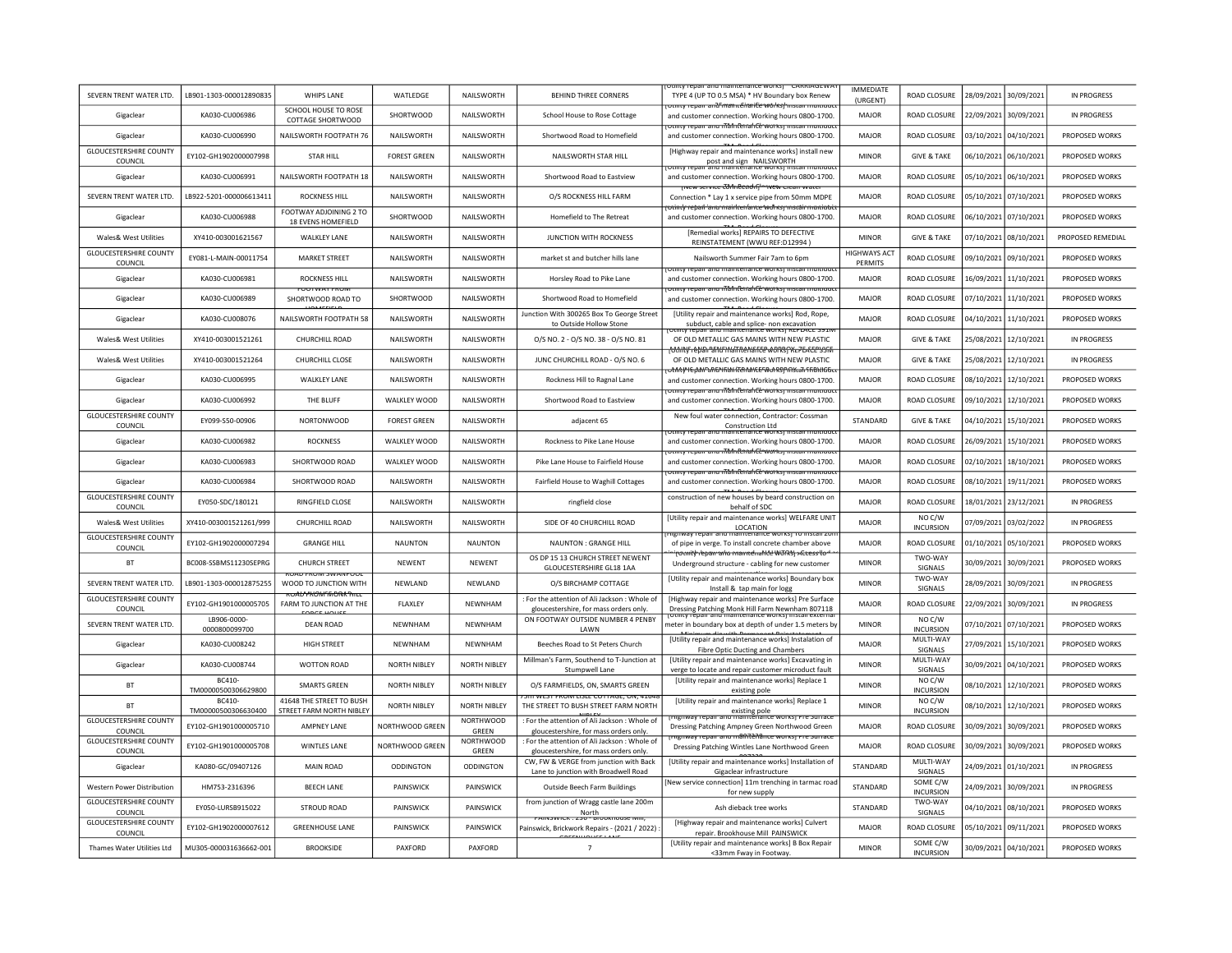|                                          |                               |                                                |                    |                      |                                                                                     | EW SERVICE CONNECTION LAT AND CONNECT NE                                                                                              |                                 |                              |            |            |                    |
|------------------------------------------|-------------------------------|------------------------------------------------|--------------------|----------------------|-------------------------------------------------------------------------------------|---------------------------------------------------------------------------------------------------------------------------------------|---------------------------------|------------------------------|------------|------------|--------------------|
| Thames Water Utilities Ltd               | MU306-000811377240040-<br>001 | COPSE LAYBY TO WELSH WAY                       | PERROTTS BROOK     | PERROTTS BROOK       | Parrotts Brook House GL7 7BS                                                        | MAIN in Carriageway. Our intention is to completet he                                                                                 | <b>STANDARD</b>                 | MULTI-WAY<br>SIGNALS         | 21/09/2021 | 06/10/2021 | IN PROGRESS        |
| <b>GLOUCESTERSHIRE COUNTY</b><br>COUNCIL | EY030-LURSB600093             | ROAD TO PRIORY ESTATE                          | POULTON            | POULTON              | Outside Priory Court                                                                | TM for resurfacing of private road and junction with<br>highway                                                                       | <b>MINOR</b>                    | STOP/GO BOARDS               | 07/10/2021 | 09/10/2021 | PROPOSED WORKS     |
| <b>GLOUCESTERSHIRE COUNTY</b><br>COUNCIL | EY030-1268/GRIDSERVE          | WITPIT LANE                                    | PRESTON            | PRESTON              | East side of Witpit Lane                                                            | Construction of Solar Farm                                                                                                            | <b>MAJOR</b>                    | ROAD CLOSURE                 | 04/05/2021 | 30/11/2021 | IN PROGRESS        |
| <b>GLOUCESTERSHIRE COUNTY</b><br>COUNCIL | EY102-GH1902000007690         | RODLEY COURT ROAD                              | <b>RODLEY</b>      | RODLEY               | RODLEY: rodley court road, rodley.: RODLEY<br><b>COURT ROAD</b>                     | [Highway repair and maintenance works] Drainage<br>RODLEY                                                                             | MAJOR                           | ROAD CLOSURE                 | 27/09/2021 | 30/09/2021 | <b>IN PROGRESS</b> |
| Gigaclear                                | KA030-CU008131                | PLUDDS COURT ROAD                              | THE PLUDDS         | RUARDFAN             | High Street to Ruic                                                                 | [Utility repair and maintenance works] Instalation of<br>Fibre Optic Ducting and Chambers TM Long Delays                              | MAIOR                           | <b>GIVE &amp; TAKE</b>       | 20/09/2021 | 08/10/2021 | PROPOSED WORKS     |
| Gigaclear                                | KA030-CU008132                | ROYAL OAK ROAD                                 | THE PLUDDS         | RUARDEAN             | Junction of Royal Oak Road to Royal Oak<br>House, Royal Oak Road,                   | [Utility repair and maintenance works] Instalation of<br>Fibre Optic Ducting and Chambers TM Long Delays                              | MAIOR                           | <b>GIVE &amp; TAKE</b>       | 20/09/2021 | 08/10/2021 | PROPOSED WORKS     |
| Gigaclear                                | KA030-CU008129                | ASHDENE ROAD                                   | THE PLUDDS         | RUARDEAN             | Pludds Road to Grafton                                                              | [Utility repair and maintenance works] Instalation of<br>Fibre Optic Ducting and Chambers                                             | MAJOR                           | ROAD CLOSURE                 | 20/09/2021 | 08/10/2021 | PROPOSED WORKS     |
| Gigaclear                                | KA030-CU008128                | ASTON BRIDGE ROAD                              | THE PLUDDS         | RUARDEAN             | Hillside to Pludds Road                                                             | [Utility repair and maintenance works] Instalation of<br>Fibre Optic Ducting and Chamber TM Long Delays                               | MAJOR                           | <b>GIVE &amp; TAKE</b>       | 20/09/2021 | 08/10/2021 | PROPOSED WORKS     |
| Gigaclear                                | KA030-CU008133                | <b>HIGH STREET</b>                             | THE PLUDDS         | RUARDEAN             | Pludds Road to Highbeech Road                                                       | [Utility repair and maintenance works] Instalation of<br>Fibre Optic Ducting and Chambers                                             | MAJOR                           | ROAD CLOSURE                 | 07/10/2021 | 15/10/2021 | PROPOSED WORKS     |
| Gigaclear                                | KA030-CU007998                | THE HOLLOW                                     | RUARDEAN HILL      | <b>RUARDEAN HILI</b> | Junc with Spout lane to Highview Road                                               | [Utility repair and maintenance works] Instalation of<br>Fibre Optic Ducting and Chambers                                             | MAJOR                           | ROAD CLOSURE                 | 17/09/2021 | 26/10/2021 | <b>IN PROGRESS</b> |
| Gigaclear                                | KA030-CU007997                | THE HOLLOW                                     | RUARDEAN HILL      | RUARDEAN HILL        | Junc Morse Road to The Hollow                                                       | [Utility repair and maintenance works] Instalation of<br><b>Fibre Optic Ducting and Chambers</b>                                      | MAJOR                           | ROAD CLOSURE                 | 20/09/2021 | 27/10/2021 | <b>IN PROGRESS</b> |
| Gigaclear                                | KA030-CU007999                | SPOUT LANE                                     | RUARDEAN HILL      | RUARDEAN HILL        | Junc The Hollow to Outside Woodyatts                                                | [Utility repair and maintenance works] Instalation of<br>Fibre Optic Ducting and Chambers                                             | MAJOR                           | <b>ROAD CLOSURE</b>          | 21/09/2021 | 28/10/2021 | <b>IN PROGRESS</b> |
| Gigaclear                                | KA030-CU008737                | THE HOLLOW                                     | RUARDEAN HILL      | RUARDEAN HILL        | Verge on the Hollow to The Hollow J/W High<br>View Road                             | [Utility repair and maintenance works] Storage<br>compound                                                                            | MAJOR                           | NO C/W<br><b>INCURSION</b>   | 21/09/2021 | 04/01/2022 | <b>IN PROGRESS</b> |
| Wales& West Utilities                    | XY244-004000173351            | <b>BUCKSHAFT ROAD</b>                          | <b>RUSPIDGE</b>    | RUSPIDGE             | O/S FOREST CROFT                                                                    | [Utility repair and maintenance works] LAY NEW GAS<br>SERVICE 8M PUBLIC                                                               | STANDARD                        | <b>GIVE &amp; TAKE</b>       | 01/10/2021 | 06/10/2021 | PROPOSED WORKS     |
| <b>GLOUCESTERSHIRE COUNTY</b><br>COUNCIL | EY010-NRS-S278-FREE6836B      | <b>BUCKSHAFT ROAD</b>                          | <b>RUSPIDGE</b>    | <b>RUSPIDGE</b>      | outside former school, junction with St<br>Whites Road                              | Widen paths and improve visibility splay, Contractor:<br>MF Freeman<br>Thamteriance work                                              | MAJOR                           | MULTI-WAY<br>SIGNALS         | 27/09/2021 | 15/10/2021 | PROPOSED WORKS     |
| <b>GLOUCESTERSHIRE COUNTY</b><br>COUNCIL | EY102-GH1902000008452         | <b>PROSZ LUWER FAR</b><br>SAINTBURY TO PARSONS | SAINTBURY          | SAINTBURY            | SAINTBURY B4632 LOWER FARM SAINTBURY<br>TO PARSONS LANE WESTON SUB EDGE             | Issues - Please arrange for this sign to be replaced:-                                                                                | <b>MINOR</b>                    | TWO-WAY<br>SIGNALS           | 30/09/2021 | 01/10/2021 | PROPOSED WORKS     |
| Thames Water Utilities Ltd               | MU305-000031635559-001        | SAPPERTON FOOTPATH 27                          | SAPPERTON          | SAPPERTON            | UPPER DORVAL HOUSE                                                                  | [Utility repair and maintenance works] Service Pipe<br>Repair <33mm Cway in Carriageway                                               | <b>MINOR</b>                    | SOME C/W<br><b>INCURSION</b> | 06/10/2021 | 08/10/2021 | PROPOSED WORKS     |
| <b>BT</b>                                | BC418-DBWSWCPNTD4T            | <b>SAXON PLACE</b>                             | SEDBURY            | SEDBURY              | OUTSIDE 3 SAXON PL, SEDBURY                                                         | <b>IUtility repair and maintenance works] MJ Quinn to</b><br>rebuild jointing box                                                     | <b>MINOR</b>                    | SOME C/W<br><b>INCURSION</b> | 30/09/2021 | 04/10/2021 | PROPOSED WORKS     |
| Wales& West Utilities                    | XY221-004000173297            | <b>BEACHLEY ROAD</b>                           | SEDBURY            | SEDBURY              | <b>OUTSIDE NUMBER 59</b>                                                            | [Utility repair and maintenance works] NEW LAY<br>SERVICE 1M PUBLIC                                                                   | <b>MINOR</b>                    | SOME C/W<br><b>INCURSION</b> | 01/10/2021 | 05/10/2021 | PROPOSED WORKS     |
| <b>BT</b>                                | BC008-30SEPSS1FKM76A          | ROAD FROM B4070 TO SAM<br>SCOTTS SHEEPSCOMBE   | <b>JACKS GREEN</b> | SHEEPSCOMBE          | opmig nouse on cyprus cottage it<br>Sam Scotts Sheepscombe to outside               | <b>WINSTORICA IME</b><br>overhead structure - Customer out of service fault                                                           | IMMEDIATE<br>(URGENT)           | ROAD CLOSURE                 | 29/09/2021 | 30/09/2021 | <b>IN PROGRESS</b> |
| <b>BT</b>                                | BC008-30SEPSS1FKM76B          | CYPRUS COTTAGE TO SAM<br>SCOTTS SHEEPSCOMBE    | SHEEPSCOMBE        | SHEEPSCOMBE          | <del>om Spring House on Cyprus Cottage n</del><br>Sam Scotts Sheepscombe to outside | <del>roulity asset works juanety for Engliteer to work h</del> i<br>overhead structure - Customer out of service fault                | IMMEDIATE<br>(URGENT)           | ROAD CLOSURE                 | 29/09/2021 | 30/09/2021 | <b>IN PROGRESS</b> |
| Gigaclear                                | KAORO<br>GC/C221001/S406953B  | <b>LONGRIDGE</b>                               | SHEEPSCOMBE        | SHEEPSCOMBE          | CW V FROM SOUTH OF THE GABLES TO<br>FIFI DWAYS                                      | [Utility repair and maintenance works] Locating and<br>resolving blockages                                                            | <b>MINOR</b>                    | SOME C/W<br><b>INCURSION</b> | 01/10/2021 | 05/10/2021 | PROPOSED WORKS     |
| <b>GLOUCESTERSHIRE COUNTY</b><br>COUNCIL | EY102-GH1902000007654         | KILHAM LANE                                    | SHIPTON OLIFFE     | SHIPTON OLIFFE       | SHIPTON OLIFFE: By Kilham Lane ford:<br>KILHAM LANE                                 | [Highway repair and maintenance works] Repair Post<br>and rail fence SHIPTON OLIFFE                                                   | MAJOR                           | <b>ROAD CLOSURE</b>          | 08/10/2021 | 08/10/2021 | PROPOSED WORKS     |
| Thames Water Utilities Ltd               | MU305-000031678959-001        | <b>ASHTON ROAD</b>                             | SIDDINGTON         | SIDDINGTON           | MOAT COTTAGE, 17 ASHTON ROAD, GL7<br>6DH                                            | [Utility repair and maintenance works] Serv Pipe Relay<br>Ex Fitting Sz X Cway & Fway in Carriageway.                                 | <b>IMMEDIATE</b><br>(EMERGENCY) | TWO-WAY<br>SIGNALS           | 29/09/2021 | 01/10/2021 | <b>IN PROGRESS</b> |
| <b>GLOUCESTERSHIRE COUNTY</b><br>COUNCIL | EY030-NRS-RSB-<br>RYDON13508  | <b>CIRENCESTER ROAD</b>                        | SIDDINGTON         | SIDDINGTON           | approx 100m north-west of garden centre<br>entrance                                 | Excavation in private verge for works associated with<br>new site, Contractor: G Works, Promoter: Rydons                              | STANDARD                        | NO C/W<br><b>INCURSION</b>   | 04/10/2021 | 15/10/2021 | PROPOSED WORKS     |
| SEVERN TRENT WATER LTD.                  | LB901-1303-000012888847       | TUDOR ARMS TO WILD<br><b>GOOSE LODGE</b>       | SHEPHERDS PATCH    | <b>SLIMBRIDGE</b>    | O/S WATERSIDE                                                                       | [Utility repair and maintenance works] HV Bbox Install<br>25mm and Meter                                                              | <b>MINOR</b>                    | SOME C/W<br><b>INCURSION</b> | 29/09/2021 | 01/10/2021 | <b>IN PROGRESS</b> |
| Gigaclear                                | KA030-CU008806                | OAKWOOD ROAD                                   | <b>SLING</b>       | SLING                | From o/s Mirror, Mirror hair salon to<br>Junction of Gorse Lane                     | [Utility repair and maintenance works] Road crossing<br>for cable and duct laying and connection work                                 | <b>MINOR</b>                    | TWO-WAY<br><b>SIGNALS</b>    | 29/09/2021 | 01/10/2021 | <b>IN PROGRESS</b> |
| <b>GLOUCESTERSHIRE COUNTY</b><br>COUNCIL | EY102-GH1902000008388         | CHEPSTOW ROAD                                  | SLING              | <b>SLING</b>         | SLING: B4228 Chepstow Road Sling:<br>CHEPSTOW ROAD                                  | [Highway repair and maintenance works] Pre SD<br>patching SLING                                                                       | MAJOR                           | ROAD CLOSURE                 | 04/10/2021 | 04/10/2021 | PROPOSED WORKS     |
| Gigaclear                                | KA030-CU007923                | OAKWOOD ROAD                                   | <b>SLING</b>       | <b>SLING</b>         | Mirror Mirror hair Salon to Chepstow Road                                           | [Utility repair and maintenance works] Instalation of<br>Fibre Optic Ducting and Chambers TM Long Delays                              | MAJOR                           | <b>GIVE &amp; TAKE</b>       | 27/09/2021 | 08/10/2021 | <b>IN PROGRESS</b> |
| Gigaclear                                | KA030-CU007924                | CHEPSTOW ROAD                                  | SLING              | SLING                | 1 Burnt Houses to Oakleigh                                                          | [Utility repair and maintenance works] Instalation of<br>Fibre Optic Ducting and Chambers                                             | STANDARD                        | MULTI-WAY<br>SIGNALS         | 28/09/2021 | 11/10/2021 | <b>IN PROGRESS</b> |
| Gigaclear                                | KA030-CU007926                | LAURELDENE                                     | <b>SLING</b>       | SLING                | Laureldene Full Length                                                              | [Utility repair and maintenance works] Instalation of<br>Fibre Optic Ducting and Chambers                                             | MAJOR                           | <b>GIVE &amp; TAKE</b>       | 30/09/2021 | 18/10/2021 | PROPOSED WORKS     |
| Gigaclear                                | KA030-CU007925                | <b>GORSE LANE</b>                              | <b>SLING</b>       | SLING                | Gorse lane Full Length                                                              | [Utility repair and maintenance works] Instalation of<br>Fibre Optic Ducting and Chambers Long Delays                                 | MAJOR                           | <b>GIVE &amp; TAKE</b>       | 30/09/2021 | 18/10/2021 | PROPOSED WORKS     |
| Gigaclear                                | KA030-CU008098                | MARSH HILL                                     | <b>SLING</b>       | <b>SLING</b>         | O/s BrambleCottage in the Layby                                                     | [Utility repair and maintenance works] Storage<br>compound<br>ew service connection i write Piot 1, 1x32mm BP 11                      | MAIOR                           | NO C/W<br><b>INCURSION</b>   | 14/05/2021 | 24/12/2021 | IN PROGRESS        |
| Thames Water Utilities Ltd               | MU306-000811295330055-<br>001 | <b>SILVER STREET</b>                           | SOUTH CERNEY       | SOUTH CERNEY         | Barn at Berry Farm, Silver Street, Cirencester,<br>GL7 5TR                          | Single in Carriageway. Our intention is tocomplete the                                                                                | STANDARD                        | TWO-WAY<br>SIGNALS           | 30/09/2021 | 30/09/2021 | <b>IN PROGRESS</b> |
| <b>GLOUCESTERSHIRE COUNTY</b><br>COUNCIL | EY102-GH1902000007653         | 3/161 MAIN ROAD THROUGH<br>SOUTHROP            | SOUTHROP           | SOUTHROP             | SOUTHROP: Main road near ditch: 3/161<br>MAIN ROAD THROUGH SOUTHROP                 | [Highway repair and maintenance works] Replace Post<br>and rail fence SOUTHROP<br>rouliuv repair and maintenance worksi excavation to | MAJOR                           | ROAD CLOSURE                 | 06/10/2021 | 07/10/2021 | PROPOSED WORKS     |
| Gigaclear                                | KA170-OCU-STBYY-18-00         | FOOTWAY FROM ST BRUELS<br>CLOSE TO EAST STREET | <b>ST BRIAVELS</b> | <b>ST BRIAVELS</b>   | In footway off St Bruels Close near no 4                                            | install fibre optic cable in surface location listed Approx<br>totmty repail and manitehance worksj Excavation to                     | <b>MINOR</b>                    | NO C/W<br><b>INCURSION</b>   | 16/09/2021 | 30/09/2021 | <b>IN PROGRESS</b> |
| Gigaclear                                | KA170-OCU-STBYY-18-018        | ST BRUELS CLOSE                                | <b>ST BRIAVELS</b> | <b>ST BRIAVELS</b>   | WORKS LOCATED IN ST BRUELS CLOSE                                                    | install fibre optic cable in surface location listed Approx<br>Totmty repair and maintenance works) Extavation to                     | MAJOR                           | <b>GIVE &amp; TAKE</b>       | 13/09/2021 | 01/10/2021 | <b>IN PROGRESS</b> |
| Gigaclear                                | KA170-OCU-STBYY-16-16         | <b>BARROWELL LANE</b>                          | <b>ST BRIAVELS</b> | <b>ST BRIAVELS</b>   | Wrosk located from Castle crescent jnc to<br>hewelsfield lane                       | install fibre optic cable in surface location listed Approx                                                                           | <b>MINOR</b>                    | ROAD CLOSURE                 | 30/09/2021 | 01/10/2021 | IN PROGRESS        |
|                                          |                               |                                                |                    |                      |                                                                                     |                                                                                                                                       |                                 |                              |            |            |                    |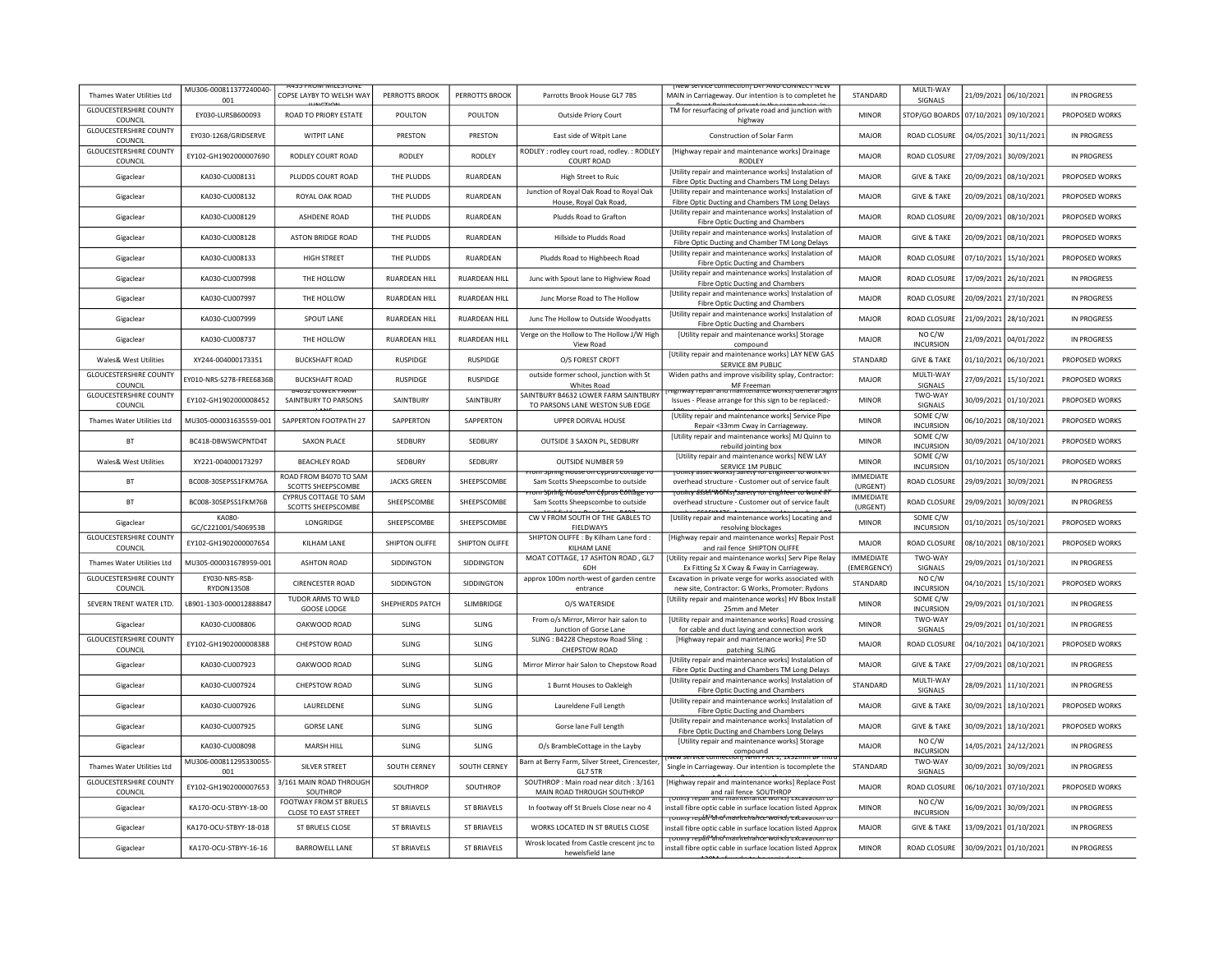| Gigaclear                                  | KA170-OCU-STBYY-16-18         | CASTLE CRESCENT                                                      | ST BRIAVELS        | ST BRIAVELS          | WORKS LOCATED IN CASITE CRESCENT                                                    | install fibre optic cable in surface location listed Approx                                                                      | MAIOR                           | <b>GIVE &amp; TAKE</b>       | 10/09/2021 | 04/10/2021 | IN PROGRESS           |
|--------------------------------------------|-------------------------------|----------------------------------------------------------------------|--------------------|----------------------|-------------------------------------------------------------------------------------|----------------------------------------------------------------------------------------------------------------------------------|---------------------------------|------------------------------|------------|------------|-----------------------|
| SEVERN TRENT WATER LTD.                    | LB901-1303-000012893848       | <b>MORK ROAD</b>                                                     | <b>ST BRIAVELS</b> | <b>ST BRIAVELS</b>   | OUTSIDE HUMPHREYS LODGE                                                             | roumuv rebâtî and mamuenance worksr<br>Rebuild chamber * Job in Carriageway (10mm Bitmac                                         | <b>MINOR</b>                    | <b>GIVE &amp; TAKE</b>       | 04/10/2021 | 06/10/2021 | PROPOSED WORKS        |
| Gigaclear                                  | KA170-OCU-STBYY-4             | HEWELSFIELD LANE                                                     | <b>ST BRIAVELS</b> | <b>ST BRIAVELS</b>   | Along Hewelsfield lane                                                              | rounty repair and maniteriance works; excavation pie<br>trench and install main ducts between CHA07 and                          | MAJOR                           | ROAD CLOSURE                 | 13/07/2021 | 08/10/2021 | <b>IN PROGRESS</b>    |
| Gigaclear                                  | KA170-OCU-STBYY-2             | <b>EAST STREET</b>                                                   | <b>ST BRIAVELS</b> | <b>ST BRIAVELS</b>   | Works from jnc along East street.                                                   | <u>וסמוונץ וכטמו מוזם והמוונכו החליכי שטוגאן בגנמיממטורט</u><br>install fibre optic cable in surface location listed Approx      | STANDARD                        | ROAD CLOSURE                 | 04/10/2021 | 15/10/2021 | PROPOSED WORKS        |
| Gigaclear                                  | KA170-OCU-STBYY-9             | SHOPHOUSE FARM TO                                                    | <b>STOWE GREEN</b> | <b>ST BRIAVELS</b>   | WORKS ALONG ROAD FROM JUNCTION AT<br>SHOPHOUSE FARM TO STOWE GREEN FARM             | <u>וסמוונץ וכולה "and firamterialite works באלמיממטורמ</u><br>install fibre optic cable in surface location listed Approx        | <b>MAJOR</b>                    | MULTI-WAY<br>SIGNALS         | 17/09/2021 | 15/10/2021 | <b>IN PROGRESS</b>    |
| Western Power Distribution                 | HM755-2318605                 | ᡕᠣ <del>ᡘᠯᡘᢂ᠋᠖᠗ᡗ᠖</del> ᠰᢗᡏ <b>ᡤ᠐ᠰ</b> ᡃᢆ᠇<br>ALL SAINTS TO JUNCTION | <b>STAUNTON</b>    | <b>STAUNTON</b>      | Opposite Belmont                                                                    | [Utility asset works] 1 joint hole in tarmac footway and<br>21m trenching in tarmac road for cable diversion                     | <b>STANDARD</b>                 | STOP/GO BOARDS               | 28/09/2021 | 07/10/2021 | IN PROGRESS           |
| <b>GLOUCESTERSHIRE COUNTY</b><br>COUNCIL   | EY102-GH1901000007999         | <del>wan MYTU MNC mwa</del><br>ALL SAINTS TO JUNCTION                | <b>STAUNTON</b>    | <b>STAUNTON</b>      | <b>Staunton Road</b>                                                                | [Highway repair and maintenance works] Sinkhole /<br>drainage                                                                    | <b>IMMEDIATE</b><br>(URGENT)    | <b>GIVE &amp; TAKE</b>       | 18/08/2021 | 15/10/2021 | <b>IN PROGRESS</b>    |
| <b>GLOUCESTERSHIRE COUNTY</b><br>COUNCIL   | EY204-47379902                | <b> riviti jonC1fon wm</b><br>THE BRANCH TO STEAM                    | <b>STEAM MILLS</b> | <b>STEAM MILLS</b>   | SO 17 ADJ to JN                                                                     | [Highway repair and maintenance works] New Column<br>Installation                                                                | <b>MINOR</b>                    | <b>GIVE &amp; TAKE</b>       | 06/10/2021 | 08/10/2021 | PROPOSED WORKS        |
| <b>GLOUCESTERSHIRE COUNTY</b><br>COUNCIL   | EY102-GH1902000008377         | <b>HIGH STREET</b>                                                   | STONEHOUSE         | STONEHOUSE           | STONEHOUSE HIGH STREET                                                              | [Highway repair and maintenance works] Footway and<br>carriageway improvements STONEHOUSE                                        | IMMEDIATE<br>(URGENT)           | <b>GIVE &amp; TAKE</b>       | 22/09/2021 | 01/10/2021 | <b>IN PROGRESS</b>    |
| Western Power Distribution                 | HM753-0704277                 | <b>VERNEY ROAD</b>                                                   | STONEHOUSE         | STONEHOUSE           | Outside Glenavon/Brooklyn                                                           | [Utility asset works] Decayed pole change - erect new<br>pole                                                                    | <b>MINOR</b>                    | SOME C/W<br><b>INCURSION</b> | 30/09/2021 | 01/10/2021 | PROPOSED WORKS        |
| Wales& West Utilities                      | XY243-009500014326            | <b>RYELANDS ROAD</b>                                                 | STONEHOUSE         | STONEHOUSE           | $O/S$ 101                                                                           | [Utility repair and maintenance works] SERVICE<br>DISCONNECTION 1M PUBLIC                                                        | <b>MINOR</b>                    | <b>GIVE &amp; TAKE</b>       | 30/09/2021 | 04/10/2021 | PROPOSED WORKS        |
| Western Power Distribution                 | HM753-6005864                 | PHEASANT MEAD                                                        | STONEHOUSE         | STONEHOUSE           | OUTSIDE 26 PHEASANT MEAD                                                            | excavation in highway to locate and repair LV cable                                                                              | <b>IMMFDIATE</b><br>(URGENT)    | NO C/W<br><b>INCURSION</b>   | 25/09/2021 | 04/10/2021 | <b>IN PROGRESS</b>    |
| Western Power Distribution                 | HM753-6003441                 | OLDENDS LANE                                                         | STONEHOUSE         | STONEHOUSE           | outside Fairview                                                                    | <u>roulity repair and maintenance works rorgen</u><br>excavation in highway to locate and repair street light                    | IMMEDIATE<br>(URGENT)           | NO C/W<br><b>INCURSION</b>   | 28/09/2021 | 04/10/2021 | <b>IN PROGRESS</b>    |
| Netomnia Ltd                               | D2003-LSST69535-B3-B4A        | <b>EBLEY ROAD</b>                                                    | STONEHOUSE         | STONEHOUSE           | O/S 54 Ebley Rd to O/S 355 Westward Road                                            | [Utility asset works] Multiple excavations required to<br>locate & clear blockages in telecoms duct                              | <b>MINOR</b>                    | MULTI-WAY<br>SIGNALS         | 04/10/2021 | 06/10/2021 | PROPOSED WORKS        |
| <b>GLOUCESTERSHIRE COUNTY</b><br>COUNCIL   | EY102-GH1902000008084         | MARTINS TO STANDISH PARK<br>FARM                                     | STANDISH PARK      | STONEHOUSE           | STONEHOUSE: Martins to Standish Park<br>Farm, Standish Park - As per plan : MARTINS | [Highway repair and maintenance works] Patching<br>Standish                                                                      | MAJOR                           | ROAD CLOSURE                 | 06/10/2021 | 06/10/2021 | PROPOSED WORKS        |
| SEVERN TRENT WATER LTD.                    | LB517-A6W-11684001A           | <b>OXLYNCH LANE</b>                                                  | <b>STANDISH</b>    | STONEHOUSE           | Working adjacent to Ivy Cottage.                                                    | [Utility asset works] Disconnection of old PRV and<br>removal of associated chambers.                                            | <b>MINOR</b>                    | SOME C/W<br><b>INCURSION</b> | 05/10/2021 | 07/10/2021 | PROPOSED WORKS        |
| Gigaclear                                  | KA030-CU008225                | <b>AU FRUM STUWFIELL</b><br>ROAD TO JUNCTION WITH                    | STOWFIFLD          | STOWFIFLD            | Junc with Stowfield Rd to Lydbrook Footpath                                         | [Utility repair and maintenance works] Instalation of<br><b>Fibre Optic Ducting and Chambers</b>                                 | MAIOR                           | ROAD CLOSURE                 | 04/10/2021 | 12/11/2021 | PROPOSED WORKS        |
| <b>BT</b>                                  | BC410-<br>TM00000500315878600 | MAUGERSBURY PARK                                                     | STOW-ON-THE-WOLD   | STOW-ON-THE-<br>WOLD | HAZARDOUS SITE S81 REF F02509386 OPP 5<br>ON . MAUGERSBURY PARK                     | <b>IUtility repair and maintenance works] Build 1 precast</b>                                                                    | <b>IMMFDIATE</b><br>(EMERGENCY) | SOME C/W<br><b>INCURSION</b> | 29/09/2021 | 01/10/2021 | <b>IN PROGRESS</b>    |
| Thames Water Utilities Ltd                 | MU305-000031678684-001        | <b>GLEBE CLOSE</b>                                                   | STOW-ON-THE-WOLD   | STOW-ON-THE-<br>WOLD | 18, Glebe Close, Stow on the Wold, GL54 1D.                                         | to 6' Fway in Footway. Our intention is to complete                                                                              | <b>IMMEDIATE</b><br>(URGENT)    | SOME C/W<br><b>INCURSION</b> | 26/09/2021 | 01/10/2021 | <b>IN PROGRESS</b>    |
| Thames Water Utilities Ltd                 | MU305-000031662172-001        | <b>B4450 MARTINS HILL TO</b><br>STOW ROAD JUNCTION                   | STOW-ON-THE-WOLD   | STOW-ON-THE-<br>WOLD | 130M RHS OF FAIR VIEW, B4450 MARTINS<br>HILL TO STOW ROAD                           | [Utility repair and maintenance works] Main Clamp 0 to                                                                           | IMMEDIATE<br>(URGENT)           | SOME C/W<br><b>INCURSION</b> | 29/09/2021 | 01/10/2021 | <b>IN PROGRESS</b>    |
| <b>BT</b>                                  | BC410<br>TM00000500314164900  | WELL LANE                                                            | STOW-ON-THE-WOLD   | STOW-ON-THE-<br>WOLD | JCN WITH LANDGATE MEWS. WELL LANE                                                   | 6' Unmade in Verge<br>chamber 1220mm x 680mm x 1665mm deep in                                                                    | STANDARD                        | SOME C/W<br><b>INCURSION</b> | 30/09/2021 | 11/10/2021 | PROPOSED WORKS        |
| Gigaclear                                  | KA080-GC/09401362             | A436 FROM MAIN ROAD TO<br><b>ODDINGTON ROAD</b>                      | STOW-ON-THE-WOLD   | STOW-ON-THE-<br>WOLD | <b>FW/CW/VERGE THE WHOLE OF USRN</b>                                                | [Utility repair and maintenance works] Installation of<br>Gigaclear Infrastructure                                               | <b>STANDARD</b>                 | MULTI-WAY<br><b>SIGNALS</b>  | 28/09/2021 | 11/10/2021 | PROPOSED WORKS        |
| Thames Water Utilities Ltd                 | MU306-<br>J528CHESERTONTP05-  | <b>GLOUCESTER ROAD</b>                                               | <b>STRATTON</b>    | <b>STRATTON</b>      | One trial hole located in the carriageway.                                          | equired to prove the live and levels of existing services                                                                        | <b>MINOR</b>                    | TWO-WAY<br>SIGNALS           | 28/09/2021 | 30/09/2021 | <b>IN PROGRESS</b>    |
| SCOTTISH& SOUTHERN<br>ELECTRICITY NETWORKS | LP151-S30005686               | TINGLESFIELD                                                         | <b>STRATTON</b>    | <b>STRATTON</b>      | O/S <sub>21</sub>                                                                   | <del>oulitv rebair arlu maintehance worksr works to repa</del> i<br>or replace damaged apparatus link box or frame and           | <b>IMMEDIATE</b><br>(URGENT)    | SOME C/W<br><b>INCURSION</b> | 28/09/2021 | 04/10/2021 | <b>IN PROGRESS</b>    |
| Thames Water Utilities Ltd                 | MU306<br>J528CHESERTONTP08-   | <b>GLOUCESTER ROAD</b>                                               | STRATTON           | <b>STRATTON</b>      | One trial hole located in the carriageway.                                          | <u>roiscoimection or aitél'ation or supply roite triarmoie</u><br>required to prove the existing line and levels of the          | <b>MINOR</b>                    | MULTI-WAY<br>SIGNALS         | 01/10/2021 | 04/10/2021 | PROPOSED WORKS        |
| Thames Water Utilities Ltd                 | MU305-000031632514-001        | VAISEY ROAD                                                          | <b>STRATTON</b>    | <b>STRATTON</b>      | $\overline{1}$                                                                      | [Utility repair and maintenance works] Service Pipe<br>Renair < ><< >33mm Fway in Footway                                        | <b>MINOR</b>                    | SOME C/W<br><b>INCURSION</b> | 04/10/2021 | 06/10/2021 | PROPOSED WORKS        |
| Thames Water Utilities Ltd                 | MU306-<br>J528CHESERTONTP01-  | <b>GLOUCESTER ROAD</b>                                               | <b>STRATTON</b>    | <b>STRATTON</b>      | One trial hole located in the carriageway and<br>verge                              | <u>nection or alteration or supply) one than no</u><br>required to locate the existing line and levels of                        | <b>MINOR</b>                    | TWO-WAY<br><b>SIGNALS</b>    | 05/10/2021 | 06/10/2021 | <b>PROPOSED WORKS</b> |
| Thames Water Utilities Ltd                 | MU306-<br>J528CHESERTONTP02-  | <b>GLOUCESTER ROAD</b>                                               | <b>STRATTON</b>    | <b>STRATTON</b>      | One trial hole located in the carriageway.                                          | <del>asconnection bi artel ation or supply; One than noie t</del><br>locate the existing line and level of services. Need to re- | <b>MINOR</b>                    | MULTI-WAY<br>SIGNALS         | 07/10/2021 | 08/10/2021 | PROPOSED WORKS        |
| <b>BT</b>                                  | BC008-PTMS274903              | <b>HO FINORFJORK FIGHT A</b><br><b>WOOLASTON GRANGE TO</b>           | <b>STROAT</b>      | <b>STROAT</b>        | Stroat Farm Cottage Stroat CHEPSTOW NP16<br>7LR                                     | [Utility asset works] POLE TEST                                                                                                  | <b>MINOR</b>                    | TWO-WAY<br>SIGNALS           | 05/10/2021 | 05/10/2021 | PROPOSED WORKS        |
| Netomnia Ltd                               | D2003-LSST69865-B11           | PAGANHILL LANE                                                       | STROUD             | <b>STROUD</b>        | O/S 1 Cuckolds Brook Cottages on Paganhill<br>Lane                                  | [Utility asset works] Excavation required to lay 1m of<br>new telecoms ducting                                                   | <b>MINOR</b>                    | SOME C/W<br><b>INCURSION</b> | 29/09/2021 | 30/09/2021 | <b>IN PROGRESS</b>    |
| Netomnia Ltd                               | D2003-LSST69865-B12           | PAGANHILL LANE                                                       | STROUD             | <b>STROUD</b>        | Opp Bridge Cottage, Paganhill Lane                                                  | [Utility asset works] Excavation for clearing blockages in<br>telecoms ducting                                                   | <b>MINOR</b>                    | SOME C/W<br><b>INCURSION</b> | 29/09/2021 | 30/09/2021 | <b>IN PROGRESS</b>    |
| <b>GLOUCESTERSHIRE COUNTY</b><br>COUNCIL   | EY100-817675A                 | <b>WESTRIP LANE</b>                                                  | STROUD             | <b>STROUD</b>        | 4/7550 Westrip Lane, Stroud                                                         | [Highway improvement works] Carriageway Resurfacin                                                                               | <b>MAJOR</b>                    | ROAD CLOSURE                 | 13/09/2021 | 30/09/2021 | <b>IN PROGRESS</b>    |
| Netomnia Ltd                               | D2003-LSST69865-B2            | CASHES GREEN ROAD                                                    | <b>STROUD</b>      | <b>STROUD</b>        | O/S 1-7 Cashes Green Road                                                           | <b>IUtility asset works] Excavation required to locate and</b><br>clear blockages in telecoms ducting                            | <b>MINOR</b>                    | SOME C/W<br><b>INCURSION</b> | 29/09/2021 | 30/09/2021 | IN PROGRESS           |
| Netomnia Ltd                               | D2003-LSST69865-B5            | WESTWARD ROAD                                                        | STROUD             | <b>STROUD</b>        | Between 14 and 16 Westward Road                                                     | [Utility asset works] Excavation required to locate and<br>clear blockages in telecoms ducting                                   | <b>MINOR</b>                    | SOME C/W<br><b>INCURSION</b> | 28/09/2021 | 30/09/2021 | PROPOSED WORKS        |
| Netomnia Ltd                               | D2003-LSST69865-B15           | <b>BRIDGESIDE</b>                                                    | CAINSCROSS         | <b>STROUD</b>        | S/O 1 Bridgeside                                                                    | [Utility asset works] Excavation required to locate and<br>clear blockages for telecoms ducting                                  | <b>MINOR</b>                    | SOME C/W<br><b>INCURSION</b> | 29/09/2021 | 01/10/2021 | <b>IN PROGRESS</b>    |
| Netomnia Ltd                               | D2003-LSST69865-B16           | <b>BRIDGESIDE</b>                                                    | CAINSCROSS         | <b>STROUD</b>        | O/S 23 Bridgeside                                                                   | [Utility asset works] Excavation required to locate and<br>clear blockages in telecoms ducting                                   | <b>MINOR</b>                    | SOME C/W<br><b>INCURSION</b> | 29/09/2021 | 01/10/2021 | <b>IN PROGRESS</b>    |
| <b>GLOUCESTERSHIRE COUNTY</b><br>COUNCIL   | EY100-817675                  | <b>FOXMOOR LANE</b>                                                  | EBLEY              | <b>STROUD</b>        | 4/7550 Foxmoor Lane Ebley Stroud                                                    | [Highway improvement works] Carriageway Resurfacing                                                                              | <b>MAJOR</b>                    | ROAD CLOSURE                 | 13/09/2021 | 01/10/2021 | <b>IN PROGRESS</b>    |
| SEVERN TRENT WATER LTD.                    | LB901-1303-000012894329       | MOSLEY ROAD                                                          | <b>STROUD</b>      | <b>STROUD</b>        | O/S <sub>1</sub>                                                                    | TOthity repair and maintenance works   Long Cor<br>Pipe Repair .5' * CARRIAGEWAY TYPE 4 (UP TO 0.5 MSA)                          | <b>IMMFDIATE</b><br>(URGENT)    | SOME C/W<br><b>INCURSION</b> | 29/09/2021 | 01/10/2021 | <b>IN PROGRESS</b>    |
|                                            |                               |                                                                      |                    |                      |                                                                                     |                                                                                                                                  |                                 |                              |            |            |                       |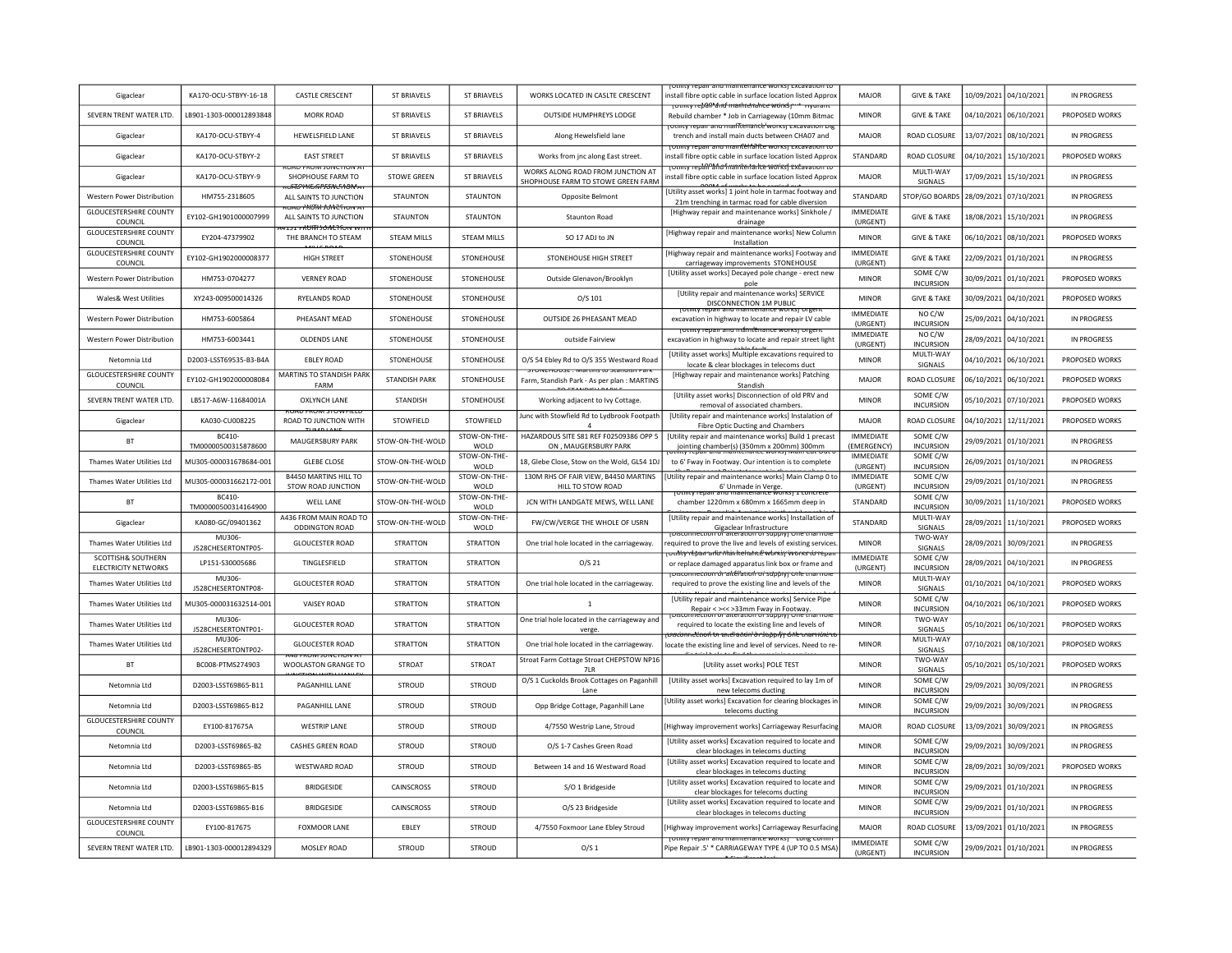| Wales& West Utilities                    | XY243-001003960130                  | BERWICK HOUSE TO BEAM<br>ENDS                    | <b>FASTCOMBE</b>  | STROUD        | OUTSIDE OLD LOOM COTTAGE, DR CROUCHS<br>ROAD, EASTCOMBE                                | REPAIR GAS ESCAPE AND PERMANENTLY REINSTATE                                                               | <b>IMMEDIATE</b><br>(EMERGENCY) | SOME C/W<br><b>INCURSION</b> | 27/09/2021 | 01/10/2021            | IN PROGRESS           |
|------------------------------------------|-------------------------------------|--------------------------------------------------|-------------------|---------------|----------------------------------------------------------------------------------------|-----------------------------------------------------------------------------------------------------------|---------------------------------|------------------------------|------------|-----------------------|-----------------------|
| Western Power Distribution               | HM753-2322087A                      | <b>LONDON ROAD</b>                               | THRUPP            | STROUD        | Outside shelter                                                                        | [Utility asset works] Traffic light head only - no<br>excavation. In conjunction with HM7532322087B,      | <b>MINOR</b>                    | MULTI-WAY<br>SIGNALS         | 03/10/2021 | 03/10/2021            | PROPOSED WORKS        |
| SEVERN TRENT WATER LTD.                  | LB901-1303-000012790435             | THRUPP LANE                                      | THRUPP            | STROUD        | BY JUNCTION THRUPP LANE/LONDON ROAD                                                    | ranent remstatement   Dig out<br>complete perm reinstatement in Type 4 CW. Orignal '                      | <b>MINOR</b>                    | SOME C/W<br><b>INCURSION</b> | 03/10/2021 | 03/10/2021            | PROPOSED PERMANENT    |
| Western Power Distribution               | HM753-2322087C                      | <b>BREWERY LANE</b>                              | <b>THRUPP</b>     | STROUD        | Outside Garage                                                                         | [Utility asset works] Traffic light head only - no<br>excavation. In conjunction with HM7532322087A,B     | <b>MINOR</b>                    | MULTI-WAY<br>SIGNALS         | 03/10/2021 | 03/10/2021            | PROPOSED WORKS        |
| <b>GLOUCESTERSHIRE COUNTY</b><br>COUNCIL | EY102-GH1902000008459               | LONDON ROAD                                      | CHALFORD          | <b>STROUD</b> | BRIMSCOMBE LONDON ROAD                                                                 | [Highway repair and maintenance works] CCTV work<br>BRIMSCOMBE : Correction to target date, ENFY          | <b>MAJOR</b>                    | ROAD CLOSURE                 | 03/10/2021 | 03/10/2021            | PROPOSED WORKS        |
| Wales& West Utilities                    | XY243-004000165054                  | <b>WESTWARD ROAD</b>                             | <b>FBI FY</b>     | STROUD        | O/S 199                                                                                | [Permanent reinstatement] REPLACE TEMPORARY<br>REINSTATEMENT WITH PERMANENT                               | <b>MINOR</b>                    | <b>GIVE &amp; TAKE</b>       | 01/10/2021 | 04/10/2021            | PROPOSED PERMANENT    |
| Netomnia Ltd                             | D2003-LSST70699-B8                  | <b>CASHES GREEN ROAD</b>                         | STROUD            | STROUD        | R/O 26-34a Springfield Road, on Cashes<br>Green Road                                   | [Utility asset works] Excavation required to locate &<br>clear blockages in telecoms ducts                | <b>MINOR</b>                    | TWO-WAY<br>SIGNALS           | 30/09/2021 | 04/10/2021            | PROPOSED WORKS        |
| Western Power Distribution               | HM753-2312526B                      | <b>BEDFORD STREET</b>                            | STROUD            | <b>STROUD</b> | Outside sub                                                                            | Remedial works] NO EXCAVATION - YELLOW LINES 21M<br>(100MM) TO BE DONE.                                   | <b>MINOR</b>                    | <b>GIVE &amp; TAKE</b>       | 04/10/2021 | 04/10/2021            | PROPOSED REMEDIAL     |
| <b>GLOUCESTERSHIRE COUNTY</b><br>COUNCIL | EY102-GH1902000007946               | <b>FIDGES LANE</b>                               | EASTCOMBE         | <b>STROUD</b> | Fidges Lane Eastcombe Village                                                          | [Highway repair and maintenance works] install 2 post<br>and ererct two sins as per morlock design STROUD | <b>MINOR</b>                    | <b>GIVE &amp; TAKE</b>       | 04/10/2021 | 04/10/2021            | PROPOSED WORKS        |
| Western Power Distribution               | HM753-2312526A                      | <b>FAWKES PLACE</b>                              | STROUD            | <b>STROUD</b> | 5 High Street, Stroud GL5 1AX                                                          | [Remedial works] INTERNAL DEFECT - NO EXCAVATION<br>YELLOW LINES 21M (100MM) TO BE DONE.                  | <b>MINOR</b>                    | <b>GIVE &amp; TAKE</b>       | 04/10/2021 | 04/10/2021            | PROPOSED REMEDIAL     |
| Wales& West Utilities                    | XY243-005000310206                  | <b>WESTWARD ROAD</b>                             | STROUD            | STROUD        | $O/S$ 93                                                                               | [Permanent reinstatement] REPLACE TEMPORARY<br>REINSTATEMENT WITH PERMANENT                               | <b>MINOR</b>                    | <b>GIVE &amp; TAKE</b>       | 01/10/2021 | 04/10/2021            | PROPOSED PERMANENT    |
| <b>BT</b>                                | BC008-PTMS362481A                   | <b>DARK LANF</b>                                 | <b>RODBOROUGH</b> | <b>STROUD</b> | DARK LANE OPPOSITE WOODBINE COTTAGE<br>GL5 3UE                                         | Utility asset works] TM REQUIRED FOR SAFE WORKING<br>ZONE FOR POLETEST                                    | <b>MAJOR</b>                    | ROAD CLOSURE                 | 05/10/2021 | 05/10/2021            | PROPOSED WORKS        |
| <b>Wales&amp; West Utilities</b>         | XY243-001003958866/01               | <b>SUMMER CRESCENT</b>                           | STROUD            | STROUD        | OPPOSITE 58                                                                            | REPAIR GAS ESCAPE AND PERMANENTLY REINSTATE                                                               | <b>IMMFDIATE</b><br>(EMERGENCY) | SOME C/W<br><b>INCURSION</b> | 24/09/2021 | 05/10/2021            | IN PROGRESS           |
| Netomnia Itd                             | D2003-LSST70346-B18                 | CASTLEMEAD ROAD                                  | RODBOROUGH        | <b>STROUD</b> | O/S 3-21 Castlemead Road                                                               | [Utility asset works] excavation required to locate and<br>clear blockages in telecoms ducting            | <b>MINOR</b>                    | SOME C/W<br><b>INCURSION</b> | 01/10/2021 | 05/10/2021            | PROPOSED WORKS        |
| Western Power Distribution               | HM753-2321705                       | <b>CUCKOO CLOSE</b>                              | CHALFORD          | STROUD        | outside no 5                                                                           | tarmac footway and 2m trenching in tarmac footway                                                         | STANDARD                        | SOME C/W<br><b>INCURSION</b> | 30/09/2021 | 05/10/2021            | PROPOSED WORKS        |
| <b>GLOUCESTERSHIRE COUNTY</b><br>COUNCIL | EY050-VDK1333352                    | HEATHER CLOSE                                    | STROUD            | STROUD        | 8                                                                                      | <b>VDK</b>                                                                                                | <b>MINOR</b>                    | SOME C/W<br><b>INCURSION</b> | 04/10/2021 | 06/10/2021            | PROPOSED WORKS        |
| Netomnia Ltd                             | D2003-LSST69535-B1                  | ORCHARD ROAD                                     | <b>FBI FY</b>     | STROUD        | O/S 2-14 Orchard Road                                                                  | [Utility asset works] Excavation required to locate and<br>clear blockages for telecoms ducting           | <b>MINOR</b>                    | SOME C/W<br><b>INCURSION</b> | 04/10/2021 | 06/10/2021            | PROPOSED WORKS        |
| Netomnia Ltd                             | D2003-LSST69535-B3-B4C              | ORCHARD ROAD                                     | EBLEY             | STROUD        | TM for Westward Road/Ebley Road on<br>Orchard Rd                                       | [Utility asset works] Multiple excavations required to<br>locate & clear blockages in telecoms duct       | <b>MINOR</b>                    | MULTI-WAY<br>SIGNALS         | 04/10/2021 | 06/10/2021            | PROPOSED WORKS        |
| <b>GLOUCESTERSHIRE COUNTY</b><br>COUNCIL | EY102-GH1902000008108               | THRUPP LANE                                      | THRUPP            | STROUD        | BRIMSCOMBE : As per plan - awaiting site<br>valk through with Supervisor : THRUPP LANE | [Highway repair and maintenance works] CW Patching<br>40mm inlay BRIMSCOMBE                               | MAIOR                           | ROAD CLOSURE                 | 06/10/2021 | 06/10/2021            | PROPOSED WORKS        |
| Netomnia Ltd                             | D2003-LSST69535-B3-B4B              | WESTWARD ROAD                                    | EBLEY             | STROUD        | O/S 54 Ebley Rd to O/S 355 Westward Road                                               | [Utility asset works] Multiple excavations required to<br>locate & clear blockages in telecoms duct       | <b>MINOR</b>                    | MULTI-WAY<br>SIGNALS         | 04/10/2021 | 06/10/2021            | PROPOSED WORKS        |
| Gigaclear                                | <b>KA080-</b><br>GC/C160242/S423035 | COWCOMBE HILL                                    | CHALFORD          | STROUD        | FW, CW, VERGE CHESNUT HOUSE                                                            | [Utility repair and maintenance works] 16 POT<br>Relocation                                               | <b>MINOR</b>                    | TWO-WAY<br>SIGNALS           | 04/10/2021 | 06/10/2021            | PROPOSED WORKS        |
| Gigaclear                                | KA080-<br>GC/C055481/S420168A       | NETHER LYPIATT MANOR TO<br>TOADSMOOR ROAD BISLEY | LYPIATT           | STROUD        | CW, VERGE ALONG NETHER LYPIATT MANOR<br>TO TOADSMOOR ROAD BISLEY                       | [Utility repair and maintenance works] RELOCATING<br>POT TO CUSTOMER BOUNDARY                             | MAJOR                           | ROAD CLOSURE                 | 04/10/2021 | 06/10/2021            | PROPOSED WORKS        |
| Western Power Distribution               | HM753-2321739                       | <b>GERALDS WAY</b>                               | CHALFORD          | <b>STROUD</b> | outside the old police station                                                         | tarmac footway and 11m trenching in modular footway                                                       | STANDARD                        | SOME C/W<br>INCURSION        | 28/09/2021 | 06/10/2021            | <b>IN PROGRESS</b>    |
| <b>GLOUCESTERSHIRE COUNTY</b><br>COUNCIL | FY100-806604A                       | <b>BISLEY OLD ROAD</b>                           | <b>STROUD</b>     | STROUD        | 3/199 Bisley Old Road, Stroud                                                          | [Highway improvement works] Carriageway Resurfacing                                                       | MAJOR                           | ROAD CLOSURE                 | 29/09/2021 | 07/10/2021            | <b>IN PROGRESS</b>    |
| <b>GLOUCESTERSHIRE COUNTY</b><br>COUNCIL | EY102-GH1902000007950               | RODBOROUGH HILL                                  | STROUD            | STROUD        | STROUD RODBOROUGH HILL                                                                 | [Highway repair and maintenance works] Rodbotough<br>Hill: replace missing bollard STROUD                 | <b>MINOR</b>                    | <b>GIVE &amp; TAKE</b>       | 07/10/2021 | 07/10/2021            | PROPOSED WORKS        |
| <b>GLOUCESTERSHIRE COUNTY</b><br>COUNCIL | EY100-806604B                       | <b>SUMMER STREET</b>                             | STROUD            | STROUD        | 4/1219 Summer Street, Stroud                                                           | Highway improvement works] Carriageway Resurfacing                                                        | MAJOR                           | ROAD CLOSURE                 | 29/09/2021 | 07/10/2021            | IN PROGRESS           |
| <b>GLOUCESTERSHIRE COUNTY</b><br>COUNCIL | EY100-806604                        | <b>PARLIAMENT STREET</b>                         | <b>STROUD</b>     | <b>STROUD</b> | 3/199 Parliament Street Stroud                                                         | [Highway improvement works] Carriageway Resurfacing                                                       | MAJOR                           | ROAD CLOSURE                 | 29/09/2021 | 07/10/2021            | <b>IN PROGRESS</b>    |
| <b>GLOUCESTERSHIRE COUNTY</b><br>COUNCIL | EY102-GH1902000007835               | REDHOUSE LANE                                    | WESTRIP           | <b>STROUD</b> | STROUD: Redhouse Lane / Far Westrip<br>REDHOUSE LANE                                   | [Highway repair and maintenance works] carry out trial<br>holes STROUD                                    | <b>MAJOR</b>                    | ROAD CLOSURE                 | 04/10/2021 | 08/10/2021            | PROPOSED WORKS        |
| SEVERN TRENT WATER LTD.                  | LB901-1303-000012890056             | <b>WHITEHOUSE PARK</b>                           | CAINSCROSS        | STROUD        | O/S <sub>5</sub>                                                                       | [Utility repair and maintenance works] HV Boundary<br>box Install 25mm                                    | <b>MINOR</b>                    | <b>GIVE &amp; TAKE</b>       | 06/10/2021 | 08/10/2021            | <b>PROPOSED WORKS</b> |
| Western Power Distribution               | HM753-0704386                       | FARMHILL CRESCENT                                | <b>STROUD</b>     | STROUD        | Outside Copperfield / Traquair.                                                        | [Utility asset works] Decayed pole change - erect new<br>pole                                             | <b>MINOR</b>                    | SOME C/W<br><b>INCURSION</b> | 07/10/2021 | 08/10/2021            | PROPOSED WORKS        |
| <b>BT</b>                                | BC410-<br>TM00000500296874200       | MIDWAY                                           | CHALFORD HILL     | STROUD        | O/S BURCOMBE HOUSE, MIDWAY                                                             | [Utility repair and maintenance works] Replace 1<br>existing pole 0.5m x 0.5m                             | <b>MINOR</b>                    | NO C/W<br><b>INCURSION</b>   | 07/10/2021 | 11/10/2021            | PROPOSED WORKS        |
| Wales& West Utilities                    | XY243-004000172998                  | <b>BELMONT ROAD</b>                              | STROUD            | STROUD        | $O/S$ 23                                                                               | [Utility repair and maintenance works] LAY NEW GAS<br>SERVICE 5M PUBLIC                                   | STANDARD                        | <b>GIVE &amp; TAKE</b>       | 06/10/2021 | 11/10/2021            | PROPOSED WORKS        |
| Wales& West Utilities                    | XY243-009500014343                  | COWSWELL LANE                                    | <b>BUSSAGE</b>    | STROUD        | O/S 1 & 2 OVERSEAS                                                                     | [Utility repair and maintenance works] SERVICE<br>DISCONNECTION 1M PUBLIC                                 | <b>MINOR</b>                    | <b>GIVE &amp; TAKE</b>       | 08/10/2021 | 12/10/2021            | PROPOSED WORKS        |
| Wales& West Utilities                    | XY243-009500014093                  | KING STREET                                      | STROUD            | STROUD        | O/S3                                                                                   | [Utility repair and maintenance works] SERVICE<br>DISCONNECTION 1M PUBLIC                                 | <b>MINOR</b>                    | <b>GIVE &amp; TAKE</b>       | 10/10/2021 | 13/10/2021            | PROPOSED WORKS        |
| Gigaclear                                | KA030-CU008772                      | PAINSWICK ROAD                                   | STROUD            | STROUD        | Salmon Springs Trading Estate to 1 Grove<br>Cottages                                   | repair and maintenance works) excavating i<br>verge and carriageway to locate and repair multiple         | STANDARD                        | TWO-WAY<br>SIGNALS           | 08/10/2021 | 21/10/2021            | PROPOSED WORKS        |
| Western Power Distribution               | HM753-90362705QQ                    | <b>DUDBRIDGE HILL</b>                            | STROUD            | STROUD        | JUNCTION BATH ROAD TO JUNCTION<br><b>DUDBRIDGE ROAD</b>                                | [Utility asset works] EXCAVATE AND LAY 33KV CABLE<br>AND TELECOMS                                         | MAJOR                           | MULTI-WAY<br><b>SIGNALS</b>  | 05/10/2021 | 26/10/2021            | PROPOSED WORKS        |
| <b>GLOUCESTERSHIRE COUNTY</b><br>COUNCIL | EY050-SDC/WALL                      | PARLIAMENT STREET TO                             | STROUD            | STROUD        | footway between parliament st and chapel<br>street                                     | footway closed due to possible boundary wall collapse<br><b>Stroud Town Council</b>                       | MAJOR                           | <b>ROAD CLOSURE</b>          |            | 20/09/2021 29/10/2021 | <b>IN PROGRESS</b>    |
| Western Power Distribution               | HM753-90362705II                    | <b>FROMESIDE</b>                                 | STROUD            | STROUD        | Junction DR Newtons Way                                                                | [Utility asset works] SIGNAGE AND 3 WAY LIGHT HEAD<br>AS PART OF HM75390362705                            | MAJOR                           | MULTI-WAY<br>SIGNALS         |            | 05/10/2021 18/11/2021 | PROPOSED WORKS        |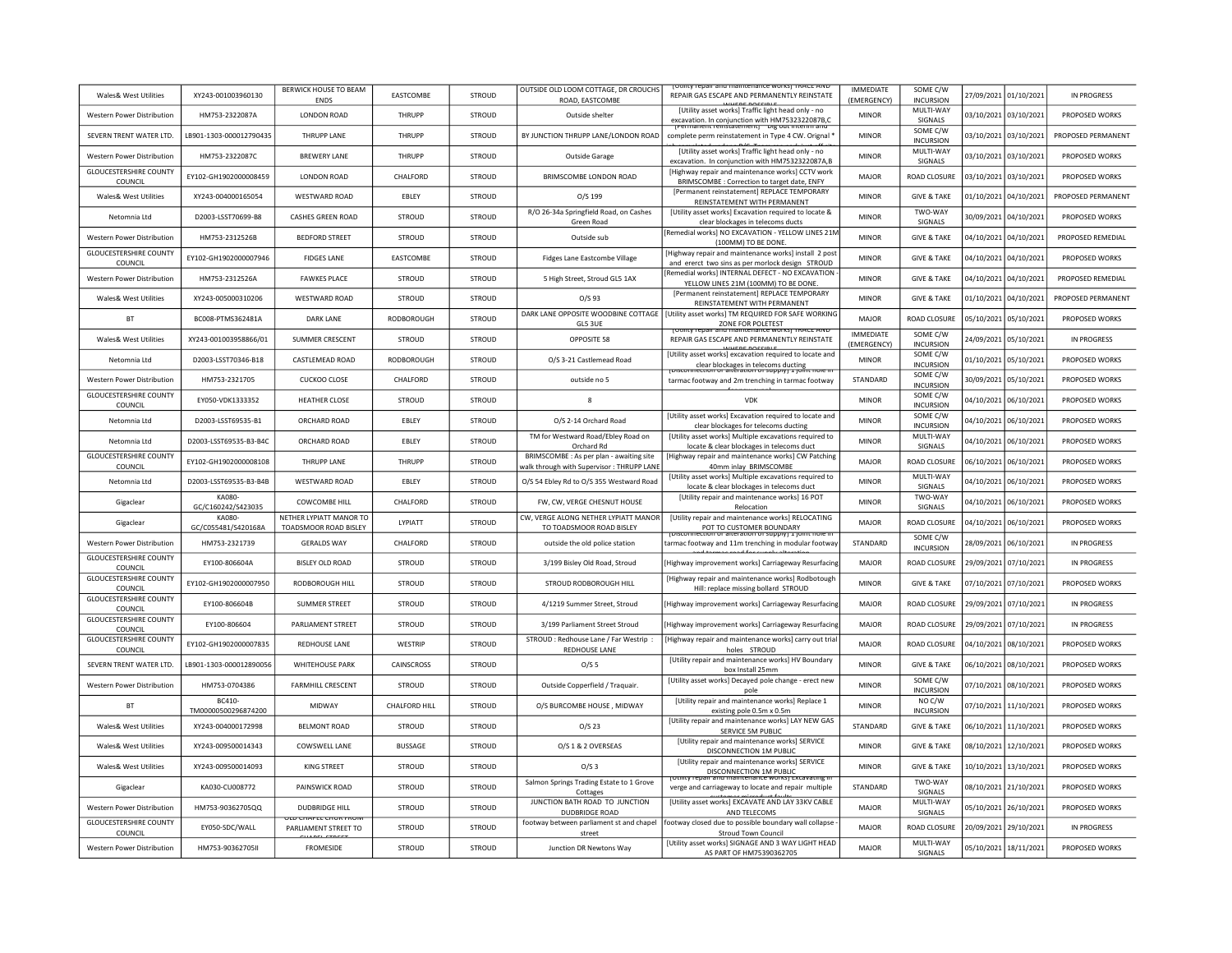| Western Power Distribution                         | HM753-90362705GG             | DR NEWTONS WAY                                    | STROUD                              | <b>STROUD</b>     | FROM ROUNDOUT WITH LONDON ROAD TO<br>BATH ROAD ROUNDABOUT                  | [Utility asset works] EXCAVATE AND LAY 33KV CABLE<br>AND TELECOMS                                                                          | MAIOR                           | MULTI-WAY<br>SIGNALS            |            | 05/10/2021 18/11/2021 | PROPOSED WORKS     |
|----------------------------------------------------|------------------------------|---------------------------------------------------|-------------------------------------|-------------------|----------------------------------------------------------------------------|--------------------------------------------------------------------------------------------------------------------------------------------|---------------------------------|---------------------------------|------------|-----------------------|--------------------|
| Western Power Distribution                         | HM753-90362705KK             | MERRYWALKS DOUBLE MINI<br>ROUNDABOUT              | <b>STROUD</b>                       | STROUD            | FROM ROUNDABOUT WITH DR NEWTONS<br>WAY AND BATH ROAD                       | [Utility asset works] SIGNAGE AND 3 WAY LIGHT HEAD<br>FOR WORKS ON DR NEWTONS WAY AND BATH ROAD                                            | <b>MAJOR</b>                    | MULTI-WAY<br>SIGNALS            |            | 05/10/2021 18/11/2021 | PROPOSED WORKS     |
| Western Power Distribution                         | HM753-90362705M              | <b>LONDON ROAD</b>                                | THRUPP                              | STROUD            | FROM OUTSDE HALL OPP SOUTH VIEW TO                                         | [Utility asset works] EXCAVATE AND LAY 33KV CABLE                                                                                          | <b>MAJOR</b>                    | MULTI-WAY                       | 05/10/2021 | 19/11/2021            | PROPOSED WORKS     |
| Western Power Distribution                         | HM753-90362705S              | MIDDLE ROAD                                       | <b>THRUPP</b>                       | <b>STROUD</b>     | JUNCTION THRUPP LANE<br>Junction of London Road                            | AND TELECOMS<br>[Utility asset works] ADVANCED WARNING SIGN FOR<br>WORKS ON LONDON ROAD                                                    | <b>MAJOR</b>                    | SIGNALS<br>MULTI-WAY<br>SIGNALS | 05/10/2021 | 19/11/2021            | PROPOSED WORKS     |
| Western Power Distribution                         | HM753-90362705O              | <b>BREWERY LANE</b>                               | THRUPP                              | <b>STROUD</b>     | <b>IUNCTION LONDON ROAD</b>                                                | Utility asset works] ADVANCED WARNING SIGN AND 4<br>WAY LIGHT HEAD FOR WORKS ON LONDON ROAD                                                | MAIOR                           | MULTI-WAY<br><b>SIGNALS</b>     | 05/10/2021 | 19/11/2021            | PROPOSED WORKS     |
| Western Power Distribution                         | HM753-90362705U              | HAM MILL LANE                                     | THRUPP                              | STROUD            | Junction London Road                                                       | <b>IUtility asset works] ADVANCED WARNING SIGN FOR</b><br>WORKS ON LONDON ROAD                                                             | <b>MAJOR</b>                    | MULTI-WAY<br>SIGNALS            | 05/10/2021 | 19/11/2021            | PROPOSED WORKS     |
| Wales& West Utilities                              | XY410-003001326400/999       | <b>BATH ROAD</b>                                  | WOODCHESTER                         | STROUD            | LAYBY ADJACENT TO WOODCHESTER<br>GARAGE                                    | [Utility repair and maintenance works] PERMIT FOR<br>COMPOUND                                                                              | <b>MAJOR</b>                    | NO C/W<br><b>INCURSION</b>      | 06/08/2021 | 24/12/2021            | <b>IN PROGRESS</b> |
| <b>GLOUCESTERSHIRE COUNTY</b><br>COUNCIL           | EY050-STC/SUBROOMS           | <b>KENDRICK STREET</b>                            | STROUD                              | STROUD            | Sub Rooms                                                                  | tm only on site due to issues with stonework on sub<br>rooms building - stroud town council                                                | MAJOR                           | SOME C/W<br><b>INCURSION</b>    | 0/07/2021  | 31/12/2021            | <b>IN PROGRESS</b> |
| <b>GLOUCESTERSHIRE COUNTY</b><br>COUNCIL           | EY050-NHS/SH                 | TRINITY ROAD                                      | STROUD                              | STROUD            | Hospital                                                                   | ie works to stroug nospital - Tootway closu<br>approx 04/10/21 to 26/11/21, 2 x 1 day road closure 4                                       | MAJOR                           | SOME C/W<br><b>INCURSION</b>    | 14/10/2021 | 31/12/2021            | PROPOSED WORKS     |
| <b>GLOUCESTERSHIRE COUNTY</b><br>COUNCIL           | EY050-LURSB627060            | <b>BATH ROAD</b>                                  | STROUD                              | STROUD            | rooksmoor mills development                                                | echomor blocks is and CO al Rookshiddi Willis site wit<br>associated scaffolding located on A46 required to                                | <b>MAJOR</b>                    | TWO-WAY<br>SIGNALS              | 27/09/2021 | 25/03/2022            | PROPOSED WORKS     |
| <b>GLOUCESTERSHIRE COUNTY</b><br>COUNCIL           | EY050-STROUDMARKET           | <b>LONDON ROAD</b>                                | STROUD                              | STROUD            | jun cornhill to jun russell st                                             | closures on saturdays only 05.30hrs to 15.30hrs for<br>market----sdc legal order                                                           | MAJOR                           | ROAD CLOSURE                    | 09/01/2021 | 26/03/2022            | <b>IN PROGRESS</b> |
| SCOTTISH& SOUTHERN<br><b>ELECTRICITY NETWORKS</b>  | LP151-S30005621              | <b>CHURCH STREET</b>                              | <b>TETBURY</b>                      | TETBURY           | $o/s$ 12                                                                   | HOLE 1.5MTRS X1.5MTRS TRENCH 1MTR TO DOORWAY                                                                                               | STANDARD                        | TWO-WAY<br>SIGNALS              |            | 05/10/2021 08/10/2021 | PROPOSED WORKS     |
| SEVERN TRENT WATER LTD.                            | LB517-A7W-13754001A          | <b>HOMEDOWNS</b>                                  | <b>FIDDINGTON</b>                   | TEWKESBURY        | Working adjacent to Homedowns Business<br>Park                             | mtv asset <del>WURKI FRStallatfüll GPNeW ፍãive Viru met</del><br>assembly with bypass and cross connection to reinforce                    | STANDARD                        | TWO-WAY<br>SIGNALS              |            | 20/09/2021 01/10/2021 | <b>IN PROGRESS</b> |
| <b>BT</b>                                          | BC008-01OCTSS1FBR51          | ROAD TO NEWTOWN FARM                              | <b>FIDDINGTON</b>                   | TEWKESBURY        | יכסיא נווכנוכט איכט<br>aius yi tigur<br>leading to Rudgeway Farm on 300087 | jouinty asset works) sarety for Engineer to work in<br>Underground structure - Customer out of service fault                               | IMMEDIATE<br>(URGENT)           | TWO-WAY<br>SIGNALS              | 29/09/2021 | 01/10/2021            | <b>IN PROGRESS</b> |
| <b>GLOUCESTERSHIRE COUNTY</b><br>COUNCIL           | EY081-L-MAIN-00011899        | STANWAY TO WAR                                    | STANWAY                             | TEWKESBURY        | B4077/B4632                                                                | Out of county diversion route for WCC.                                                                                                     | <b>HIGHWAYS ACT</b><br>PERMITS  | ROAD CLOSURE                    | 04/10/2021 | 04/10/2021            | PROPOSED WORKS     |
| SEVERN TRENT WATER LTD.                            | LB901-1303-<br>000012867987A | DERWENT DRIVE                                     | <b>MITTON</b>                       | <b>TFWKFSBURY</b> | O/S <sub>2</sub>                                                           | [Utility repair and maintenance works] HV Bbox Install<br>25mm and Meter                                                                   | <b>MINOR</b>                    | SOME C/W<br><b>INCURSION</b>    | 30/09/2021 | 04/10/2021            | PROPOSED WORKS     |
| Wales& West Utilities                              | XY245-004000173382           | <b>MANOR PARK</b>                                 | <b>MITTON</b>                       | TEWKESBURY        | $O/S$ 35                                                                   | [Utility repair and maintenance works] LAY NEW GAS<br>SERVICE 5M PUBLIC                                                                    | <b>MINOR</b>                    | SOME C/W<br><b>INCURSION</b>    | 30/09/2021 | 04/10/2021            | PROPOSED WORKS     |
| Western Power Distribution                         | HM751-9512439                | HIGH STREET                                       | TEWKESBURY                          | TEWKESBURY        | 128 High Street                                                            | [Disconnection or alteration of supply] Urgent Service<br>Disconnection                                                                    | <b>IMMEDIATE</b><br>(URGENT)    | NO C/W<br><b>INCURSION</b>      | 29/09/2021 | 05/10/2021            | IN PROGRESS        |
| <b>GLOUCESTERSHIRE COUNTY</b><br>COUNCIL           | EY020-GB2109                 | <b>CHURCH STREET</b>                              | TEWKESBURY                          | TEWKESBURY        | o/s Hope Pole Hotel                                                        | Footway closure due to vehicle striking building.                                                                                          | <b>IMMFDIATE</b><br>(EMERGENCY) | SOME C/W<br><b>INCURSION</b>    | 21/09/2021 | 05/10/2021            | <b>IN PROGRESS</b> |
| Wales& West Utilities                              | XY245-001003960938           | B4213 GLOUCESTER ROAD TO<br>WICK LANE APPERLEY    | DEERHURST                           | TEWKESBURY        | 480M FROM J/O WALTON HILL                                                  | <b>FOURLY TEDAIL AND MARKEMANCE WORKS</b> TRACE AND<br>REPAIR GAS ESCAPE AND PERMANENTLY REINSTATE                                         | <b>IMMEDIATE</b><br>(EMERGENCY) | <b>TWO-WAY</b><br>SIGNALS       | 28/09/2021 | 05/10/2021            | <b>IN PROGRESS</b> |
| <b>BT</b>                                          | BC008-PTMS157593B            | B4632 EAST LODGE FARM TO<br>BROADWAY ROAD STANTON | <b>STANTON</b>                      | TEWKESBURY        | TOWARDS JUNCTION FOR STANWAY                                               | [Utility asset works] TM REQUIRED TO PROVIDE SAFE<br>WORKING ZONE FOR POLETEST                                                             | <b>MINOR</b>                    | TWO-WAY<br>SIGNALS              | 05/10/2021 | 05/10/2021            | PROPOSED WORKS     |
| <b>GLOUCESTERSHIRE COUNTY</b><br>COUNCIL           | EY102-GH1902000007058        | ST JOHNS COURT                                    | TREDINGTON                          | TEWKESBURY        | TEWKESBURY : At junction into St Johns<br>Court: ST JOHNS COURT            | [Highway repair and maintenance works] Install new<br>600mm gully and connect to pipe TEWKESBURY<br>The Service connection The World Water | <b>MINOR</b>                    | MULTI-WAY<br>SIGNALS            | 04/10/2021 | 05/10/2021            | PROPOSED WORKS     |
| SEVERN TRENT WATER LTD.                            | LB922-5201-000006611613      | <b>CLAYDON</b>                                    | <b>TFWKFSBURY</b>                   | TFWKFSBURY        | APPROX 155M WEST OF ENT TO CLAYDON<br><b>HOUSE FARM</b>                    | Connection * Lay 1 x service pipe from 3'UPVC main                                                                                         | <b>STANDARD</b>                 | SOME C/W<br><b>INCURSION</b>    | 04/10/2021 | 06/10/2021            | PROPOSED WORKS     |
| <b>Independent Next Generation</b><br>Networks Ltd | UX001-AGTC00803E             | ASHCHURCH ROAD                                    | TEWKESBURY                          | TEWKESBURY        | Outside Ashchurch Lodge                                                    | [Utility repair and maintenance works] Excavate verge<br>to repair blockage<br>Tounty repair and maintenance works                         | STANDARD                        | NO C/W<br><b>INCURSION</b>      | 25/09/2021 | 06/10/2021            | <b>IN PROGRESS</b> |
| SEVERN TRENT WATER LTD.                            | LB906-0000-000041054637      | SPRINGWATER CLOSE                                 | <b>NORTHWAY</b>                     | <b>TFWKFSBURY</b> | ON FOOTWAY OUTSIDE NUMBER 1                                                | meter in boundary box at depth of under 1.5 meters by                                                                                      | <b>MINOR</b>                    | NO C/W<br><b>INCURSION</b>      | 05/10/2021 | 07/10/2021            | PROPOSED WORKS     |
| SEVERN TRENT WATER LTD.                            | LB901-1303-000012883649      | THE SANDFIELD                                     | <b>NORTHWAY</b>                     | <b>TEWKESBURY</b> | 63 THE SANDFIELD                                                           | [Utility repair and maintenance works] HV Bbox Install<br>25mm and Meter                                                                   | <b>MINOR</b>                    | <b>GIVE &amp; TAKE</b>          | 05/10/2021 | 07/10/2021            | PROPOSED WORKS     |
| SEVERN TRENT WATER LTD.                            | LB901-1303-000012893696      | THE SANDFIELD                                     | NORTHWAY                            | TEWKESBURY        | 61 THE SANDFIELD                                                           | [Utility repair and maintenance works] HV Bbox Install<br>25mm and Meter<br><del>Imantenance works</del>                                   | <b>MINOR</b>                    | <b>GIVE &amp; TAKE</b>          | 05/10/2021 | 07/10/2021            | PROPOSED WORKS     |
| SEVERN TRENT WATER LTD.                            | LB906-0000-000041052357      | <b>HILLVIEW LANE</b>                              | <b>TWYNING</b>                      | <b>TFWKFSBURY</b> | ON FOOTWAY OUTSIDE NUMBER 25                                               | meter in boundary box at depth of under 1.5 meters by                                                                                      | <b>MINOR</b>                    | NO C/W<br><b>INCURSION</b>      | 07/10/2021 | 08/10/2021            | PROPOSED WORKS     |
| <b>GLOUCESTERSHIRE COUNTY</b><br>COUNCIL           | EY102-GH1901000005694        | 300084 ROAD TO ELMSTONE<br><b>HARDWICKE</b>       | <b>ELMSTONE</b><br><b>HARDWICKE</b> | TEWKESBURY        | Road to Elmstone Hardwicke                                                 | [Highway repair and maintenance works] Pre Surface<br>Dressing Patching Road to Elmstone Hardwicke 807313                                  | <b>MAJOR</b>                    | ROAD CLOSURE                    | 05/10/2021 | 08/10/2021            | PROPOSED WORKS     |
| SEVERN TRENT WATER LTD.                            | LB906-0000-000041042311      | HOWARD ROAD                                       | NORTHWAY                            | TEWKESBURY        | ON FOOTWAY LHS OF NUMBER 34                                                | meter in boundary box at depth of under 1.5 meters by                                                                                      | <b>MINOR</b>                    | NO C/W<br><b>INCURSION</b>      | 07/10/2021 | 08/10/2021            | PROPOSED WORKS     |
| <b>GLOUCESTERSHIRE COUNTY</b><br>COUNCIL           | EY020-LURSB219191            | <b>ASHCHURCH ROAD</b>                             | TEWKESBURY                          | <b>TEWKESBURY</b> | near junction of Shannon way                                               | Traffic signals loop cutting works                                                                                                         | <b>MINOR</b>                    | LANE CLOSURE                    | 10/10/2021 | 10/10/2021            | PROPOSED WORKS     |
| Wales& West Utilities                              | XY245-004000173556           | SPRINGFIELD                                       | TEWKESBURY                          | TEWKESBURY        | O/S 11 LAYING TO NUMBER 10                                                 | [Utility repair and maintenance works] LAY NEW GAS<br>SERVICE 6M PUBLIC                                                                    | <b>MINOR</b>                    | SOME C/W<br><b>INCURSION</b>    | 08/10/2021 | 12/10/2021            | PROPOSED WORKS     |
| <b>GLOUCESTERSHIRE COUNTY</b><br>COUNCIL           | EY020-GB0709                 | <b>NATTON</b>                                     | ASHCHURCH                           | <b>TEWKESBURY</b> | by bridge over Tirle Brook just down from<br>Newton Farm                   | highway works for new development/roundabout<br>I righway repair and maintenance works   Eivier in                                         | <b>MAJOR</b>                    | TWO-WAY<br>SIGNALS              | 07/09/2021 | 22/10/2021            | PROPOSED WORKS     |
| <b>GLOUCESTERSHIRE COUNTY</b><br>COUNCIL           | FY102-GH1901000008494        | OLD POST OFFICE ALLEY                             | <b>TFWKFSBURY</b>                   | TEWKESBURY        | next to Andrews Estate Ageny 128 High St,                                  | Hours Unsafe Asset - due to walling tiles caused by fire                                                                                   | <b>IMMEDIATE</b><br>(URGENT)    | NO C/W<br><b>INCURSION</b>      | 29/09/2021 | 28/10/2021            | IN PROGRESS        |
| Western Power Distribution                         | HM751-9517617                | <b>GREEN LANE</b>                                 | <b>NFWTOWN</b>                      | <b>TFWKFSBURY</b> | Opposite cycleway from Furrowfield Way                                     | <del>`i otnity repair and maintenance work's orgent</del><br>excavation in highway to locate and repair LV cable                           | <b>IMMEDIATE</b><br>(URGENT)    | SOME C/W<br><b>INCURSION</b>    |            | 15/07/2021 31/10/2021 | IN PROGRESS        |
| SEVERN TRENT WATER LTD.                            | LB529-A6W-12464-02-A         | <b>FLOUR MILLS</b>                                | TEWKESBURY                          | TEWKESBURY        | On the bridge named 'Flour Mills'                                          | <del>στιπιγ asset works) pafriel's in piace το protect σei</del><br>barriers (from lorries delivering to the STW site) that                | MAJOR                           | NO C/W<br><b>INCURSION</b>      |            | 06/04/2021 30/11/2021 | <b>IN PROGRESS</b> |
| Gigaclear                                          | KA080-<br>GC/C182690/S735456 | CASTLEFORD GARDENS                                | TUTSHILL                            | TUTSHILL          | CW & FW whole USRN                                                         | [Utility repair and maintenance works] Locate and clear<br>blockage                                                                        | <b>MINOR</b>                    | SOME C/W<br><b>INCURSION</b>    | 30/09/2021 | 04/10/2021            | PROPOSED WORKS     |
|                                                    |                              |                                                   |                                     |                   | FW, CW, VERGE TUTSHILL HOUSE - JCT WITH                                    |                                                                                                                                            |                                 |                                 |            |                       |                    |